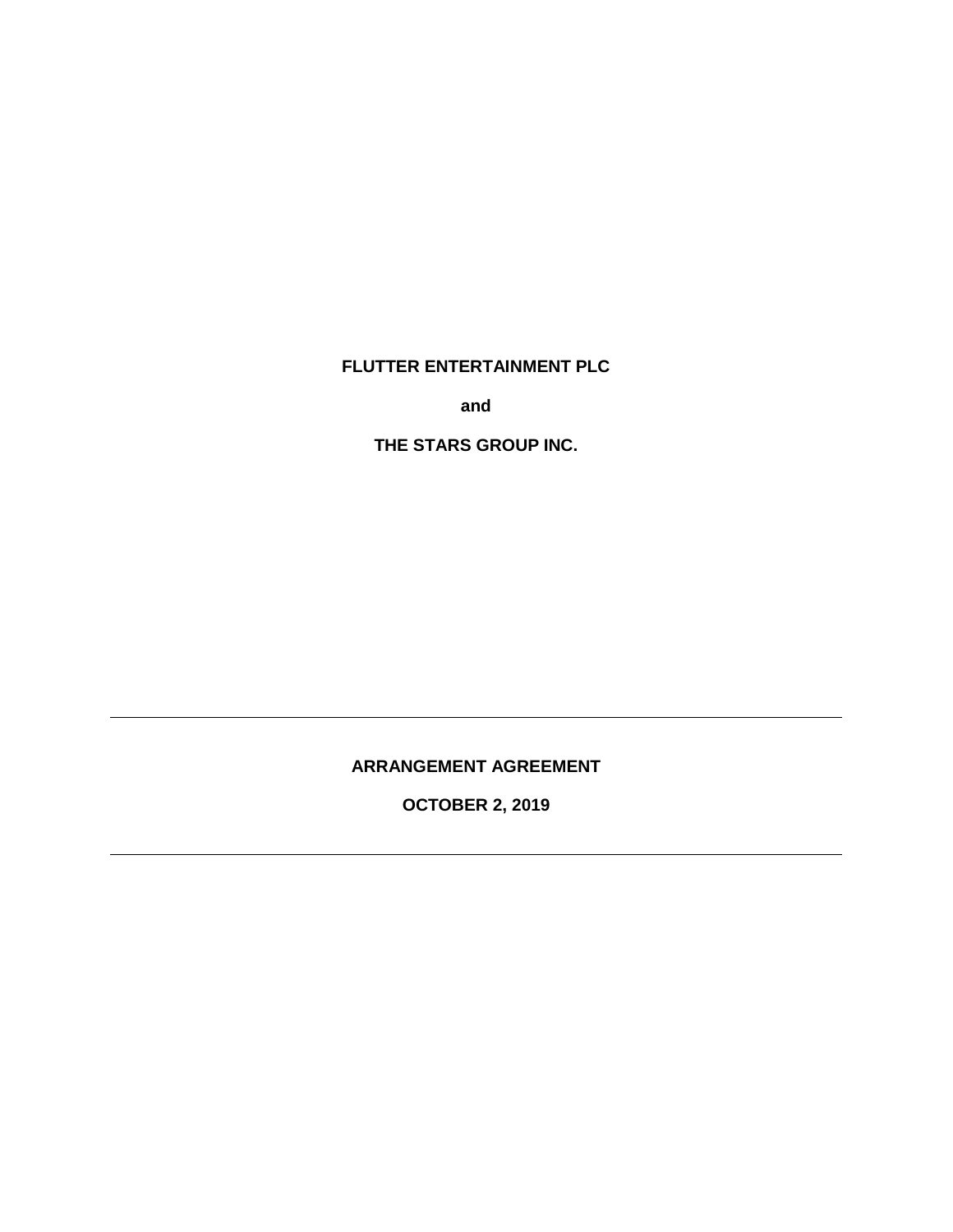# **TABLE OF CONTENTS**

## **ARTICLE 1 INTERPRETATION**

# **ARTICLE 2 THE ARRANGEMENT**

| Section 2.1  |  |
|--------------|--|
| Section 2.2  |  |
| Section 2.3  |  |
| Section 2.4  |  |
| Section 2.5  |  |
| Section 2.6  |  |
| Section 2.7  |  |
| Section 2.8  |  |
| Section 2.9  |  |
| Section 2.10 |  |
| Section 2.11 |  |
| Section 2.12 |  |
| Section 2.13 |  |
| Section 2.14 |  |
| Section 2.15 |  |
| Section 2.16 |  |
| Section 2.17 |  |
| Section 2.18 |  |
| Section 2.19 |  |
|              |  |

# **ARTICLE 3**

# REPRESENTATIONS AND WARRANTIES OF STARS

# **ARTICLE 4** REPRESENTATIONS AND WARRANTIES OF FLUTTER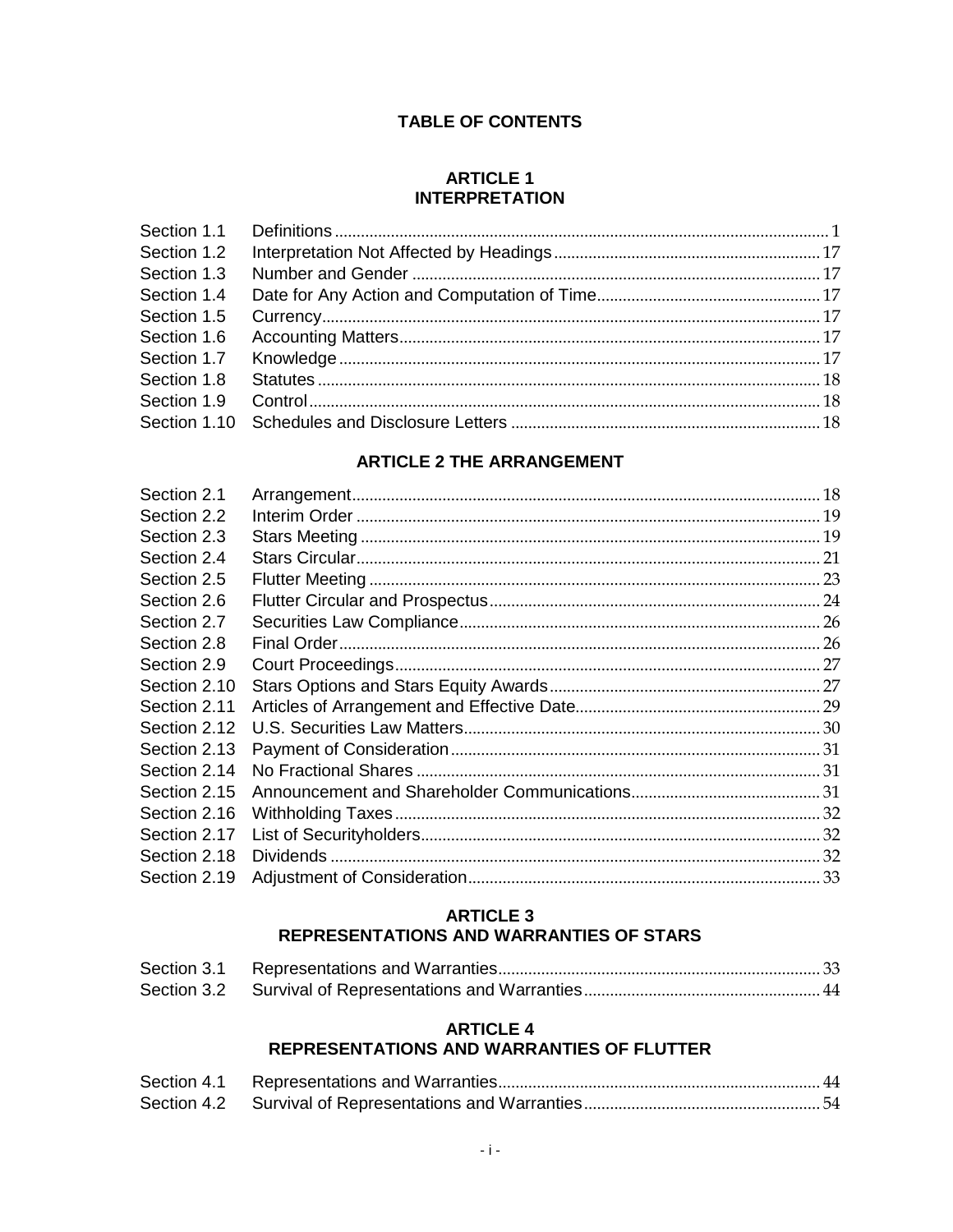# **ARTICLE 5 COVENANTS**

| Section 5.1  |  |
|--------------|--|
| Section 5.2  |  |
| Section 5.3  |  |
| Section 5.4  |  |
| Section 5.5  |  |
| Section 5.6  |  |
| Section 5.7  |  |
| Section 5.8  |  |
| Section 5.9  |  |
| Section 5.10 |  |
| Section 5.11 |  |
| Section 5.12 |  |
|              |  |

# **ARTICLE 6 CONDITIONS**

# **ARTICLE 7**

# **TERM, TERMINATION, AMENDMENT AND WAIVER**

# **ARTICLE 8 GENERAL PROVISIONS**

| Section 8.2 |  |
|-------------|--|
| Section 8.3 |  |
| Section 8.4 |  |
| Section 8.5 |  |
| Section 8.6 |  |
| Section 8.7 |  |
| Section 8.8 |  |
| Section 8.9 |  |
|             |  |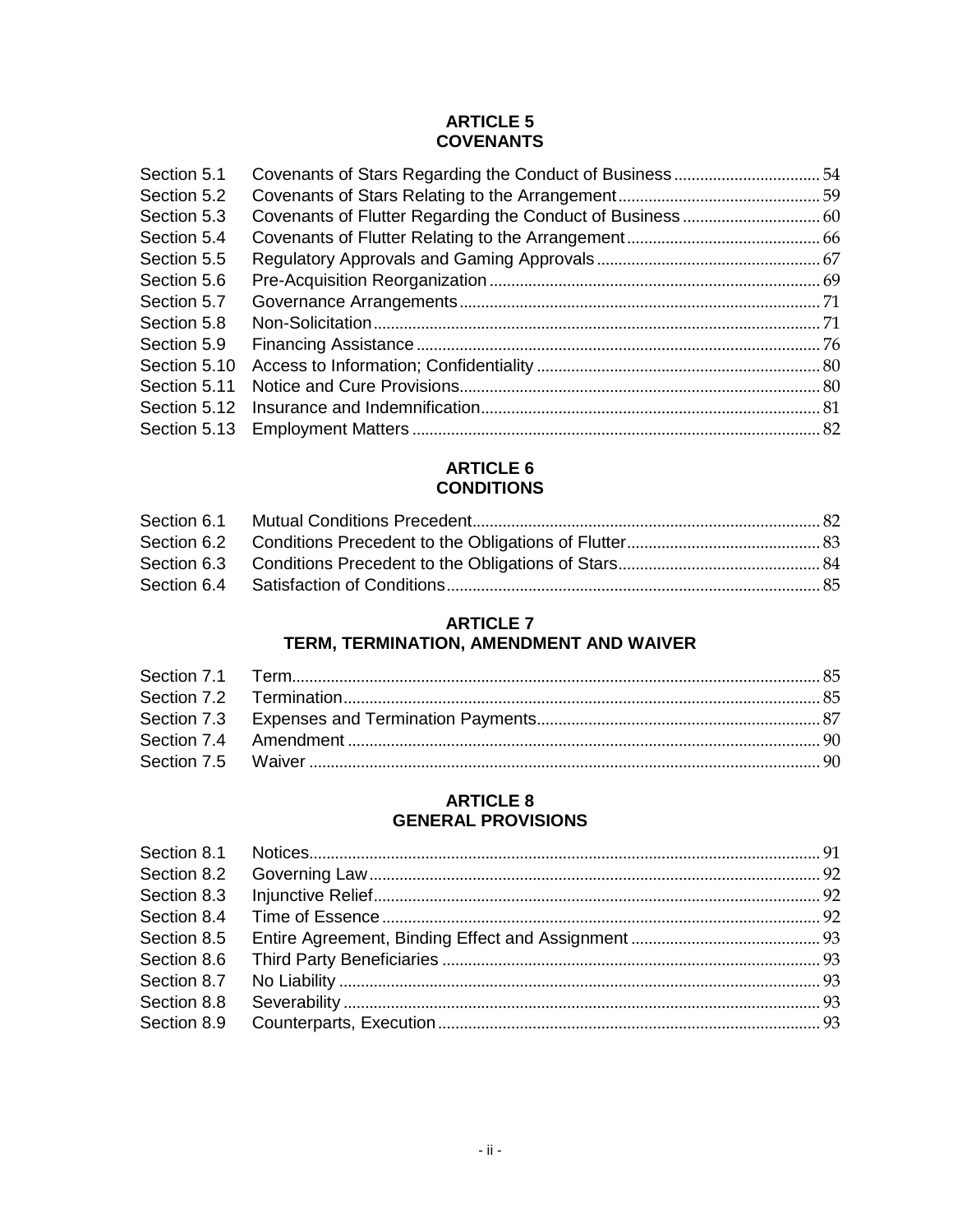## **ARRANGEMENT AGREEMENT**

## **THIS ARRANGEMENT AGREEMENT** is made as of October 2, 2019.

#### **BETWEEN:**

**FLUTTER ENTERTAINMENT PLC**, a public limited company existing under the laws of Ireland ("**Flutter**")

- and -

**THE STARS GROUP INC.**, a corporation existing under the laws of the Province of Ontario ("**Stars**")

**NOW THEREFORE** in consideration of the covenants and agreements herein contained and other good and valuable consideration (the receipt and sufficiency of which are hereby acknowledged), the Parties agree as follows:

#### **ARTICLE 1 INTERPRETATION**

#### **Section 1.1 Definitions**

In this Agreement, unless the context otherwise requires:

"**Acquisition Proposal**" means, other than the transactions contemplated by this Agreement and other than any transaction involving only a Party and/or one or more of its wholly-owned Subsidiaries, any offer, proposal or inquiry from any Person or group of Persons other than the other Party (or any affiliate of the other Party or any Person acting jointly or in concert with the other Party or any of its affiliates), whether or not in writing and whether or not delivered to the shareholders of a Party, after the date hereof relating to: (a) any acquisition or purchase, direct or indirect, through one or more transactions, of: (i) the assets of that Party and/or one or more of its Subsidiaries that, individually or in the aggregate, constitute 20% or more of the consolidated assets of that Party and its Subsidiaries, taken as a whole, or which contribute 20% or more of the consolidated revenue of a Party and its Subsidiaries, taken as a whole, or (ii) 20% or more of any voting or equity securities of that Party or any one or more of its Subsidiaries that, individually or in the aggregate, contribute 20% or more of the consolidated revenues or constitute 20% or more of the consolidated assets of that Party and its Subsidiaries, taken as a whole; (b) any take-over bid, tender offer, exchange offer or other transaction that, if consummated, would result in such Person or group of Persons beneficially owning 20% or more of any class of voting or equity securities of that Party; (c) a plan of arrangement, scheme of arrangement, merger, amalgamation, consolidation, share exchange, share reclassification, business combination, reorganization, recapitalization, liquidation, dissolution or other similar transaction involving that Party and/or any of its Subsidiaries; or (d) any other similar transaction or series of transactions involving a Party or any of its Subsidiaries;

"**Admission**" means the admission of Flutter Shares to (i) listing on the premium listing segment of the Official List of the FCA and to a secondary listing on the Official List of Euronext Dublin; and (ii) trading on LSE's main market for listed securities and the Euronext Dublin Market;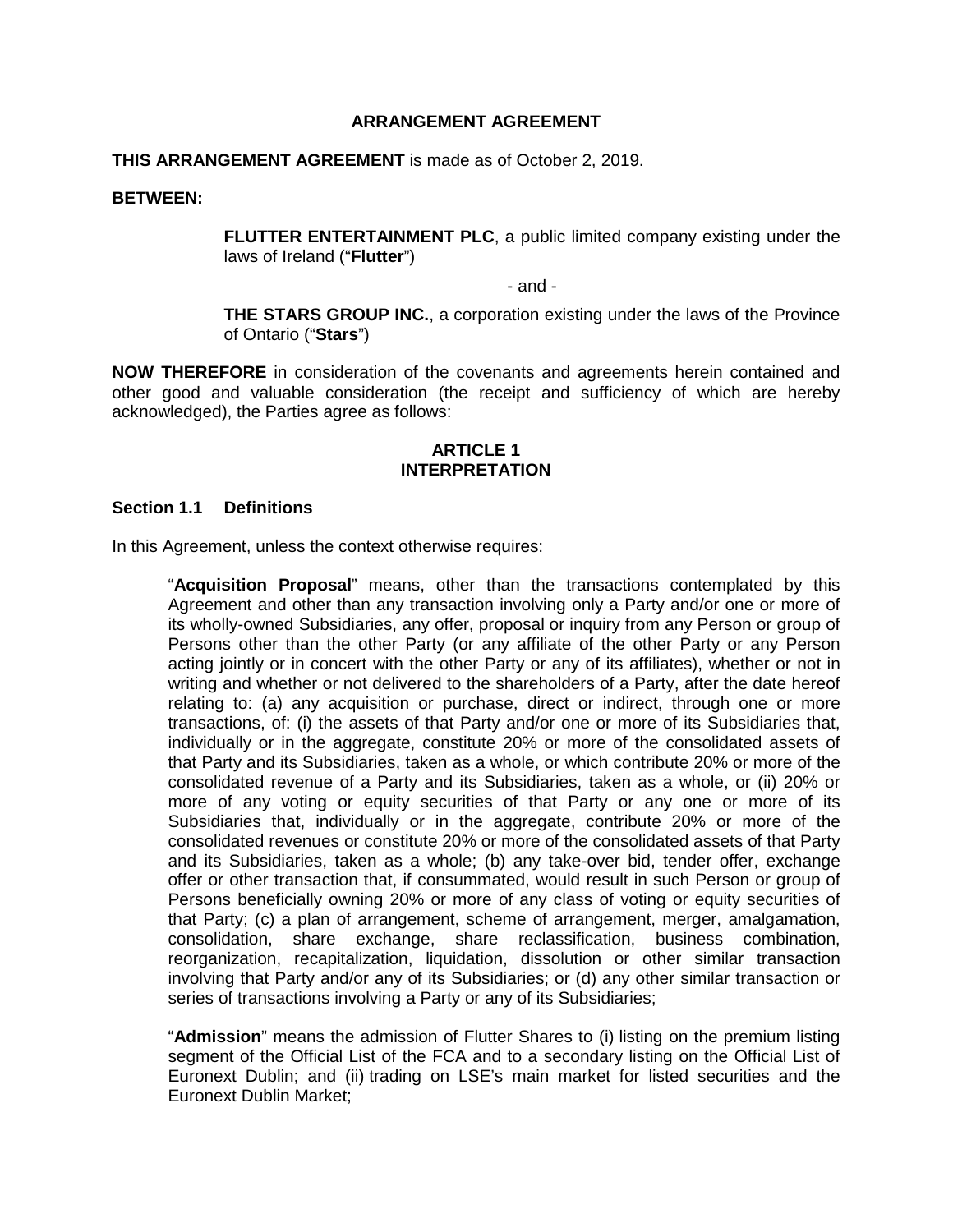"**affiliate**" means, when describing a relationship between two Persons, that either one of them is under the direct or indirect control of the other, or each of them is directly or indirectly controlled by the same Person (and includes that same Person);

"**Agreement**" means this arrangement agreement, including all schedules annexed hereto, as the same may be amended, supplemented or otherwise modified from time to time in accordance with the terms hereof;

"**Arrangement**" means the arrangement pursuant to section 182 of the OBCA on the terms and subject to the conditions set out in the Plan of Arrangement, pursuant to which Flutter shall acquire the entire issued and outstanding share capital of Stars, subject to any amendments or variations to the Plan of Arrangement made in accordance with the terms of this Agreement or made at the direction of the Court in the Final Order (provided that any such amendment or variation is acceptable to the Parties, each acting reasonably);

"**Articles of Arrangement**" means the articles of arrangement in respect of the Arrangement to be sent to the Director after the Final Order is made, which shall include the Plan of Arrangement and otherwise be in a form and content satisfactory to the Parties, each acting reasonably;

"**Authorization**" means, with respect to any Person, any authorization, order, permit, approval, grant, licence, registration, consent, right, notification, condition, franchise, privilege, certificate, judgment, writ, injunction, award, determination, direction, decision, decree, by-law, rule or regulation, of, from or required by any Governmental Entity having jurisdiction over such Person;

"**Breaching Party**" has the meaning specified in Section 5.11(b);

"**Business Day**" means any day, other than a Saturday, a Sunday or any day on which major banks are closed for business in Toronto, Ontario, Canada, Dublin, Ireland, or London, United Kingdom;

"**Canadian GAAP**" means International Financial Reporting Standards as issued by the International Accounting Standards Board;

"**CBI**" means the Central Bank of Ireland;

"**Certificate of Arrangement**" means the certificate of arrangement giving effect to the Arrangement, issued pursuant to section 183(2) of the OBCA after the Articles of Arrangement have been filed;

"**Change in Recommendation**" means a Flutter Change in Recommendation or a Stars Change in Recommendation, as the context requires;

"**Companies Act**" means the *Companies Act 2014 of Ireland*;

"**Competition Act**" means the *Competition Act* (Canada);

"**Confidentiality Agreement**" means the confidentiality agreement between Stars and Flutter dated August 5, 2019;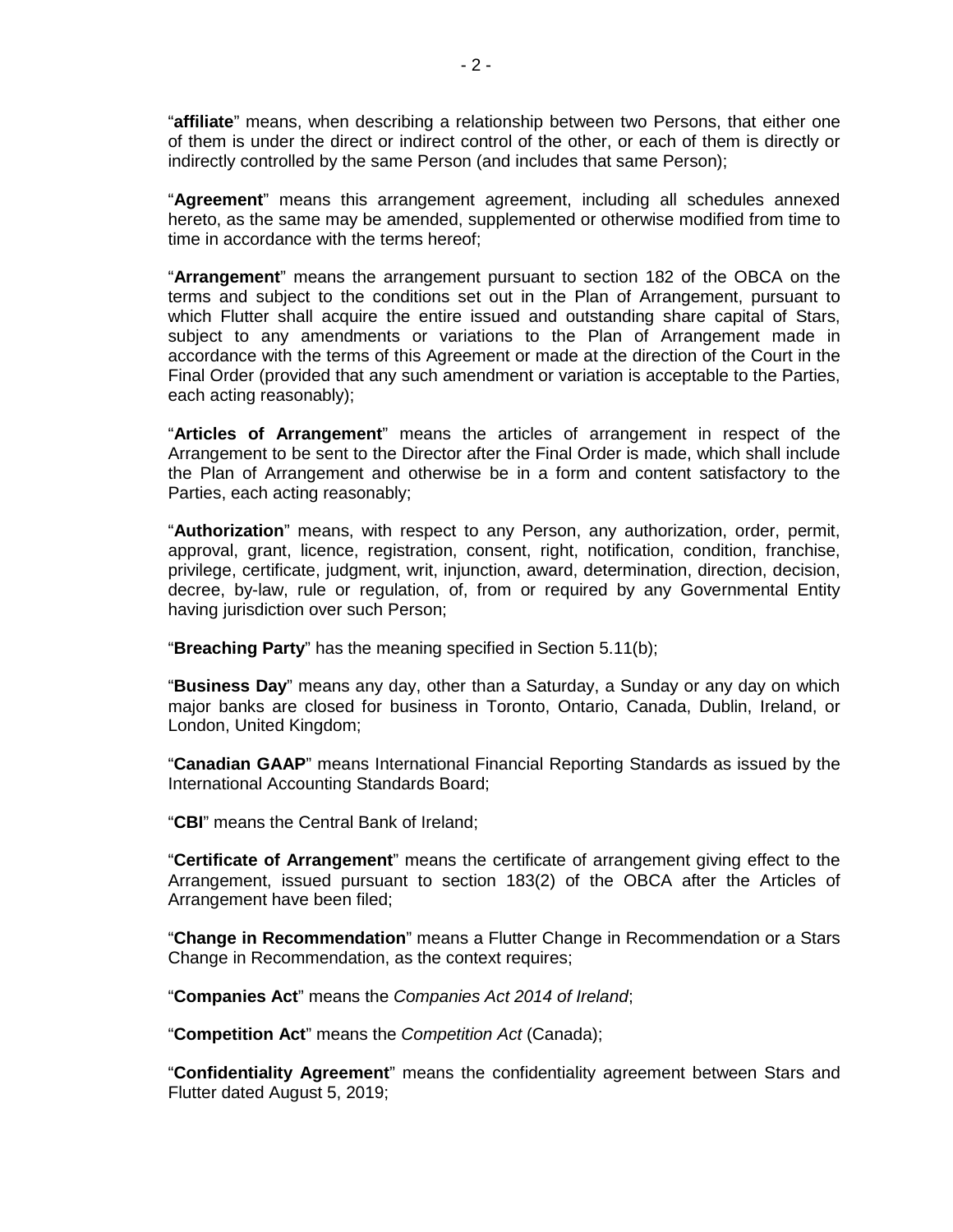"**Consideration**" means 0.2253 of a Flutter Share per Stars Share;

"**Contract**" means any contract, agreement, license, franchise, lease, arrangement, commitment, indenture, bond, mortgage, deed of trust, instrument, understanding, joint venture, partnership or other right or obligation (written or oral) to which a Party or any of its Subsidiaries is a party or by which it or any of its Subsidiaries is bound or to which any of their respective properties or assets is subject;

"**Copyrights**" means all copyrights (including any registrations and applications to register any of the foregoing in any jurisdiction and any extensions, modifications or renewals thereof);

"**Court**" means the Ontario Superior Court of Justice (Commercial List), or other court as applicable;

"**Cyber Security Incident**" has the meaning specified in Section 3.1(m)(vi);

"**Derivative Work**" means a work that is based upon one or more pre-existing works, such as a revision, enhancement, modification, abridgement, condensation, expansion or any other form in which such pre-existing works may be recast, transformed or adapted, and which, if prepared without authorization of the owner of the copyright in such pre-existing work, would constitute a copyright infringement. For purposes hereof, a Derivative Work shall also include any compilation that incorporates such a preexisting work and translation from one human language to another and from one type of code or computer platform to another;

"**Designated Stars Employee**" means the individual identified in Section 1.1 under the heading "Designated Stars Employee" in the Stars Disclosure Letter.

"**Director**" means the Director appointed pursuant to section 278 of the OBCA;

"**Disclosing Party**" has the meaning specified in Section 5.5(a);

"**Disclosure Rules**" means the Disclosure Guidance and Transparency Rules and regulations made by the FCA under Part VI of FSMA as amended from time to time;

"**Dissent Rights**" means the rights of dissent in respect of the Arrangement described in the Plan of Arrangement;

**"EDGAR"** means the Electronic Data Gathering, Analysis and Retrieval system;

"**Effective Date**" means the date upon which the Arrangement becomes effective, as set out in the Plan of Arrangement;

"**Effective Time**" means 12:01 a.m. on the Effective Date, or such other time as the Parties agree to in writing before the Effective Date;

"**EU Prospectus Regulation**" means Regulation (EU) 2017/1129 of the European Parliament and of the Council of 14 June 2017;

"**Euronext Dublin**" means The Irish Stock Exchange plc, trading as Euronext Dublin;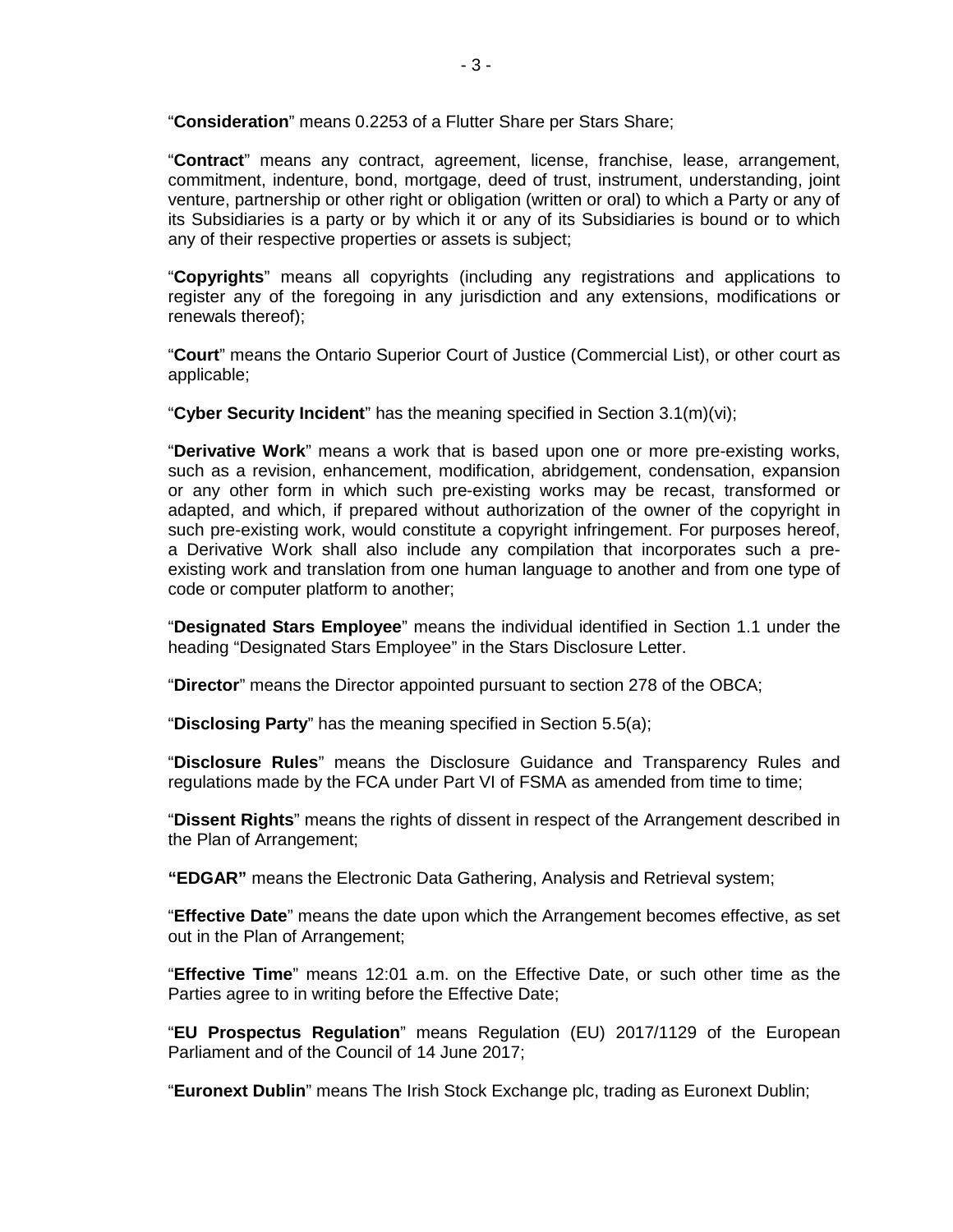"**Euronext Dublin Listing Rules**" means Rule Book II of Euronext Dublin relating to admission to the Official List of Euronext Dublin (which will, for the avoidance of doubt, include such provisions of Rule Book I: Harmonised Rules of Euronext specified and incorporated into such Euronext Dublin Listing Rules);

"**Euronext Dublin Market**" means the Euronext Dublin market operated by Euronext Dublin;

"**FCA**" means the United Kingdom Financial Conduct Authority;

"**Final Order**" means the final order of the Court pursuant to section 182(5) of the OBCA in a form acceptable to the Parties, each acting reasonably, approving the Arrangement, as such order may be amended, modified, supplemented or varied by the Court (with the consent of the Parties, each acting reasonably) at any time prior to the Effective Date or, if appealed, then, unless such appeal is withdrawn, abandoned or denied, as affirmed or as amended (provided that any such amendment is acceptable to the Parties, each acting reasonably) on appeal;

"**Financing Matter**" has the meaning specified in Section 5.9(1);

"**FIRB Data Conditions**" means any data-related conditions, the scope of which is (i) not materially more onerous than applicable Australian Laws in force at the date of this Agreement; and (ii) not inconsistent with Stars' current practices for collecting, managing and storing data;

"**Flutter Benefit Plans**" means any pension or retirement income plans or other employee compensation, other than equity- or security-based compensation arrangements, or benefit plans, agreements, policies, programs, arrangements or practices, whether written or oral, which are maintained by or binding upon Flutter or any of the Subsidiaries of Flutter or for which Flutter or any of the Subsidiaries of Flutter could have any liability or contingent liability, or pursuant to which payments are made, or benefits are provided to, or an entitlement to payments or benefits may arise with respect to any of its employees or former employees, directors or officers, individuals working on contract with Flutter or other individuals providing services to Flutter of a kind normally provided by employees (or any spouses, dependants, survivors or beneficiaries of any such Persons), excluding Statutory Plans;

"**Flutter Board**" means the board of directors of Flutter as the same is constituted from time to time;

"**Flutter Change in Recommendation**" has the meaning specified in Section  $7.2(a)(iv)(A);$ 

"**Flutter Circular**" means the notice of the Flutter Meeting and accompanying explanatory circular, including all schedules, appendices and exhibits thereto and enclosures therewith, including information incorporated therein, to be sent to the Flutter Shareholders in connection with the Flutter Meeting in accordance with this Agreement, as amended, supplemented or otherwise modified from time to time;

"**Flutter Copyright**" means all Copyright owned, used or held for use in or relating to the business of Flutter or any of its Subsidiaries;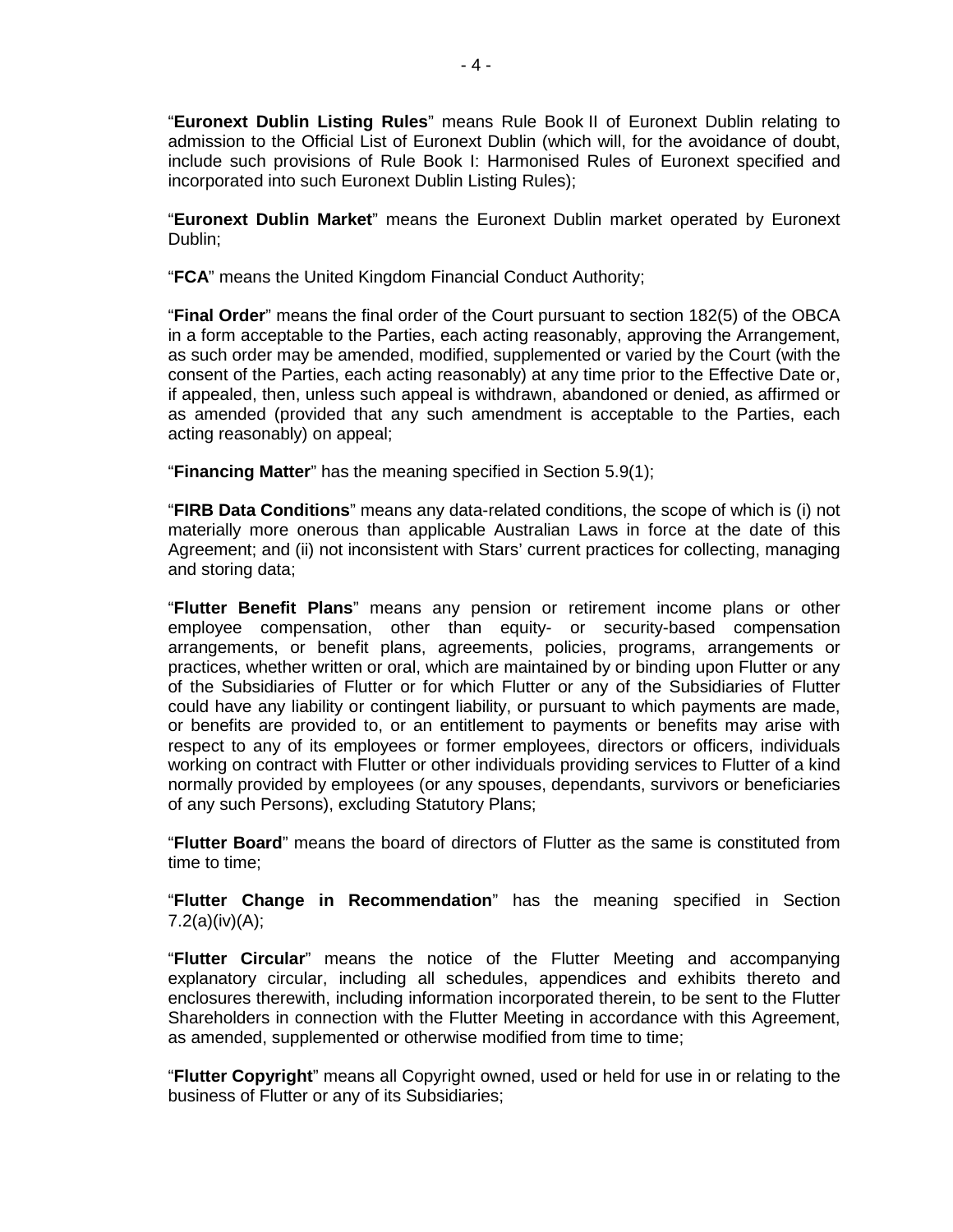"**Flutter Directors' Remuneration Policy**" means the directors' remuneration policy approved by the shareholders of Flutter from time to time;

"**Flutter Disclosure Letter**" means the disclosure letter dated as of the date of this Agreement and delivered by Flutter to Stars with this Agreement;

"**Flutter Employee Share Plans**" means the Betfair Group plc 2009 Long Term Incentive Plan, the Betfair Group plc Deferred Share Incentive Plan, the Flutter Entertainment plc Sharesave Scheme (together with the Australia, Bulgaria, Gibraltar, Italy, Malta, Portugal, Romania, UK and US Schedules), the Flutter Entertainment plc 2015 Long Term Incentive Plan (together with the Australian and US Appendices and the Clawback Appendix); the Flutter Entertainment plc 2015 Medium Term Incentive Plan (together with the Australian and US Appendices and the Clawback Appendix); the Flutter Entertainment plc 2015 Deferred Share Incentive Plan (together with the Australian and US Appendices and the Clawback Appendix) and the Flutter Entertainment plc 2015 Restricted Share Plan (together with the Australian and US Appendices and the Clawback Appendix), each as amended;

"**Flutter Existing Financing Agreements**" means the £250,000,000 term loan facility agreement between, among others, Flutter and Lloyds Bank plc as agent dated 10 May 2019 and the amended and restated facility agreement between Flutter and Lloyds Bank plc as agent originally dated 18 May 2015 (as amended pursuant to an amendment and restated agreement dated 26 April 2018, an amendment and restatement agreement dated 10 May 2019 and as amended and/or restated from time to time);

"**Flutter Information Technology**" means computer programs (including source code, object code and data) and related documentation and materials in each case as are necessary for operating the relevant party's business and other information technology systems owned, used or held for use in or relating to the business of Flutter or any of its Subsidiaries;

"**Flutter Intellectual Property**" means all right, title and interest in and to the benefit of all Flutter Patents, Flutter Trademarks and Flutter Copyrights;

"**Flutter License Agreements**" means any Material Contract granting or obtaining any right to use or practice any rights under any Flutter Intellectual Property to which Flutter is a party or otherwise bound, either as licensee or licensor;

"**Flutter Licensed Intellectual Property**" means all Flutter Intellectual Property which is used by Flutter or any of its Subsidiaries under license;

"**Flutter Locked-up Shareholders**" means all of the directors of Flutter who are Flutter Shareholders as at the date of this Agreement;

"**Flutter Mailing Deadline**" means March 30, 2020;

"**Flutter Meeting**" means the general meeting of Flutter Shareholders, including any adjournment or postponement thereof in accordance with this Agreement, to be called to consider the Flutter Resolutions and, if Flutter so chooses pursuant to Section 2.5(c), some or all of the Flutter Optional Resolutions and for any other proper purpose as may be set out in the Flutter Circular and agreed to by Stars, acting reasonably;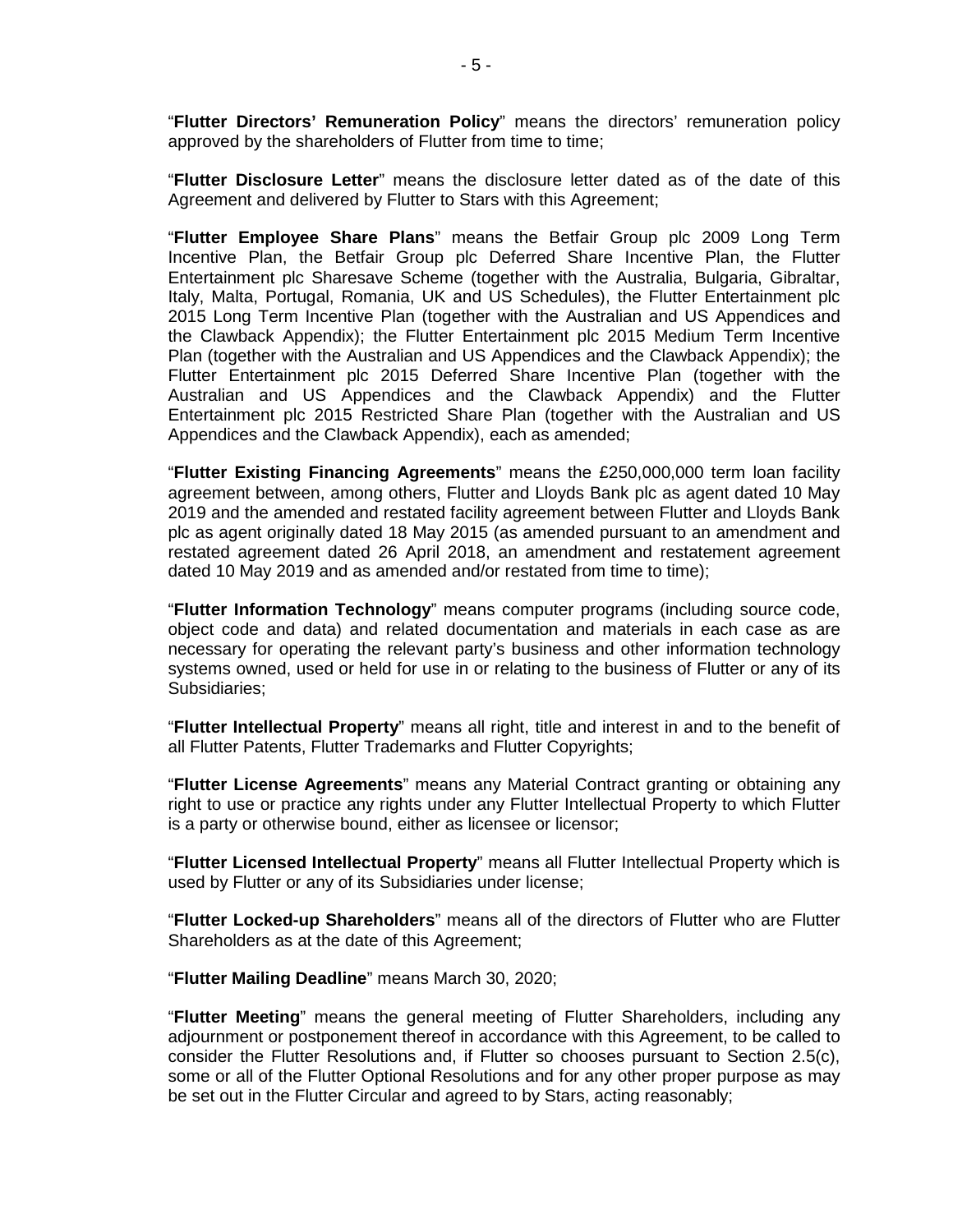"**Flutter Meeting Voting Agreements**" means the voting agreements (including all amendments thereto) between Stars and the Flutter Locked-up Shareholders setting forth the terms and conditions upon which the Flutter Locked-up Shareholders have agreed, among other things, to vote their Flutter Shares in favour of the Flutter Resolutions;

"**Flutter Option**" means any subsisting option or other right to acquire Flutter Shares granted under the Flutter Employee Share Plans;

"**Flutter Optional Resolutions**" means the resolutions of the Flutter Shareholders, which may be considered at the Flutter Meeting substantially in the form set out in Part 2 of Schedule B;

"**Flutter Owned Intellectual Property**" means all Flutter Intellectual Property which is not Flutter Licensed Intellectual Property;

"**Flutter Patents**" means inventions, discoveries, ideas, concepts, whether patentable or not, pending patent applications (including divisional, reissues, renewals, reexaminations, continuations, continuations-in-part and extensions) and issued patents and industrial designs owned, used or held for use in or relating to the business of Flutter or any of its Subsidiaries;

"**Flutter Permitted Interim Dividend**" means the declared 2019 interim dividend of £0.67 per Flutter Share, as announced by Flutter on 7 August 2019, to be paid on 9 October 2019 to those Flutter Shareholders on the register of members of Flutter as at 6 September 2019;

"**Flutter Proposed Director**" means a director of Flutter proposed by Flutter and agreed to by Stars, acting reasonably, for appointment to the Flutter Board at the Effective Time;

"**Flutter Public Documents**" means all public filings and/or announcements by (or on behalf of) Flutter since December 31, 2017, which are available on the regulatory news section of the website of the LSE and all documents made publicly available in accordance with Irish Transparency Law by (or on behalf of) Flutter since December 31, 2017;

"**Flutter Resolutions**" means the ordinary resolutions of the Flutter Shareholders, which are to be considered at the Flutter Meeting substantially in the form set out in Part 1 of Schedule B;

"**Flutter RSUs**" means restricted share units issued under the relevant Flutter Employee Share Plans;

"**Flutter Shareholder Approval**" has the meaning specified in Section 2.5(c);

"**Flutter Shareholders**" means the holders of Flutter Shares;

"**Flutter Shares**" means the ordinary shares of Flutter;

"**Flutter Technical Information**" means all trade secrets, confidential information and other proprietary know-how and related technical knowledge owned, used or held for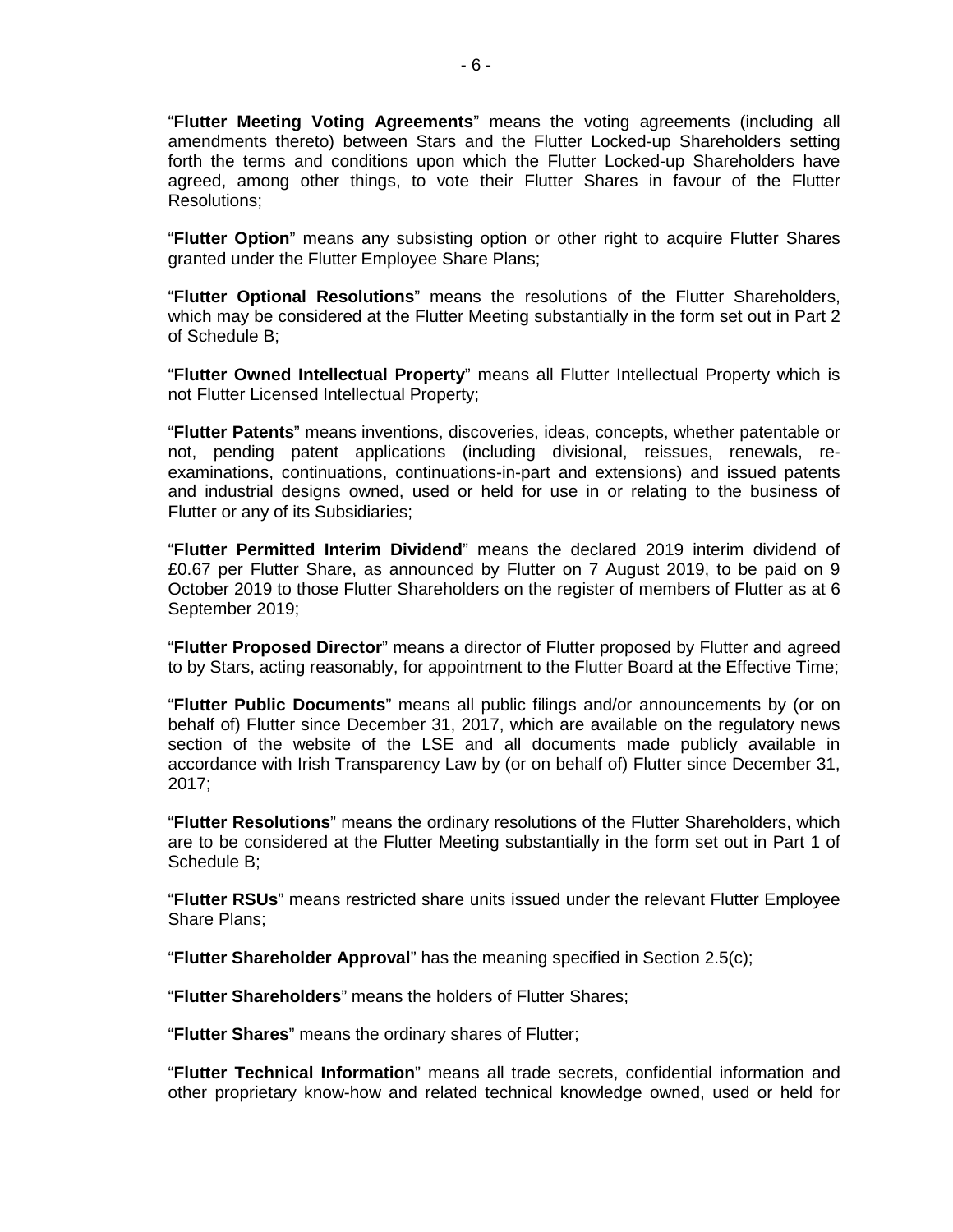use in or relating to the business of Flutter or any of its Subsidiaries, including documented research, forecasts, studies, marketing plans, budgets, market data, developmental, demonstration or engineering work, information that can be used to define a design or process or procure, produce, support or operate material and equipment, methods of production and procedures, all formulas and designs and drawings, blueprints, patterns, plans, flow charts, parts lists, manuals and records, specifications, and test data;

"**Flutter Technology**" means all Flutter Intellectual Property and Flutter Technical Information and Flutter Information Technology;

"**Flutter Termination Payment Event**" has the meaning specified in Section 7.3(d);

"**Flutter Trademarks**" means all Trademarks owned, used or held for use in or relating to the business of Flutter or any of its Subsidiaries;

"**FSMA**" means the United Kingdom Financial Services and Markets Act 2000;

"**Gaming Approvals**" means the notices, approvals, decisions, clearances and confirmations set out in Schedule E (including by way of any expiration, waiver or termination of any relevant waiting period in relation to any Governmental Entity);

"**Gaming Consents**" means the Gaming Approvals set out in Part 1 of Schedule E;

"**Gaming Notices**" means the Gaming Approvals set out in Part 2 of Schedule E;

"**GBP**" means pound sterling, the lawful currency of the United Kingdom;

"**Governmental Entity**" means: (a) any multinational, federal, provincial, territorial, state, regional, municipal, local or other government, governmental or public department, central bank, court, tribunal, arbitral body, commission, commissioner board, ministry, minister, bureau, division or agency, domestic or foreign; (b) any stock exchange, including TSX, NASDAQ, LSE and Euronext Dublin Market; (c) any subdivision, agent, commission, board or authority of any of the foregoing; or (d) any quasi-governmental or private body, including any tribunal, commission, regulatory agency or self-regulatory organization, exercising any regulatory, antitrust, foreign investment, expropriation or taxing authority under or for the account of any of the foregoing;

"**HSR Act**" means the Hart-Scott-Rodino Antitrust Improvements Act of 1976, as amended;

"**IFRS**" means International Financial Reporting Standards as adopted by the European Union and (i) in respect of Flutter's statutory annual financial statements, as applied in accordance with the provisions of the Companies Act and (ii) in respect of Flutter's interim financial statements, as applied in accordance with Irish Transparency Law and with IAS 34, as adopted by the European Union;

"**Interim Order**" means the interim order of the Court pursuant to section 182(5) of the OBCA in a form acceptable to Stars and Flutter, each acting reasonably, providing for, among other things, the calling and holding of the Stars Meeting, as the same may be amended by the Court with the consent of the Parties, each acting reasonably;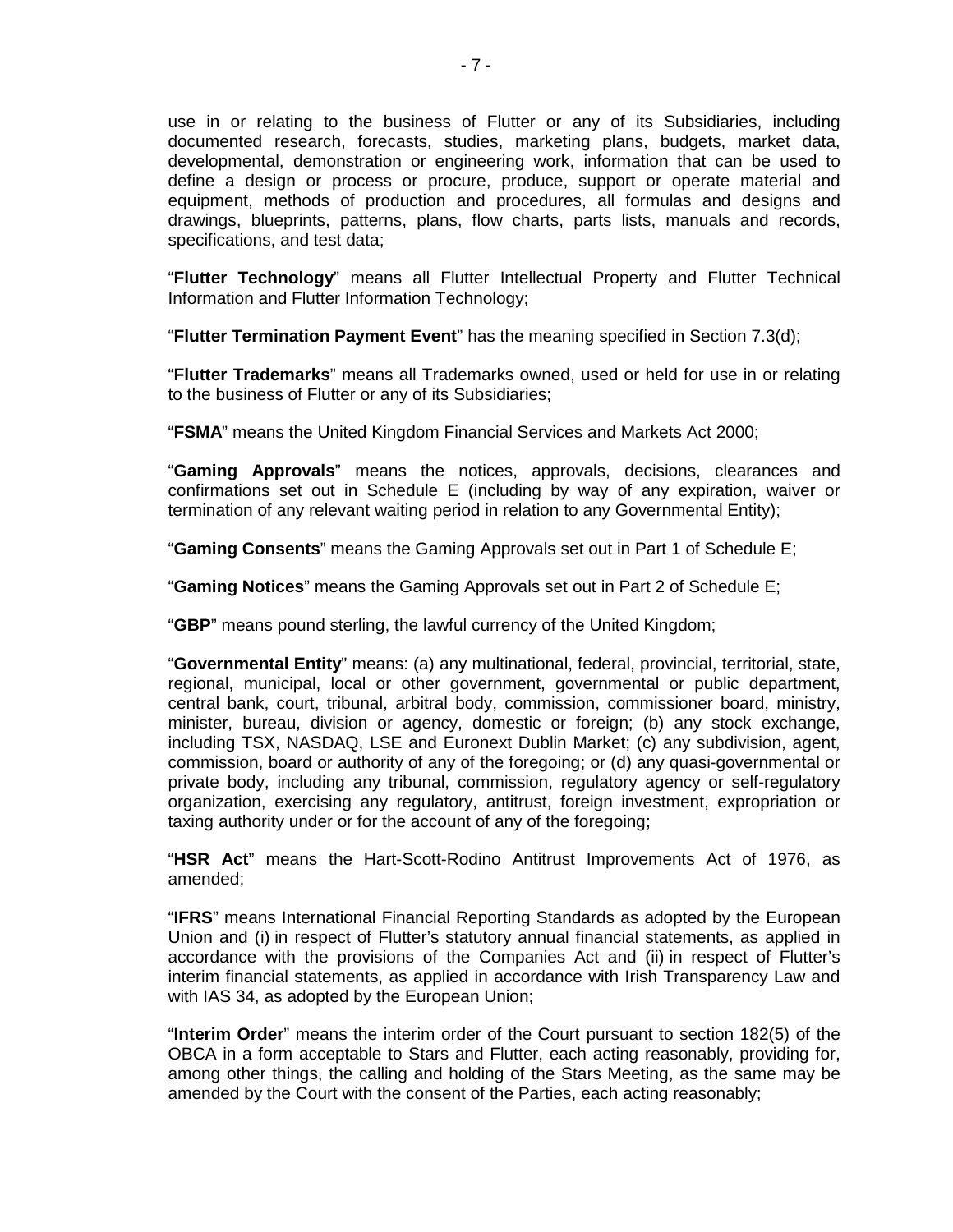"**Investment Canada Act**" means the Investment Canada Act;

"**Ireland**" means Ireland (excluding Northern Ireland) and references to "**Irish**" should be construed accordingly;

**"Irish Market Abuse Law"** has the meaning specified in Section 1365(1) of the Companies Act;

**"Irish Prospectus Regulations"** means European Union (Prospectus) Regulations 2019 (S.I. No. 380 of 2019) of Ireland;

"**Irish Takeover Panel**" means the Irish Takeover Panel, which administers the Irish Takeover Rules and the SARs;

**"Irish Takeover Rules"** means the Irish Takeover Panel Act, 1997, Takeover Rules, 2013;

**"Irish Transparency Law"** has the meaning given to the term "transparency (regulated markets) law" in Section 1379(1) of the Companies Act;

"**Law**" or "**Laws**" means all laws (including common law), by-laws, statutes, rules, regulations, principles of law and equity, orders, rulings, ordinances, judgments, injunctions, determinations, awards, decrees or other legally binding requirements, whether domestic or foreign, and the terms and conditions of any Authorization of or from any Governmental Entity, and the term "applicable" with respect to such Laws and in a context that refers to a Party, means such Laws as are applicable to such Party and/or its Subsidiaries or their business, undertaking, property or securities and emanate from a Person having jurisdiction over the Party and/or its Subsidiaries or its or their business, undertaking, property or securities;

"**Liens**" means any hypothecs, mortgages, pledges, assignments, liens, charges, security interests, easements, title retention agreement or arrangement, conditional sale, deemed or statutory trust, restrictive covenant or other encumbrances and adverse rights or claims, other third party interest or encumbrance of any kind, whether contingent or absolute, and any agreement, option, right or privilege (whether by Law, Contract or otherwise) capable of becoming any of the foregoing;

"**Listing Rules**" means the Listing Rules and regulations of the FCA made under Part VI of FSMA as amended from time to time;

"**LSE**" or "**London Stock Exchange**" means London Stock Exchange plc;

"**MAR**" means Regulation (EU) No. 596/2014 of the European Parliament and of the Council of 16 April 2014;

"**Market Conduct Rules**" means the Central Bank (Investment Market Conduct) Rules 2019 (S.I. No. 366 of 2019) of Ireland;

"**Matching Period**" has the meaning specified in Section 5.8(e)(iv);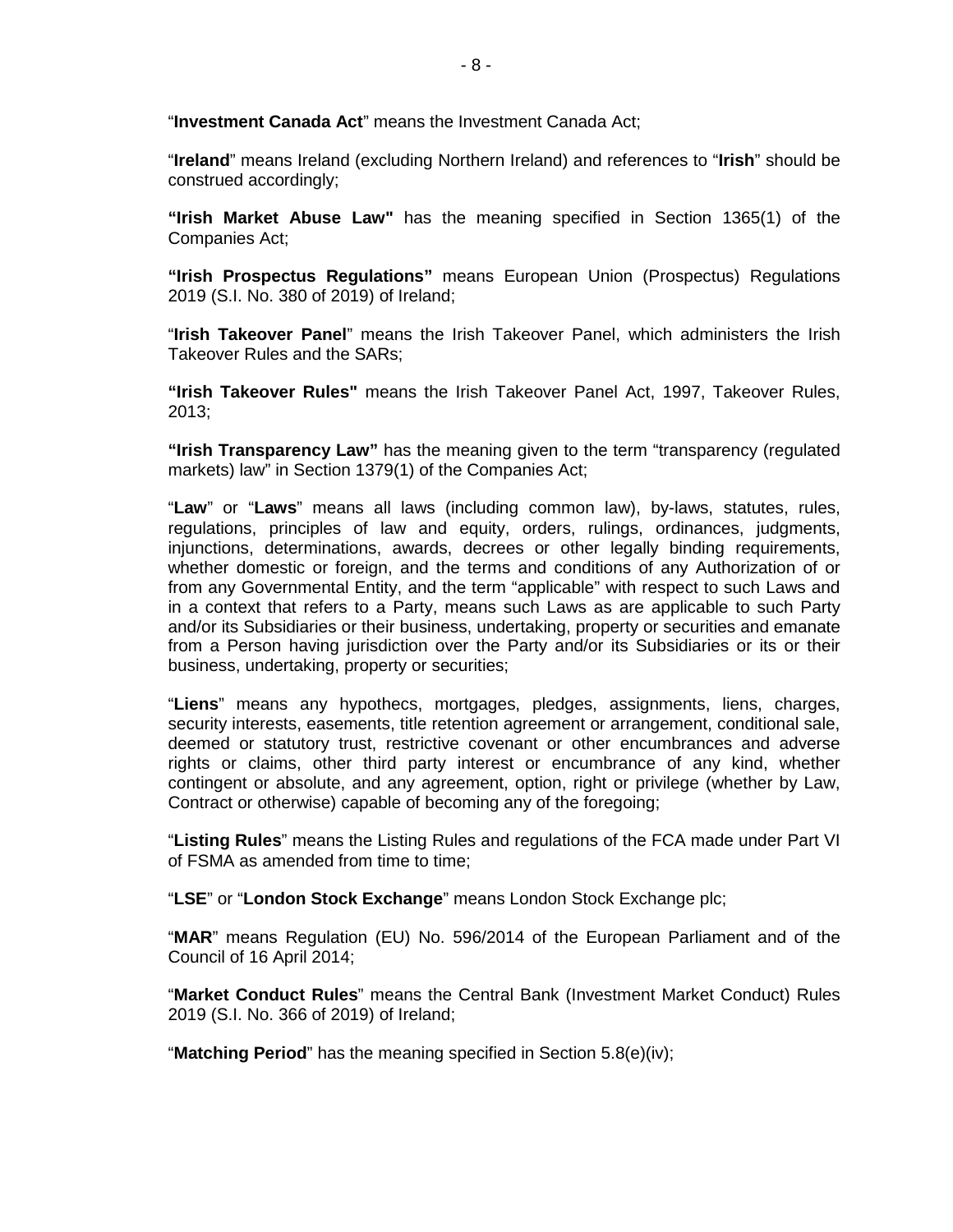"**Material Adverse Effect**" means any event, change, occurrence, effect or state of facts, that, individually or in the aggregate with other events, changes, occurrences, effects or states of facts, is, or would reasonably be expected to be, material and adverse to the business, operations, results of operations, capital, assets, obligations (whether absolute, accrued, conditional or otherwise) or condition (financial or otherwise) of such Party and its Subsidiaries, taken as a whole, except any such event, change, occurrence, effect or state of facts resulting from or arising in connection with:

- (i) any change or development affecting the industries or markets in which such Party and its Subsidiaries operate;
- (ii) any change or development in general economic, business or regulatory conditions or in national or global financial, credit, currency or securities markets, including any regulatory developments in markets in which such Party or its Subsidiaries operate or derive revenue;
- (iii) any change or development in global, national or regional political conditions (including any act of terrorism or any outbreak of hostilities or war or any escalation or worsening thereof) or any natural disaster;
- (iv) any change in Canadian GAAP or IFRS, as applicable;
- (v) any loss or threatened loss of, or adverse change or threatened adverse change in, the relationship of such Party or any of its Subsidiaries with any Governmental Entity or any of their current employees, customers, players, securityholders, financing sources, vendors, distributors, suppliers or partners, in each case only to the extent resulting from the announcement of this Agreement or the Arrangement or the implementation of the Arrangement;
- (vi) actions or inactions expressly required by this Agreement (excluding any obligation to act in the ordinary course of business) or that are taken with the prior written consent of the other Party;
- (vii) any change in the market price or trading volume of any securities of such Party (it being understood, without limiting the applicability of paragraphs (i) through (vi), that the causes underlying such changes in market price or trading volume may be taken into account in determining whether a Material Adverse Effect has occurred), or any suspension of trading in securities generally or on any stock exchange on which any securities of such Party trades;
- (viii) the failure, in and of itself, of such Party to meet any internal or public projections, forecasts or estimates of revenues or earnings (it being understood, without limiting the applicability of paragraphs (i) through (vi), that the causes underlying such failure may be taken into account in determining whether a Material Adverse Effect has occurred);
- (ix) relates to or arises out of a matter that has, prior to the date hereof, been disclosed to the other Party or publicly disclosed in the Stars Public Documents or Flutter Public Documents, as applicable (provided that the event, change, occurrence, effect or state of facts at issue is, in each case, reasonably apparent from such disclosure);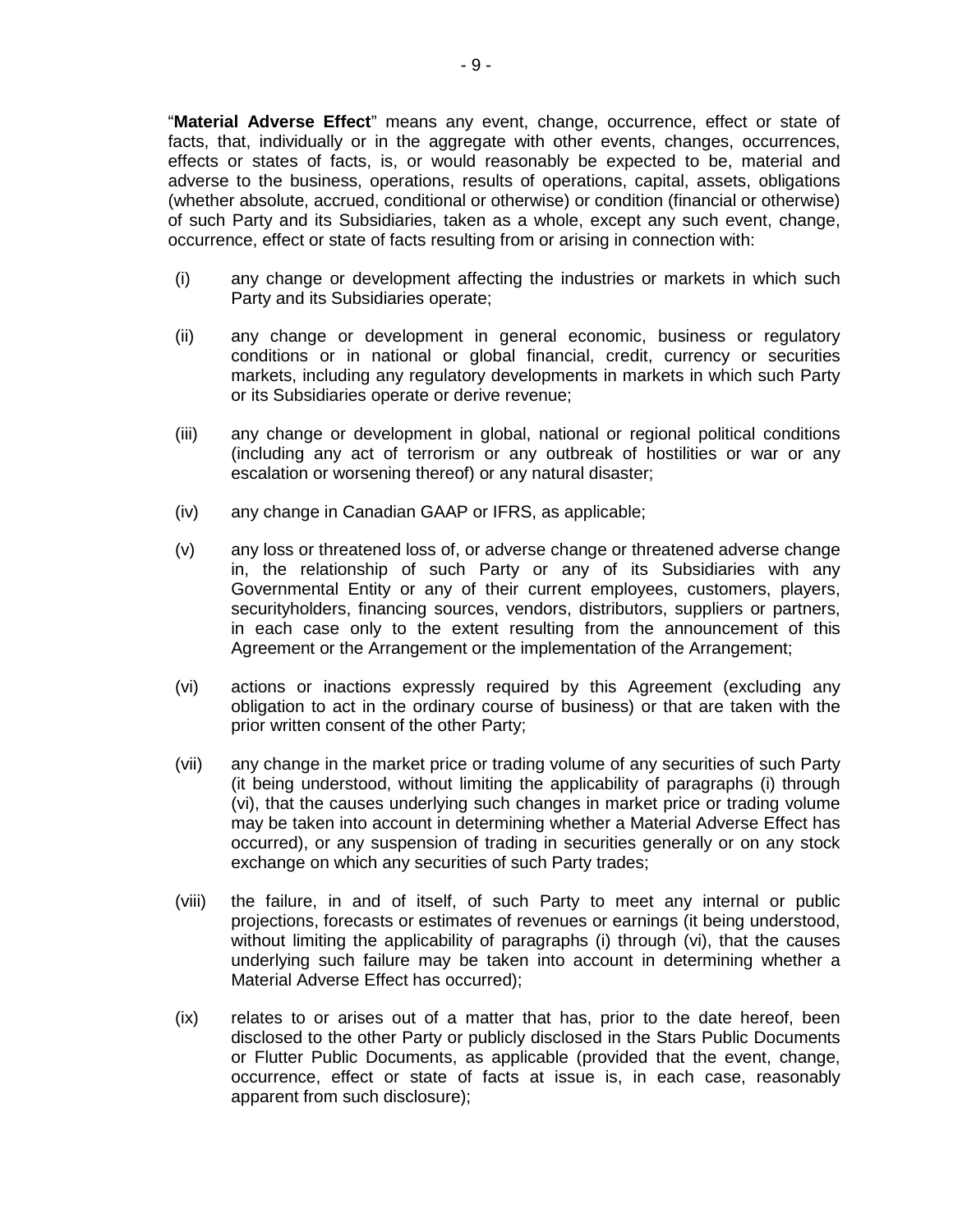- (x) any change or announcement of potential change in the credit ratings in respect of such Party or any of its Subsidiaries (it being understood that the causes underlying such change in ratings may, to the extent not otherwise excluded from the definition of Material Adverse Effect, be taken into account in determining whether a Material Adverse Effect has occurred);
- (xi) any claim, action, inquiry, proceeding or investigation, or threatened claim, action, inquiry, proceeding or investigation, relating to this Agreement or the Arrangement; or
- (xii) any adoption, proposed implementation or change of applicable Law, or in the interpretation thereof, by any Governmental Entity,

provided, however, that (A) any such event, change, occurrence, effect or state of facts referred to in clauses (i) - (iv) or (xii) above does not disproportionately adversely affect such Party and its Subsidiaries, taken as a whole, compared to other companies of similar size operating in the industries in which such Party and its Subsidiaries operate; and (B) references in this Agreement to dollar or Sterling amounts are not intended to be and shall not be deemed to be illustrative or interpretative for purposes of determining whether a "Material Adverse Effect" has occurred;

"**Material Contracts**" means (a) in respect of a Party, any Contract, (i) that, if terminated or modified or if it ceased to be in effect, would reasonably be expected to have a Material Adverse Effect on such Party; or (ii) that is a collective bargaining agreement, a labour union Contract or any other memorandum of understanding or other agreement with a union; (b) in respect of Stars only, the Contracts identified in Section 1.1 under the heading "Material Contracts" in the Stars Disclosure Letter; and (c) in respect of Flutter only, the Contracts identified in Section 1.1 under the heading "Material Contracts" in the Flutter Disclosure Letter;

"**material fact**" and "**material change**" have the meanings ascribed thereto in the Securities Act;

"**Material Subsidiary**" means any Subsidiary of a Party the total assets of which constitute more than 10% of the consolidated assets of such Party and its Subsidiaries, taken as a whole, as at December 31, 2018, or the total revenues of which constitute 10% or more of the consolidated revenues of such Party and its Subsidiaries, taken as a whole, for the fiscal year ended December 31, 2018;

"**MI 61-101**" means Multilateral Instrument 61-101 – *Protection of Minority Security Holders in Special Transactions*;

"**misrepresentation**" has the meaning ascribed thereto in the Securities Act*;*

"**Multi-Employer Plan**" means in respect of a Stars or Flutter Benefit Plan, a multiemployer pension plan as that term is defined in applicable pension standards legislation, or any other benefit plan to which Stars or Flutter or their respective Subsidiaries, as applicable, are required to make contributions pursuant to a collective bargaining agreement or trust agreement;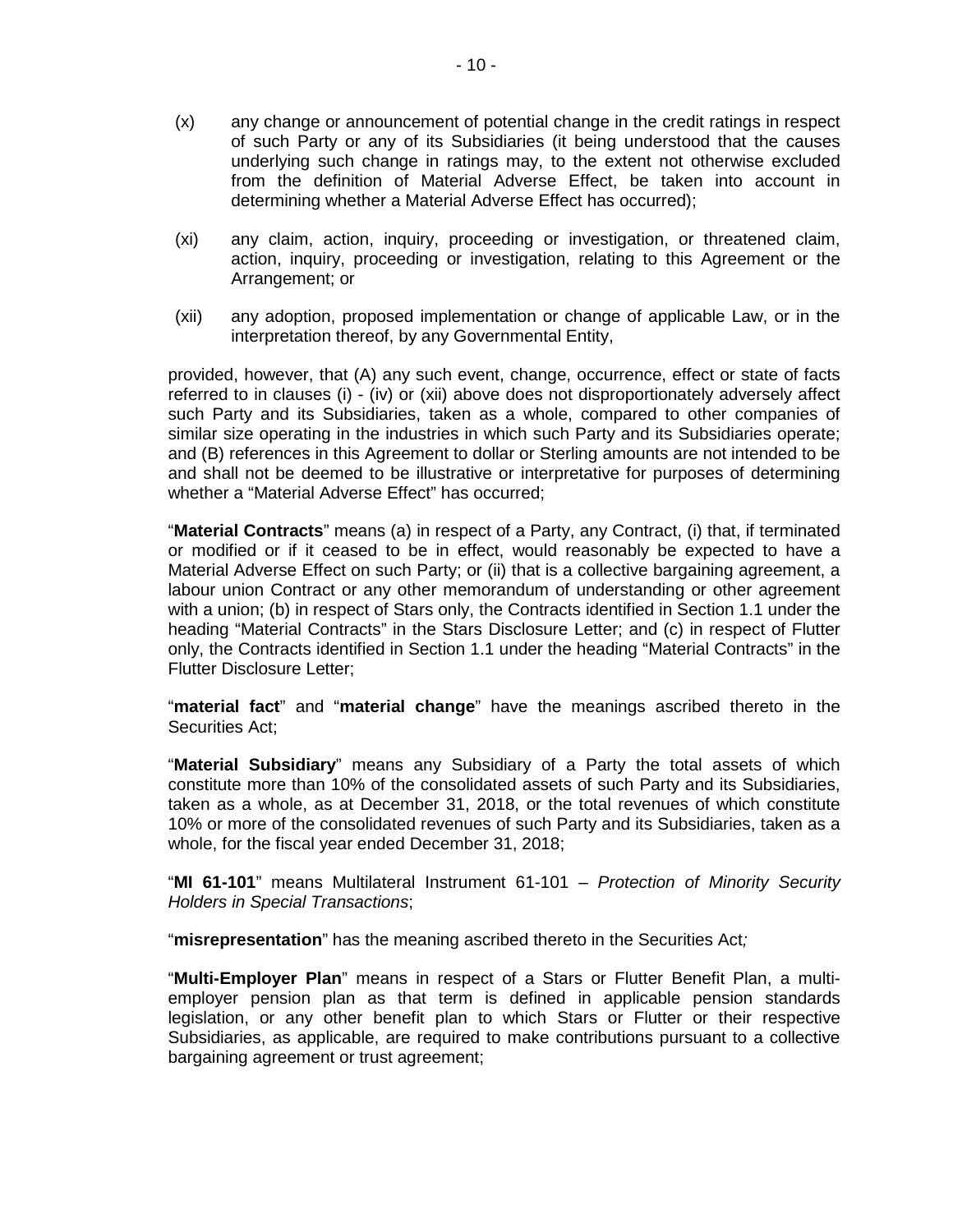"**named executive officer**" has the meaning ascribed thereto in Form 51-102F6 – *Statement of Executive Compensation*;

"**NASDAQ**" means the NASDAQ Global Select Market;

"**OBCA**" means the *Business Corporations Act* (Ontario);

"**Outside Date**" means October 31, 2020 or such later date as may be agreed to in writing by the Parties; provided that either Party may, no later than 5:00 p.m. on the date that is not less than five (5) Business Days immediately prior to the then Outside Date, elect to extend the Outside Date by delivering a written notice to the other Party stating that if on the Outside Date, the conditions set forth in Section 6.1(d) have not been satisfied or waived but all other conditions to effect the Arrangement set forth in Article 6 have been satisfied or waived (other than those conditions that by their terms are to be satisfied at the Effective Time), then the Outside Date shall be extended by ninety (90) days; provided, further, that there shall be no more than two of such ninety (90)-day extensions;

"**Parties**" means Stars and Flutter, and "**Party**" means either of them;

"**Person**" includes an individual, partnership, association, body corporate, trustee, executor, administrator, legal representative, government (including any Governmental Entity) or any other entity, whether or not having legal status;

"**Plan of Arrangement**" means the plan of arrangement, substantially in the form of Schedule A, and any amendments or variations thereto made in accordance with Section 7.4 and the Plan of Arrangement or upon the direction of the Court in the Final Order with the consent of Stars and Flutter, each acting reasonably;

"**Pre-Acquisition Reorganization**" has the meaning specified in Section 5.6.

"**Proposed Agreement**" has the meaning specified in Section 5.8(a)(iv);

"**Prospectus**" means the prospectus or prospectuses or equivalent document(s) to be published by Flutter in connection with the issue of Flutter Shares issuable in connection with the Arrangement and Admission under applicable Law;

"**Prospectus Rules**" means the Prospectus Rules and regulations made by the FCA pursuant to Part VI of FSMA as amended from time to time;

"**Receiving Party**" has the meaning specified in Section 5.5(a);

"**Regulatory Approvals**" means the approvals, decisions, clearances, confirmations and other requirements set out in Schedule D;

"**Representatives**" has the meaning specified in Section 5.8(a);

"**SARs"** means the Irish Takeover Panel Act, 1997, Substantial Acquisition Rules, 2007;

"**SEC**" means the US Securities and Exchange Commission;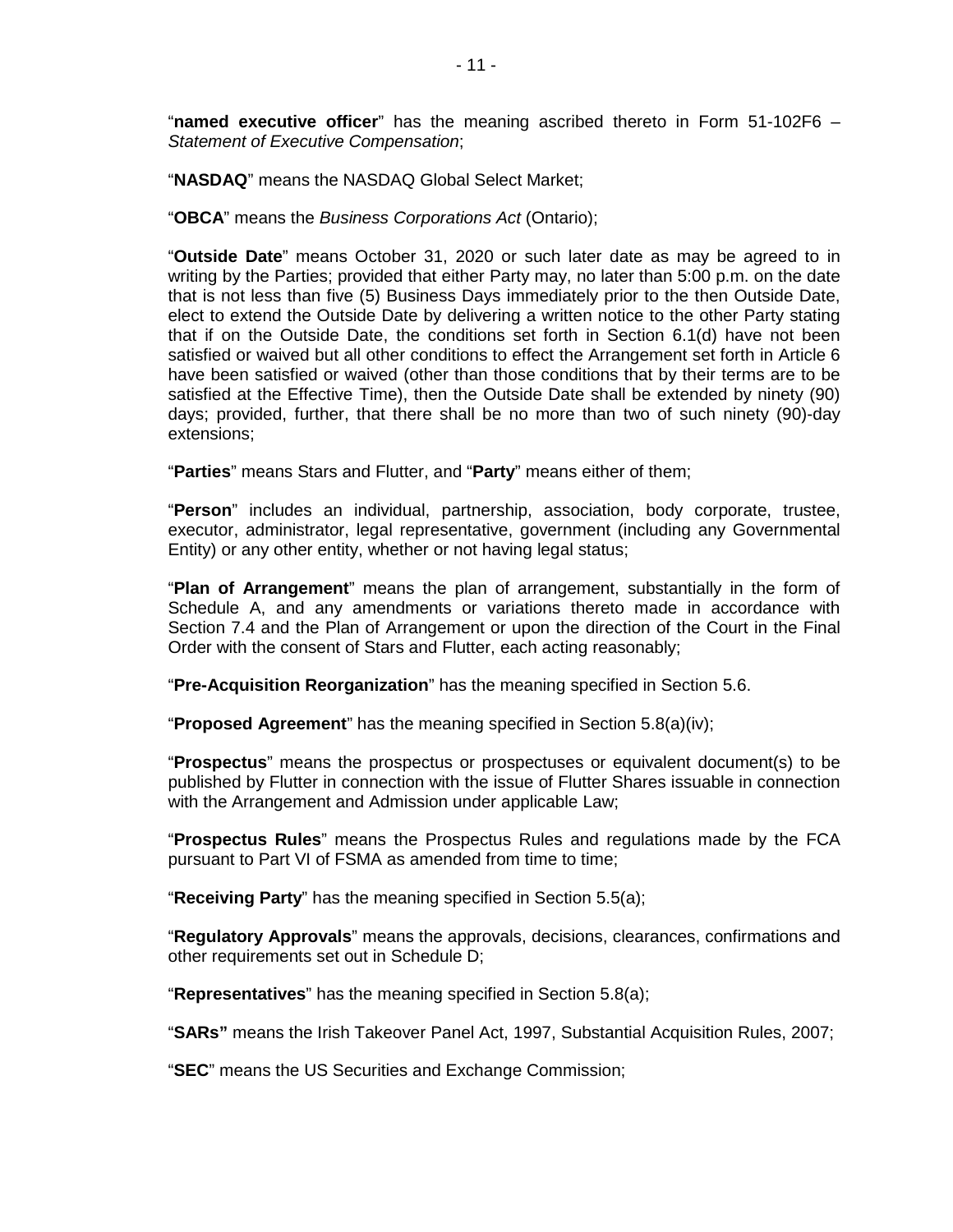"**Securities Act**" means the Securities Act (Ontario) and the rules, regulations and published policies made thereunder, as now in effect and as they may be promulgated or amended from time to time;

## "**Securities Laws**" means:

- (a) in Canada, the Securities Act, together with all other applicable provincial securities Laws, rules and regulations and published policies thereunder;
- (b) in the United States, the U.S. Securities Act, the U.S. Exchange Act and all other applicable U.S. federal and state securities Laws, rules and regulations and published policies thereunder;
- (c) in the United Kingdom, the Listing Rules, the EU Prospectus Regulation, MAR, the Prospectus Rules, the Disclosure Rules and FSMA, together with all other applicable securities Laws, rules and regulations; and
- (d) in Ireland, the Euronext Dublin Listing Rules, the EU Prospectus Regulation, the Irish Prospectus Regulations, the Market Conduct Rules, MAR, Irish Market Abuse Law, Irish Transparency Law, the Companies Act, the Irish Takeover Rules and the SARs;

"**SEDAR**" means the System for Electronic Document Analysis and Retrieval;

"**Standard Tax Condition**" means any tax-related conditions which are in the form of those set out in Attachment B of FIRB Guidance Note 47 on 'Tax Conditions' (in the form last updated on 13 August 2018);

"**Stars Benefit Plans**" means any pension or retirement income plans or other employee compensation, other than equity- or security-based compensation arrangements, or benefit plans, agreements, policies, programs, arrangements or practices, whether written or oral, which are maintained by or binding upon Stars or any of the Subsidiaries of Stars or for which Stars or any of the Subsidiaries of Stars could have any liability or contingent liability, or pursuant to which payments are made, or benefits are provided to, or an entitlement to payments or benefits may arise with respect to any of its employees or former employees, directors or officers, individuals working on contract with Stars or other individuals providing services to Stars of a kind normally provided by employees (or any spouses, dependants, survivors or beneficiaries of any such Persons), excluding Statutory Plans;

"**Stars Board**" means the board of directors of Stars as the same is constituted from time to time;

"**Stars Change in Recommendation**" has the meaning specified in Section 7.2(a)(iii)(A);

"**Stars Circular**" means the notice of the Stars Meeting and accompanying management information circular, including all schedules, appendices and exhibits thereto and enclosures therewith, including information incorporated therein, to be sent to the Stars Shareholders in connection with the Stars Meeting in accordance with this Agreement, as amended, supplemented or otherwise modified from time to time;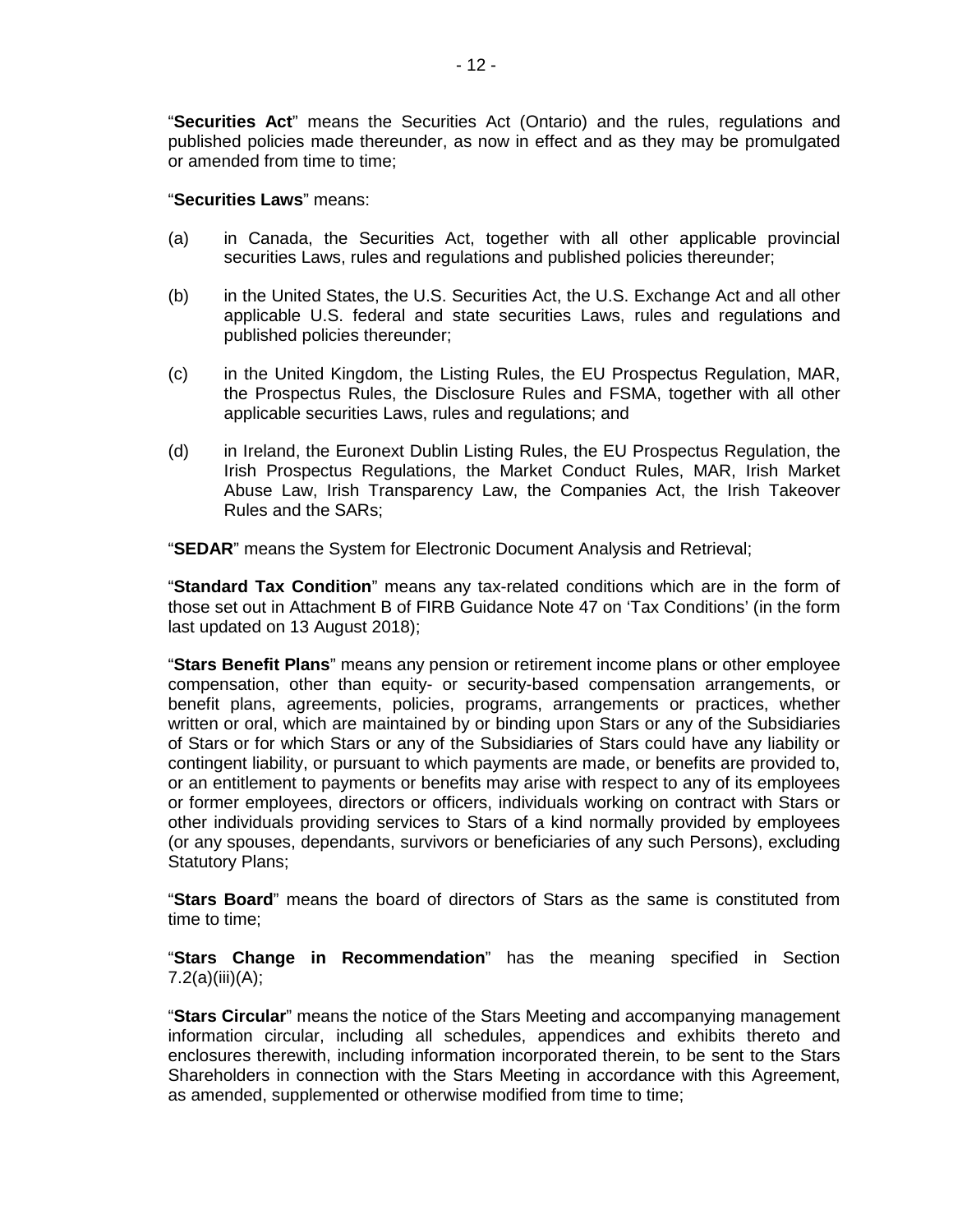"**Stars Copyright**" means all Copyright owned, used or held for use in or relating to the business of Stars or any of its Subsidiaries;

"**Stars Credit Agreement**" means the credit facility provided to a wholly-owned Subsidiary of Stars under the syndicated facility agreement dated as of July 10, 2018 among certain parties, including certain affiliates of Stars, as borrowers, Deutsche Bank AG New York Branch, as administrative agent, and the "Lenders" from time to time that are parties thereto, as such agreement may be amended, restated, modified or replaced (as the principal credit facility between Stars and its affiliates and their bank lenders) from time to time;

"**Stars Disclosure Letter**" means the disclosure letter dated as of the date of this Agreement and delivered by Stars to Flutter with this Agreement;

"**Stars DSUs**" means deferred share units issued under the Stars Equity Plan;

"**Stars Employee Share Plans**" means the Stars Option Plan and the Stars Equity Plan;

"**Stars Employee Stock Purchase Plan**" means The Stars Group Inc. Stock Purchase Plan, dated August 2, 2017, as may be amended from time to time;

"**Stars Employee**" has the meaning specified in Section 5.13(b)(i);

"**Stars Equity Awards**" means each Stars RSU, Stars DSU, Stars PSU, or similar interest covering Stars Shares granted pursuant to the Stars Equity Plan, but not including a Stars Option;

"**Stars Equity Plan**" means the equity incentive plan dated June 22, 2015, as amended, of Stars;

"**Stars Fairness Opinions**" means an opinion, dated on or around the date of this Agreement, of each of the Stars Financial Advisors, whether delivered orally or in writing, to the effect that, as of the date of such opinion, the Consideration to be received by the holders of Stars Shares is fair, from a financial point of view, to such holders;

"**Stars Financial Advisors**" means Barclays Capital Canada Inc., Moelis & Company LLC and BMO Nesbitt Burns Inc.;

"**Stars Information Technology**" means computer programs (including source code, object code and data) and related documentation and materials in each case as are necessary for operating the Stars' business and other information technology systems owned, leased or held for use in or relating to the business of Stars or any of its Subsidiaries;

"**Stars Intellectual Property**" means all right, title and interest in and to the benefit of all Stars Patents, Stars Trademarks and Stars Copyrights;

"**Stars License Agreements**" means any Material Contract granting or obtaining any right to use or practice any rights under any Stars Intellectual Property to which Stars is a party or otherwise bound, either as licensee or licensor;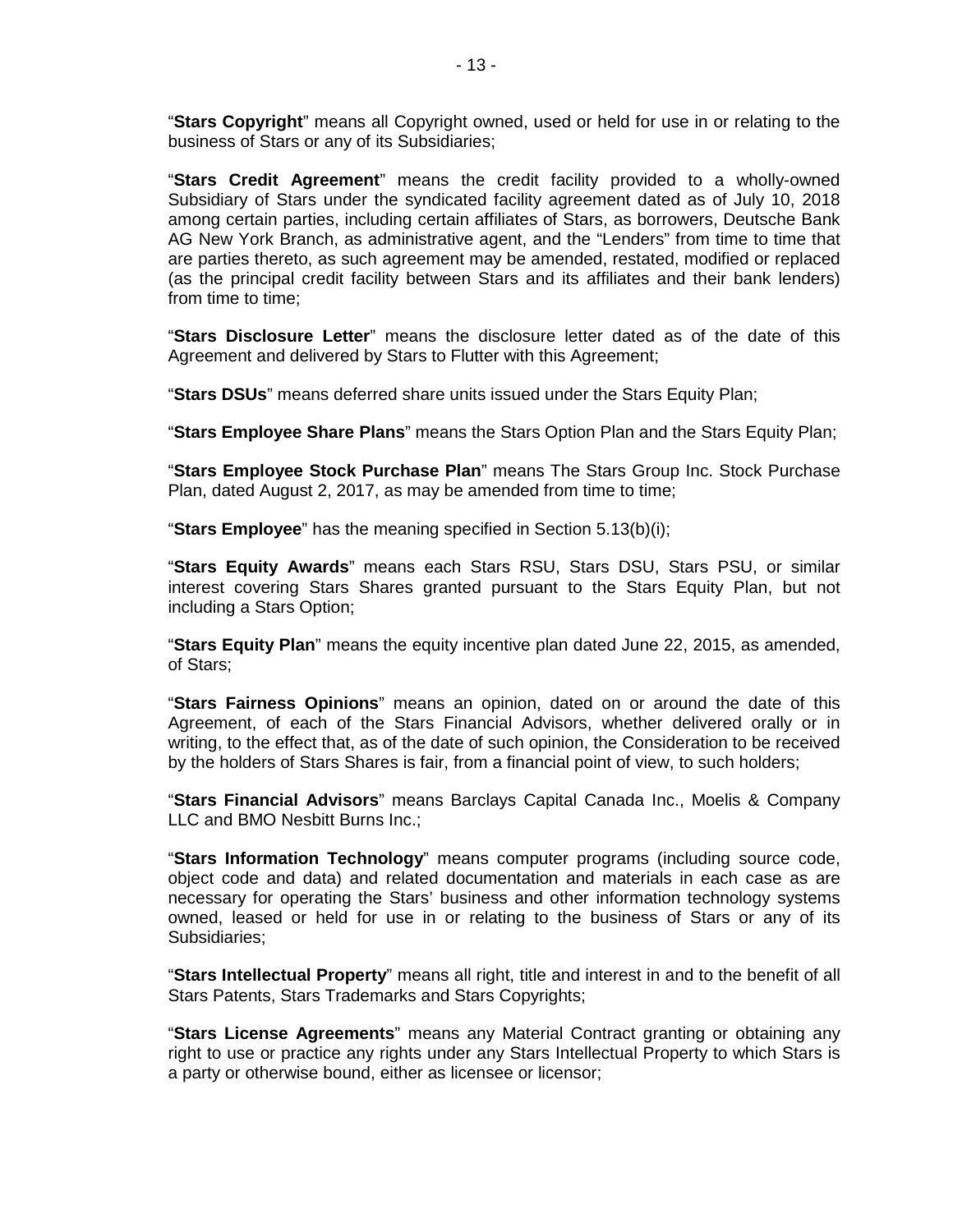"**Stars Licensed Intellectual Property**" means all Stars Intellectual Property which is used by Stars or any of its Subsidiaries under license;

"**Stars Locked-up Shareholders**" means Caledonia (Private) Investments Pty Limited, ValueAct Holdings, L.P. and all of the directors of Stars;

"**Stars Mailing Deadline**" means March 30, 2020;

"**Stars Meeting**" means the special meeting of Stars Shareholders, including any adjournment or postponement thereof, in accordance with this Agreement, to be called and held in accordance with the Interim Order to consider the Stars Resolution;

"**Stars Meeting Voting Agreements**" means the voting agreements (including all amendments thereto) between Flutter and Stars Locked-up Shareholders setting forth the terms and conditions upon which and Stars Locked-up Shareholders have agreed, among other things, to vote their Stars Shares in favour of the Stars Resolution;

"**Stars Option Plan**" means the stock option plan dated July 21, 2010, as amended, of Stars;

"**Stars Options**" means the options to purchase Stars Shares granted under the Stars Equity Plan and the Stars Option Plan;

"**Stars Owned Intellectual Property**" means all Stars Intellectual Property which is not Stars Licensed Intellectual Property;

"**Stars Patents**" means inventions, discoveries, ideas, concepts, whether patentable or not, pending patent applications (including divisional, reissues, renewals, reexaminations, continuations, continuations-in-part and extensions) and issued patents and industrial designs owned, used or held for use in or relating to the business of Stars or any of its Subsidiaries;

"**Stars Proposed Director**" means a director of Stars proposed by Stars and agreed to by Flutter, acting reasonably, for appointment to the Flutter Board at the Effective Time;

"**Stars PSUs 2017**" means Stars PSUs issued in calendar year 2017;

"**Stars PSUs 2018**" means Stars PSUs issued in calendar year 2018;

"**Stars PSUs 2019**" means Stars PSUs issued in calendar year 2019;

"**Stars PSUs**" means performance share units issued under the Stars Equity Plan;

"**Stars Public Documents**" means all documents publicly filed under the profile of Stars on SEDAR and/or EDGAR since December 31, 2017;

"**Stars Resolution**" means the special resolution of the Stars Shareholders approving the Arrangement and the Plan of Arrangement to be considered at the Stars Meeting substantially in the form of Schedule C;

"**Stars RSUs**" means restricted share units issued under the Stars Equity Plan;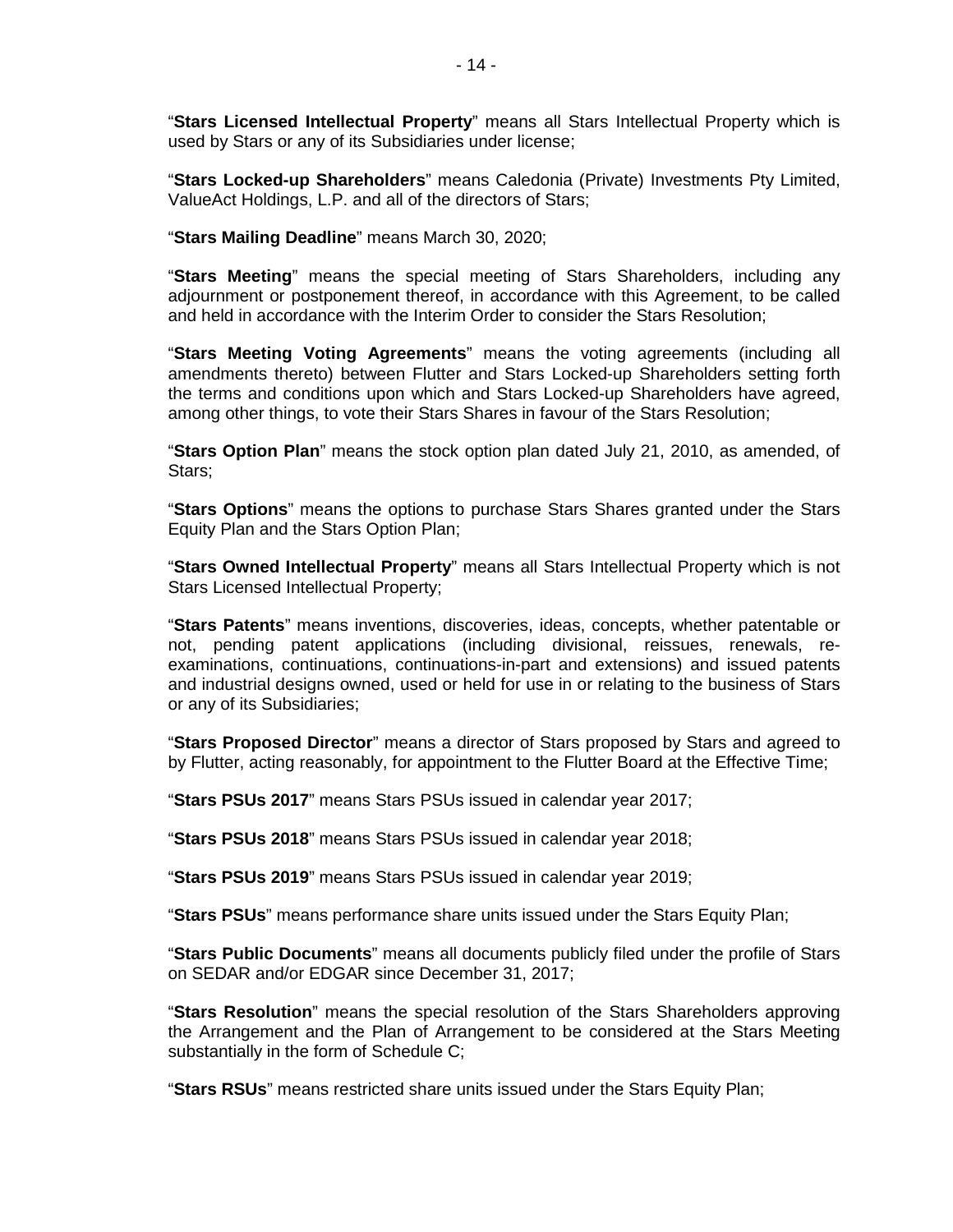"**Stars Senior Notes Indenture**" means the indenture dated as of July 10, 2018 among certain affiliates of Stars, as issuers, certain subsidiary guarantors from time to time that are parties thereto, and Wilmington Trust, National Association, as trustee, providing for the terms of said issuers' 7.00% senior notes due July 2026;

"**Stars Shareholder Approval**" has the meaning specified in Section 2.2(c);

"**Stars Shareholders**" means the holders of Stars Shares and, in the context of the mailing of the Stars Circular, to such other Persons with a legal and/or beneficial interest in Stars Shares as required under applicable Laws and by the Interim Order;

"**Stars Shares**" means the common shares in the capital of Stars;

"**Stars Technical Information**" means all trade secrets, confidential information and other proprietary know-how and related technical knowledge owned, used or held for use in or relating to the business of Stars or any of its Subsidiaries, including documented research, forecasts, studies, marketing plans, budgets, market data, developmental, demonstration or engineering work, information that can be used to define a design or process or procure, produce, support or operate material and equipment, methods of production and procedures, all formulas and designs and drawings, blueprints, patterns, plans, flow charts, parts lists, manuals and records, specifications, and test data;

"**Stars Technology**" means all Stars Intellectual Property, Stars Technical Information and Stars Information Technology;

"**Stars Termination Payment Event**" has the meaning specified in Section 7.3(c);

"**Stars Trademarks**" means all Trademarks owned, used or held for use in or relating to the business of Stars or any of its Subsidiaries;

**"Statutory Plans**" means statutory benefit plans which Stars or Flutter, as applicable, are required to participate in or comply with, including any benefit plan administered by any federal or provincial government and any benefit plans administered pursuant to applicable health, Tax, workplace safety insurance, and employment insurance legislation;

"**Subsidiary**" means a Person that is controlled directly or indirectly by another Person and includes a Subsidiary of a Subsidiary;

"**Superior Proposal**" means an unsolicited *bona fide* written Acquisition Proposal to acquire all of the Stars Shares or the Flutter Shares, as applicable, or all or substantially all of the consolidated assets of the Party that is the subject of the Acquisition Proposal and its Subsidiaries: (a) that is reasonably capable of being completed without undue delay, taking into account all legal, financial, regulatory and other aspects of such Acquisition Proposal and the party making such Acquisition Proposal; (b) that is not subject to any financing condition and in respect of which any required financing to complete such Acquisition Proposal has been demonstrated to be available to the satisfaction of the board of directors of such Party, acting in good faith (after consultation with its financial advisors and outside legal counsel); (c) that is not subject to a due diligence and/or access condition; (d) that did not result from or involve a breach of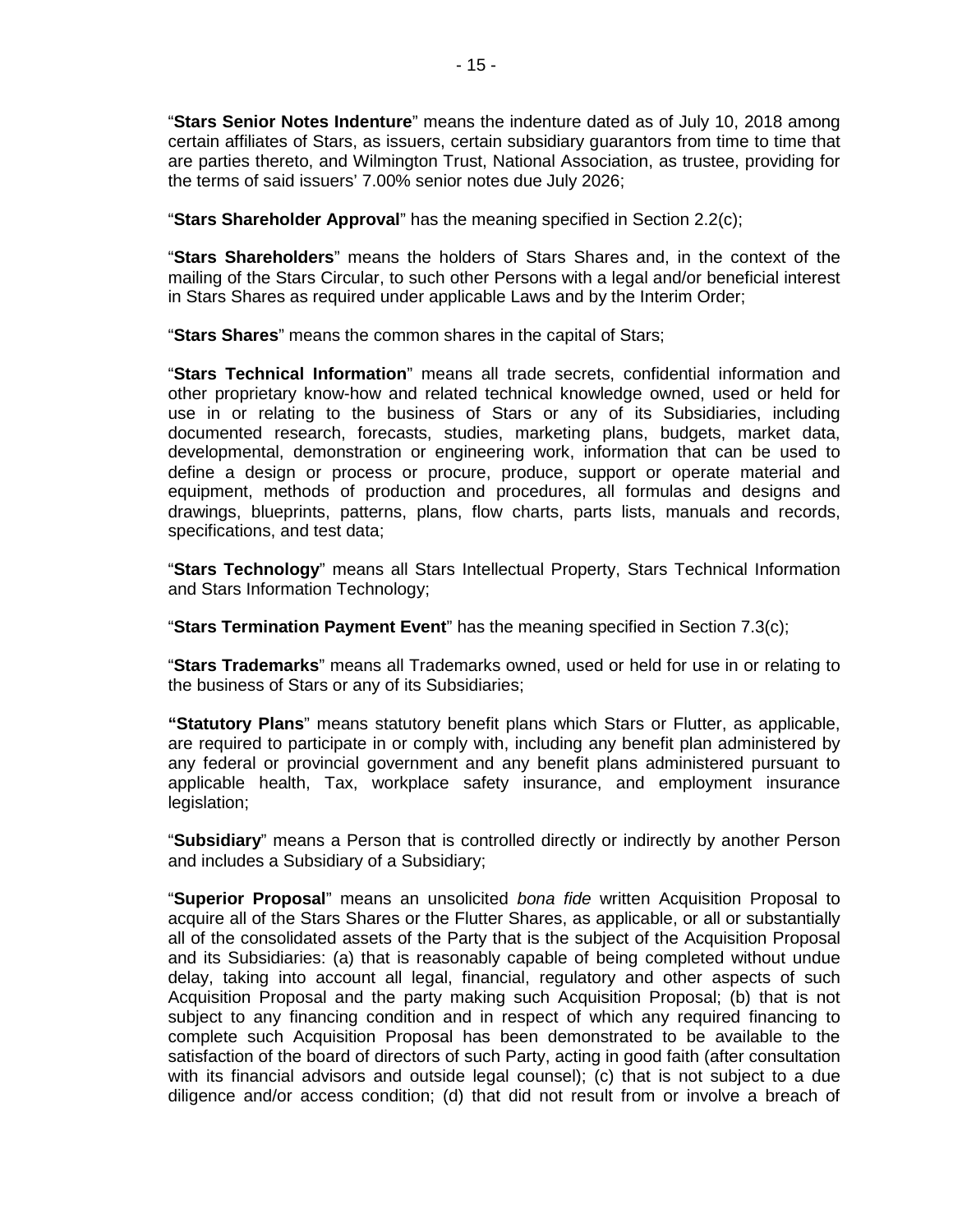Section 5.8; and (e) in respect of which the board of directors of such Party determines in good faith (after consultation with its outside financial advisors and outside legal counsel), taking into account all of the terms and conditions of such Acquisition Proposal, would, if consummated in accordance with its terms, result in a transaction which is more favourable, from a financial point of view, to the shareholders of such Party than the Arrangement (including any adjustment to the terms and conditions of the Arrangement proposed by the other Party pursuant to Section 5.8(f));

 "**Tax**" or "**Taxes**" means any taxes, duties, fees, premiums, assessments, imposts, levies, expansion fees and other charges of any kind whatsoever imposed by any Governmental Entity, including all interest, penalties, fines, additions to tax or other additional amounts imposed by any Governmental Entity in respect thereof, and including, but not limited to, those levied on, or measured by, or referred to as, income, gross receipts, profits, windfall, royalty, capital, transfer, land transfer, sales, goods and services, harmonized sales, use, value-added, excise, stamp, withholding, business, franchising, property, development, occupancy, employer health, payroll, employment, health, social services, education, national insurance and social security taxes, all surtaxes, all customs duties and import and export taxes, countervail and anti-dumping, all licence, franchise and registration fees and all employment insurance, health insurance and Canada, Ontario and other pension plan premiums or contributions imposed by any Governmental Entity, and any transferee or secondary liability in respect of any of the foregoing;

"**Tax Act**" means the *Income Tax Act* (Canada);

"**Tax Returns**" includes all returns, reports, declarations, elections, notices, filings, forms, statements and other documents (whether in tangible, electronic or other form) and including any amendments, schedules, attachments, supplements, appendices and exhibits thereto, made, prepared, filed or required by a Governmental Entity to be made, prepared or filed by Law in respect of Taxes;

"**Terminating Party**" has the meaning specified in Section 5.11(b);

"**Termination Notice**" has the meaning specified in Section 5.11(b);

"**Termination Payment**" has the meaning specified in Section 7.3;

 "**Trademarks**" means trademarks, service marks and certification marks (whether or not registered), domain names, trade dress, trade-names, business names and other indicia of origin (including any registration and applications to register any of the foregoing in any jurisdiction and any extensions, modifications or renewals thereof) and including the goodwill associated with any of the foregoing;

"**TSX**" means Toronto Stock Exchange;

"**UK**" or "**United Kingdom**" means the United Kingdom of Great Britain and Northern Ireland;

"**U.S. Exchange Act**" means the United States Securities Exchange Act of 1934;

"**U.S. Securities Act**" means the United States Securities Act of 1933;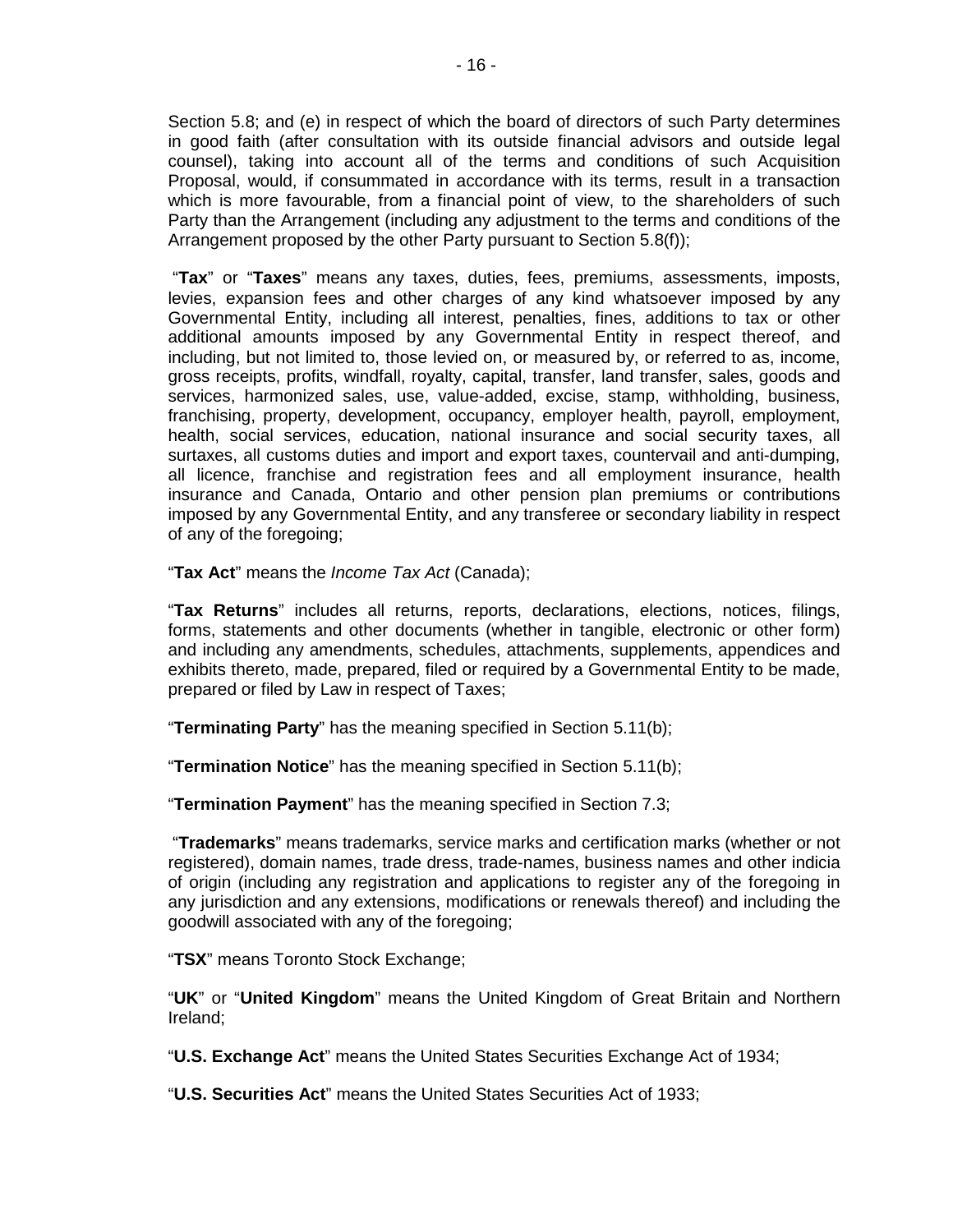"**United States**" means the United States of America, its territories and possessions, any State of the United States and the District of Columbia; and

"**VAT**" means any value added tax or similar sales or turnover tax.

# **Section 1.2 Interpretation Not Affected by Headings**

The division of this Agreement into Articles, Sections, subsections and paragraphs and the insertion of headings are for convenience of reference only and shall not affect in any way the meaning or interpretation of this Agreement. Unless the contrary intention appears, references in this Agreement to an Article, Section, subsection, paragraph or Schedule by number or letter or both refer to the Article, Section, subsection, paragraph or Schedule, respectively, bearing that designation in this Agreement. "Including" means including without limitation, and "include" and "includes" have a corresponding meaning.

## **Section 1.3 Number and Gender**

In this Agreement, unless the contrary intention appears, words importing the singular include the plural and vice versa, and words importing gender include all genders.

## **Section 1.4 Date for Any Action and Computation of Time**

If the date on which any action is required to be taken hereunder by a Party is not a Business Day, such action shall be required to be taken on the next succeeding day which is a Business Day. A period of time is to be computed as beginning on the day following the event that began the period and ending at 5:00 p.m. on the last day of the period, if the last day of the period is a Business Day, or at 5:00 p.m. on the next Business Day if the last day of the period is not a Business Day. References to time are to local time, Toronto, Ontario, Canada.

# **Section 1.5 Currency**

Unless otherwise stated, all references in this Agreement to sums of money are expressed in lawful money of Canada and "\$" or "C\$" refers to Canadian dollars. Any reference to "£" shall be GBP. Any reference to "US\$" shall be to United States dollars.

## **Section 1.6 Accounting Matters**

Unless otherwise stated, all accounting terms used in this Agreement in respect of: (a) Flutter shall have the meanings attributable thereto under IFRS and all determinations of an accounting nature in respect of Flutter required to be made shall be made in accordance with IFRS consistently applied; and (b) Stars shall have the meanings attributable thereto under Canadian GAAP and all determinations of an accounting nature in respect of Flutter required to be made shall be made in accordance with Canadian GAAP consistently applied.

## **Section 1.7 Knowledge**

(a) In this Agreement, references to "the knowledge of Stars" means the actual knowledge for the relevant matter, of Divyesh Gadhia, Rafael Ashkenazi, Brian Kyle, Marlon Goldstein, Vaughan Lewis, Kingsley Kemish and Becs Cubbon in each case.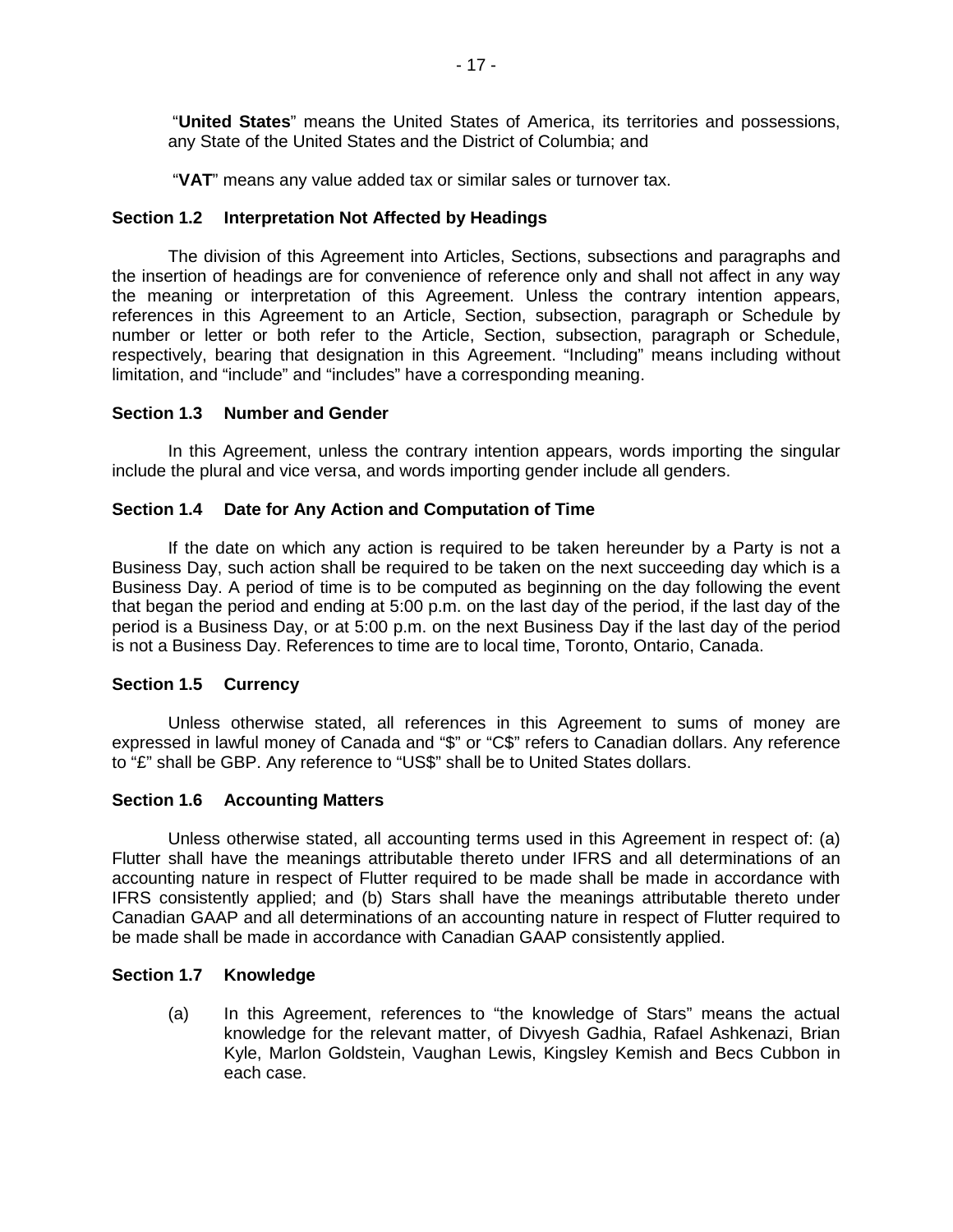(b) In this Agreement, references to "the knowledge of Flutter" means the actual knowledge for the relevant matter, of Peter Jackson, Paul Cutter, Jonathan Hill, Mark Irwin, David Jennings, Alison Langleben, Louisa Meyer, Kevin Smith and Edward Traynor, in each case.

#### **Section 1.8 Statutes**

Any reference to a statute refers to such statute and all rules and regulations made under it, as it or they may have been or may from time to time be amended or re-enacted, unless stated otherwise.

## **Section 1.9 Control**

A Person is considered to "control" another Person if (a) the first Person beneficially owns or directly or indirectly exercises control or direction over securities of the second Person carrying votes which, if exercised, would entitle the first Person to elect a majority of the directors of the second Person, unless that first Person holds the voting securities only to secure an obligation, (b) the second Person is a partnership, other than a limited partnership, and the first Person holds more than 50% of the interests of the partnership, (c) the second Person is a limited partnership, and the general partner of the limited partnership is the first Person; or (d) the first Person holds beneficial ownership, directly or indirectly, of 50% or more of the total shares, securities or other equity in issue by the second Person.

#### **Section 1.10 Schedules and Disclosure Letters**

(1) Any capitalized terms used in any Schedule but not otherwise defined therein, shall have the meaning as defined in this Agreement. The following Schedules are annexed to this Agreement and are incorporated by reference into this Agreement and form a part hereof:

| Schedule A | Form of Plan of Arrangement |
|------------|-----------------------------|
| Schedule B | Form of Flutter Resolutions |
| Schedule C | Form of Stars Resolution    |
| Schedule D | <b>Regulatory Approvals</b> |
| Schedule E | <b>Gaming Approvals</b>     |

(2) Each of the Stars Disclosure Letter and the Flutter Disclosure Letter and all information contained therein is "Confidential Information" for the purposes of the Confidentiality Agreement and may not be disclosed, other than: (a) as permitted under the Confidentiality Agreement; or (b) in circumstances where a Party needs to disclose it in order to enforce or exercise its rights under this Agreement.

#### **ARTICLE 2 THE ARRANGEMENT**

## **Section 2.1 Arrangement**

Stars and Flutter agree that the Arrangement will be implemented in accordance with and subject to the terms and conditions contained in this Agreement and the Plan of Arrangement.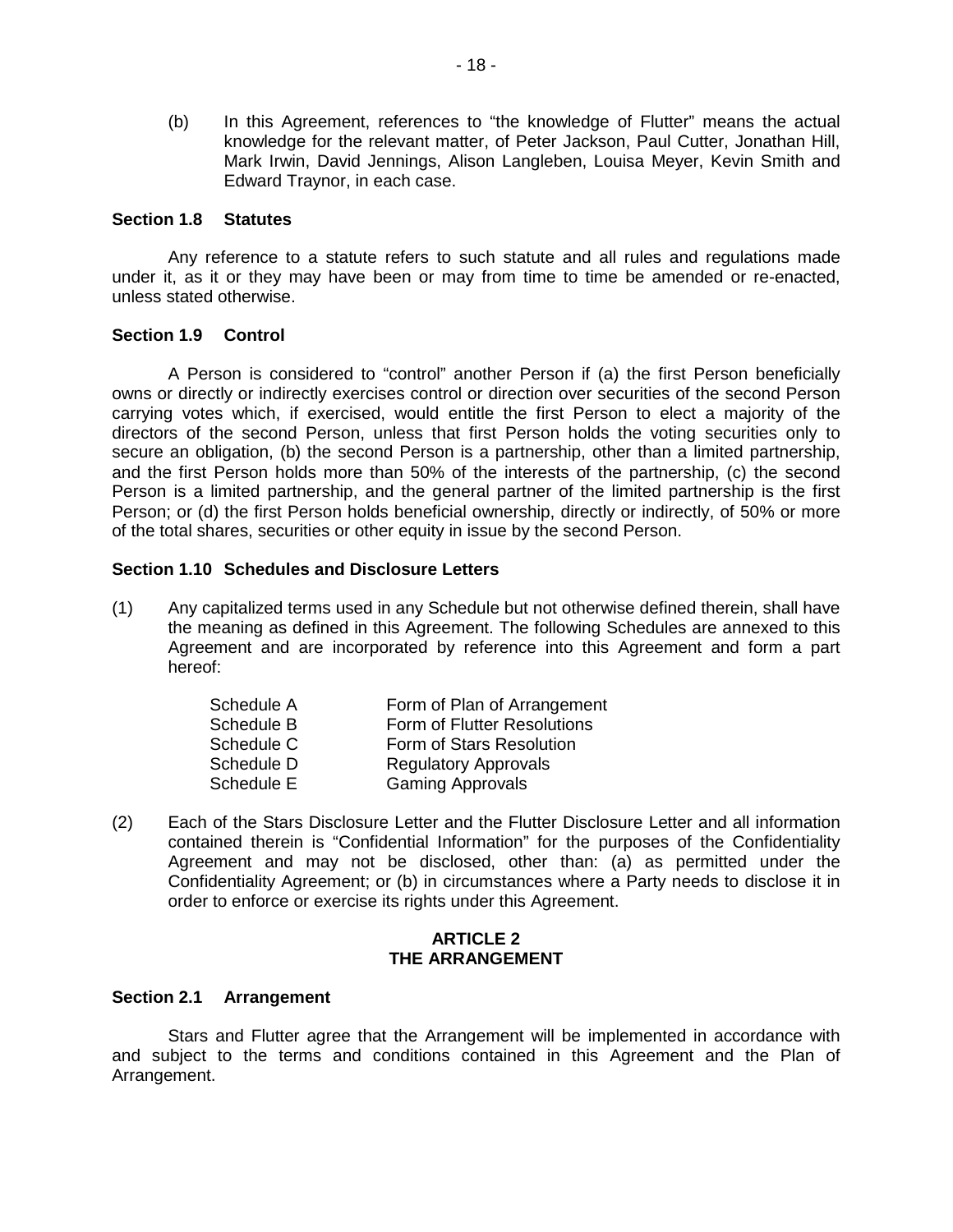## **Section 2.2 Interim Order**

As soon as reasonably practicable following the execution of this Agreement, Stars shall, in a manner acceptable to Flutter, acting reasonably, pursuant to section 182 of the OBCA, prepare, file and diligently pursue an application to the Court for the Interim Order, which shall provide, among other things:

- (a) for the class(es) of Persons to whom notice is to be provided in respect of the Arrangement and the Stars Meeting and for the manner in which such notice is to be provided;
- (b) for confirmation of the record date for the purposes of determining the Stars Shareholders entitled to receive notice of and vote at the Stars Meeting in accordance with the Interim Order;
- (c) that the requisite approval for the Stars Resolution shall be the affirmative vote of not less than  $66^{2/3}\%$  of the votes cast on the Stars Resolution by the Stars Shareholders present in Person or represented by proxy at the Stars Meeting and voting together as a single class (the "**Stars Shareholder Approval**");
- (d) that, in all other respects, the terms, conditions and restrictions of the Stars articles and by-laws, including quorum requirements and other matters, shall apply in respect of the Stars Meeting;
- (e) for the grant of Dissent Rights to those Stars Shareholders who are registered holders of Stars Shares;
- (f) for the notice requirements with respect to the presentation of the application to the Court for the Final Order;
- (g) that the Stars Meeting may be adjourned or postponed from time to time by the Stars Board subject to the terms of this Agreement without the need for additional approval of the Court;
- (h) that it is Flutter's intention to rely upon the exemption from registration provided by Section 3(a)(10) of the U.S. Securities Act with respect to the issuance of the Consideration to be issued pursuant to the Arrangement, subject to and conditioned upon the Court's determination that the Arrangement is substantially and procedurally fair to the Stars Shareholders, and based on the Court's approval of the Arrangement;
- (i) that the record date for Stars Shareholders entitled to notice of and to vote at the Stars Meeting will not change in respect of any adjournment(s) or postponement(s) of the Stars Meeting, unless required by Securities Laws; and
- (j) for such other matters as Flutter may reasonably require, subject to obtaining the prior consent of Stars, such consent not to be unreasonably withheld or delayed.

## **Section 2.3 Stars Meeting**

Subject to the terms of this Agreement, including but not limited to Section 5.8: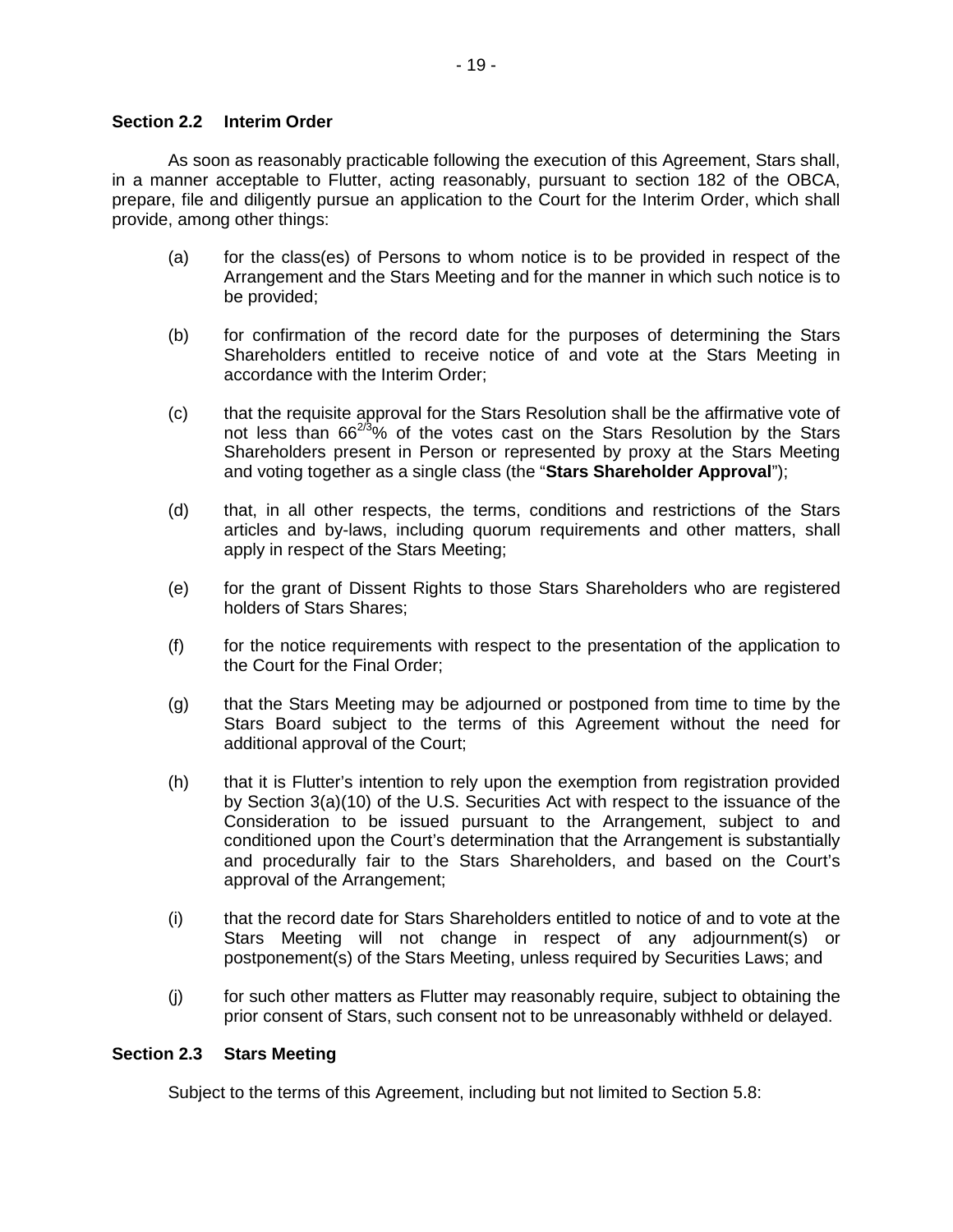- (a) Stars will convene and conduct the Stars Meeting in accordance with the Interim Order, Stars' articles, by-laws and applicable Law and hold the Stars Meeting as soon as reasonably practicable following the filing and mailing of the Stars Circular, for the purpose of considering the Stars Resolution and for any other proper purpose as may be set out in the Stars Circular and agreed to by Flutter, acting reasonably. Stars and Flutter agree to use their commercially reasonable efforts to schedule the Stars Meeting and Flutter Meeting on the same day. Stars will, in consultation with and subject to the approval of Flutter, fix and publish a record date for the purposes of determining the Stars Shareholders entitled to receive notice of and vote at the Stars Meeting. Stars will allow Flutter's Representatives and legal counsel to attend the Stars Meeting;
- (b) Stars shall not adjourn, postpone or cancel (or propose or permit the adjournment, postponement or cancellation of) the Stars Meeting without Flutter's prior written consent, except (i) in the case of adjournment, as required for quorum purposes, by Law or by valid Stars Shareholder action (which action is not solicited or proposed by Stars or the Stars Board) or (ii) as otherwise permitted under this Agreement. If Stars is required to adjourn or postpone the Stars Meeting in accordance with this Agreement, Flutter will use its commercially reasonable efforts to postpone or adjourn the Flutter Meeting and, if necessary, Stars will use its commercially reasonable efforts to postpone or adjourn the Stars Meeting such that the Flutter Meeting occurs on the same day as the adjourned or postponed Stars Meeting;
- (c) Stars shall solicit proxies in favour of the Stars Resolution and against any resolution submitted by any Stars Shareholder that is inconsistent with the Stars Resolution and the completion of any of the transactions contemplated by this Agreement, and Stars shall take all actions that are reasonably necessary or desirable to seek the Stars Shareholder Approval, including, if so requested by Flutter, acting reasonably, using such mutually agreeable dealer and proxy solicitation services firms as Flutter may request, provided that, if there has been a Stars Change in Recommendation, Stars shall only continue to be required to hold the Stars Meeting in accordance with Section 2.3(a) and shall be under no further obligation pursuant to this Section 2.3(c);
- (d) Stars will promptly provide Flutter with copies of or access to information regarding the Stars Meeting generated by any dealer or proxy solicitation services firm, as requested from time to time by Flutter, provided that such information may be withheld if the provision of such information would violate applicable Law;
- (e) Stars will permit Flutter, on behalf of the management of Stars, directly or through a proxy solicitation services firm, to actively solicit proxies in favour of the Arrangement on behalf of management of Stars in compliance with applicable Law and disclose in the Stars Circular that Flutter may make such solicitations;
- (f) Stars will advise Flutter as Flutter may reasonably request, and at least on a daily basis on each of the last ten (10) Business Days prior to the date of the Stars Meeting, as to the aggregate tally of the proxies received by Stars in respect of the Stars Resolution;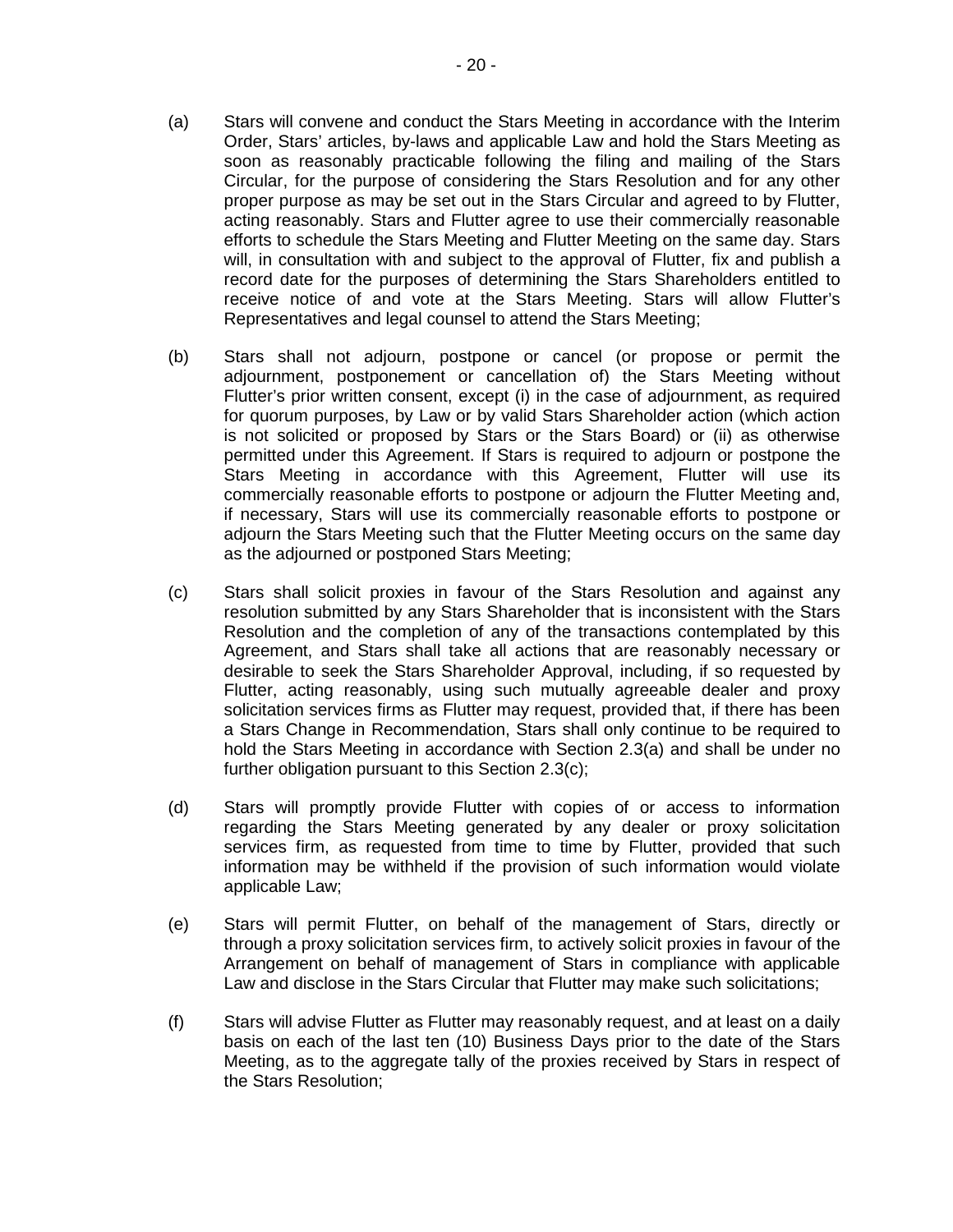- (g) Stars will promptly advise Flutter of any communication (written or oral) from or claims brought by (or threatened to be brought by) any Person in opposition to the Arrangement and/or purported exercise or withdrawal of Dissent Rights, and written communications sent by or on behalf of Stars to any Stars Shareholder exercising or purporting to exercise Dissent Rights;
- (h) Stars will not make any payment or settlement offer, or agree to any payment or settlement prior to the Effective Time with respect to Dissent Rights without the prior written consent of Flutter;
- (i) Stars will not change the record date for the Stars Shareholders entitled to vote at the Stars Meeting in connection with any adjournment or postponement of the Stars Meeting or change any other matters in connection with the Stars Meeting unless approved by Flutter; and
- (j) Stars will promptly advise Flutter of any communications (oral or written) received by Stars from the TSX, NASDAQ, any securities regulator or any other Governmental Entity in connection with the Stars Meeting.

# **Section 2.4 Stars Circular**

- (a) Stars shall: (i) prior to the Stars Mailing Deadline, prepare the Stars Circular together with any other documents required by applicable Laws in connection with the Stars Meeting and the Arrangement; (ii) prior to the Stars Mailing Deadline, (A) file the Stars Circular with applicable Governmental Entities in all jurisdictions where the same is required to be filed under applicable Securities Laws and (B) mail the Stars Circular to registered holders of Stars Shares; and (iii) as soon as practicable following Stars filing the Stars Circular in accordance with (ii)(A) above, mail the Stars Circular to other Stars Shareholders as required under applicable Laws and by the Interim Order.
- (b) On the date of filing thereof, Stars shall ensure that the Stars Circular complies in all material respects with all applicable Laws and the Interim Order, and shall contain sufficient detail to permit the Stars Shareholders to form a reasoned judgment concerning the matters to be placed before them at the Stars Meeting, and, without limiting the generality of the foregoing, shall take all reasonable steps to ensure that the Stars Circular will not contain any misrepresentation (except that Stars shall not be responsible to Flutter for any information relating to Flutter and its affiliates, including in relation to the Flutter Shares, that was provided by Flutter in writing for inclusion in the Stars Circular pursuant to Section 2.4(d)).
- (c) The Stars Circular shall contain: (i) a summary and a copy of each Stars Fairness Opinion; (ii) a statement that the Stars Board has received each Stars Fairness Opinion, and has unanimously, after receiving legal and financial advice, determined that the Stars Resolution is in the best interests of Stars and recommends to Stars Shareholders that they vote in favour of the Stars Resolution; and (iii) a statement that that the Stars Locked-up Shareholders have entered into the Stars Meeting Voting Agreements and have agreed to vote all their Stars Shares in favour of the Stars Resolution and against any resolution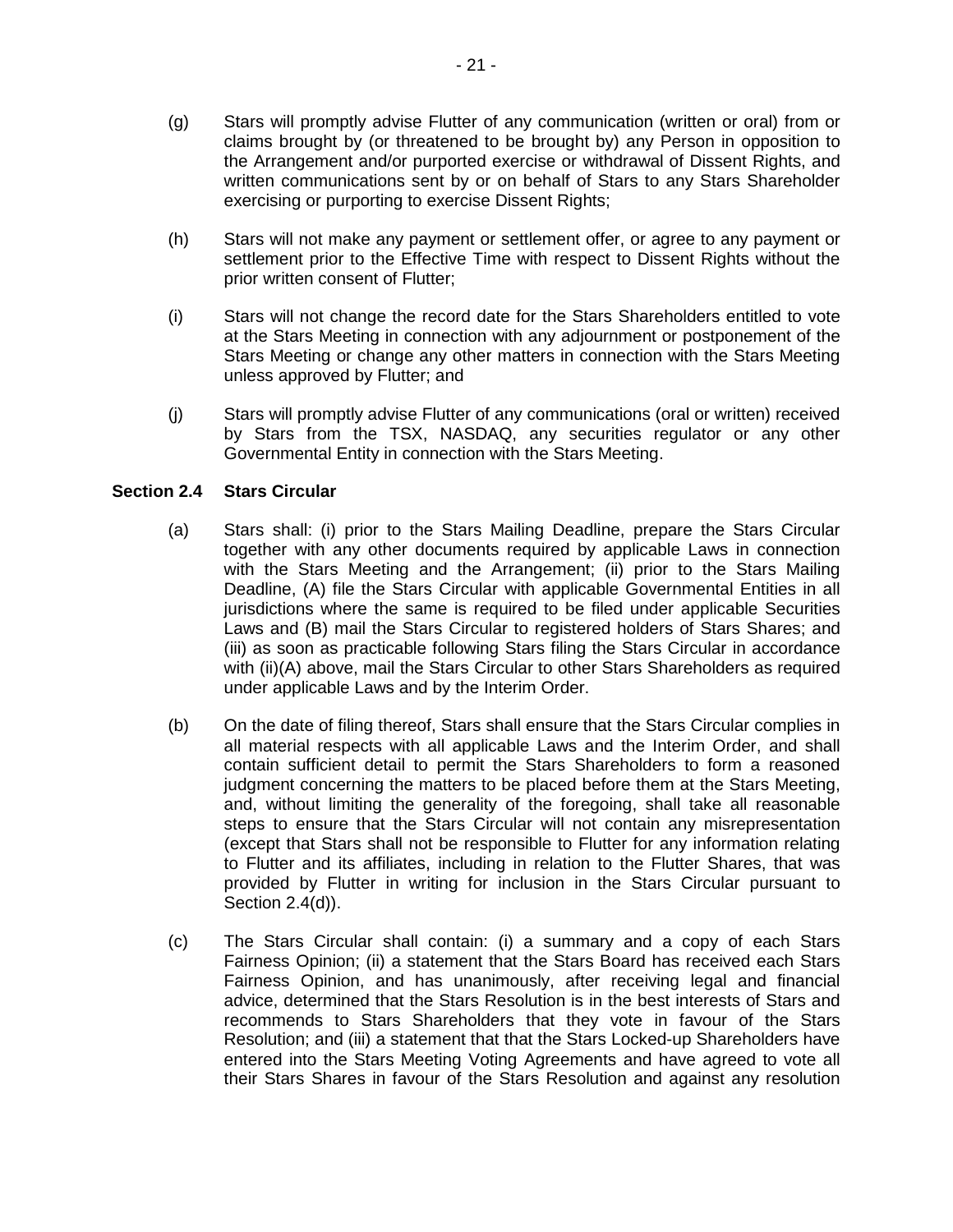submitted by any Stars Shareholder that is inconsistent with the Arrangement, subject to the other terms of this Agreement.

- (d) Flutter shall provide Stars with all information regarding Flutter, its affiliates and the Flutter Shares, including any pro forma financial statements prepared in accordance with IFRS and applicable Laws, as required by the Interim Order or applicable Laws for inclusion in the Stars Circular or in any amendments or supplements to such Stars Circular. Stars and Flutter shall use their commercially reasonable efforts to obtain any necessary consents from any of their respective auditors and any other advisors to the use of any financial, technical or other expert information required to be included in the Stars Circular and to the identification in the Stars Circular of each such advisor. Flutter shall ensure that information provided in writing by Flutter for inclusion in the Stars Circular does not include any misrepresentation concerning Flutter and its affiliates, including in relation to the Flutter Shares.
- (e) Stars shall not be responsible for any information regarding Flutter in the Stars Circular provided in writing by Flutter for inclusion therein and Flutter shall indemnify and save harmless each of Stars, Stars' Subsidiaries and their respective Representatives from and against any and all liabilities, losses, damages, claims, costs, expenses, interest awards, judgments and penalties suffered or incurred by any of them in connection with any actions or omissions by any of them in connection with (i) any misrepresentation or alleged misrepresentation in any such information regarding Flutter provided in writing by Flutter for inclusion in the Stars Circular; and (ii) any order made, or any inquiry, investigation or proceeding by any securities regulator or other Governmental Entity, to the extent based on any misrepresentation or any alleged misrepresentation in any information provided in writing by Flutter for inclusion in the Stars Circular.
- (f) Stars and Flutter each acknowledge the importance of consistency across all public documents and, in that context, Flutter and its legal counsel shall be given a reasonable opportunity to review and comment on the Stars Circular prior to the Stars Circular being filed with any Governmental Entity and/or printed, and reasonable consideration shall be given to any comments made by Flutter and its legal counsel, provided that all information relating solely to Flutter and its affiliates included in the Stars Circular shall be in form and content approved in writing by Flutter, acting reasonably. Stars shall provide Flutter with final copies of the Stars Circular prior to the filing of the Stars Circular and mailing of the Stars Circular to the Stars Shareholders.
- (g) Stars and Flutter shall each promptly notify the other if, at any time before the Effective Date, it becomes aware that the Stars Circular contains a misrepresentation, or otherwise requires an amendment or supplement, and the Parties shall co-operate in the preparation of any amendment or supplement to the Stars Circular as required or appropriate, and Stars shall promptly mail or otherwise publicly disseminate any amendment or supplement to the Stars Circular to Stars Shareholders and, if required by the Court or applicable Laws, file the same with any Governmental Entity and as otherwise required.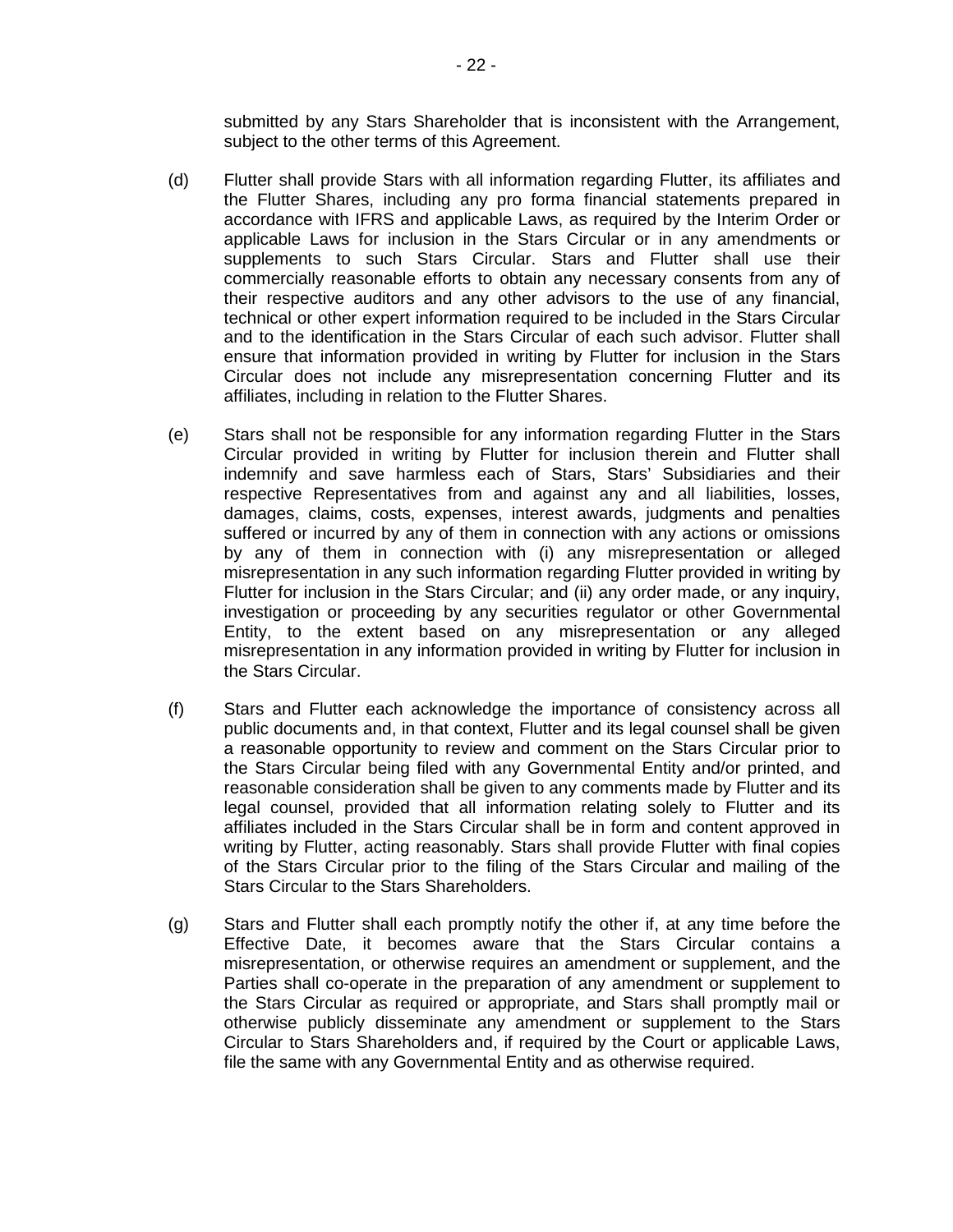Subject to the terms of this Agreement, including but not limited to Section 5.8:

- (a) Flutter will convene and conduct the Flutter Meeting in accordance with Flutter's constitution and applicable Law and hold the Flutter Meeting as soon as reasonably practicable following the publication of the Flutter Circular. Stars and Flutter agree to use their commercially reasonable efforts to schedule the Flutter Meeting and Stars Meeting on the same day. Flutter will, in consultation with and subject to the approval of Stars, fix and publish a record date for the purposes of determining the Flutter Shareholders entitled to receive notice of and vote at the Flutter Meeting. Flutter will allow Stars' Representatives and legal counsel to attend the Flutter Meeting;
- (b) Flutter shall not adjourn, postpone or cancel (or propose or permit the adjournment, postponement or cancellation of) the Flutter Meeting without Stars' prior written consent, except (i) in the case of adjournment, as required for quorum purposes, by Law or by valid Flutter Shareholder action (which action is not solicited or proposed by Flutter or the Flutter Board) or (ii) as otherwise permitted under this Agreement. If Flutter is required to adjourn or postpone the Flutter Meeting in accordance with this Agreement, Stars will use its commercially reasonable efforts to postpone or adjourn the Stars Meeting and, if necessary, Flutter will use its commercially reasonable efforts to postpone or adjourn the Flutter Meeting such that the Stars Meeting occurs on the same day as the adjourned or postponed Flutter Meeting;
- (c) Flutter shall solicit proxies in favour of the Flutter Resolutions and against any resolution submitted by any Flutter Shareholder that is inconsistent with the Flutter Resolutions and the completion of any of the transactions contemplated by this Agreement, and Flutter shall take all actions that are reasonably necessary or desirable to seek the approval of a simple majority of Flutter Shareholders of the Flutter Resolutions (the "**Flutter Shareholder Approval**") including, if so requested by Stars, acting reasonably, using such mutually agreeable dealer and proxy solicitation services firms as Stars may request, provided that, if there has been a Flutter Change in Recommendation, Flutter shall only continue to be required to hold the Flutter Meeting in accordance with Section 2.5(a) and shall be under no further obligation pursuant to this Section 2.5(c). Flutter may elect to seek the requisite approval by Flutter Shareholders of some or all of the Flutter Optional Resolutions;
- (d) Flutter will promptly provide Stars with copies of or access to information regarding the Flutter Meeting generated by any dealer or proxy solicitation services firm, as requested from time to time by Stars, provided that such information may be withheld if the provision of such information would violate applicable Law;
- (e) Flutter will permit Stars, on behalf of the management of Flutter, directly or through a proxy solicitation services firm, to actively solicit votes in favour of the Arrangement on behalf of management of Flutter in compliance with applicable Law and disclose in the Flutter Circular that Stars may make such solicitations;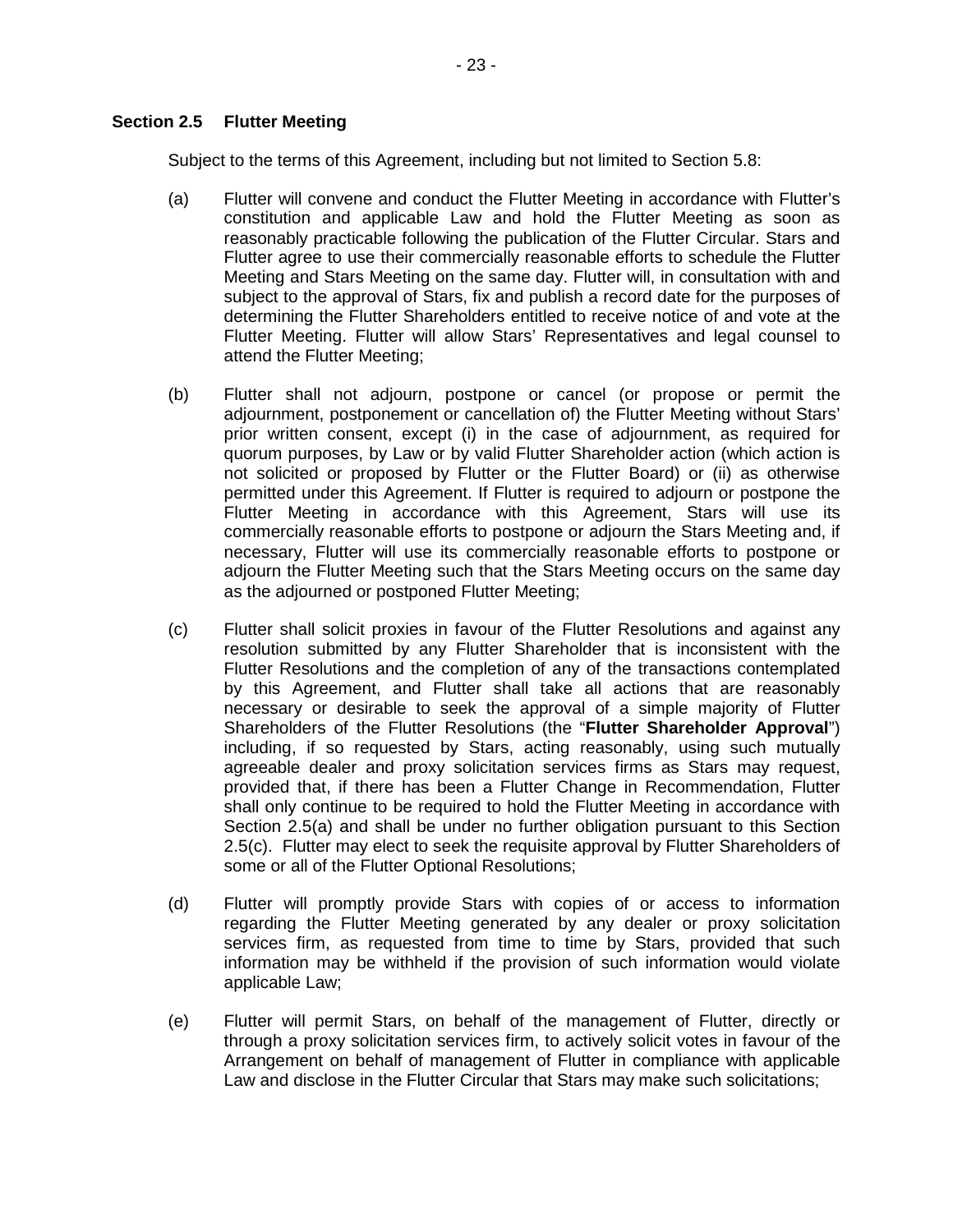- (f) Flutter will advise Stars as Stars may reasonably request, and at least on a daily basis on each of the last ten (10) Business Days prior to the date of the Flutter Meeting, as to the aggregate tally of the proxies received by Flutter in respect of the Flutter Resolutions;
- (g) Flutter will not change the record date for the Flutter Shareholders entitled to vote at the Flutter Meeting in connection with any adjournment or postponement of the Flutter Meeting or change any other matters in connection with the Flutter Meeting unless approved by Stars; and
- (h) Flutter will promptly advise Stars of any communications (oral or written) received by Flutter from the LSE, Euronext Dublin, any securities regulator or any other Governmental Entity in connection with the Flutter Meeting.

# **Section 2.6 Flutter Circular and Prospectus**

- (a) Prior to the close of business on the Flutter Mailing Deadline, Flutter shall: (i) prepare the Flutter Circular and the Prospectus, together with any other documents required by applicable Laws in connection with the Flutter Meeting and the Arrangement; (ii) obtain, to the extent required under applicable Law, the approval of the FCA and Euronext Dublin for the Flutter Circular and the CBI and the FCA for the Prospectus; and (iii) mail, or otherwise make available, and publish and passport the Flutter Circular and the Prospectus as required in accordance with, and to the extent permitted by, all applicable Laws.
- (b) On the date of mailing (or making available or publication) thereof, Flutter shall ensure that each of the Flutter Circular and the Prospectus complies in all material respects with all applicable Laws, and, without limiting the generality of the foregoing, shall take all reasonable steps to ensure that each of the Flutter Circular and the Prospectus will not contain any misrepresentation (except that Flutter shall not be responsible to Stars for any information relating to Stars and its affiliates, including in relation to the Stars Shares, that was provided by Stars in writing for inclusion in the Flutter Circular and/or the Prospectus pursuant to Section 2.6(e)).
- (c) The Flutter Circular shall contain (i) confirmation that the Flutter Board has received advice from its financial advisers with respect to this Agreement; (ii) the unanimous recommendation of the Flutter Board to Flutter Shareholders that they vote in favour of each of the Flutter Resolutions; and (iii) a statement that that the Flutter Locked-up Shareholders have entered into the Flutter Meeting Voting Agreements and have agreed to vote all their Flutter Shares in favour of the Flutter Resolutions and against any resolution submitted by any Flutter Shareholder that is inconsistent with the Arrangement, subject to the other terms of this Agreement.
- (d) Each Stars Proposed Director shall take responsibility for (and shall approve the form of responsibility statement contained in) the Prospectus, provided that (i) each such Stars Proposed Director shall have been provided such information, assistance and advice from Flutter and its advisers as he or she reasonably requires in connection with the assumption of responsibility for the Prospectus; and (ii) Flutter has in place customary policies of directors' and officers' liability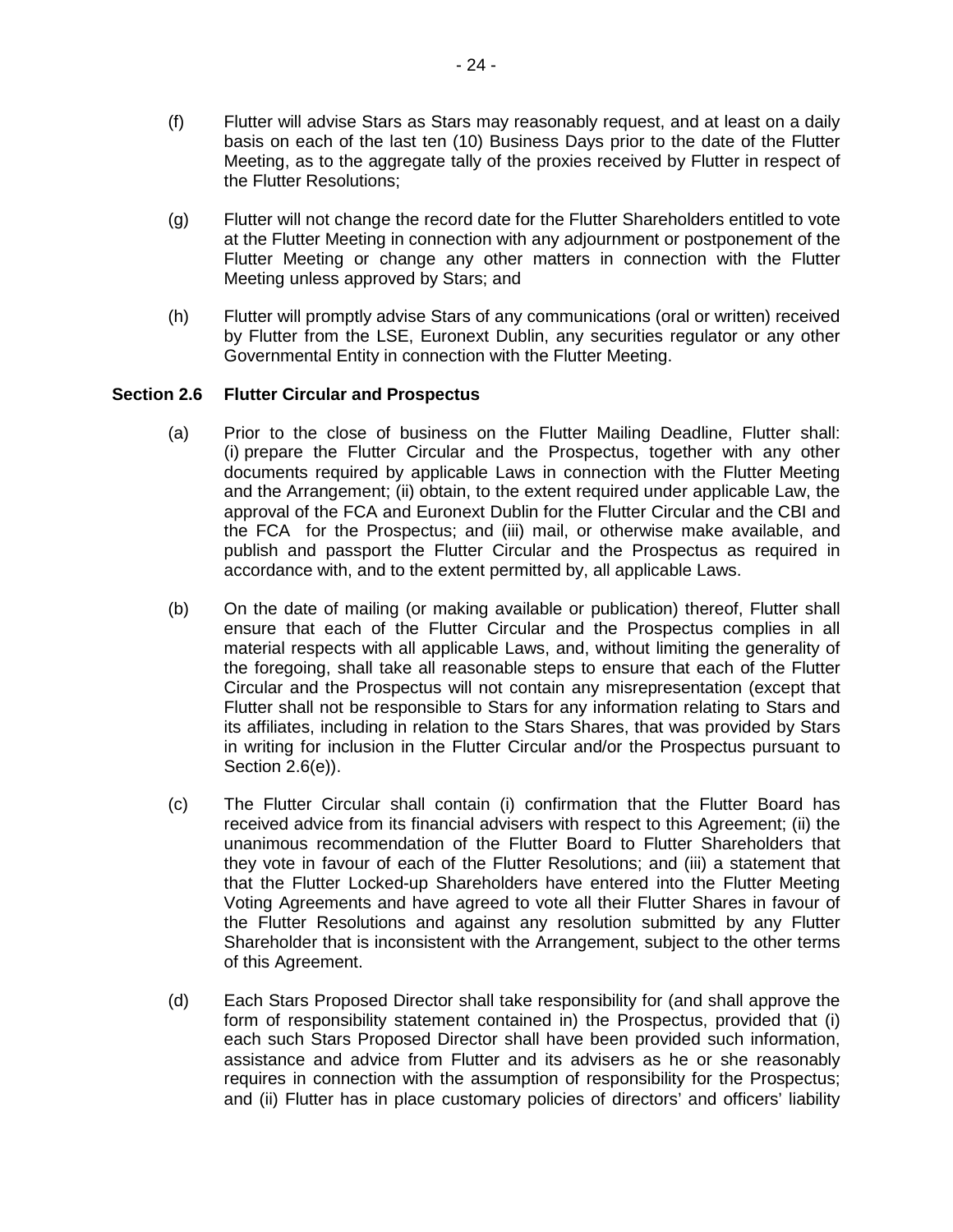insurance in connection with the assumption of such responsibility for all Stars Proposed Directors and all Flutter Proposed Directors on terms reasonably satisfactory to each such director. The Stars Proposed Directors shall be given a reasonable opportunity to review and comment on the Prospectus prior to it being approved by the CBI, or any other relevant authority whose approval is required under applicable Law, and shall be given notice of and be entitled to participate in any calls or meetings, and shall, at the same time as it is provided to the Flutter Proposed Directors, be provided and have the benefit of any advice (written or otherwise) given to the Flutter Proposed Directors, in each case in connection with the contents of and verification of the Prospectus.

- (e) Stars shall provide Flutter with all information regarding Stars, its affiliates and the Stars Shares as required by applicable Laws for inclusion in the Flutter Circular and/or the Prospectus or in any amendments or supplements to such Flutter Circular or Prospectus. Stars and Flutter shall also use their commercially reasonable efforts to obtain any necessary consents from any of their respective auditors and any other advisors to the use of any financial, technical or other expert information required to be included in the Flutter Circular and/or the Prospectus and to the identification in the Flutter Circular and/or the Prospectus of each such advisor. Stars shall ensure that information provided in writing by Stars for inclusion in the Flutter Circular and/or the Prospectus does not include any misrepresentation concerning Stars and its affiliates, including in relation to the Stars Shares.
- (f) Flutter shall not be responsible for any information regarding Stars in the Flutter Circular or Prospectus provided in writing by Stars for inclusion in the Flutter Circular or Prospectus and Stars shall indemnify and save harmless each of Flutter, Flutter's Subsidiaries and their respective Representatives from and against any and all liabilities, losses, damages, claims, costs, expenses, interest awards, judgments and penalties suffered or incurred by any of them in connection with any actions or omissions by any of them in connection with (i) any misrepresentation or alleged misrepresentation in any such information regarding Stars provided in writing by Stars for inclusion in the Flutter Circular or Prospectus; and (ii) any order made, or any inquiry, investigation or proceeding by any securities regulator or other Governmental Entity, to the extent based on any misrepresentation or alleged misrepresentation in any such information regarding Stars provided in writing by Stars for inclusion in the Flutter Circular or Prospectus.
- (g) Stars and Flutter each acknowledge the importance of consistency across all public documents and, in that context, Stars and its legal counsel shall be given a reasonable opportunity to review and comment on the Flutter Circular and the Prospectus prior to the Flutter Circular being approved by the FCA and, if required, Euronext Dublin and the Prospectus being approved by the CBI and, if required, the FCA and reasonable consideration shall be given to any comments made by Stars and its legal counsel, provided that all information relating solely to Stars and its affiliates included in the Flutter Circular shall be in form and content approved in writing by Stars, acting reasonably. Flutter shall provide Stars with final copies of the Flutter Circular and the Prospectus prior to mailing (or making it available) to the Flutter Shareholders. Flutter shall notify Stars as soon as reasonably practicable of the receipt of any material comments from the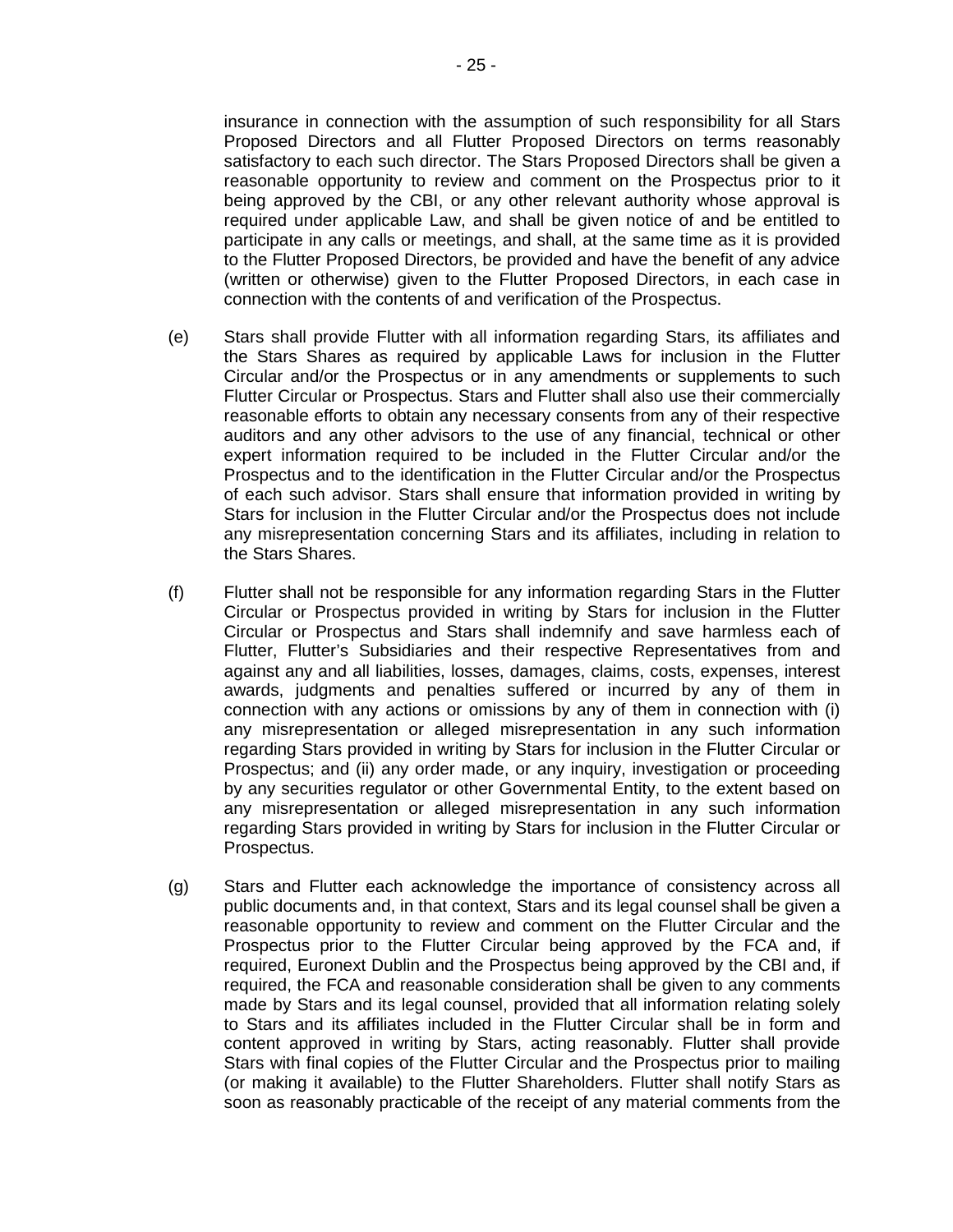FCA, the CBI or Euronext Dublin (and for the avoidance of doubt each of their respective staff members) relating to the Flutter Circular and/or the Prospectus and as soon as reasonably practicable shall make available to Stars copies of all material written correspondence between it or any of its Representatives, on the one hand, and the FCA , the CBI or Euronext Dublin (and for the avoidance of doubt each of their respective staff members), on the other hand, with respect to the Flutter Circular and the Prospectus.

(h) Stars and Flutter shall each promptly notify the other if, at any time before the Effective Date, it becomes aware that the Flutter Circular and/or the Prospectus (as the case may be) contains a misrepresentation, or otherwise requires an amendment or supplement, and the Parties shall co-operate in the preparation of any amendment or supplement to the Flutter Circular and/or the Prospectus (as the case may be) as required or appropriate, and Flutter shall promptly mail or otherwise publicly disseminate any amendment or supplement to the Flutter Circular and/or the Prospectus (as the case may be) to Flutter Shareholders (and, where relevant, the Stars Shareholders) and, if required by the Court or applicable Laws, file the same with any Governmental Entity and as otherwise required.

## **Section 2.7 Securities Law Compliance**

Stars and Flutter shall co-operate and use commercially reasonable efforts in good faith to take, or cause to be taken, all reasonable actions, including the preparation of any applications for orders, registrations, consents, filings, rulings, exemptions, no-action letters, circulars and approvals, required in connection with this Agreement and the Arrangement and the preparation of any required documents, in each case as reasonably necessary to discharge their respective obligations under this Agreement, the Arrangement and the Plan of Arrangement, and to complete any of the transactions contemplated by this Agreement, in accordance with applicable Securities Laws. It is acknowledged and agreed that, except as set forth in Section 2.6, Flutter shall not be required to file a prospectus or similar document or otherwise become subject to the securities laws of any jurisdiction (other than a province or territory of Canada) as a reporting issuer (or equivalent status in any such jurisdiction) in order to complete the Arrangement. Without prejudice to the foregoing, Flutter may also elect, at its sole discretion, to make such securities and other regulatory filings in the United States, the United Kingdom or other jurisdictions as may be necessary or desirable in connection with the completion of the Arrangement and, to the extent Flutter determines that such securities and/or other regulatory filings are necessary or desirable, Stars and Flutter shall co-operate and use commercially reasonable efforts in good faith in relation to the preparation of the same.

## **Section 2.8 Final Order**

If (a) the Interim Order is obtained, (b) the Stars Resolution is passed at the Stars Meeting by the Stars Shareholders as provided for in the Interim Order and as required by applicable Law, and (c) the Flutter Resolutions are passed at the Flutter Meeting by the Flutter Shareholders, subject to the terms of this Agreement, Stars shall diligently pursue and take all steps necessary or desirable to have the hearing before the Court of the application for the Final Order pursuant to section 182 of the OBCA, as soon as reasonably practicable, but in any event not later than three (3) Business Days following the later of the approval of the Stars Resolution at the Stars Meeting and the receipt of the Flutter Shareholder Approval, or within such other time period as may be agreed upon by the Parties, each acting reasonably.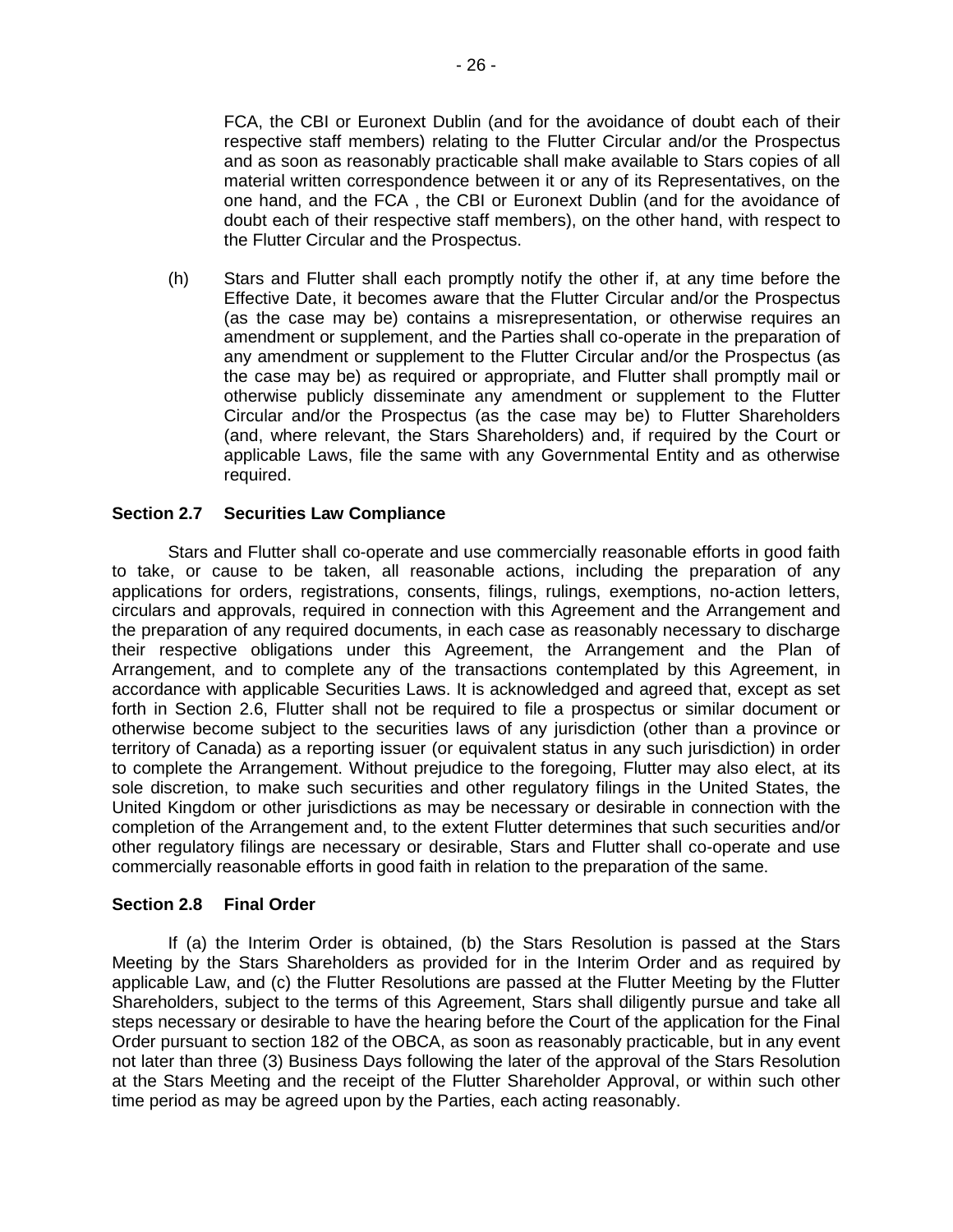## **Section 2.9 Court Proceedings**

Subject to the terms of this Agreement, in connection with all Court proceedings relating to obtaining the Interim Order and the Final Order, Stars shall:

- (a) diligently pursue, and cooperate with Flutter in diligently pursuing, the Interim Order and the Final Order, and Flutter shall provide to Stars, on a timely basis, any information reasonably required to be supplied by Flutter in connection therewith;
- (b) provide Flutter's outside counsel with reasonable opportunity to review and comment upon drafts of all material to be filed with the Court in connection with the Arrangement, and will give reasonable consideration to all such comments;
- (c) provide copies of any notice of appearance, evidence or other documents served on Stars or its legal counsel in respect of the application for the Interim Order or the Final Order or any appeal from them, and any notice, written or oral, indicating the intention of any Person to appeal, or oppose the granting of, the Interim Order or the Final Order;
- (d) ensure that all material filed with the Court in connection with the Arrangement is consistent with this Agreement and the Plan of Arrangement;
- (e) not file any material with the Court in connection with the Arrangement or serve any such material, and will not agree to modify or amend materials so filed or served, except as contemplated by this Section 2.9 or with Flutter's prior written consent, such consent not to be unreasonably withheld, conditioned or delayed; provided that nothing herein shall require Flutter to agree or consent to any increase in or variation in the form of Consideration or other modification or amendment to such filed or served materials that expands or increases Flutter's obligations set forth in any such filed or served materials or under this Agreement or the Arrangement;
- (f) not object to legal counsel to Flutter making such submissions on the hearing of the motion for the Interim Order and the application for the Final Order as such counsel considers appropriate, provided that Stars is advised of the nature of any submissions prior to the hearing and such submissions are consistent in all material respects with this Agreement and the Plan of Arrangement; and
- (g) oppose any proposal from any party that the Final Order contain any provision inconsistent with this Agreement, and, if at any time after the issuance of the Final Order and prior to the Effective Date, Stars is required by the terms of the Final Order or by Law to return to Court with respect to the Final Order, it shall do so after notice to, and in consultation and cooperation with, Flutter.

# **Section 2.10 Stars Options and Stars Equity Awards**

(a) The Stars Board or an appropriate committee thereof shall adopt such resolutions or take such other actions (including obtaining any required consents and making any required amendments to the Stars Employee Share Plans) as may be required to effect and/or procure the following: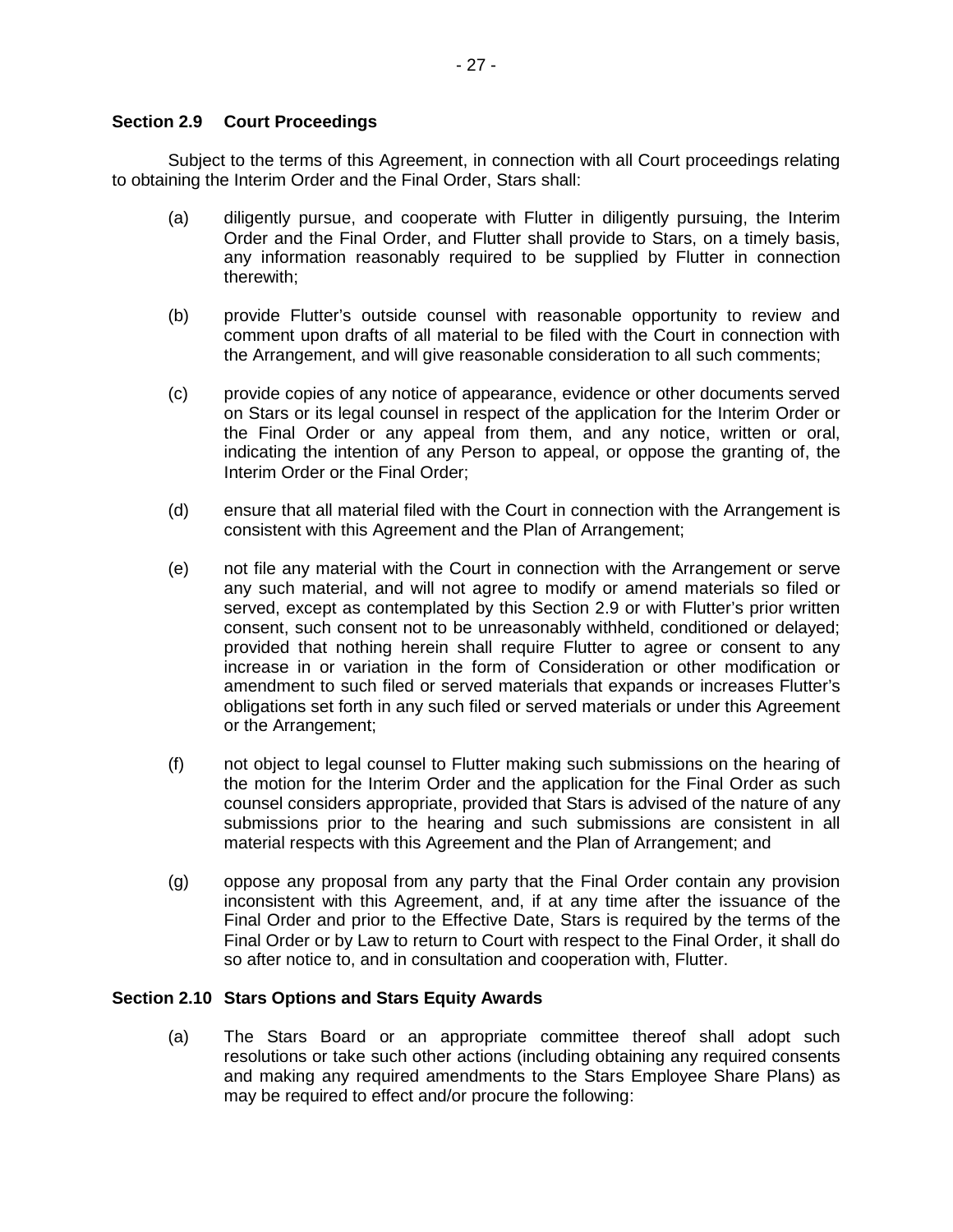- (i) each Stars Option that as of the Effective Time is outstanding will cease to represent an option or other right to acquire Stars Shares and shall be exchanged at the Effective Time for an option to purchase from Flutter the number of Flutter Shares (rounded down to the nearest whole number) equal to: (A) 0.2253, multiplied by (B) the number of Stars Shares subject to such Stars Option immediately prior to the Effective Time, at an exercise price per Flutter Share (rounded up to the nearest whole cent) equal to (Y) the exercise price per Stars Share otherwise purchasable pursuant to such Stars Option immediately prior to the Effective Time, divided by (Z) 0.2253. Subject to the provisions of Section 2.10(c), all other terms and conditions of such option, including the term to expiry and conditions to and manner of exercising, will be the same as the Stars Option so exchanged, and shall be governed by the terms of the Stars Option Plan or the Stars Equity Plan, as applicable, and any document evidencing a Stars Option shall thereafter evidence and be deemed to evidence such exchanged option; and
- (ii) (A) to cause the terms of all unvested Stars PSUs, effective prior to the Effective Time, to be amended on the following basis: (i), subject to the provisions of Section 2.10(e), the Stars PSUs 2018 Performance Goals (as defined in the Stars Equity Plan) shall be deemed satisfied based on 150% of the "target" number of Stars PSUs obtainable under each Stars PSUs 2018 Award Agreement (as defined in the Stars Equity Plan); and (ii) the Stars PSUs 2019 Performance Goals (as defined in the Stars Equity Plan) shall be deemed satisfied based on 100% of the "target" number of Stars PSUs obtainable under each Stars 2019 Awards Agreement (as defined in the Stars Equity Plan) and the balance of such number of Stars PSUs under each Stars PSUs 2019 shall be forfeited, provided that, in each case, such Stars PSUs shall become subject to further vesting (if any) in accordance with their terms, as if they had in respect of time-based vesting been originally issued as Stars RSUs; and (B) each Stars Equity Award that as of the Effective Time is outstanding shall be continued on the same terms and conditions as were applicable immediately prior to the Effective Time except that the terms of such Stars Equity Awards shall be amended so as to substitute for the Stars Shares subject to such Stars Equity Awards, Flutter Shares (rounded down to the nearest whole number) equal to: (x) 0.2253, multiplied by (y) the number of Stars Shares subject to such Stars Equity Award immediately prior to the Effective Time but subject to any adjustment required to that award by the Stars Equity Plan or grant documentation as a result of this Agreement or the Arrangement. For greater certainty, all other terms and conditions of such award, including the term to expiry and conditions to and manner of exercising, will be the same as the Stars Equity Award and shall be governed by the terms of the Stars Equity Plan and any document evidencing a Stars Equity Award shall thereafter evidence and be deemed to evidence such an amended award.
- (b) Flutter shall take all corporate action necessary to reserve for issuance a sufficient number of Flutter Shares for delivery with respect to Stars Options and Stars Equity Awards assumed by it in accordance with Section 2.10(a) and, as of the Effective Time, Flutter will assume the Stars Employee Share Plans.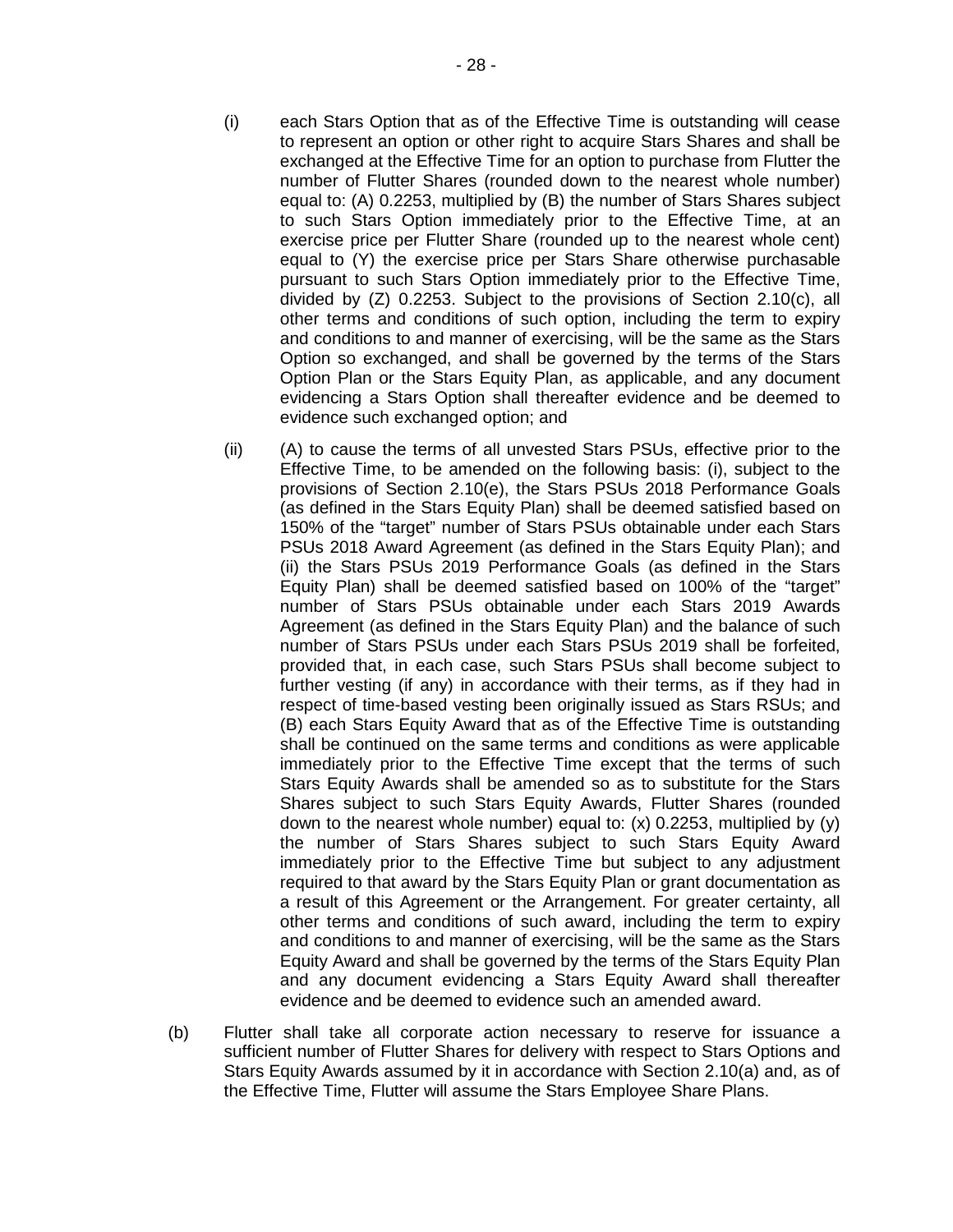- (c) As soon as reasonably practicable after the Effective Time, Flutter will take such steps as are necessary to provide all holders of exchanged securities issued pursuant to Section 2.10(a) with replacement grant documentation to evidence such exchanged securities and the terms and conditions thereof. Such terms and conditions in respect of any Stars Options shall provide that such Stars Options so exchanged shall be exercisable until the original expiry date of such Stars Options notwithstanding the employment status of the holder thereof with Stars or any Subsidiary, unless such director, officer or employee has resigned without good reason or is terminated for cause following the Effective Time.
- (d) All Stars Shares that are subject to the Stars Employee Stock Purchase Plan shall be subject to the Plan of Arrangement and the holders thereof shall be entitled to receive the Consideration in respect of such Stars Shares at the same time and on the same conditions as the holders of the Stars Shares pursuant to the Arrangement. Stars will take all actions (including obtaining any necessary determinations and/or resolutions of the Board or a committee thereof and, if appropriate, amending the terms of the Stars Employee Stock Purchase Plan) that may be necessary or required under the Stars Employee Stock Purchase Plan to ensure that subject to the Arrangement becoming effective, the Stars Employee Stock Purchase Plan will terminate in its entirety at or prior to the Effective Time.
- (e) Stars and Flutter acknowledge and agree that the Stars PSUs 2017 and any Stars PSUs 2018 with Performance Goals (as defined in the Stars Equity Plan) measured at the period ending December 31, 2019 shall be treated as determined after December 31, 2019 in accordance with the terms of the Stars Equity Plan.

# **Section 2.11 Articles of Arrangement and Effective Date**

- (1) The Articles of Arrangement shall implement the Plan of Arrangement. The Articles of Arrangement shall include the form of the Plan of Arrangement attached to this Agreement as Schedule A, as it may be amended from time to time by written agreement of the Parties.
- (2) On the third  $(3^{rd})$  Business Day after the satisfaction or, where not prohibited, the waiver of the conditions (excluding conditions that, by their terms, cannot be satisfied until the Effective Date, but subject to the satisfaction or, where not prohibited, the waiver of those conditions as of the Effective Date) set forth in Article 6, unless another time or date is agreed to in writing by the Parties, the Articles of Arrangement (including the form of the Plan of Arrangement attached to this Agreement as Schedule A, as it may be amended from time to time in accordance with this Agreement) shall be sent by Stars to the Director.
- (3) From and after the Effective Time, the Plan of Arrangement will have all of the effects provided by applicable Law, including the OBCA. Stars agrees to amend the Plan of Arrangement at any time prior to the Effective Time in accordance with Section 7.4 of this Agreement to include such other terms determined to be necessary or desirable by Flutter, acting reasonably, provided that the Plan of Arrangement shall not be amended in any manner which is inconsistent with the provisions of this Agreement, which would reasonably be expected to delay, impair or impede the satisfaction of any condition set forth in Article 6 or which has the effect of reducing the Consideration or which is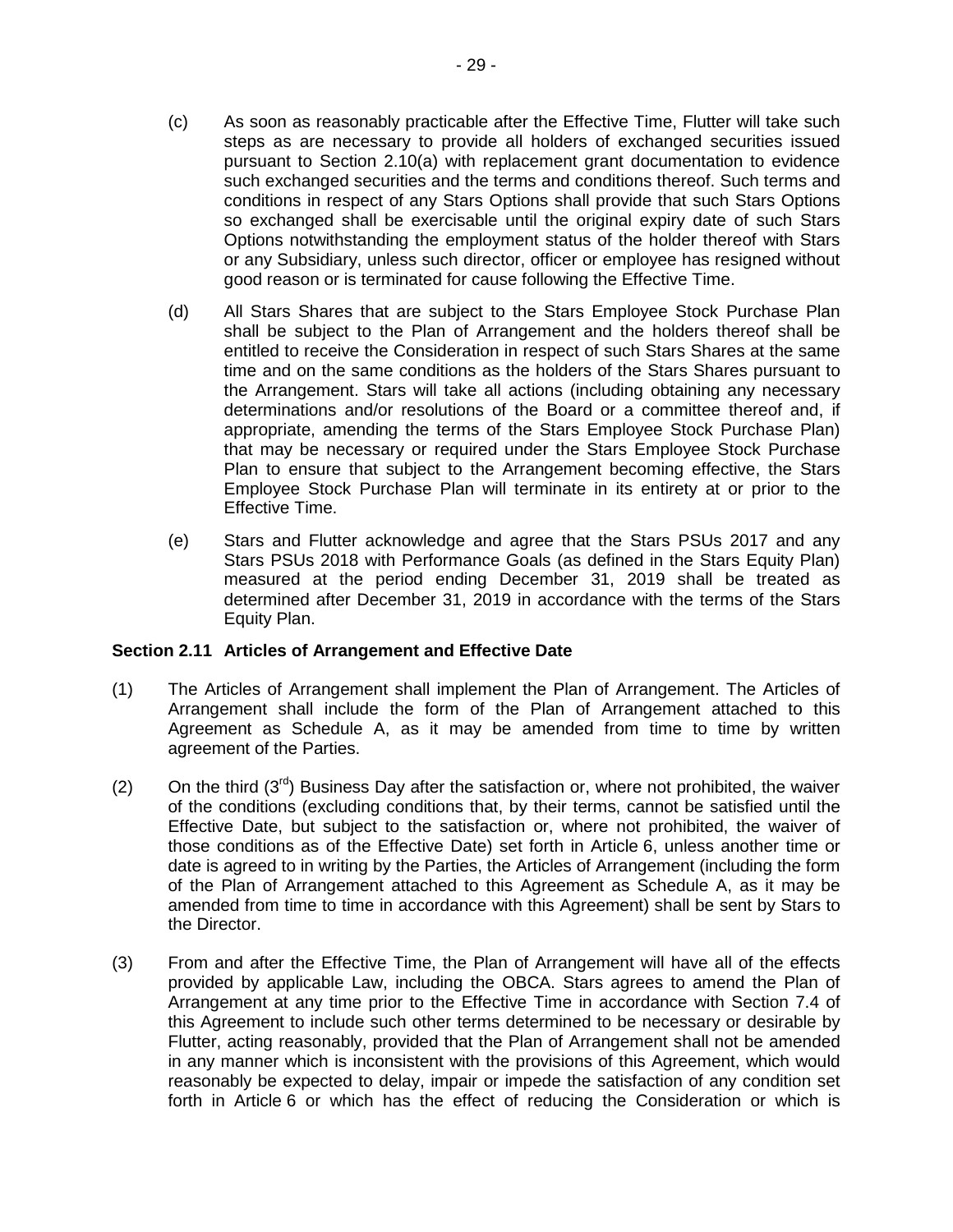otherwise prejudicial to the Stars Shareholders or other parties to be bound by the Plan of Arrangement.

(4) The closing of the Arrangement will take place via electronic document exchange at 8:00 a.m. on the Effective Date, or at such other time and place as may be agreed to by the Parties.

## **Section 2.12 U.S. Securities Law Matters**

The Parties agree that the Arrangement will be carried out with the intention that all Consideration to be issued pursuant to the Arrangement will be issued by Flutter in reliance on the exemption from the registration requirements of the U.S. Securities Act provided by Section 3(a)(10) thereunder. In order to ensure the availability of the exemption under Section 3(a)(10) of the U.S. Securities Act, the Parties agree that the Arrangement will be carried out on the following basis:

- (a) the Arrangement, including the procedural and substantive fairness of the terms and conditions of the Arrangement, will be subject to the approval of the Court;
- (b) the Court will be advised as to the intention of the Parties to rely on the exemption under Section 3(a)(10) of the U.S. Securities Act prior to the hearing required to approve the Arrangement;
- (c) the Court will be required to satisfy itself as to the procedural and substantive fairness of the Arrangement to the Stars Shareholders, subject to the Arrangement;
- (d) Stars will ensure that each Person entitled to receive the Consideration on completion of the Arrangement will be given adequate notice advising them of their right to attend the hearing of the Court to give approval of the Arrangement and providing them with the sufficient information necessary for them to exercise that right;
- (e) each Person entitled to receive Consideration will be advised that the Consideration issued pursuant to the Arrangement has not been registered under the U.S. Securities Act and will be issued by Flutter in reliance on the exemption under Section 3(a)(10) of the U.S. Securities Act;
- (f) the Interim Order approving the Stars Meeting will specify that each Stars Shareholder will have the right to appear before the Court at the hearing of the Court to give approval of the Arrangement so long as they enter an appearance within a reasonable time;
- (g) the Court will hold a hearing before approving the procedural and substantive fairness of the terms and conditions of the Arrangement;
- (h) the Final Order approving the Arrangement that is obtained from the Court will expressly state that the Arrangement is approved by the Court as being substantively and procedurally fair to the Stars Shareholders; and
- (i) the Final Order shall include a statement to substantially the following effect: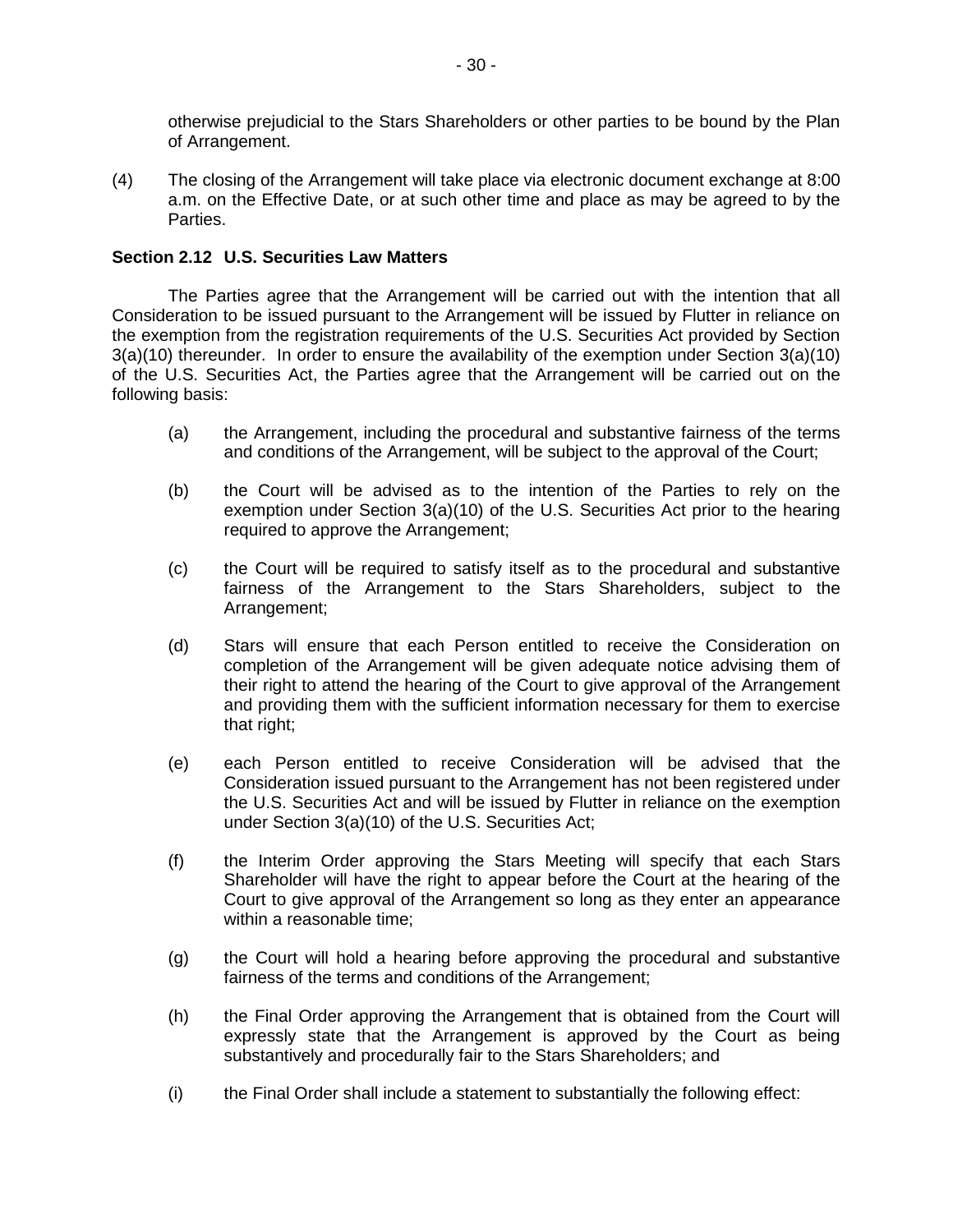"This Order will serve as a basis of a claim to an exemption, pursuant to section 3(a)(10) of the United States Securities Act of 1933, as amended, from the registration requirements otherwise imposed by that Act, regarding the distribution of securities of Flutter pursuant to the Plan of Arrangement."

#### **Section 2.13 Payment of Consideration**

Subject to the satisfaction (or waiver) of all of the conditions set forth in Article 6, Flutter will at the Effective Time allot and issue and irrevocably deposit with the Depositary (as such term is defined in the Plan of Arrangement) a sufficient number of Flutter Shares to satisfy the aggregate Consideration payable to the Stars Shareholders pursuant to the Plan of Arrangement in full.

#### **Section 2.14 No Fractional Shares**

In no event shall any holder of Stars Shares be entitled to a fractional Flutter Share. Where the aggregate number of Flutter Shares to be issued to a Person as consideration under or as a result of the Arrangement would result in a fraction of a Flutter Share being issuable, the number of Flutter Shares to be received by such Stars Shareholder shall be rounded down to the nearest whole Flutter Share. Any such entitlements to fractions of Flutter Shares will be aggregated and sold in the market as soon as practicable after the Effective Date. The net proceeds of such sale (after deduction of all expenses and commissions incurred in connection with the sale) will be paid by (or on behalf of) Flutter in due proportions to Stars Shareholders who would otherwise have been entitled to such fractions, save that individual entitlements to amounts of less than £5.00 will be retained for the benefit of Flutter.

## **Section 2.15 Announcement and Shareholder Communications**

Stars and Flutter shall jointly publicly announce the transactions contemplated hereby promptly following the execution of this Agreement by Stars and Flutter, the text and timing of such announcement to be approved in writing by the Parties in advance, acting reasonably. Stars and Flutter agree to co-operate in the preparation of presentations, if any, to Stars Shareholders or Flutter Shareholders regarding the transactions contemplated by this Agreement, and no Party shall (a) issue any press release or otherwise make public announcements with respect to this Agreement or the Plan of Arrangement without the prior written consent of the other Party (which consent shall not be unreasonably withheld or delayed), except as permitted by Section 5.8, or (b) subject to Section 5.5, make any filing with any Governmental Entity with respect thereto without the prior written consent of the other Party (such consent not to be unreasonably withheld or delayed); provided, however, that the foregoing shall be subject to each of Stars and Flutter's overriding obligation to make any disclosure or filing required under applicable Laws or stock exchange rules, and the Party making such disclosure shall use commercially reasonable efforts to give prior oral or written notice to the other Party and reasonable opportunity to review or comment on the disclosure or filing, and if such prior notice is not possible, to give such notice as soon as is practicable following the making of such disclosure or filing. Each of Stars and Flutter shall provide, where practicable and permitted by applicable Law, prior notice to the other Party of any material public disclosure that it proposes to make regarding its business or operations, together, where practicable and permitted by applicable Law, with a draft copy of such disclosure. The relevant Party and its legal counsel shall be given, where practicable, a reasonable opportunity to review and comment on such information prior to such information being disseminated publicly or filed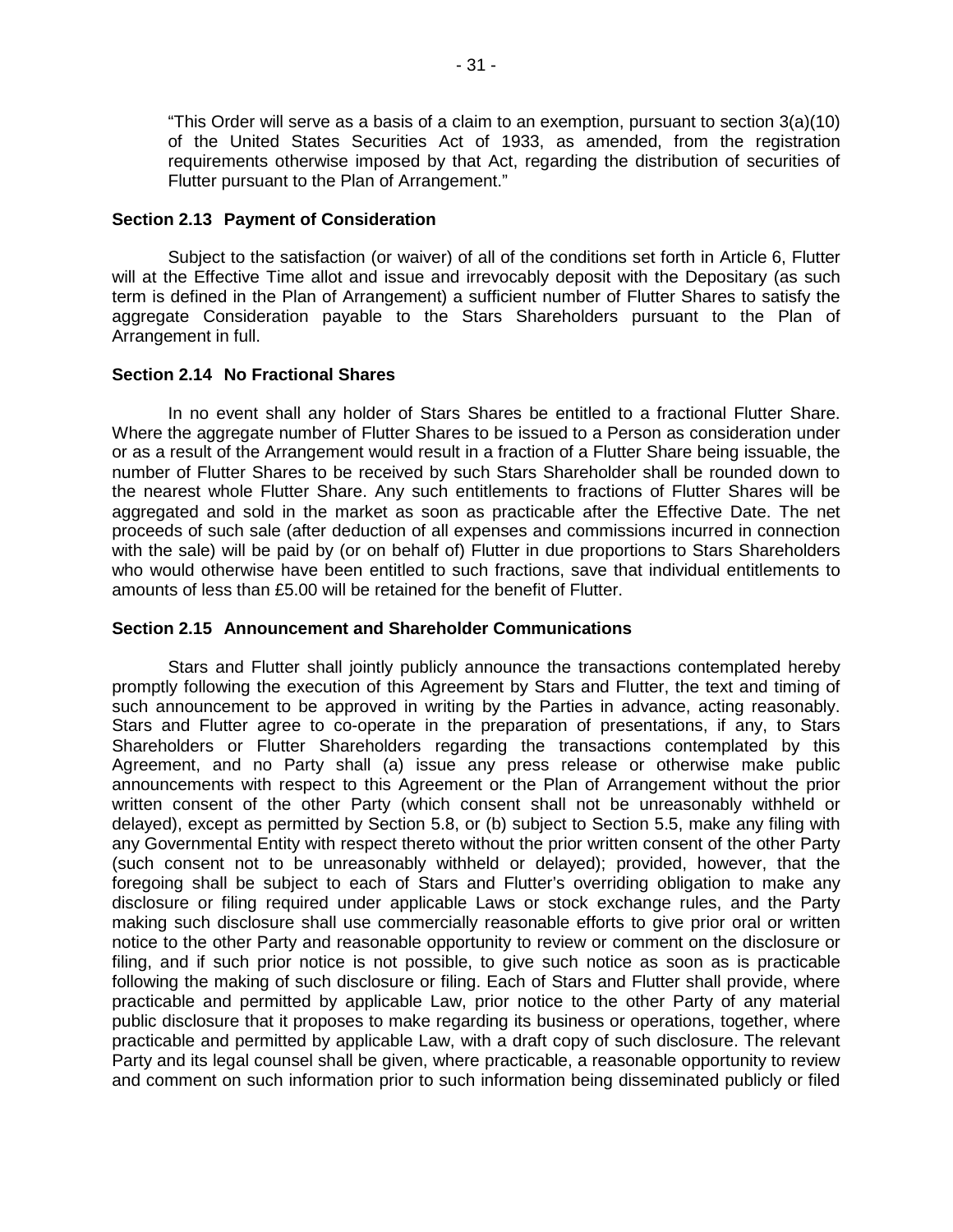with any Governmental Entity, and reasonable consideration shall be given to any comments made by the other Party and its legal counsel.

## **Section 2.16 Withholding Taxes**

Flutter and Stars shall be entitled to deduct and withhold from any amount or consideration payable or otherwise deliverable to any Person hereunder and from all consideration, dividends, interest or other amounts payable or distributed to any former Stars Shareholder such amounts as Flutter or Stars may be entitled or required to deduct and withhold therefrom under any provision of any applicable Laws in respect of Taxes. To the extent that such amounts are so deducted, withheld and remitted to the relevant Governmental Entity, such amounts shall be treated for all purposes under this Agreement as having been paid to the Person to whom such amounts would otherwise have been paid. Flutter and Stars are hereby authorized on behalf of the relevant former Stars Shareholder to sell or otherwise dispose of such portion of the Consideration payable or deliverable to such former Stars Shareholders as is necessary to provide sufficient funds to Flutter or Stars, as the case may be, to enable it to comply with such deduction or withholding requirement or entitlement and Flutter or Stars shall notify the holder thereof, remit the appropriate portion of the net proceeds of such sale to the appropriate Governmental Entity and remit to such former Stars Shareholder any unapplied balance of the net proceeds of such sale.

#### **Section 2.17 List of Securityholders**

At the reasonable request of the other Party from time to time, each Party shall provide the other Party (i) with a list (in both written and electronic form) of its registered shareholders, together with their addresses and respective holdings of Stars Shares or Flutter Shares, as the case may be, (ii) with a list of the names and addresses and holdings of all Persons having rights issued by such Party to acquire Stars Shares (including holders of Stars Options and Stars Equity Awards) or Flutter Shares (including holders of Flutter Options and Flutter RSUs), as the case may be, and (iii) participants and book-based nominee registrants such as CDS & Co., CEDE & Co. and DTC, and non-objecting beneficial owners of Stars Shares or Flutter Shares, as the case may be, together with their addresses and respective holdings of Stars Shares or Flutter Shares, as the case may be. Each Party shall from time to time require that its registrar and transfer agent furnish the other Party with such additional information, including updated or additional lists of shareholders and lists of holdings and other assistance as the other Party may reasonably request.

## **Section 2.18 Dividends**

- (1) Subject to applicable Law and the prior approval of the Flutter Board, Flutter Shareholders on the register of members of Flutter at 6.00 p.m. (Irish Standard Time) on the last day prior to the Effective Date will receive:
	- (a) a dividend in respect of the financial year ending December 31, 2019 (unless a dividend in respect of such period has been declared or paid prior to the Effective Time); and
	- (b) a dividend which will be an amount which is equal to the anticipated dividend per Flutter Share for the financial year ending December 31, 2020, pro-rated for the number of days elapsed in the period from January 1, 2020 to the Effective Date (inclusive),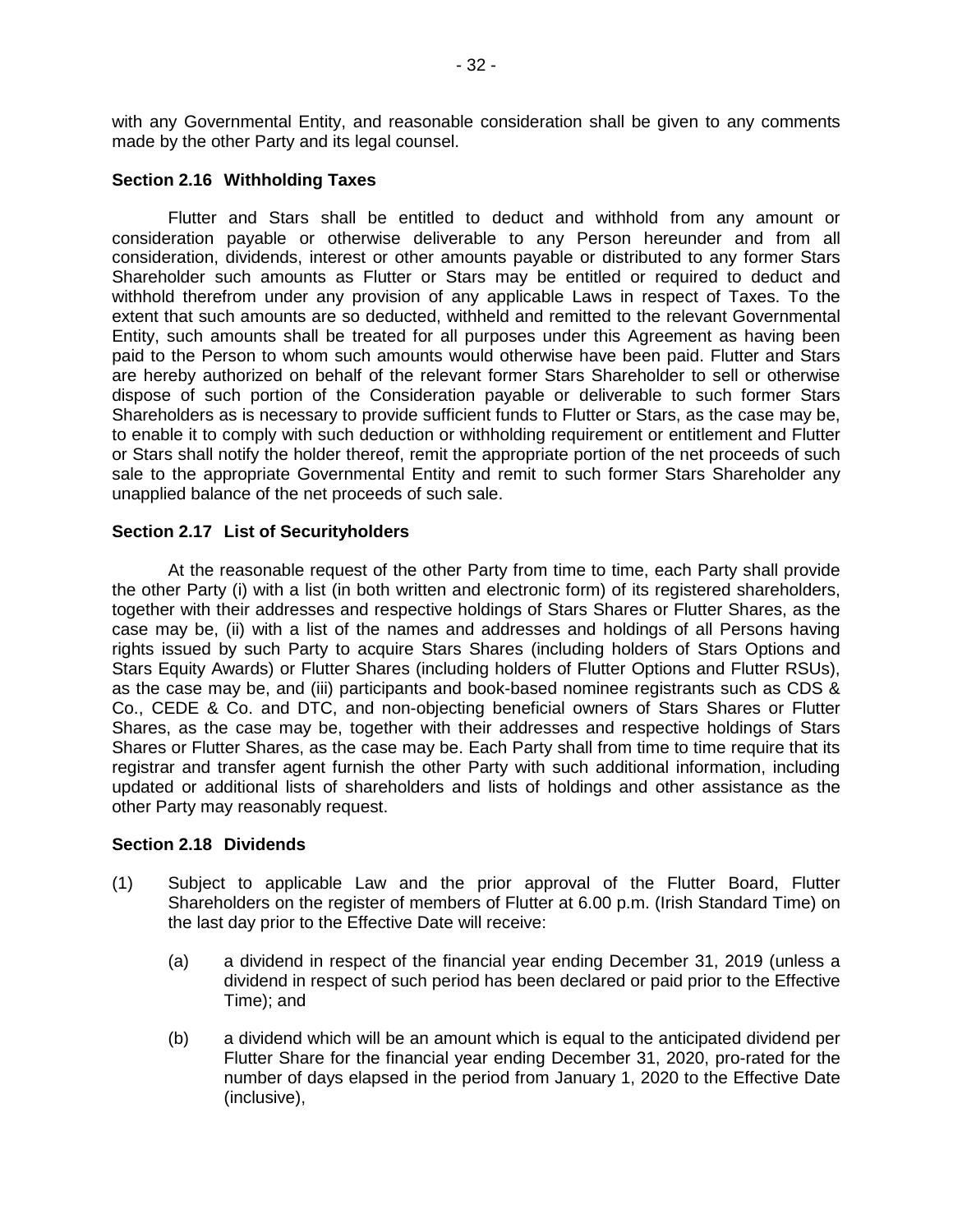in each case consistent with past practice as regards to amount per share pro rated for equivalent time periods; and

(2) Stars will not declare or pay any dividend or other distribution (whether in cash, stock or in kind) in the period between the date of this Agreement and the Effective Time, other than as is consistent with past practice as regards to amount per share, declaration record and payment dates.

## **Section 2.19 Adjustment of Consideration**

If, on or after the date of this Agreement and prior to the Effective Time:

- (1) Stars sets a record date for any dividend or other distribution on the Stars Shares that is prior to the Effective Time or Stars pays any dividend or other distribution on the Stars Shares prior to the Effective Time then:
	- (a) to the extent that the amount of such dividends or distributions per Stars Share do not exceed the aggregate value of the Consideration per Stars Share (calculated by reference to the closing price of a Flutter Share on the trading day before execution of this Agreement), the Consideration per Stars Share shall be reduced by the amount of such dividends or distributions; and
	- (b) to the extent that the amount of such dividends or distributions per Stars Share exceeds the amount of the Consideration per Stars Share (calculated by reference to the closing price of a Flutter Share on the trading day before execution of this Agreement), such excess amount shall be placed in escrow for the account of Flutter or another Person designated by Flutter; or
- (2) other than as provided pursuant to Section 2.18(1) or in connection with the Flutter Permitted Interim Dividend, Flutter sets a record date for any dividend or other distribution on the Flutter Shares that is prior to the Effective Time or Flutter pays any dividend or other distribution on the Flutter Shares that is not consistent with past practice as regards to amount per share prior to the Effective Time pro rated for equivalent time periods then to the extent that the amount of such dividends or distributions per Flutter Share is greater than as would be consistent with past practice, the Consideration per Stars Share shall be increased by the amount of the difference between such dividends or distributions and the amount of such dividends or distributions as would be consistent with past practice, multiplied by 0.2253.

## **ARTICLE 3 REPRESENTATIONS AND WARRANTIES OF STARS**

## **Section 3.1 Representations and Warranties**

Except as set forth in the Stars Disclosure Letter (which disclosure shall apply against any representations and warranties to which it is reasonably apparent on its face it should relate) or, other than in the case of the representations and warranties contained in Section 3.1(a) *[Organization and Qualification]*, Section 3.1(b) *[Authority Relative to this Agreement]*, Section 3.1(c) *[No Conflict; Required Filings and Consent]*, Section 3.1(d) *[Subsidiaries].* Section 3.1(g)(i) *[Capitalization and Listing]*, Section 3.1(t) *[Brokers]*, Section 3.1(u) *[Fairness Opinion]* and Section 3.1(v) *[Board Approval],* in the Stars Public Documents (excluding any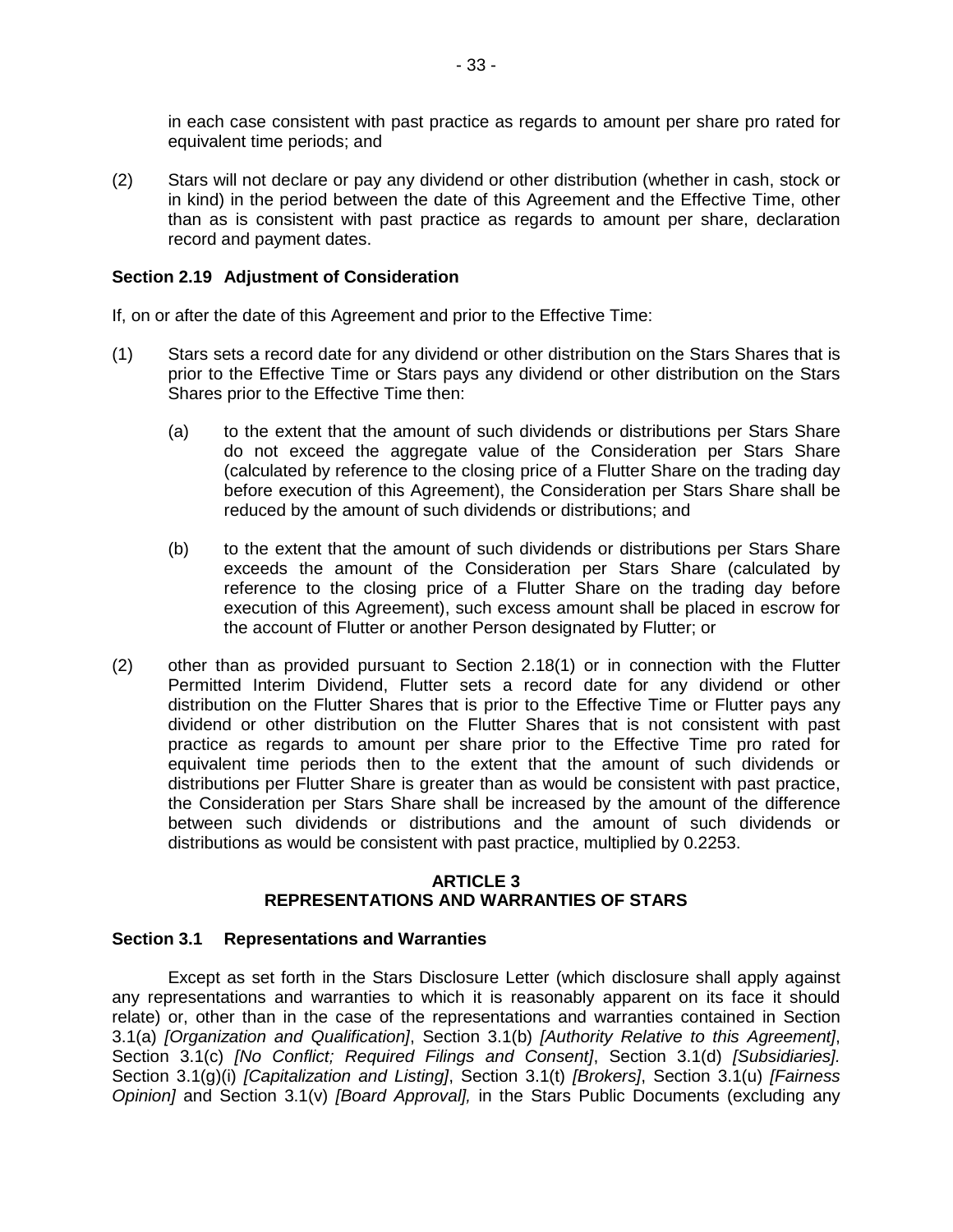cautionary language, forward looking statements, description of risk factors (other than reasonably specific factual statements made in the risk factors section of Stars' interim financial statements for the three and six months ended June 30, 2019 and its Annual Information Form for its fiscal year ended December 31, 2018) or similar language contained therein), Stars hereby represents and warrants to Flutter as follows, and acknowledges that Flutter is relying upon such representations and warranties in connection with the entering into of this Agreement:

- (a) Organization and Qualification. Stars is duly incorporated and validly existing under the OBCA and has the corporate power and authority to own its assets and conduct its business as now owned and conducted. Stars is duly qualified to carry on business and is in good standing in each jurisdiction in which the character of its assets and properties, owned, leased, licensed or otherwise held, or the nature of its activities makes such qualification necessary, and has all Authorizations required to own, lease and operate its properties and to carry on its business as now conducted, except where the failure to be so qualified will not, individually or in the aggregate, have a Material Adverse Effect on Stars or prevent the consummation of the Arrangement and the transactions contemplated by this Agreement. True and complete copies of the constating documents of Stars have been disclosed in the Stars Public Documents, and Stars has not taken any action to amend or supersede such documents as at the date hereof.
- (b) Authority Relative to this Agreement. Stars has the requisite corporate power and authority to enter into this Agreement and the agreements and other documents to be entered into by it hereunder and to perform its obligations hereunder and thereunder. The execution and delivery of this Agreement and the agreements and other documents to be entered into by it hereunder and the consummation by Stars of the transactions contemplated hereunder and thereunder have been duly authorized by the Stars Board and no other corporate proceedings on the part of Stars are necessary to authorize this Agreement, the agreements and other documents to be entered into by it hereunder or the Arrangement other than the Stars Shareholder Approval in the manner required by the Interim Order and Law and approval by the Court. This Agreement has been duly executed and delivered by Stars and constitutes a valid and binding obligation of Stars, enforceable by Flutter against Stars in accordance with its terms, except as the enforcement thereof may be limited by bankruptcy, insolvency and other applicable Laws affecting the enforcement of creditors' rights generally and subject to the qualification that equitable remedies may be granted only in the discretion of a court of competent jurisdiction.
- (c) No Conflict; Required Filings and Consent. The execution and delivery by Stars of this Agreement and the performance by it of its obligations hereunder and the completion of the Arrangement do not and will not (or would not with the giving of notice, the lapse of time or the happening of any other event or condition):
	- (i) subject to receipt of the Stars Shareholder Approval, Regulatory Approvals and Gaming Consents, as applicable, violate, conflict with or result in a breach of: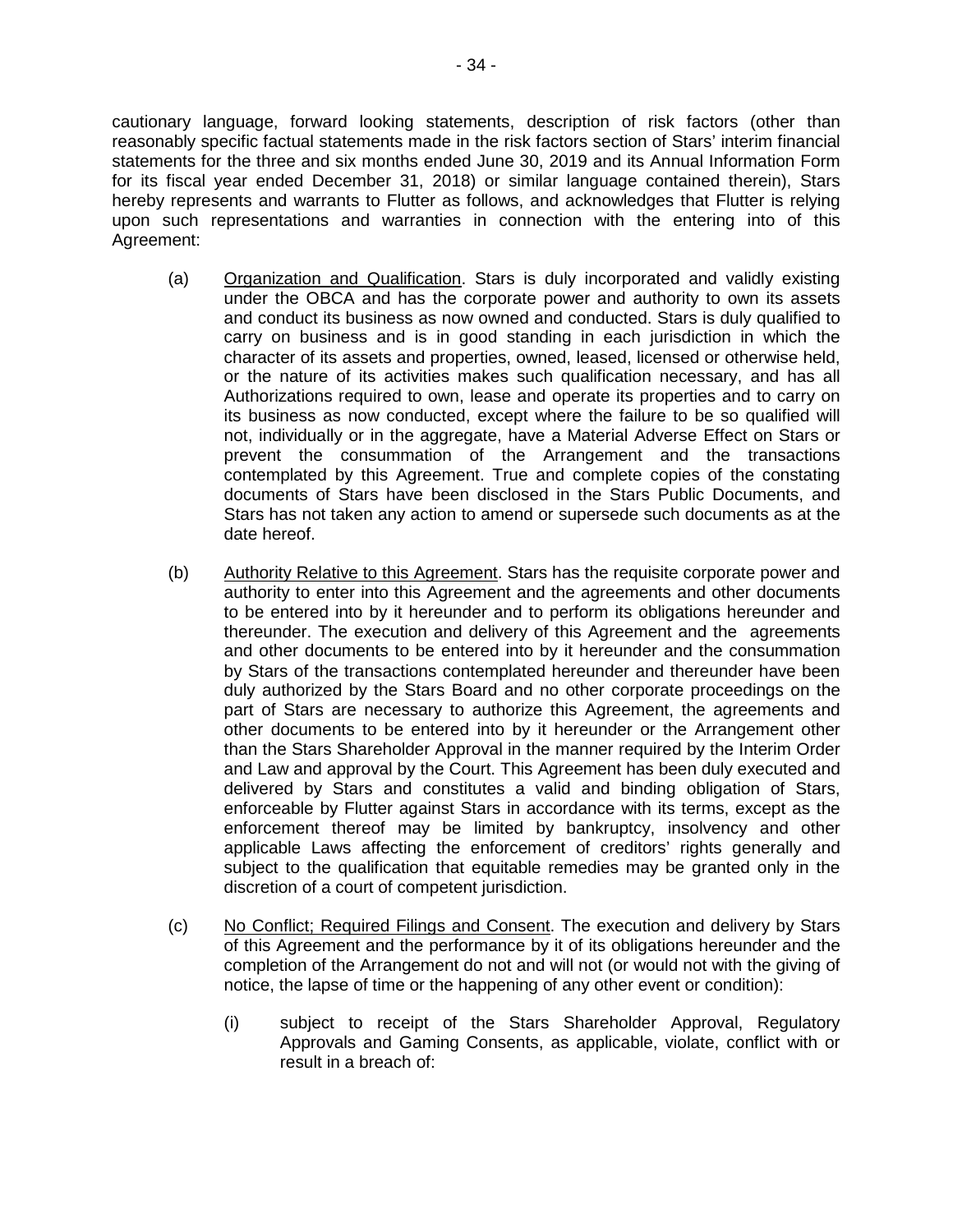- (A) any provision of the articles, by-laws or other constating documents of Stars or any of its Material Subsidiaries;
- (B) any Material Contracts or Authorizations to which Stars or any of its Subsidiaries is a party or by which Stars or any of its Subsidiaries is bound, except as would not, individually or in the aggregate, have or reasonably be expected to have a Material Adverse Effect on Stars or prevent the consummation of the Arrangement and the transactions contemplated by this Agreement; or
- (C) any Law to which Stars or any of its Subsidiaries is subject or by which Stars or any of its Subsidiaries is bound**,** except as would not, individually or in the aggregate, have or reasonably be expected to have a Material Adverse Effect on Stars or prevent the consummation of the Arrangement and the transactions contemplated by this Agreement;
- (ii) subject to receipt of the Regulatory Approvals and the Gaming Consents as applicable, give rise to any right of termination, or the acceleration of any indebtedness, under any Material Contract or Authorization to which Stars or any of its Subsidiaries is a party, except as would not, individually or in the aggregate, have or reasonably be expected to have a Material Adverse Effect on Stars or prevent the consummation of the Arrangement and the transactions contemplated by this Agreement; or
- (iii) subject to receipt of the Regulatory Approvals and the Gaming Consents, as applicable, give rise to any rights of first refusal or rights of first offer or any restriction or limitation, under any Material Contract or Authorization to which Stars or any of its Subsidiaries is a party or by which Stars or any of its Subsidiaries is bound, or result in the imposition of any Lien upon any of Stars' assets or properties or the assets or properties of any of its Subsidiaries, except as would not, individually or in the aggregate, have or reasonably be expected to have a Material Adverse Effect on Stars or prevent the consummation of the Arrangement and the transactions contemplated by this Agreement.

Other than the Regulatory Approvals and the Gaming Approvals, compliance with any applicable Securities Laws, stock exchange rules and policies, the Interim Order, the Final Order and the filing of the Articles of Arrangement, no Authorization of, or filing with, any Governmental Entity is necessary on the part of Stars or any of its Subsidiaries for the consummation by Stars of its obligations in connection with the Arrangement under this Agreement or for the completion of the Arrangement not to cause or result in any loss of any rights or assets or any interest therein held by Stars or any of its Subsidiaries under any of its Authorizations, except for such Authorizations and filings as to which the failure to obtain or make would not, individually or in the aggregate, result in a Material Adverse Effect on Stars or prevent the consummation of the Arrangement and the transactions contemplated by this Agreement.

(d) Subsidiaries. Each Subsidiary of Stars: (i) is duly organized and is validly existing under the Laws of its jurisdiction of incorporation or organization and (ii) has full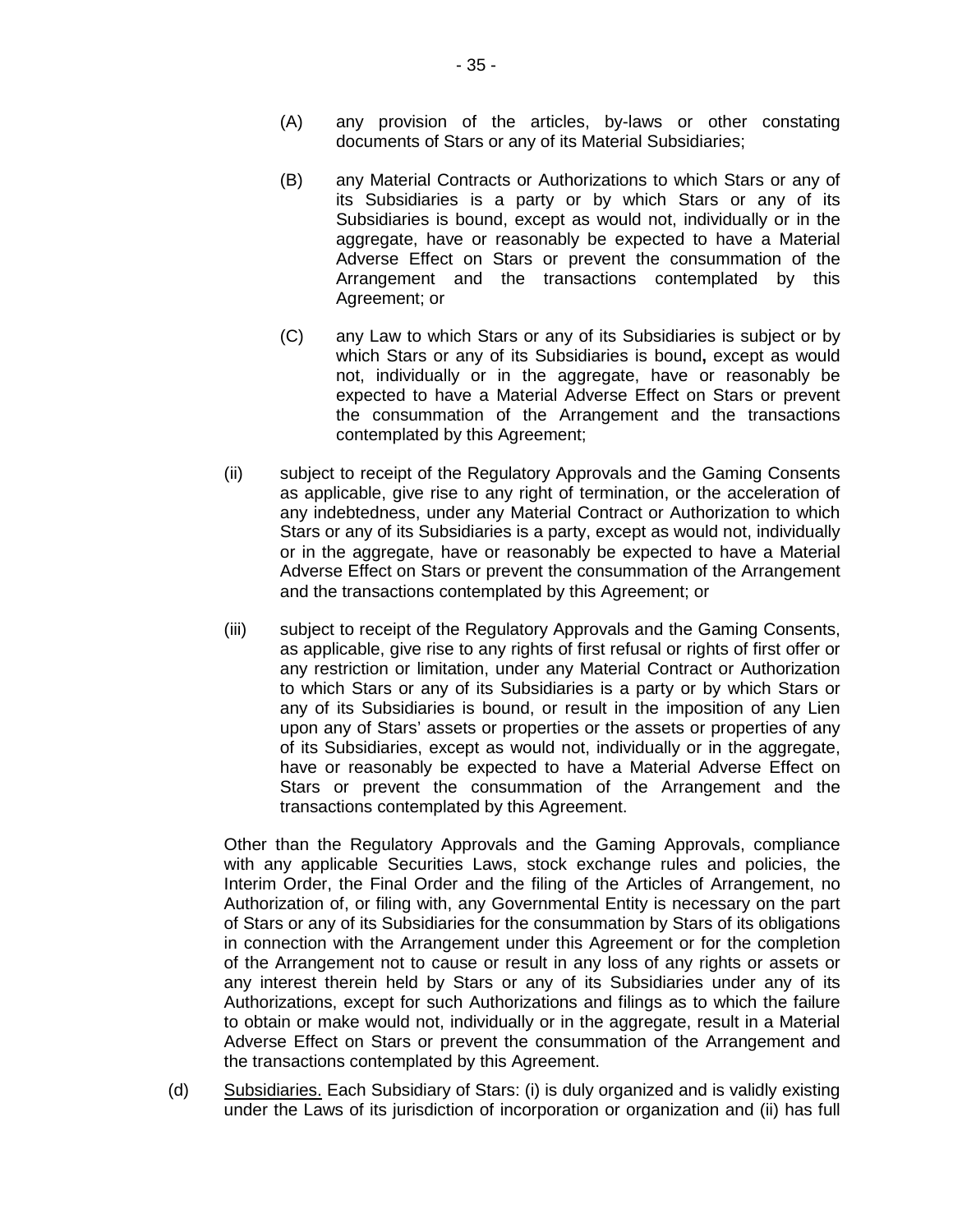corporate power and authority to own its assets and conduct its business as now owned and conducted by it and is duly qualified to carry on business in each jurisdiction in which its assets and properties, owned, leased, licensed or otherwise held, or the nature of its activities makes such qualification necessary, except where the failure to be so qualified would not have a Material Adverse Effect on Stars or prevent the consummation of the Arrangement and the transactions contemplated by this Agreement. Except as disclosed in Section 3.1(d) of the Stars Disclosure Letter, Stars beneficially owns, directly or indirectly, all of the issued and outstanding shares of capital of, or other equity or voting interests in, each of its Subsidiaries.

- (e) Compliance with Laws. Stars and its Subsidiaries have complied in all material respects with and are not in violation of any applicable Laws other than noncompliance or violations which would, individually or in the aggregate, not have a Material Adverse Effect on Stars or prevent the consummation of the Arrangement and the transactions contemplated by this Agreement.
- (f) Authorizations. Stars and its Subsidiaries have obtained, and (to the extent binding on Flutter or any of its Subsidiaries) are in material compliance with, all material Authorizations necessary to conduct their businesses as they are now being or are proposed to be conducted, other than such permissions the absence of which would, individually or in the aggregate, not have a Material Adverse Effect on Stars or prevent the consummation of the Arrangement and the transactions contemplated by this Agreement.
- (g) Capitalization and Listing.
	- (i) The authorized share capital of Stars consists of an unlimited number of Stars Shares and an unlimited number of preferred shares. As of the date of this Agreement, there are: (A) 287,767,375 Stars Shares validly issued and outstanding as fully-paid and non-assessable shares of Stars; (B) nil preferred shares issued or outstanding; (C) outstanding Stars Options granted under the Stars Option Plan providing for the issuance of 3,719,207 Stars Shares upon the exercise thereof; (D) Stars RSUs providing for the issuance of 783,503 Stars Shares upon the settlement thereof; (E) Stars PSUs providing for the issuance of up to 3,551,988 Stars Shares upon the settlement thereof (assuming the maximum number of Stars PSUs are vested and settled), provided that only up to 2,255,849 of such Stars Shares shall be issued on the Effective Date; and (F) Stars DSUs providing for the issuance of 284,096 Stars Shares upon the settlement thereof. Except for the Stars Options and the Stars Equity Awards referred to in this Section 3.1(g)(i) or pursuant to the terms of any Contract or other event or arrangement listed on Section 3.1(g)(i) of the Stars Disclosure Letter, there are no options, warrants, conversion privileges, calls or other rights, shareholder rights plans, pooling or voting trusts, agreements, arrangements, commitments or obligations of Stars or any of its Subsidiaries to issue or sell any shares of Stars or of any of its Subsidiaries or securities or obligations of any kind convertible into, exchangeable for or otherwise carrying the right or obligation to acquire any shares of Stars or any of its Subsidiaries, and other than the Stars Employee Share Plans, there are no equity or security based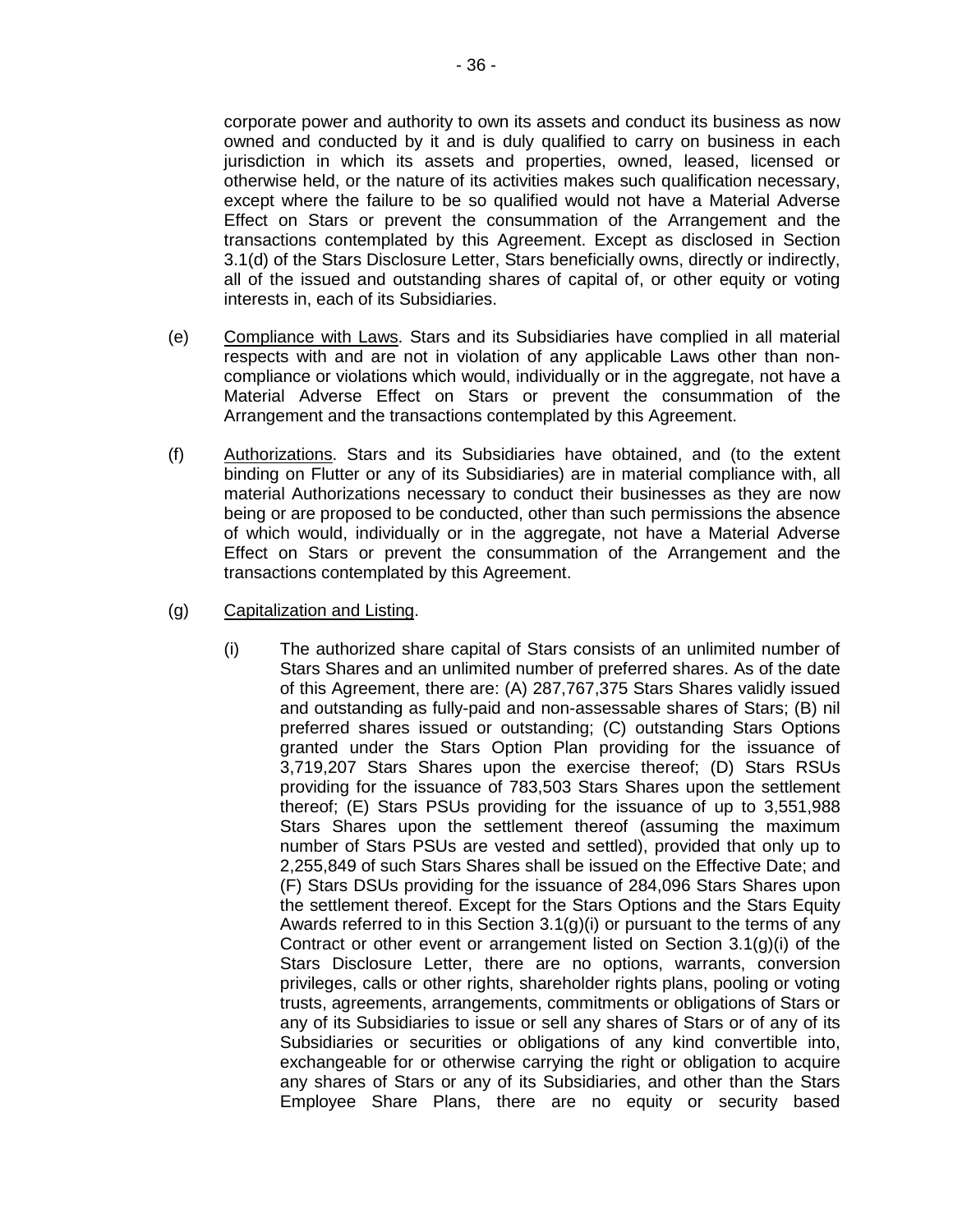compensation arrangements maintained by Stars. No Person is entitled to any pre-emptive or other similar right granted by Stars or any of its Subsidiaries.

(ii) All Stars Shares that may be issued pursuant to the exercise or settlement, as applicable, of outstanding Stars Options and Stars Equity Awards will, when issued in accordance with the terms of the Stars Options and Stars Equity Awards, as applicable, be duly authorized, validly issued, fully-paid and non-assessable and are not and will not be subject to or issued in violation of, any pre-emptive rights. The Stars Shares are listed on TSX and the NASDAQ and are not listed on any market other than TSX and the NASDAQ.

### (h) Reporting Issuer Status.

- (i) As of the date hereof, Stars is a reporting issuer not in default (or the equivalent) under the Securities Laws of each of the provinces and territories of Canada.
- (ii) Stars has not taken any action to cease to be a reporting issuer in any province or territory nor has Stars received notification from any Governmental Entity seeking to revoke the reporting issuer status of Stars. No delisting, suspension of trading or cease trade or other order or restriction with respect to any securities of Stars is pending, in effect, has been threatened, or is expected to be implemented or undertaken, and Stars is not subject to any formal or informal review, enquiry, investigation or other proceeding relating to any such order or restriction.
- (i) Certain Securities Law Matters.
	- (i) Stars is an SEC registrant.
	- (ii) The Stars Shares are registered pursuant to Section 12(b) of the U.S. Exchange Act, and Stars is in compliance with its reporting obligations pursuant to section 13 of the U.S. Exchange Act.
	- (iii) Other than the Stars Shares, Stars does not have, nor is it required to have, any class of securities registered under the U.S. Exchange Act.
	- (iv) Stars is in compliance with all applicable NASDAQ rules and regulations.
	- (v) Stars is a "foreign private issuer" within the meaning of Rule 3b-4 under the U.S. Exchange Act.
	- (vi) Stars is not an investment company registered or required to be registered under the *U.S. Investment Company Act of 1940*, as amended.
	- (vii) Stars has disclosed to Flutter the existence of any material non-routine correspondence between Stars or any of its affiliates and the SEC, NASDAQ or the TSX (including any unresolved issues), and a reasonably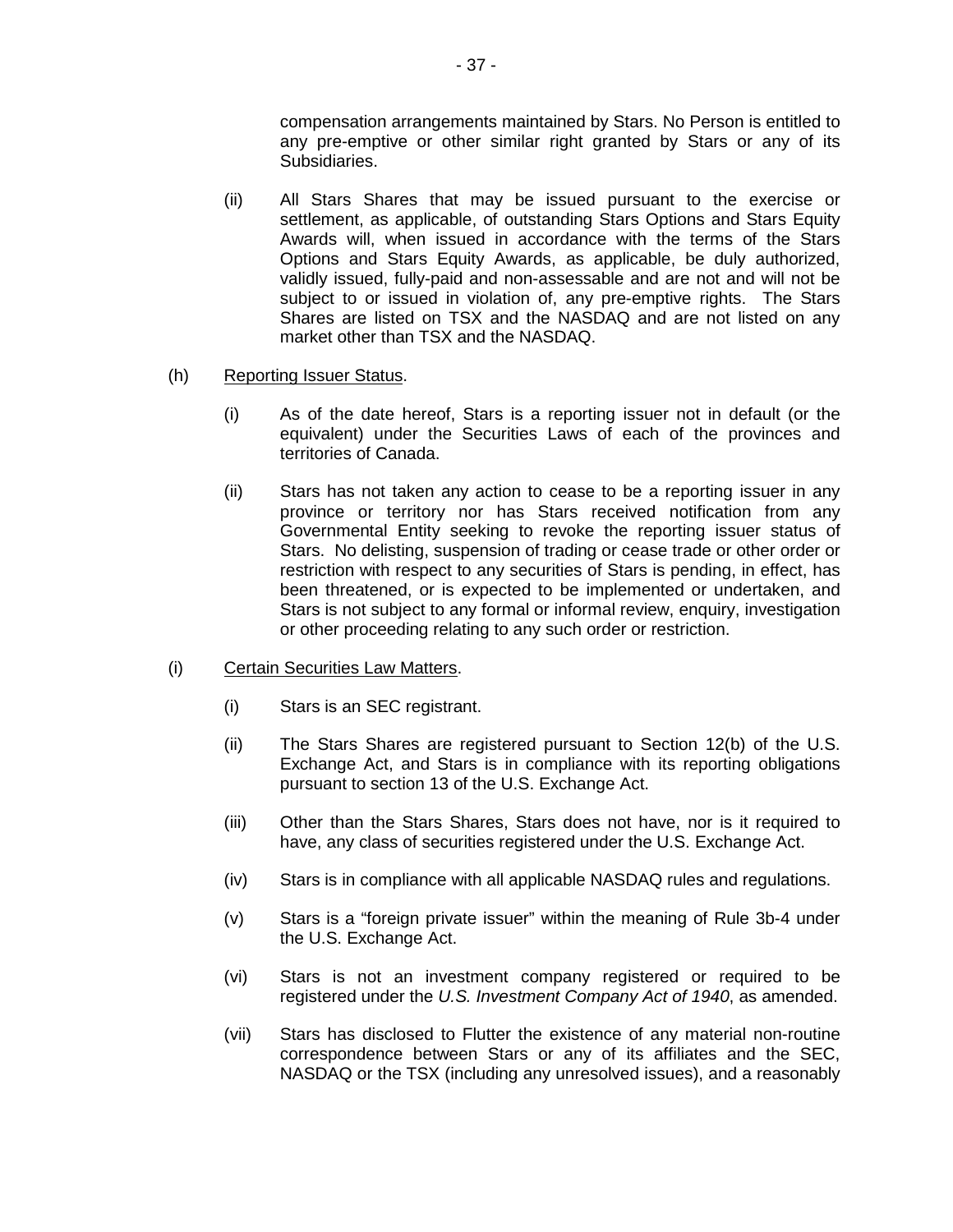detailed summary of the contents thereof, in the three years before the date of this Agreement.

- (j) Reports. Stars has filed with all applicable Governmental Entities true and complete copies of the Stars Public Documents that Stars is required to file therewith. The Stars Public Documents at the time filed: (a) did not contain any untrue statement of a material fact or omit to state a material fact required to be stated therein or necessary to make the statements therein, in the light of the circumstances under which they were made, not misleading, and (b) complied in all material respects with the requirements of applicable Securities Laws. Stars has not filed any confidential material change report with any Governmental Entity which at the date hereof remains confidential.
- (k) Financial Statements. The audited consolidated financial statements for Stars as of and for each of the fiscal years ended on December 31, 2018, December 31, 2017, and December 31, 2016 including the notes thereto and the interim consolidated financial statements for Stars for the six-month period ended June 30, 2019 including the notes thereto have been, and all financial statements of Stars which are publicly disseminated by Stars in respect of any subsequent periods prior to the Effective Date will be, (i) prepared or shall be prepared, as applicable, in accordance with Canadian GAAP and applicable Law, (ii) complied or shall comply, as applicable, in all material respects with applicable accounting requirements in Canada, and (iii) fairly present or shall fairly present, as applicable, in all respects, the assets, liabilities (whether accrued, absolute, contingent or otherwise), consolidated financial position, results of operations or financial performance and cash flows of Stars and its Subsidiaries as of their respective dates and the consolidated financial position, results of operations or financial performance and cash flows of Stars and its Subsidiaries for the respective periods covered by such financial statements (except as may be expressly indicated in the notes to such financial statements).

#### (l) Disclosure Controls and Internal Control over Financial Reporting

- (i) The management of Stars has established and maintained a system of disclosure controls and procedures designed to provide reasonable assurance that information required to be disclosed by Stars in its annual filings, interim filings or other reports filed or submitted by it under the applicable Laws imposed by Governmental Entities is recorded, processed, summarized and reported within the time periods specified in such Laws imposed by such Governmental Entities.
- (ii) Stars has designed and materially complies with internal controls over financial reporting to provide reasonable assurance regarding the reliability of financial reporting and the preparation of financial statements for external purposes in accordance with Canadian GAAP and includes policies and procedures that: (A) pertain to the maintenance of records that in reasonable detail accurately and fairly reflect the transactions and dispositions of the assets of Stars and its Subsidiaries; (B) provide reasonable assurance that transactions are recorded as necessary to permit preparation of financial statements in accordance with Canadian GAAP, and that receipts and expenditures of Stars and its Subsidiaries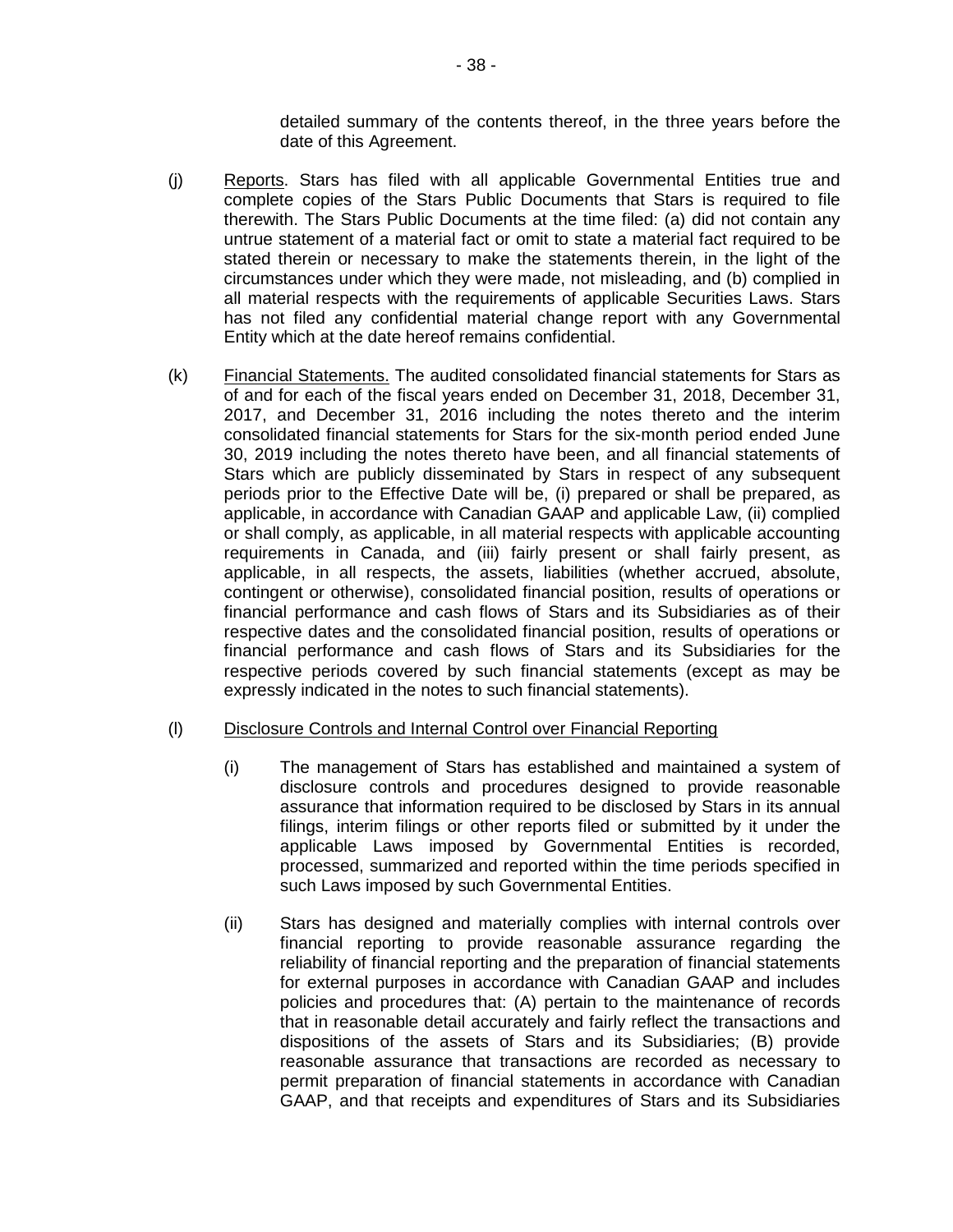are being made only with authorizations of management and directors of Stars and its Subsidiaries; and (C) provide reasonable assurance regarding prevention or timely detection of unauthorized acquisition, use or disposition of the assets of Stars or its Subsidiaries that could have a material effect on its financial statements, except as would not, in any case, individually or in the aggregate, have or reasonably be expected to have a Material Adverse Effect on Stars or prevent the consummation of the Arrangement and the transactions contemplated by this Agreement. To the knowledge of Stars, as of the date of this Agreement: (x) there are no material weaknesses in the design and implementation or maintenance of internal controls over financial reporting of Stars that are reasonably likely to adversely affect the ability of Stars to record, process, summarize and report financial information; and (y) there is no fraud, whether or not material, that involves management or other employees who have a significant role in the internal control over financial reporting of Stars, except as would not, in any case, individually or in the aggregate, have or reasonably be expected to have a Material Adverse Effect on Stars or prevent the consummation of the Arrangement and the transactions contemplated by this Agreement.

- (iii) Since December 31, 2018, none of Stars, any of its Subsidiaries or, to Stars' knowledge, any director, officer, employee, auditor, accountant or representative of Stars or any of its Subsidiaries has received or otherwise had or obtained knowledge of any material complaint, allegation, assertion, or claim, whether written or oral, regarding the accounting or auditing practices, procedures, methodologies or methods of Stars or any of its Subsidiaries or their respective internal accounting controls, including any material complaint, allegation, assertion, or claim that Stars or any of its Subsidiaries has engaged in questionable accounting or auditing practices, which has not been resolved to the satisfaction of the audit committee of the Stars Board, except as would not, in any case, individually or in the aggregate, have or reasonably be expected to have a Material Adverse Effect on Stars or prevent the consummation of the Arrangement and the transactions contemplated by this Agreement.
- (m) Intellectual Property.
	- $(i)$  Section 3.1 $(m)(i)$  of the Stars Disclosure Letter contains a complete and accurate list of all material registrations throughout the world for Stars Owned Intellectual Property, excluding domain names owned by Stars or any of its Subsidiaries. Such list includes, where applicable, the record owner, jurisdiction and registration number, and the date issued (or filed) for each of the foregoing.
	- (ii) Stars and its Subsidiaries are the sole and exclusive owners of or have a valid right to use, free and clear of all Liens, all of the Stars Technology used in or necessary for the conduct of their business as currently conducted or contemplated to be conducted, subject to the terms of any applicable third party license agreements, except as would not, individually or in the aggregate, constitute a Material Adverse Effect on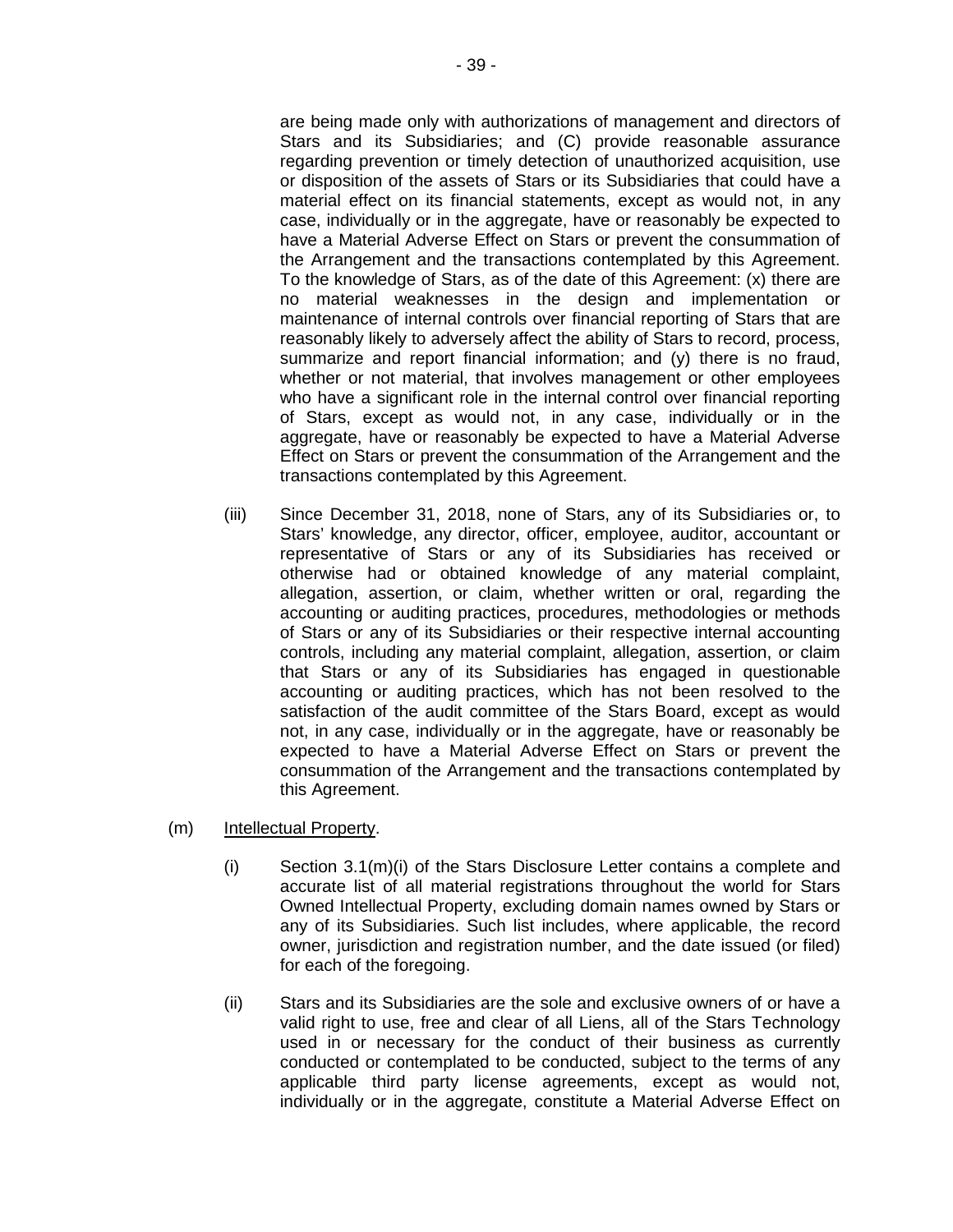Stars. The material Stars Owned Intellectual Property and, to the knowledge of Stars, any material Stars Licensed Intellectual Property used in the business of Stars and its Subsidiaries, is subsisting, in full force and effect, and has not been cancelled, expired, or abandoned, except as would not, individually or in the aggregate, constitute a Material Adverse Effect on Stars.

- (iii) The Stars Information Technology which is owned by Stars does not utilize open source software, except to the extent that such use would not, individually or in the aggregate, constitute a Material Adverse Effect on Stars. To the knowledge of Stars, none of the parties to the Stars License Agreements is in material default and there are no grounds on which they might be terminated, except as would not, individually or in the aggregate, constitute a Material Adverse Effect on Stars.
- (iv) The conduct of the business of Stars and its Subsidiaries, as presently conducted, does not conflict with or result in violation of any intellectual property rights of any other Person, except to the extent that such use would not, individually or in the aggregate, constitute a Material Adverse Effect on Stars.
- (v) Stars is not pursuing any third party in relation to such third party misappropriating, infringing, diluting or violating any Stars Owned Intellectual Property used by Stars and its Subsidiaries, and no legal action or other adversarial claims have been brought or threatened against any third party by Stars and its Subsidiaries in relation to such Stars Owned Intellectual Property, except as would not, in all cases, individually or in the aggregate, constitute a Material Adverse Effect on Stars.
- (vi) Stars and its Subsidiaries have established (and are operating in material compliance with) commercially reasonable disaster recovery plans, procedures and facilities, including hardware and software, and have taken commercially reasonable steps to safeguard all hardware, software and Stars Information Technology and Stars Technical Information that is material to their business and restrict unauthorized access thereto. In the last 24 months, the Stars Information Technology has not been subject to any data loss or theft, unauthorised access, malware attack or other security breach or failure (each a "**Cyber Security Incident**"), except as would not, in any case, individually or in the aggregate, have or reasonably be expected to have a Material Adverse Effect on Stars.

### (n) Employment Matters.

(i) Except as disclosed in Section 3.1(n)(i) of the Stars Disclosure Letter, or as contemplated by this Agreement or the Arrangement, no managementlevel employee, director or officer of Stars or of any of its Subsidiaries has any written or oral agreement or understanding in relation to any material termination, length of notice, pay in lieu of notice, severance, job security or similar provisions, nor are there any material change of control payments, golden parachutes, severance payments, retention payments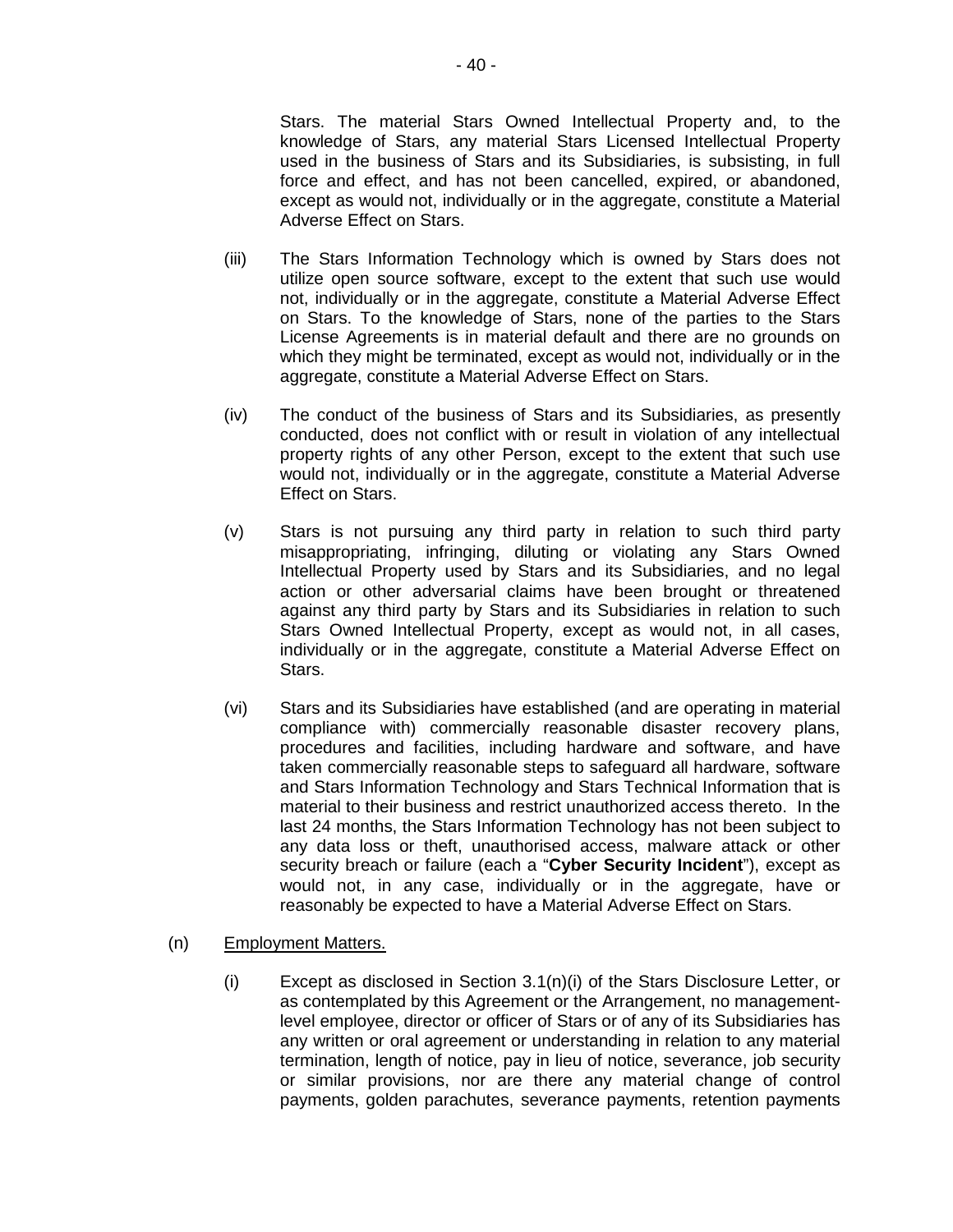or similar agreements with any director, officer or management-level employee of Stars providing for cash or other compensation or benefits upon the consummation of, or relating to, the Arrangement or any other transaction contemplated by this Agreement.

- (ii) Stars and its Subsidiaries are not a party to, nor are any of them engaged in any negotiations with respect to any collective bargaining or union agreement, any actual or threatened application for certification or bargaining rights or letter of understanding, with respect to any current or former Stars employee. No trade union, council of trade unions, employee bargaining agency or affiliated bargaining agent holds bargaining rights with respect to any Stars employees by way of certification, interim certification, voluntary recognition, or succession rights of any Stars employees.
- (iii) To the knowledge of Stars, Stars and its Subsidiaries have not and are not engaged in any unfair labour practice and no unfair labour practice complaint, grievance or arbitration proceeding is pending or, to the knowledge of Stars, threatened against Stars.
- (o) Absence of Certain Changes or Events. Since December 31, 2018, other than the transactions contemplated in this Agreement, (i) the business of Stars and its Subsidiaries has been conducted in the ordinary course of business, and (ii) there has not been a Material Adverse Effect on Stars.
- (p) Litigation. Except as disclosed in Section 3.1(p) of the Stars Disclosure Letter, there is no claim, action, inquiry, proceeding or investigation in effect, ongoing or pending or, to the knowledge of Stars, threatened against or relating to Stars or any of its Subsidiaries, the business of Stars or any of its Subsidiaries or affecting any of their properties or assets, before or by any Governmental Entity which, if adversely determined, would have, or reasonably could be expected to have, a Material Adverse Effect on Stars or prevent the consummation of the Arrangement and the transactions contemplated by this Agreement. There is no bankruptcy, liquidation, winding-up or other similar proceeding pending or in progress, or, to the knowledge of Stars, threatened against or relating to Stars nor any of its Subsidiaries before any Governmental Entity. Neither Stars nor any of its Subsidiaries is subject to any outstanding order, writ, injunction or decree which has had or is reasonably likely to have, a Material Adverse Effect on Stars or which would prevent the consummation of the Arrangement and the transactions contemplated by this Agreement.
- (q) Taxes.

To the knowledge of Stars:

(i) each of Stars and its Subsidiaries has duly and in a timely manner made or prepared all Tax Returns required to be made or prepared by it, and duly and in a timely manner filed all Tax Returns required to be filed by it with the appropriate Governmental Entity, such Tax Returns were complete and correct in all material respects and Stars and each of its Subsidiaries has paid all Taxes, including instalments on account of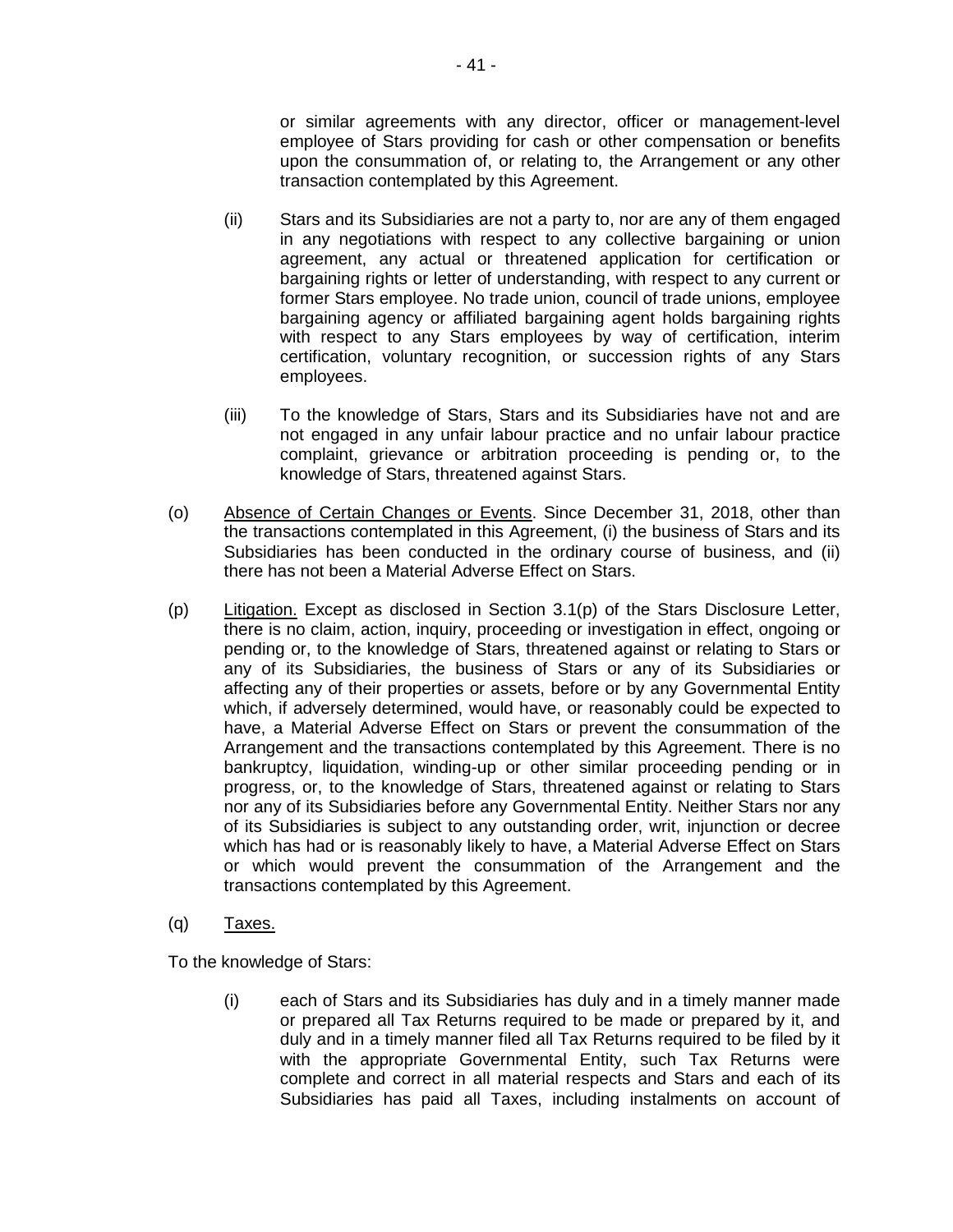Taxes for the current year required by applicable Law, which are due and payable by it whether or not assessed by the appropriate Governmental Entity and Stars has provided adequate accruals in accordance with Canadian GAAP in the most recently published financial statements of Stars for any Taxes of Stars and each of its Subsidiaries for the period covered by such financial statements that have not been paid whether or not shown as being due on any Tax Returns. Since such publication date, no material liability in respect of Taxes not reflected in such statements or otherwise provided for has been assessed, proposed to be assessed, incurred or accrued, other than in the ordinary course of business;

- (ii) each of Stars and its Subsidiaries has duly and timely withheld all Taxes and other amounts required by Law to be withheld by it (including Taxes and other amounts required to be withheld by it in respect of any amount paid or credited or deemed to be paid or credited by it to or for the benefit of any Person) and has duly and timely remitted to the appropriate Governmental Entity such Taxes or other amounts required by Law to be remitted by it;
- (iii) there are no material proceedings, investigations, audits or claims now pending against Stars or any of its Subsidiaries in respect of any Taxes and there are no material matters under enquiry, audit or appeal with any Governmental Entity relating to Taxes;
- $(iv)$  for the purposes of the Tax Act and any other relevant Tax purposes:
	- (A) Stars is resident in Canada and is not resident in any other country; and
	- (B) except as disclosed in Section 3.1(q)(iv)(B) of the Stars Disclosure Letter, each of its Subsidiaries is resident in the jurisdiction in which it was formed, and is not resident in any other country; and
- (v) Stars Shares are not and will not be, at or before the Effective Time, registered in a register kept in the United Kingdom,

except, in respect of Section  $3.1(q)(i)$ , (ii) and (iii) only, as would not have, or would not reasonably be expected to have an effect that is material and adverse to the business, operations, results of operations, capital, assets, obligations (whether absolute, accrued, conditional or otherwise) or condition (financial or otherwise) of Stars and its Subsidiaries.

- (r) Benefit Plans.
	- (i) (A) No Stars Benefit Plan is a "registered pension plan" as that term is defined in the Tax Act, (B) no Stars Benefit Plan is a Multi-Employer Plan and (C) there is no entity other than Stars and/or its Subsidiaries participating in any Stars Benefit Plan.
	- (ii) Each material Stars Benefit Plan has been established, registered, amended, funded, administered, and invested in all material respects in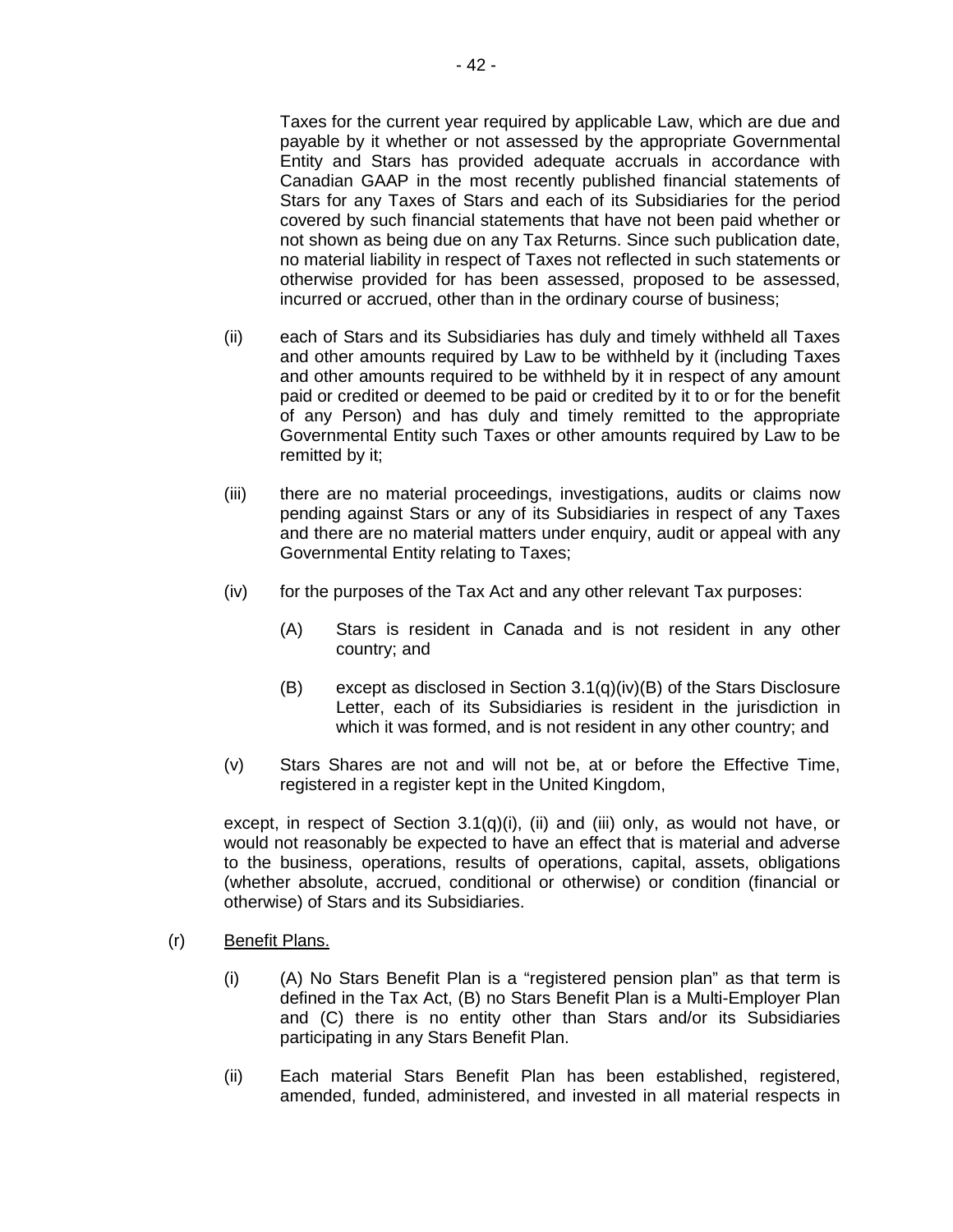accordance with its terms and applicable Laws and any contributions required to be made under each material Stars Benefit Plan, as of the date hereof, have been timely made in accordance with the terms of each material Stars Benefit Plan and applicable Laws, and all obligations in respect of each Stars Benefit Plan have been properly accrued and reflected in the audited consolidated financial statements for Stars in accordance with Canadian GAAP as of and for the fiscal year ended on December 31, 2018, including the notes thereto and the report by Stars' auditors thereon. There are no investigations by a Governmental Entity or material claims (other than routine claims for payment of benefits) pending, or to the knowledge of Stars, threatened involving any Stars Benefit Plan or its assets, and to the knowledge of Stars, no facts exist which would reasonably be expected to give rise to any such investigation or material claim (other than routine claims for payment of benefits).

- (s) Material Contracts. To the knowledge of Stars, neither Stars nor any of its Subsidiaries is in breach or default under any Material Contract to which it is a party or bound, nor does Stars have knowledge of any condition that with the passage of time or the giving of notice or both would result in a breach or default under any Material Contract to which it is a party or bound (excluding Material Contracts relating to indebtedness of Stars or any of its Subsidiaries), except in each case where any such breaches or defaults would not, individually or in the aggregate, reasonably be expected to result in, or result in, a Material Adverse Effect on Stars or prevent the consummation of the Arrangement and the transactions contemplated by this Agreement. None of Stars or any of its Subsidiaries has received written notice of, any breach or default under (nor, to the knowledge of Stars, does there exist any condition which with the passage of time or the giving of notice or both would result in such a breach or default under) any such Material Contract (excluding Material Contracts relating to indebtedness of Stars or any of its Subsidiaries) by any other party thereto except where any such violation or default would not, individually or in the aggregate, reasonably be expected to result in, or result in, a Material Adverse Effect on Stars or prevent the consummation of the Arrangement and the transactions contemplated by this Agreement.
- (t) Brokers. Except for the fees to be paid to the Stars Financial Advisors pursuant to their engagement letters with Stars (the aggregate fees payable by Stars to each of the Stars Financial Advisors having been disclosed in Section 3.1(t) of the Stars Disclosure Letter), none of Stars, any of its Subsidiaries, or any of their respective officers, directors or employees has employed any broker, finder, investment banker, financial advisor or other Person or incurred any liability for any brokerage fees, commissions, finder's fees, financial advisory fees or other similar fees in connection with the transactions contemplated by this Agreement.
- (u) Fairness Opinion. The Stars Board has received the Stars Fairness Opinions.
- (v) Board Approval.
	- (i) The Stars Board, after consultation with its financial and legal advisors, has unanimously: (A) determined that the Consideration to be received by the Stars Shareholders pursuant to the Arrangement is fair to such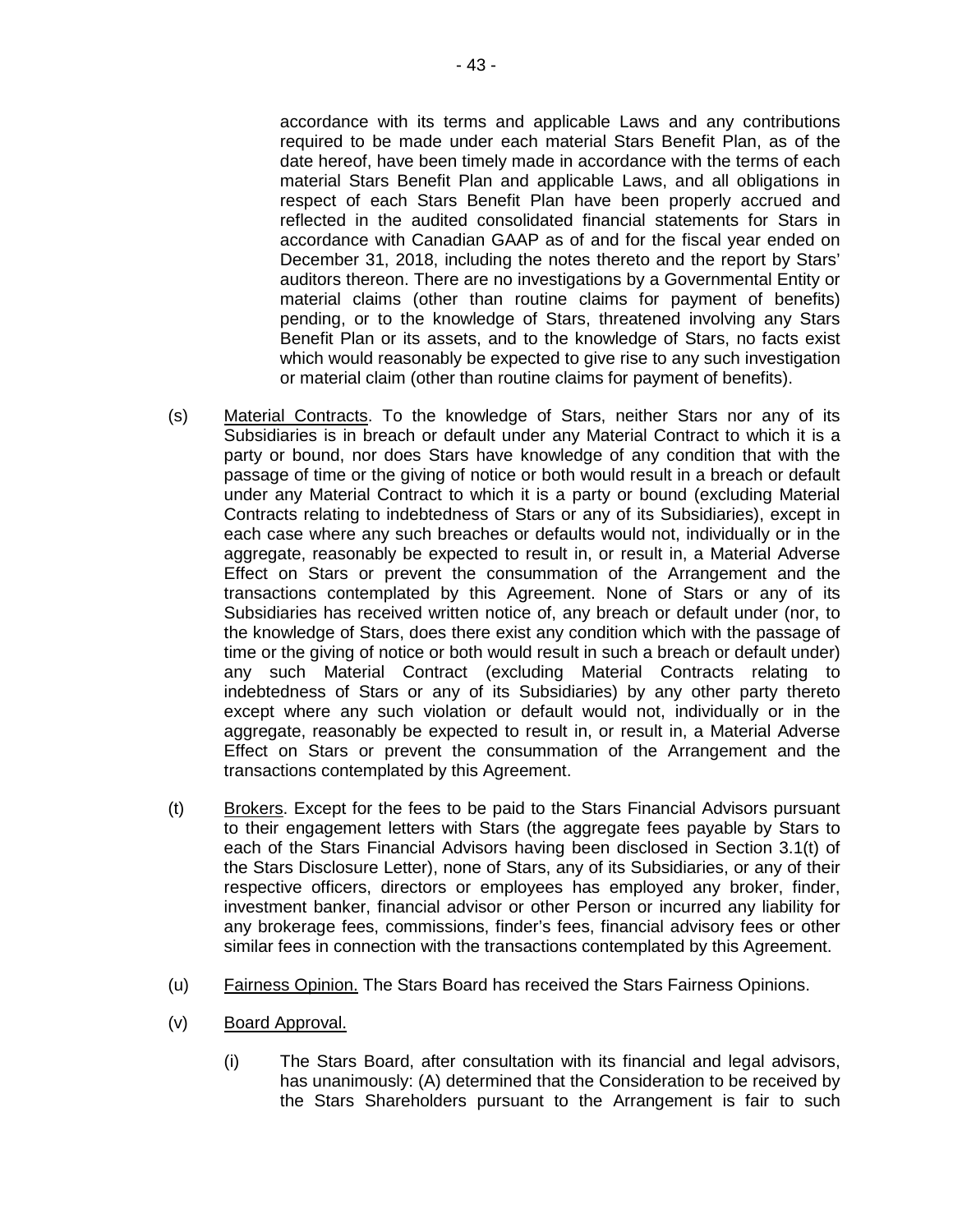holders and that the Arrangement is in the best interests of Stars; (B) resolved to recommend that the Stars Shareholders vote in favour of the Stars Resolution and to include such recommendation in the Stars Circular; and (C) authorized the entering into of this Agreement and the performance by Stars of its obligations under this Agreement, and no action has been taken to amend, or supersede such determinations, resolutions, or authorizations.

- (w) Canadian Regulatory Matters. As measured in accordance with the Competition Act as at December 31, 2018, Stars had: (a) assets in Canada that did not exceed C\$375 million in aggregate value; and (b) gross revenues from sales in, from or into Canada that did not exceed C\$375 million in aggregate value.
- (x) No "Collateral Benefit". To the knowledge of Stars, no related party of Stars (within the meaning of MI 61-101) together with its associated entities, beneficially owns or exercises control or direction over 1% or more of the outstanding Stars Shares, except for related parties who will not receive a "collateral benefit" (within the meaning of such instrument) as a consequence of the transactions contemplated by this Agreement.
- (y) Canadian Resident Shareholders. To the knowledge of Stars, based solely upon publicly available information, as of August 15, 2019, the total number of equity securities of Stars owned, directly or indirectly, by residents of Canada does not exceed 10% percent, on a fully-diluted basis, of the total number of equity securities of Stars, calculated in accordance with sections 1.2 of National Instrument 71-102 *Continuous Disclosure and Other Exemptions Relating to Foreign Issuers*.

### **Section 3.2 Survival of Representations and Warranties**

The representations and warranties of Stars contained in this Agreement shall not survive the completion of the Arrangement and shall expire and be terminated on the earlier of the Effective Time and the date on which this Agreement is terminated in accordance with its terms.

### **ARTICLE 4 REPRESENTATIONS AND WARRANTIES OF FLUTTER**

### **Section 4.1 Representations and Warranties**

Except as set forth in the Flutter Disclosure Letter (which disclosure shall apply against any representations and warranties to which it is reasonably apparent on its face it should relate) or, other than in the case of the representations and warranties contained in Section 4.1(a) *[Organization and Qualification]*, Section 4.1(b) *[Authority Relative to this Agreement]*, Section 4.1(c) *[No Conflict; Required Filings and Consent]*, Section 4.1(d) *[Subsidiaries]*, Section 4.1(g)(i) *[Capitalization and Listing]*, Section 4.1(s) *[Brokers]* and Section 4.1(u) *[Board Approval]*, in the Flutter Public Documents (excluding any cautionary language, forward looking statements, description of risk factors (other than reasonably specific factual statements made in the risk factors section of Flutters interim financial statements for the period ending June 30, 2019 and its annual report for its financial year ended December 31, 2018) or similar language contained therein), Flutter hereby represents and warrants to Stars as follows, and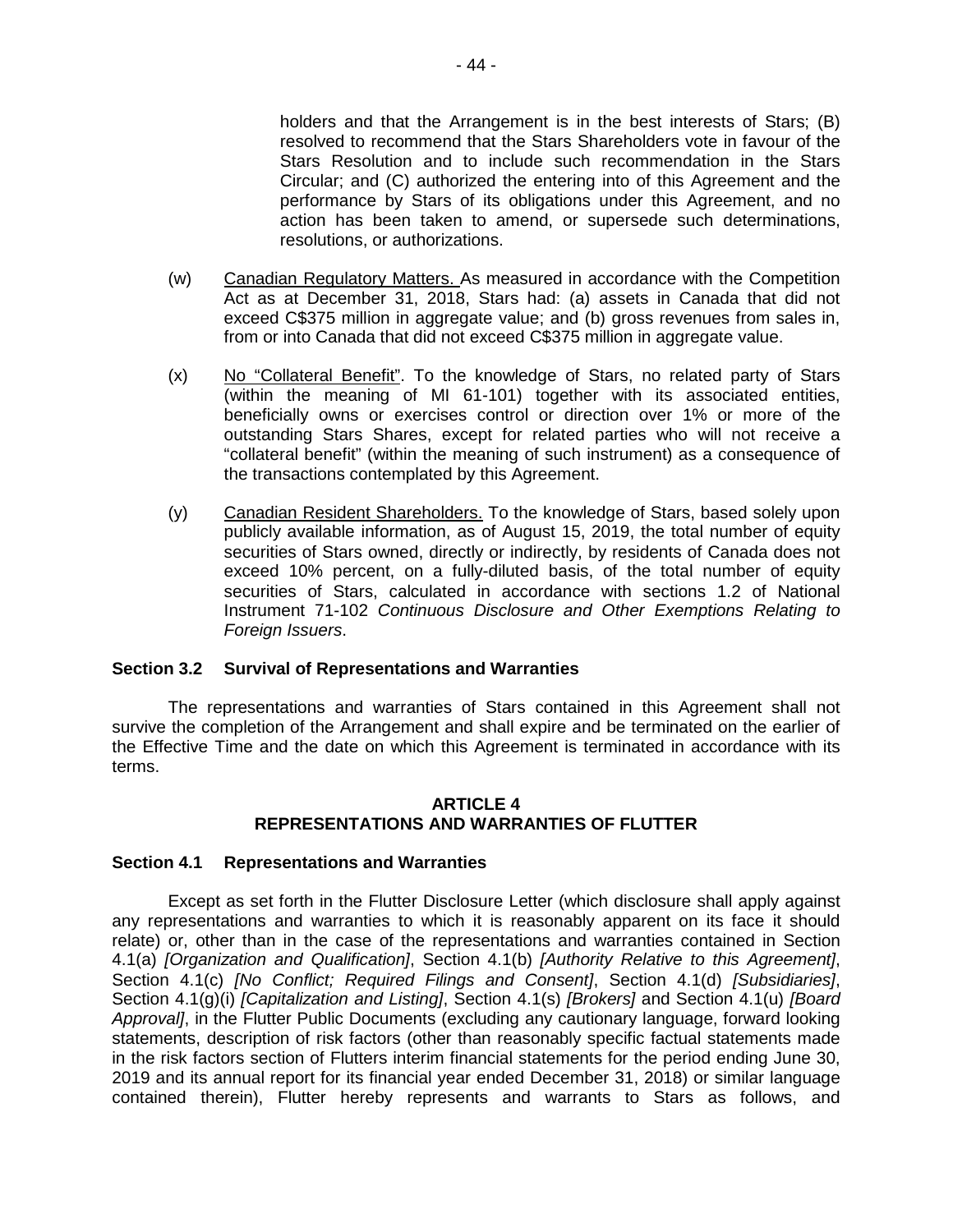acknowledges that Stars is relying upon such representations and warranties in connection with the entering into of this Agreement:

- (a) Organization and Qualification. Flutter is duly incorporated and validly existing under the Laws of Ireland and has the corporate power and authority to own its assets and conduct its business as now owned and conducted. Flutter is duly qualified to carry on business and is in good standing (or has a normal status or equivalent) in each jurisdiction in which the character of its assets and properties, owned, leased, licensed or otherwise held, or the nature of its activities makes such qualification necessary, and has all Authorizations required to own, lease and operate its properties and to carry on its business as now conducted, except where the failure to be so qualified will not, individually or in the aggregate, have a Material Adverse Effect on Flutter or prevent the consummation of the Arrangement and the transactions contemplated by this Agreement. True and complete copies of the constating documents of Flutter have been disclosed in Section 4.1(a) of the Flutter Disclosure Letter, and Flutter has not taken any action to amend or supersede such documents as at the date hereof.
- (b) Authority Relative to this Agreement. Flutter has the requisite corporate power and authority to enter into this Agreement and the agreements and other documents to be entered into by it hereunder and to perform its obligations hereunder and thereunder. The execution and delivery of this Agreement and the agreements and other documents to be entered into by it hereunder and the consummation by Flutter of the transactions contemplated hereunder and thereunder have been duly authorized by the Flutter Board and no other corporate proceedings on the part of Flutter are necessary to authorize this Agreement, the agreements and other documents to be entered into by it hereunder or the Arrangement other than the Flutter Shareholder Approval. This Agreement has been duly executed and delivered by Flutter and constitutes a valid and binding obligation of Flutter, enforceable by Stars against Flutter in accordance with its terms, except as the enforcement thereof may be limited by bankruptcy, insolvency and other applicable Laws affecting the enforcement of creditors' rights generally and subject to the qualification that equitable remedies may be granted only in the discretion of a court of competent jurisdiction.
- (c) No Conflict; Required Filings and Consent. The execution and delivery by Flutter of this Agreement and the performance by it of its obligations hereunder and the completion of the Arrangement do not and will not (or would not with the giving of notice, the lapse of time or the happening of any other event or condition):
	- (i) subject to the receipt of the Flutter Shareholder Approval, Regulatory Approvals and Gaming Consents, as applicable, violate, conflict with or result in a breach of:
		- (A) any provision of the constitution, articles of association, by-laws or other constating documents of Flutter or any of its Material Subsidiaries;
		- (B) any Material Contracts or Authorizations to which Flutter or any of its Subsidiaries is a party or by which Flutter or any of its Subsidiaries is bound, except as would not, individually or in the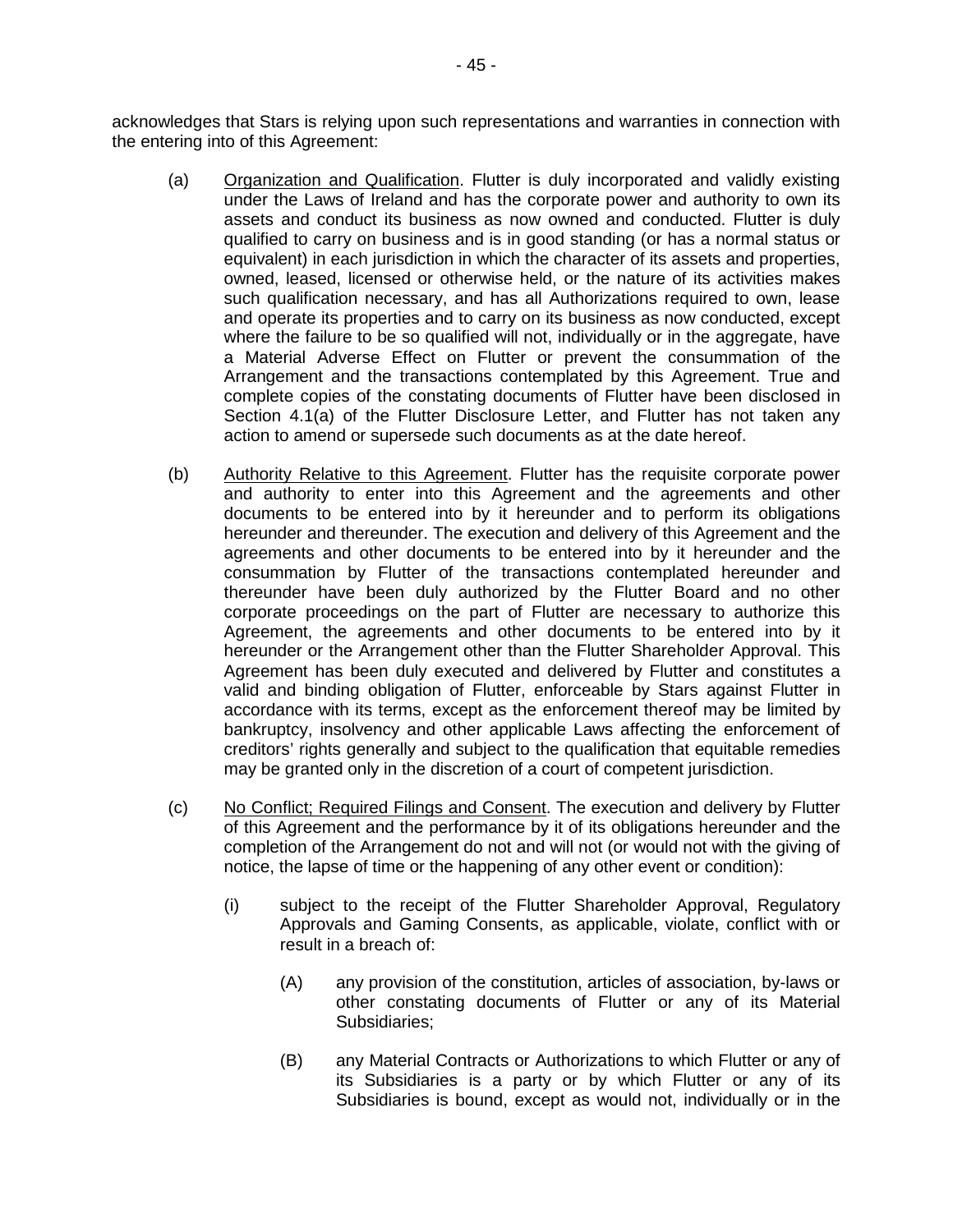aggregate, have or reasonably be expected to have a Material Adverse Effect on Flutter or prevent the consummation of the Arrangement and the transactions contemplated by this Agreement; or

- (C) any Law to which Flutter or any of its Subsidiaries is subject or by which Flutter or any of its Subsidiaries is bound, except as would not, individually or in the aggregate, have or reasonably be expected to have a Material Adverse Effect on Flutter or prevent the consummation of the Arrangement and the transactions contemplated by this Agreement;
- (ii) subject to receipt of the Regulatory Approvals and the Gaming Consents, as applicable, give rise to any right of termination, or the acceleration of any indebtedness, under any Material Contract or Authorization to which Flutter or any of its Subsidiaries is a party, except as would not, individually or in the aggregate, have or reasonably be expected to have a Material Adverse Effect on Flutter or prevent the consummation of the Arrangement and the transactions contemplated by this Agreement; or
- (iii) subject to receipt of the Regulatory Approvals and the Gaming Consents, as applicable, give rise to any rights of first refusal or rights of first offer or any restriction or limitation under any Material Contract or Authorization to which Flutter or any of its Subsidiaries is a party or by which Flutter or any of its Subsidiaries is bound, or result in the imposition of any Lien upon any of Flutter's assets or properties or the assets or properties of any of its Subsidiaries, except as would not, individually or in the aggregate, have or reasonably be expected to have a Material Adverse Effect on Flutter or prevent the consummation of the Arrangement and the transactions contemplated by this Agreement.

Other than the Regulatory Approvals and the Gaming Approvals, compliance with any applicable Securities Laws, stock exchange rules and policies, the Interim Order, the Final Order and the filing of the Articles of Arrangement, no Authorization of, or filing with, any Governmental Entity is necessary on the part of Flutter or any of its Subsidiaries for the consummation by Flutter of its obligations in connection with the Arrangement under this Agreement or for the completion of the Arrangement not to cause or result in any loss of any rights or assets or any interest therein held by Flutter or any of its Subsidiaries under any of its Authorizations, except for such Authorizations and filings as to which the failure to obtain or make would not, individually or in the aggregate, result in a Material Adverse Effect on Flutter or prevent the consummation of the Arrangement and the transactions contemplated by this Agreement.

(d) Subsidiaries. Each Subsidiary of Flutter: (i) is duly organized and is validly existing under the Laws of its jurisdiction of incorporation or organization and (ii) has full corporate power and authority to own its assets and conduct its business as now owned and conducted by it and is duly qualified to carry on business in each jurisdiction in which its assets and properties, owned, leased, licensed or otherwise held, or the nature of its activities makes such qualification necessary, except where the failure to be so qualified would not have a Material Adverse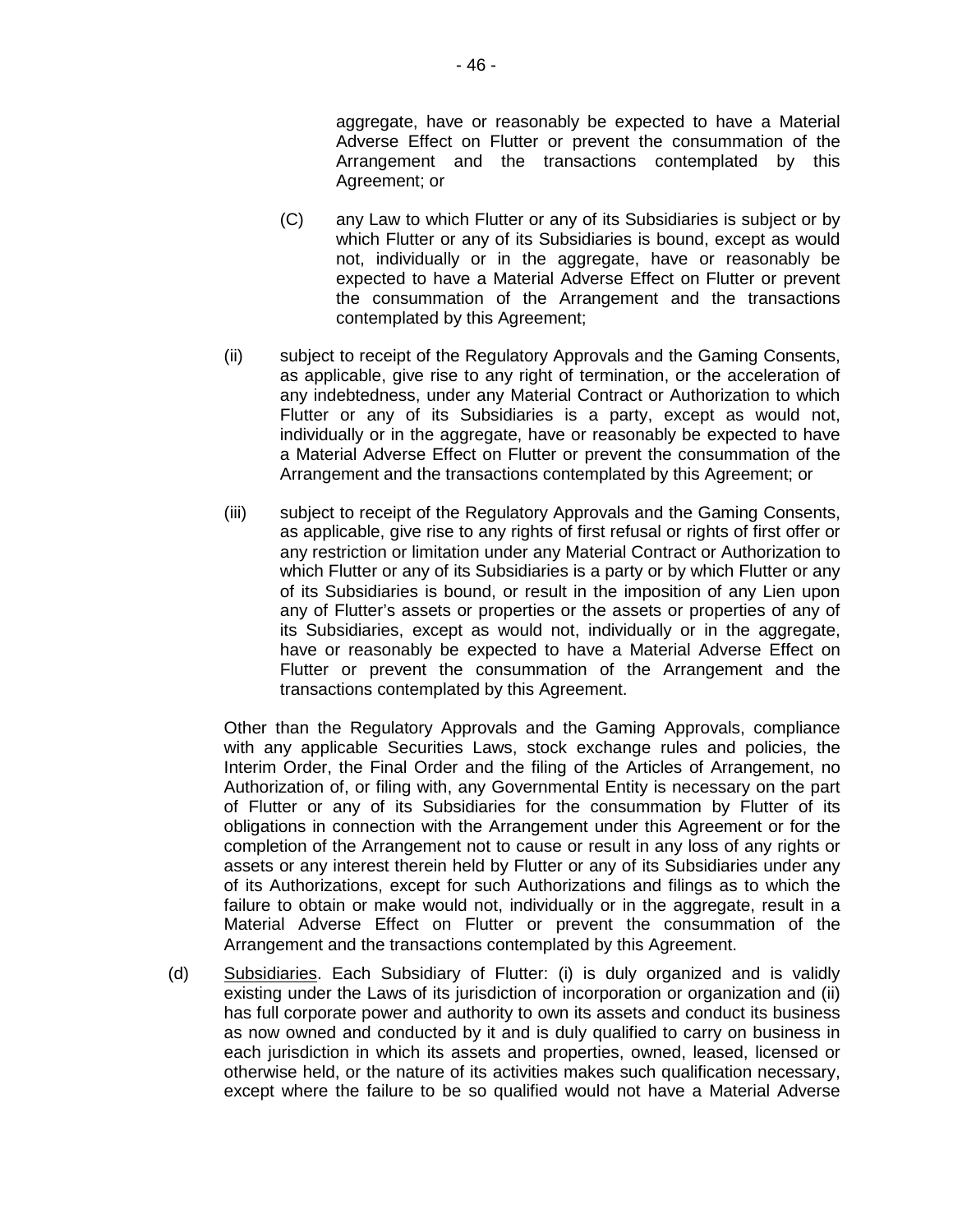Effect on Flutter or prevent the consummation of the Arrangement and the transactions contemplated by this Agreement. Except as disclosed in Section 4.1(d) of the Flutter Disclosure Letter, Flutter beneficially owns, directly or indirectly, all of the issued and outstanding shares in the share capital of, or other equity or voting interests in, each of its Subsidiaries.

- (e) Compliance with Laws. Flutter and its Subsidiaries have complied in all material respects with and are not in violation of any applicable Laws other than noncompliance or violations which would, individually or in the aggregate, not have a Material Adverse Effect on Flutter or prevent the consummation of the Arrangement and the transactions contemplated by this Agreement.
- (f) Authorizations. Flutter and its Subsidiaries have obtained, and (to the extent binding on Flutter or any of its Subsidiaries) are in material compliance with, all material Authorizations necessary to conduct their businesses as they are now being or are proposed to be conducted, other than such permissions the absence of which would, individually or in the aggregate, not have a Material Adverse Effect on Flutter or prevent the consummation of the Arrangement and the transactions contemplated by this Agreement.

### (g) Capitalization and Listing.

- (i) As of the date of this Agreement, there are: (A) 78,219,653 Flutter Shares (excluding any shares held in treasury) validly issued and outstanding as fully-paid shares of Flutter; (B) outstanding Flutter Options providing for the issuance of 1,315,219 Flutter Shares upon the exercise thereof; and (C) Flutter RSUs providing for the issuance of 115,917 Flutter Shares upon the settlement thereof. Except for the Flutter Options and Flutter RSUs referred to in this Section  $4.1(q)(i)$  or pursuant to the terms of any Contract or other event or arrangement listed on Section 4.1(g)(i) of the Flutter Disclosure Letter, there are no options, warrants, conversion privileges, calls or other rights, shareholder rights plans, pooling or voting trusts, agreements, arrangements, commitments or obligations of Flutter or any of its Subsidiaries to issue or sell any shares of Flutter or of any of its Subsidiaries or securities or obligations of any kind convertible into, exchangeable for or otherwise carrying the right or obligation to acquire any shares of Flutter or any of its Subsidiaries and other than the Flutter Employee Share Plans, there are no equity or security based compensation arrangements maintained by Flutter. No Person is entitled to any pre-emptive or other similar right granted by Flutter or any of its Subsidiaries.
- (ii) All Flutter Shares that may be issued pursuant to the exercise or settlement, as applicable, of outstanding Flutter Options and Flutter RSUs will, when issued in accordance with the terms of the Flutter Options and Flutter RSUs, as applicable, be duly authorized, validly issued and fullypaid and non-assessable and are not and will not be subject to or issued in violation of, any pre-emptive rights. The Flutter Shares have a listing on the premium listing segment of the Official List of the FCA and a secondary listing on the Official List of Euronext Dublin and are traded on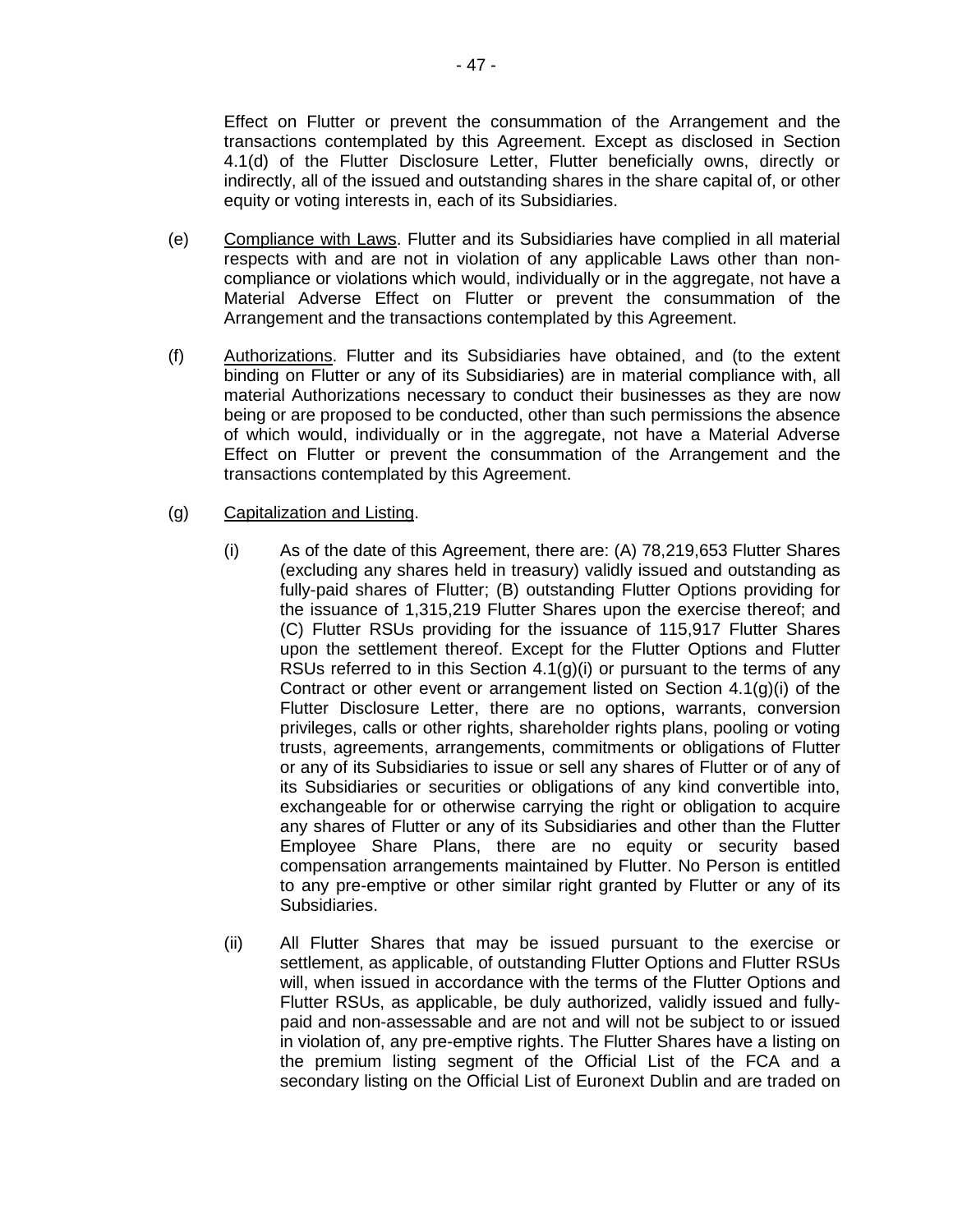the LSE's main market for listed securities and the Euronext Dublin Market and are not, with the consent of Flutter, listed or traded elsewhere.

- (h) Compliance with Securities Laws. There is no delisting, suspension of trading in or cease trading order with respect to any securities of Flutter. Details of any material non-routine correspondence between Flutter or any of its affiliates and the FCA, the London Stock Exchange or Euronext Dublin (including any unresolved issues) in the three years before the date of this Agreement have been provided to Stars.
- (i) Reports. Flutter has filed with all applicable Governmental Entities true and complete copies of the Flutter Public Documents that Flutter is required to file therewith. The Flutter Public Documents at the time filed: (a) did not contain any untrue statement of a material fact or omit to state a material fact required to be stated therein or necessary to make the statements therein, in the light of the circumstances under which they were made, not misleading, and (b) complied in all material respects with the requirements of applicable Securities Laws. For purposes of this Section 4.1(i) and this Agreement where appropriate, "file" and "filing" include, in the case of Flutter, any announcement made or required to be made to a regulatory information service.
- (j) Financial Statements. The audited consolidated financial statements for Flutter as of and for each of the financial years ended on December 31, 2018, December 31, 2017, and December 31, 2016 including the notes thereto and the interim consolidated financial statements for Flutter for the six-month period ended June 30, 2019 including the notes thereto have been, and all financial statements of Flutter which are publicly disseminated by Flutter in respect of any subsequent periods prior to the Effective Date will be, (i) prepared or shall be prepared, as applicable, in accordance with IFRS and applicable Law, (ii) complied or shall comply, as applicable, in all material respects with applicable accounting requirements in Ireland, and (iii) fairly present or shall fairly present, as applicable, in all respects, the assets, liabilities (whether accrued, absolute, contingent or otherwise), consolidated financial position, results of operations or financial performance and cash flows of Flutter and its Subsidiaries as of their respective dates and the consolidated financial position, results of operations or financial performance and cash flows of Flutter and its Subsidiaries for the respective periods covered by such financial statements (except as may be expressly indicated in the notes to such financial statements).

### (k) Disclosure Controls and Internal Control over Financial Reporting.

- (i) The management of Flutter has established and maintained a system of disclosure controls and procedures designed to provide reasonable assurance that information required to be disclosed by Flutter in its annual filings, interim filings or other reports filed or submitted by it under the applicable Laws imposed by Governmental Entities is recorded, processed, summarized and reported within the time periods specified in such Laws imposed by such Governmental Entities.
- (ii) Flutter has designed and materially complies with internal controls over financial reporting to provide reasonable assurance regarding the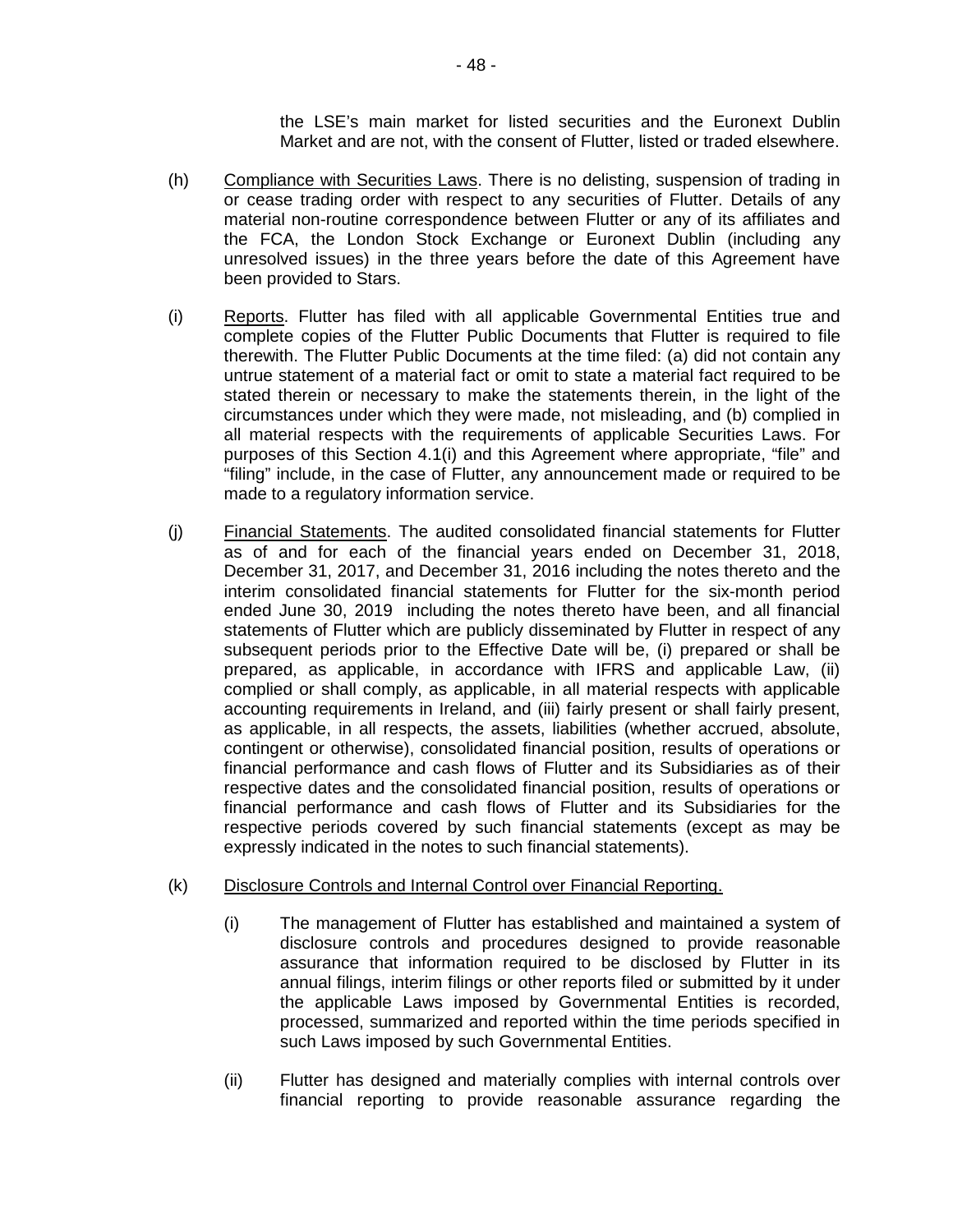reliability of financial reporting and the preparation of financial statements for external purposes in accordance with IFRS and includes policies and procedures that: (A) pertain to the maintenance of records that in reasonable detail accurately and fairly reflect the transactions and dispositions of the assets of Flutter and its Subsidiaries; (B) provide reasonable assurance that transactions are recorded as necessary to permit preparation of financial statements in accordance with IFRS, and that receipts and expenditures of Flutter and its Subsidiaries are being made only with authorizations of management and directors of Flutter and its Subsidiaries; and (C) provide reasonable assurance regarding prevention or timely detection of unauthorized acquisition, use or disposition of the assets of Flutter or its Subsidiaries that could have a material effect on its financial statements, except as would not, in any case, individually or in the aggregate, have or reasonably be expected to have a Material Adverse Effect on Flutter or prevent the consummation of the Arrangement and the transactions contemplated by this Agreement. To the knowledge of Flutter, as of the date of this Agreement: (x) there are no material weaknesses in the design and implementation or maintenance of internal controls over financial reporting of Flutter that are reasonably likely to adversely affect the ability of Flutter to record, process, summarize and report financial information; and (y) there is no fraud, whether or not material, that involves management or other employees who have a significant role in the internal control over financial reporting of Flutter, except as would not, in any case, individually or in the aggregate, have or reasonably be expected to have a Material Adverse Effect on Flutter or prevent the consummation of the Arrangement and the transactions contemplated by this Agreement.

- (iii) Since December 31, 2018, none of Flutter, any of its Subsidiaries or, to Flutter's knowledge, any director, officer, employee, auditor, accountant or representative of Flutter or any of its Subsidiaries has received or otherwise had or obtained knowledge of any material complaint, allegation, assertion, or claim, whether written or oral, regarding the accounting or auditing practices, procedures, methodologies or methods of Flutter or any of its Subsidiaries or their respective internal accounting controls, including any material complaint, allegation, assertion, or claim that Flutter or any of its Subsidiaries has engaged in questionable accounting or auditing practices, which has not been resolved to the satisfaction of the audit committee of the Flutter Board, except as would not, in any case, individually or in the aggregate, have or reasonably be expected to have a Material Adverse Effect on Flutter or prevent the consummation of the Arrangement and the transactions contemplated by this Agreement.
- (l) Intellectual Property.
	- (i) Section 4.1(l)(i) of the Flutter Disclosure Letter contains a complete and accurate list of all material registrations throughout the world for Flutter Owned Intellectual Property. Such list includes, where applicable, the record owner, jurisdiction and registration number, and the date issued (or filed) for each of the foregoing.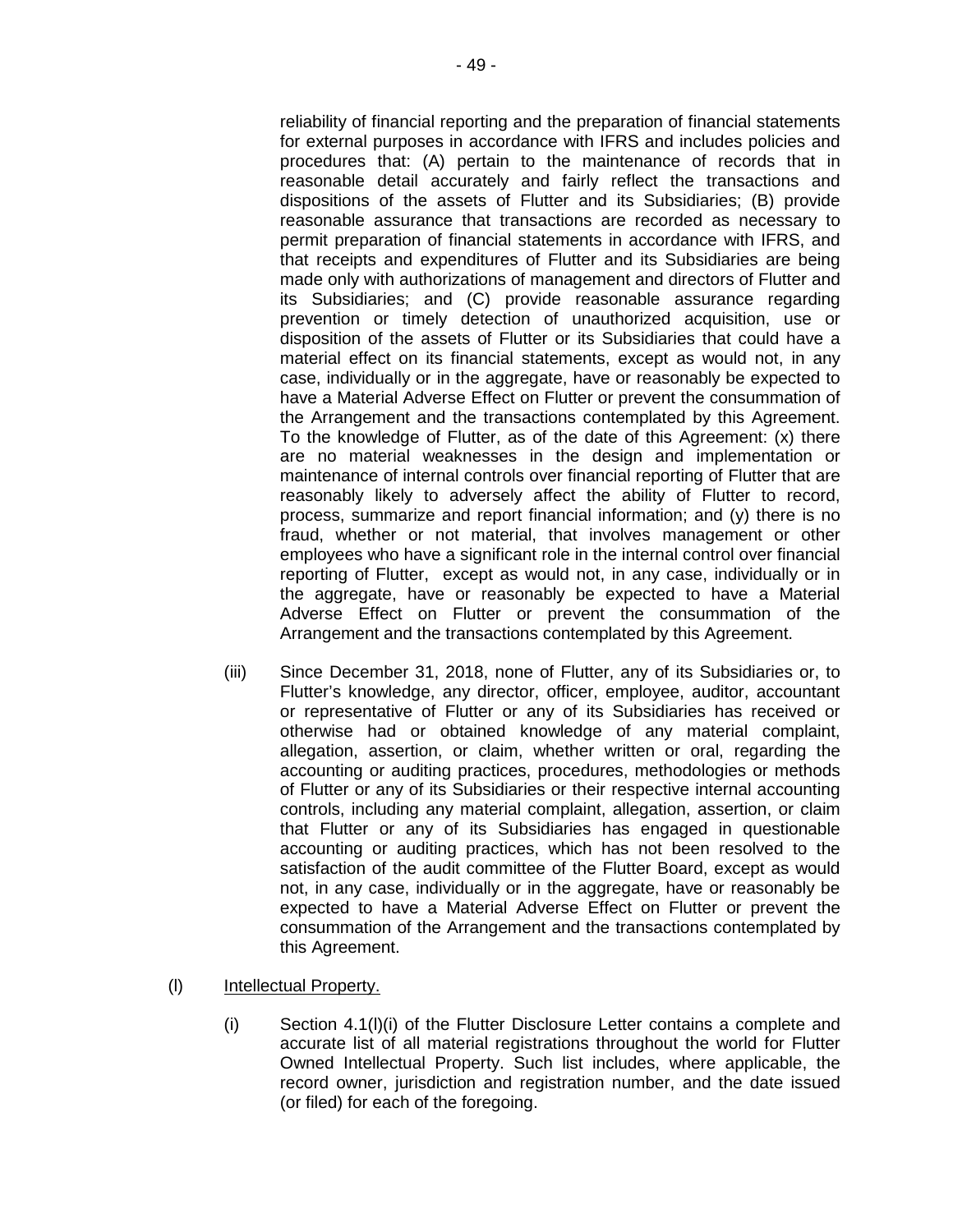- (ii) Flutter and its Subsidiaries are the sole and exclusive owners of or have a valid right to use, free and clear of all Liens, all of the Flutter Technology used in or necessary for the conduct of their business as currently conducted or contemplated to be conducted, subject to the terms of any applicable third party license agreements, except as would not, individually or in the aggregate, constitute a Material Adverse Effect on Flutter. The material Flutter Owned Intellectual Property and, to the knowledge of Flutter, any material Flutter Licensed Intellectual Property used in the business of Flutter and its Subsidiaries, is subsisting, in full force and effect, and has not been cancelled, expired, or abandoned, except as would not, individually or in the aggregate, constitute a Material Adverse Effect on Flutter.
- (iii) The Flutter Information Technology which is owned by Flutter does not utilize open source software, except to the extent that such use would not, individually or in the aggregate, constitute a Material Adverse Effect on Flutter. To the knowledge of Flutter, none of the parties to the Flutter License Agreements is in material default and there are no grounds on which they might be terminated, except as would not, individually or in the aggregate, constitute a Material Adverse Effect on Flutter.
- (iv) The conduct of the business of Flutter and its Subsidiaries, as presently conducted, does not conflict with or result in violation of any intellectual property rights of any other Person, except to the extent that such use would not, individually or in the aggregate, constitute a Material Adverse Effect on Flutter.
- (v) Flutter is not pursuing any third party in relation to such third party misappropriating, infringing, diluting or violating any Flutter Owned Intellectual Property used by Flutter and its Subsidiaries, and no legal action or other adversarial claims have been brought or threatened against any third party by Flutter and its Subsidiaries in relation to such Flutter Owned Intellectual Property, except as would not, in all cases, individually or in the aggregate, constitute a Material Adverse Effect on Flutter.
- (vi) Flutter and its Subsidiaries have established (and are operating in material compliance with) commercially reasonable disaster recovery plans, procedures and facilities, including hardware and software, and have taken commercially reasonable steps to safeguard all hardware, software and Flutter Information Technology and Flutter Technical Information that is material to their business and restrict unauthorized access thereto. In the last 24 months, the Flutter Information Technology has not been subject to a Cyber Security Incident, except as would not, in any case, individually or in the aggregate, have or reasonably be expected to have a Material Adverse Effect on Flutter.
- (m) Employment Matters.
	- (i) Except as disclosed in Section  $4.1(m)(i)$  of the Flutter Disclosure Letter or as contemplated by this Agreement or the Arrangement, no management-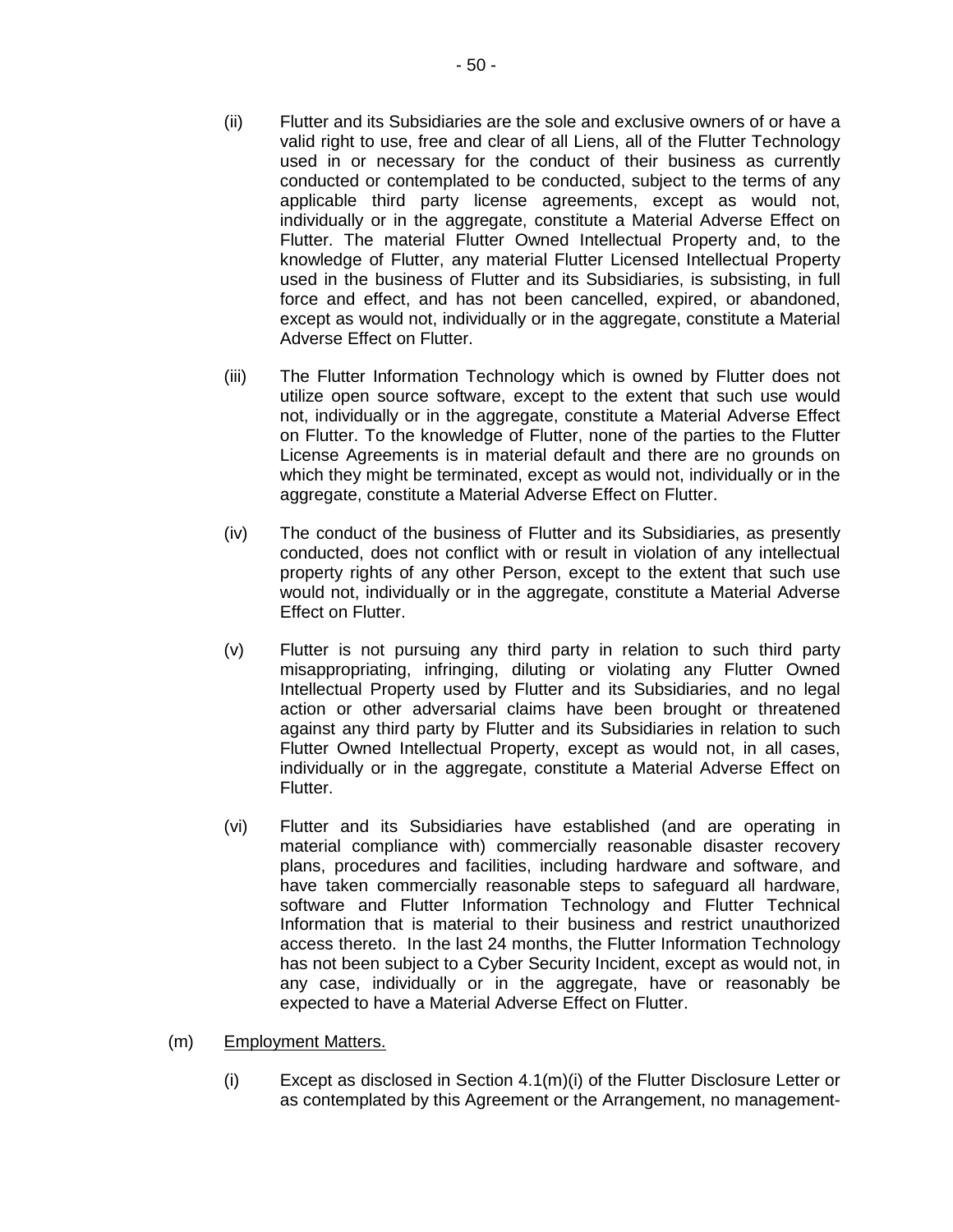level employee, director or officer of Flutter or any of its Subsidiaries has any written or oral agreement or understanding in relation to any material termination, length of notice, pay in lieu of notice, severance, job security or similar provisions, nor are there any material change of control payments, golden parachutes, severance payments, retention payments or similar agreements with any director, officer, or management-level employee of Flutter providing for cash or other compensation or benefits upon the consummation of, or relating to, the Arrangement or any other transaction contemplated by this Agreement.

- (ii) Flutter and its Subsidiaries are not a party to, nor are any of them engaged in any negotiations with respect to any collective bargaining or union agreement, any actual or threatened application for certification or bargaining rights or letter of understanding, with respect to any current or former Flutter employee. No trade union, council of trade unions, employee bargaining agency or affiliated bargaining agent holds bargaining rights with respect to any Flutter employees by way of certification, interim certification, voluntary recognition, or succession rights of any Flutter employees.
- (iii) To the knowledge of Flutter, Flutter and its Subsidiaries have not and are not engaged in any unfair labour practice and no unfair labour practice complaint, grievance or arbitration proceeding is pending or, to the knowledge of Flutter, threatened against Flutter.
- (n) Absence of Certain Changes or Events. Since December 31, 2018, other than the transactions contemplated in this Agreement, (i) the business of Flutter and its Subsidiaries has been conducted in the ordinary course of business and (ii) there has not been a Material Adverse Effect on Flutter.
- (o) Litigation. There is no claim, action, inquiry, proceeding or investigation in effect, ongoing or pending or, to the knowledge of Flutter, threatened against or relating to Flutter or any of its Subsidiaries, the business of Flutter or any of its Subsidiaries or affecting any of their properties or assets, before or by any Governmental Entity which, if adversely determined, would have, or reasonably could be expected to have, a Material Adverse Effect on Flutter or prevent the consummation of the Arrangement and the transactions contemplated by this Agreement. There is no bankruptcy, liquidation, winding-up or other similar proceeding pending or in progress, or, to the knowledge of Flutter, threatened against or relating to Flutter nor any of its Subsidiaries before any Governmental Entity. Neither Flutter nor any of its Subsidiaries is subject to any outstanding order, writ, injunction or decree which has had or is reasonably likely to have, a Material Adverse Effect on Flutter or which would prevent the consummation of the Arrangement and the transactions contemplated by this Agreement.
- $(p)$  Taxes.

To the knowledge of Flutter:

(i) each of Flutter and its Subsidiaries has duly and in a timely manner made or prepared all Tax Returns required to be made or prepared by it, and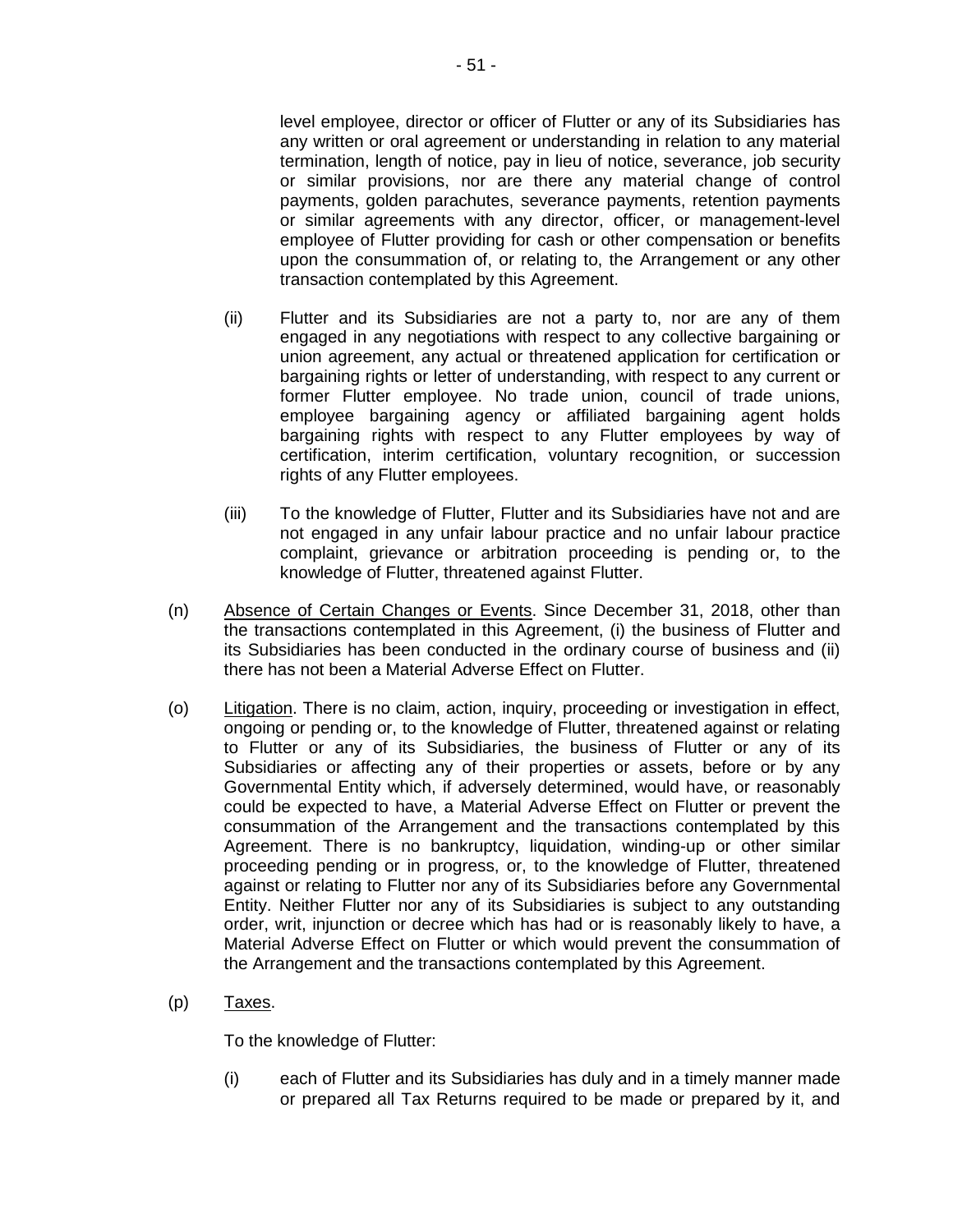duly and in a timely manner filed all Tax Returns required to be filed by it with the appropriate Governmental Entity, such Tax Returns were complete and correct in all material respects and Flutter and each of its Subsidiaries has paid all Taxes, including instalments on account of Taxes for the current year required by applicable Law, which are due and payable by it whether or not assessed by the appropriate Governmental Entity and Flutter has provided adequate accruals in accordance with IFRS in the most recently published financial statements of Flutter for any Taxes of Flutter and each of its Subsidiaries for the period covered by such financial statements that have not been paid whether or not shown as being due on any Tax Returns. Since such publication date, no material liability in respect of Taxes not reflected in such statements or otherwise provided for has been assessed, proposed to be assessed, incurred or accrued, other than in the ordinary course of business;

- (ii) each of Flutter and its Subsidiaries has duly and timely withheld all Taxes and other amounts required by Law to be withheld by it (including Taxes and other amounts required to be withheld by it in respect of any amount paid or credited or deemed to be paid or credited by it to or for the benefit of any Person) and has duly and timely remitted to the appropriate Governmental Entity such Taxes or other amounts required by Law to be remitted by it;
- (iii) there are no material proceedings, investigations, audits or claims now pending against Flutter or any of its Subsidiaries in respect of any Taxes and there are no material matters under enquiry, audit or appeal with any Governmental Entity relating to Taxes; and
- (iv) for Tax purposes:
	- (A) Flutter is resident in Ireland and is not resident in any other country; and
	- (B) Except as disclosed in Section 4.1(p)(iv)(B) of the Flutter Disclosure Letter, each of its Subsidiaries is resident in the jurisdiction in which it was formed, and is not resident in any other country,

except, in respect of Section 4.1(p)(i), (ii) and (iii) only, as would not have, or would not reasonably be expected to have, an effect that is material and adverse to the business, operations, results of operations, capital, assets, obligations (whether absolute, accrued, conditional or otherwise) or condition (financial or otherwise) of Flutter and its Subsidiaries.

(q) Benefit Plans. Each material Flutter Benefit Plan has been established, registered, amended, funded, administered, and invested in all material respects in accordance with its terms and applicable Laws and any contributions required to be made under each material Flutter Benefit Plan, as of the date hereof, have been timely made in accordance with the terms of each material Flutter Benefit Plan and applicable Laws, and all obligations in respect of each Flutter Benefit Plan have been properly accrued and reflected in the audited consolidated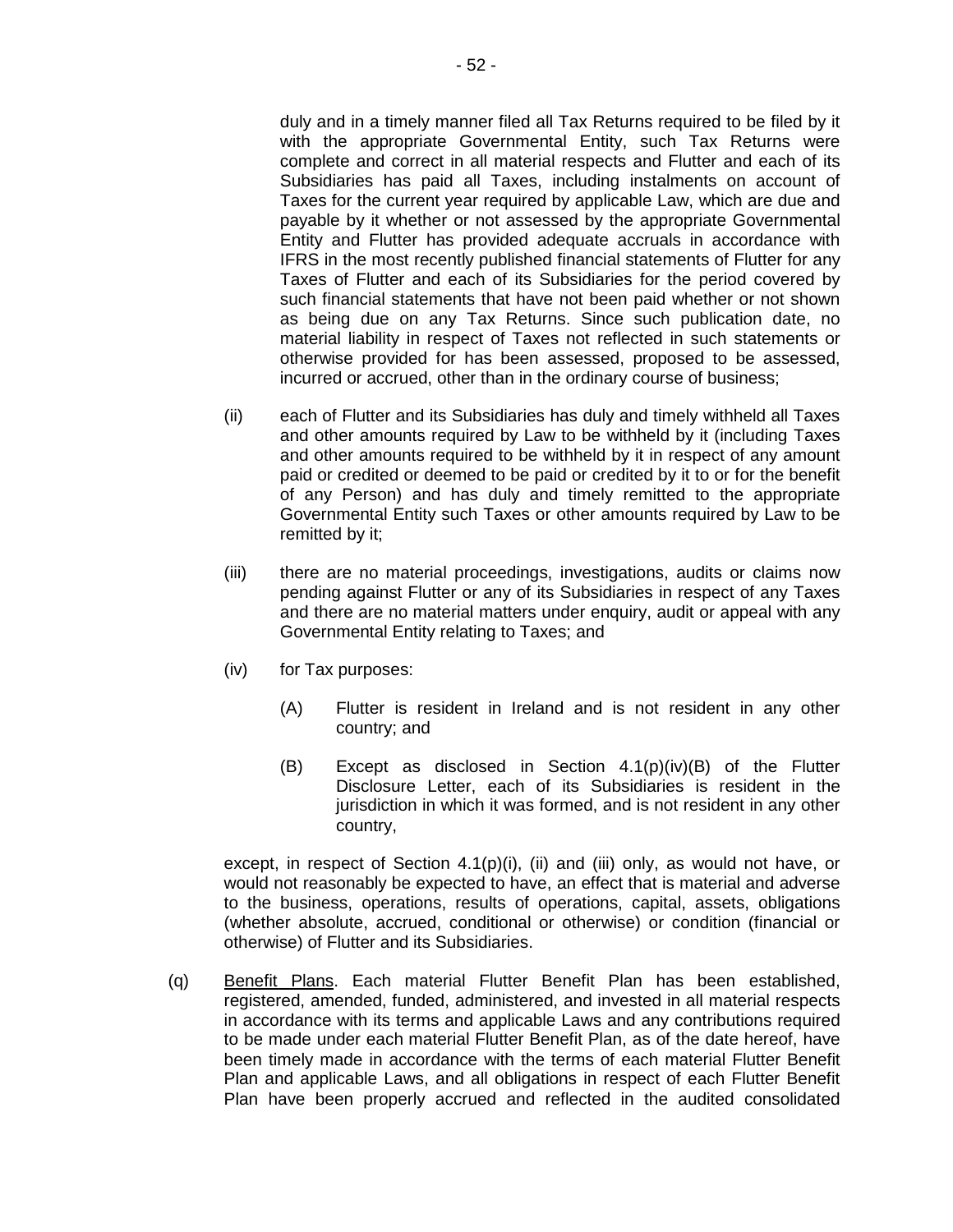financial statements for Flutter in accordance with IFRS as of and for the financial year ended on December 31, 2018, including the notes thereto and the report by Flutter's auditors thereon. There are no investigations by a Governmental Entity or material claims (other than routine claims for payment of benefits) pending, or to the knowledge of Flutter, threatened involving any Flutter Benefit Plan or its assets, and to the knowledge of Flutter, no facts exist which would reasonably be expected to give rise to any such investigation or material claim (other than routine claims for payment of benefits).

- (r) Material Contracts. To the knowledge of Flutter, neither Flutter nor any of its Subsidiaries is in breach or default under any Material Contract to which it is a party or bound, nor does Flutter have knowledge of any condition that with the passage of time or the giving of notice or both would result in a breach or default under any Material Contract to which it is a party or bound (excluding Material Contracts relating to indebtedness of Flutter or any of its Subsidiaries), except in each case where any such breaches or defaults would not, individually or in the aggregate, reasonably be expected to result in, or result in, a Material Adverse Effect on Flutter or prevent the consummation of the Arrangement and the transactions contemplated by this Agreement. None of Flutter or any of its Subsidiaries has received written notice of, any breach or default under (nor, to the knowledge of Flutter, does there exist any condition which with the passage of time or the giving of notice or both would result in such a breach or default under) any such Material Contract (excluding Material Contracts relating to indebtedness of Flutter or any of its Subsidiaries) by any other party thereto except where any such violation or default would not, individually or in the aggregate, reasonably be expected to result in, or result in, a Material Adverse Effect on Flutter or prevent the consummation of the Arrangement and the transactions contemplated by this Agreement.
- $(s)$  Brokers. Except for aggregate fees payable by Flutter disclosed in Section 4.1(s) of the Flutter Disclosure Letter, none of Flutter, any of its Subsidiaries, or any of their respective officers, directors or employees has employed any broker, finder, investment banker, financial advisor or other Person or incurred any liability for any brokerage fees, commissions, finder's fees, financial advisory fees or other similar fees in connection with the transactions contemplated by this Agreement.
- (t) Flutter Shares. The Flutter Shares to be issued by Flutter pursuant to, or in accordance with the terms of, the Arrangement will, in all cases, when issued be duly and validly issued by Flutter, fully paid and free of pre-emptive rights and Liens and rank *pari passu* in all respects with the other Flutter Shares in issue including with regard to the right to receive any dividends, distributions and other entitlements, made, paid or declared thereon which have a record date for payment that is after the Effective Time.
- (u) Board Approval. The Flutter Board, has unanimously: (i) determined that the Arrangement is in the best interests of Flutter and the Flutter shareholders; (ii) resolved to recommend that the Flutter Shareholders vote in favour of the Flutter Resolutions and to include such recommendation in the Flutter Circular; and (iii) authorized the entering into of this Agreement and the performance by Flutter of its obligations under this Agreement, and no action has been taken to amend, or supersede such determinations, resolutions, or authorizations.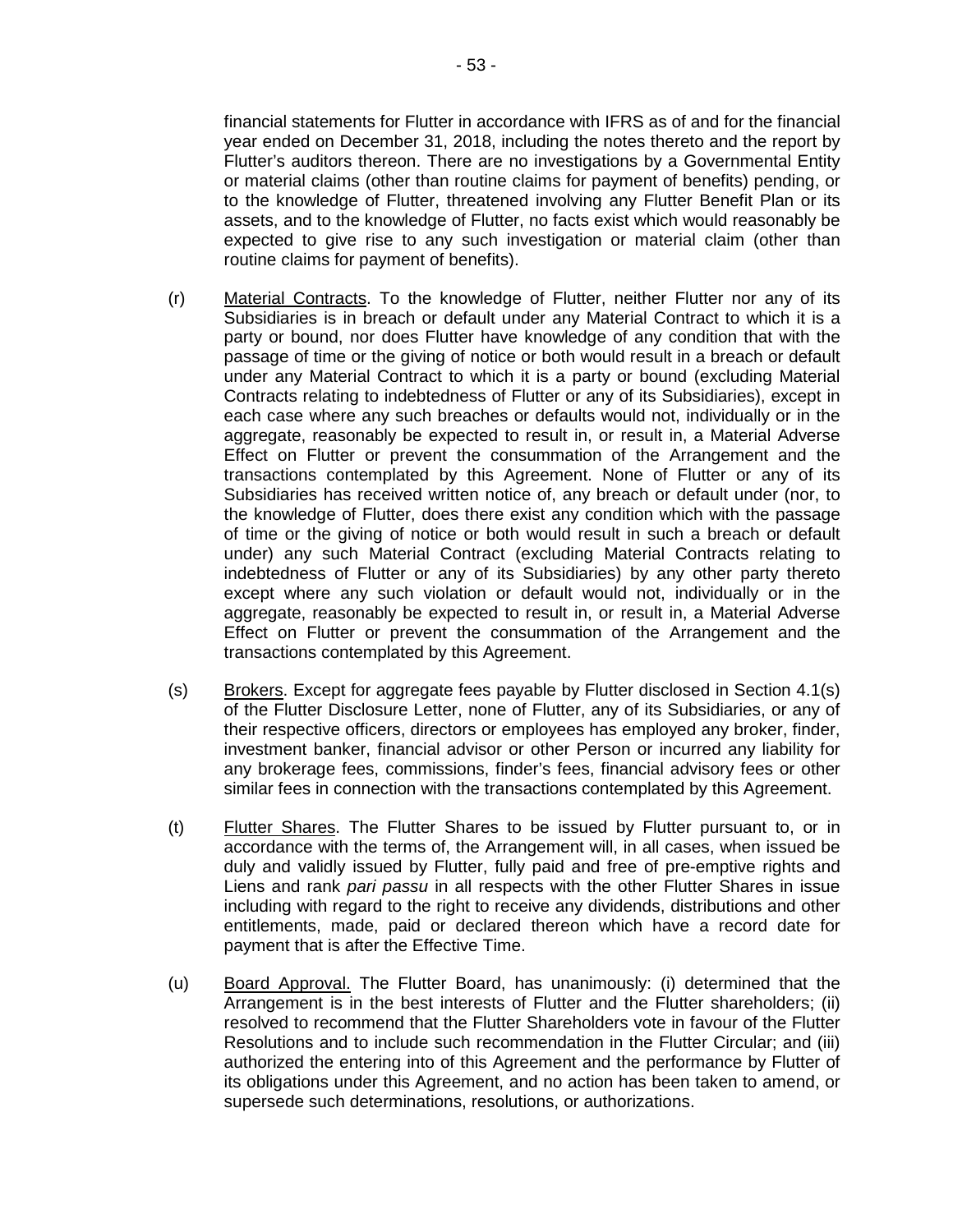- (v) Canadian Regulatory Matters. As measured in accordance with the Competition Act as at the date of this Agreement, Flutter has: (a) assets in Canada that do not exceed C\$25 million in aggregate value; and (b) gross revenues from sales in, from or into Canada that do not exceed C\$25 million in aggregate value.
- (w) No "Collateral Benefit". To the knowledge of Flutter, no related party of Stars (within the meaning of MI 61-101) together with its associated entities, which beneficially owns or exercises control or direction over 5% or more of the outstanding Stars Shares will receive a "collateral benefit" (within the meaning of such instrument) as a consequence of the transactions contemplated by this Agreement.

# **Section 4.2 Survival of Representations and Warranties**

The representations and warranties of Flutter contained in this Agreement shall not survive the completion of the Arrangement and shall expire and be terminated on the earlier of the Effective Time and the date on which this Agreement is terminated in accordance with its terms.

### **ARTICLE 5 COVENANTS**

### **Section 5.1 Covenants of Stars Regarding the Conduct of Business**

Subject to compliance with applicable Law and in order to preserve the value of the Stars business, Stars covenants and agrees that, prior to the Effective Date, unless otherwise expressly contemplated or expressly permitted by this Agreement:

- (a) Stars shall, and shall cause each of its Subsidiaries to, conduct its and their respective businesses only in, not take any action except in, and maintain their respective facilities in, the ordinary course of business and use commercially reasonable efforts to preserve intact its and their present business organization and goodwill, to preserve intact Stars and its assets and properties, to keep available the services of its executive officers and employees as a group and to maintain relationships consistent with past practice with customers, employees, Governmental Entities and others having business relationships with them, as in the ordinary course of business;
- (b) without limiting the generality of Section 5.1(a), Stars shall not, and shall cause each of its Subsidiaries not to, directly or indirectly without the prior written consent of Flutter, such consent not to be unreasonably withheld or delayed and which consent states that it is being given for the purposes of this Section 5.1(b) and except in the ordinary course of business or as expressly specified in Section 5.1(b) of the Stars Disclosure Letter:
	- (i) issue, deliver or sell, or authorize the issuance, delivery or sale of any shares of capital stock, any options, warrants or similar rights exercisable or exchangeable for or convertible into such capital stock, of Stars or any of its Subsidiaries, other than the issuance, delivery or sale of: (A) Stars Shares on (1) the exercise or conversion of Stars Options or Stars Equity Awards, as applicable, that have been granted or approved by the Stars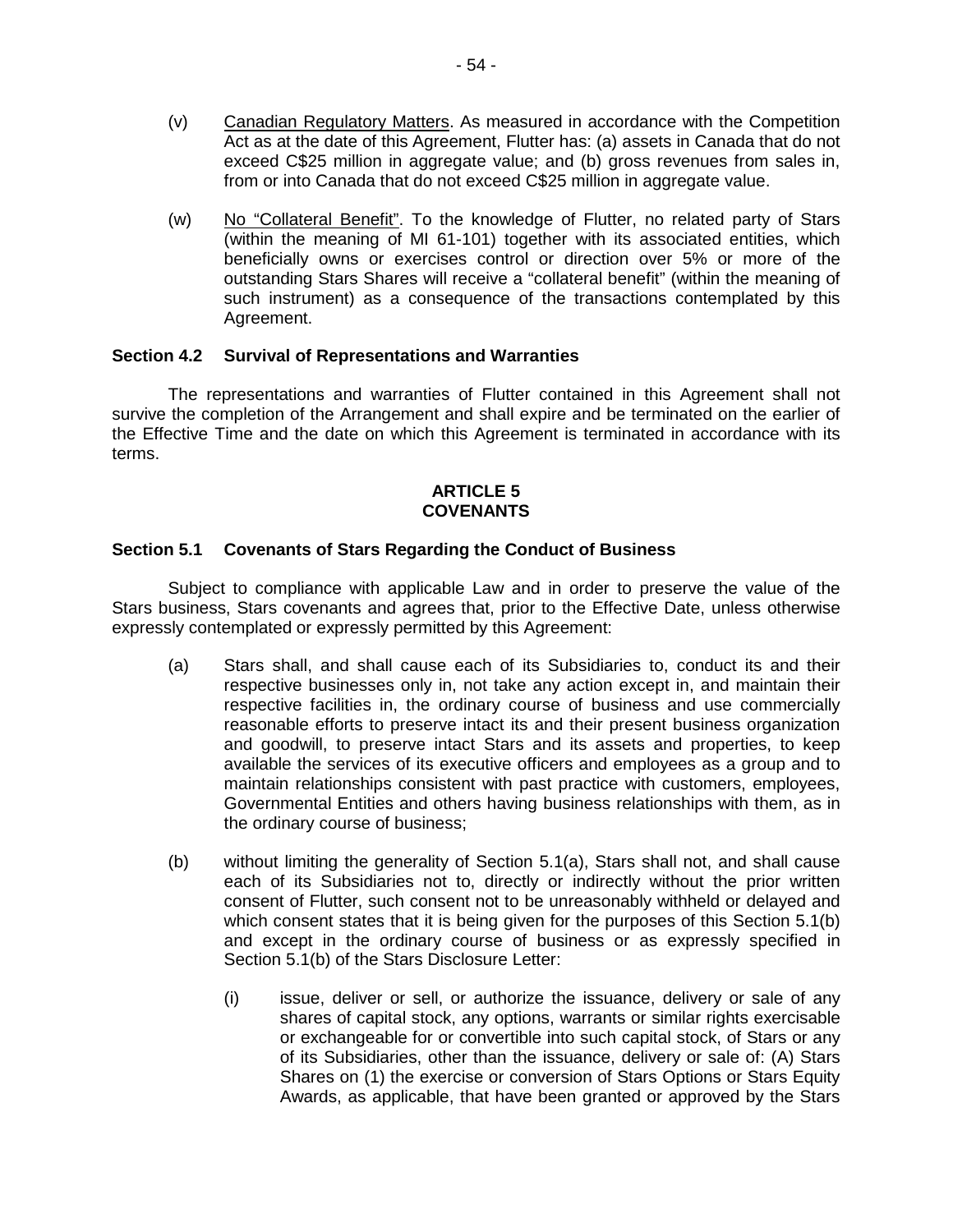Board on the date hereof or as granted or approved by the Stars Board hereafter in compliance with this Section 5.1(b)(i) or (2) pursuant to the terms of any Contract listed in Section 3.1(g)(i) of the Stars Disclosure Letter; (B) up to a maximum of such number of Stars Equity Awards so that the aggregate number of Stars Shares issuable pursuant to such Stars Equity Awards does not exceed 500,000, and provided that no Stars PSUs shall be granted or approved by the Stars Board (other than those that have been granted or approved by the Stars Board on the date hereof); and (C) any shares of capital stock of any Subsidiary of Stars to Stars or any other wholly-owned Subsidiary of Stars;

- (ii) sell, pledge, lease, dispose of, mortgage, licence, encumber or otherwise transfer or agree to sell, pledge, lease, dispose of, mortgage, licence, encumber or otherwise transfer any assets or properties of Stars or, to the extent materially prejudicial to the Arrangement or to Flutter, or any of its Subsidiaries or, to the extent materially prejudicial to the Arrangement or to Flutter, any interest in any assets of Stars and its Subsidiaries, in each case, that have a value greater than US\$25,000,000 individually or US\$50,000,000 in the aggregate;
- (iii) amend or propose to amend the articles, by-laws or other constating documents or the terms of any securities of (A) Stars or (B) to the extent materially prejudicial to the Arrangement or to Flutter, any of Stars' Subsidiaries;
- (iv) split, combine, consolidate or reclassify any shares of the capital stock of Stars or undertake any capital reorganization, other than a capital reorganization which only involves wholly-owned Subsidiaries of Stars;
- (v) reorganize, amalgamate, combine or merge Stars or any of its Subsidiaries with any other Person, other than any such reorganization, amalgamation, combination or merger involving only wholly-owned Subsidiaries of Stars;
- (vi) redeem, repurchase, or otherwise acquire or offer to redeem, repurchase or otherwise acquire any shares of its capital stock or reduce the stated capital in respect of the Stars Shares or any other shares of Stars and its Subsidiaries, except for shares held by Stars or a wholly-owned Subsidiary of Stars;
- (vii) reduce the stated capital of the shares of (A) Stars or (B) to the extent materially prejudicial to the Arrangement or to Flutter, any of Stars' Subsidiaries;
- (viii) except as provided for by Section 2.18, declare or pay any dividend or other distribution (whether in cash, stock or in kind), except for any dividend or distribution from a wholly-owned Subsidiary of Stars to Stars or another wholly-owned Subsidiary of Stars;
- (ix) acquire or agree to acquire (by merger, amalgamation, acquisition of shares or assets or otherwise, other than mergers and amalgamations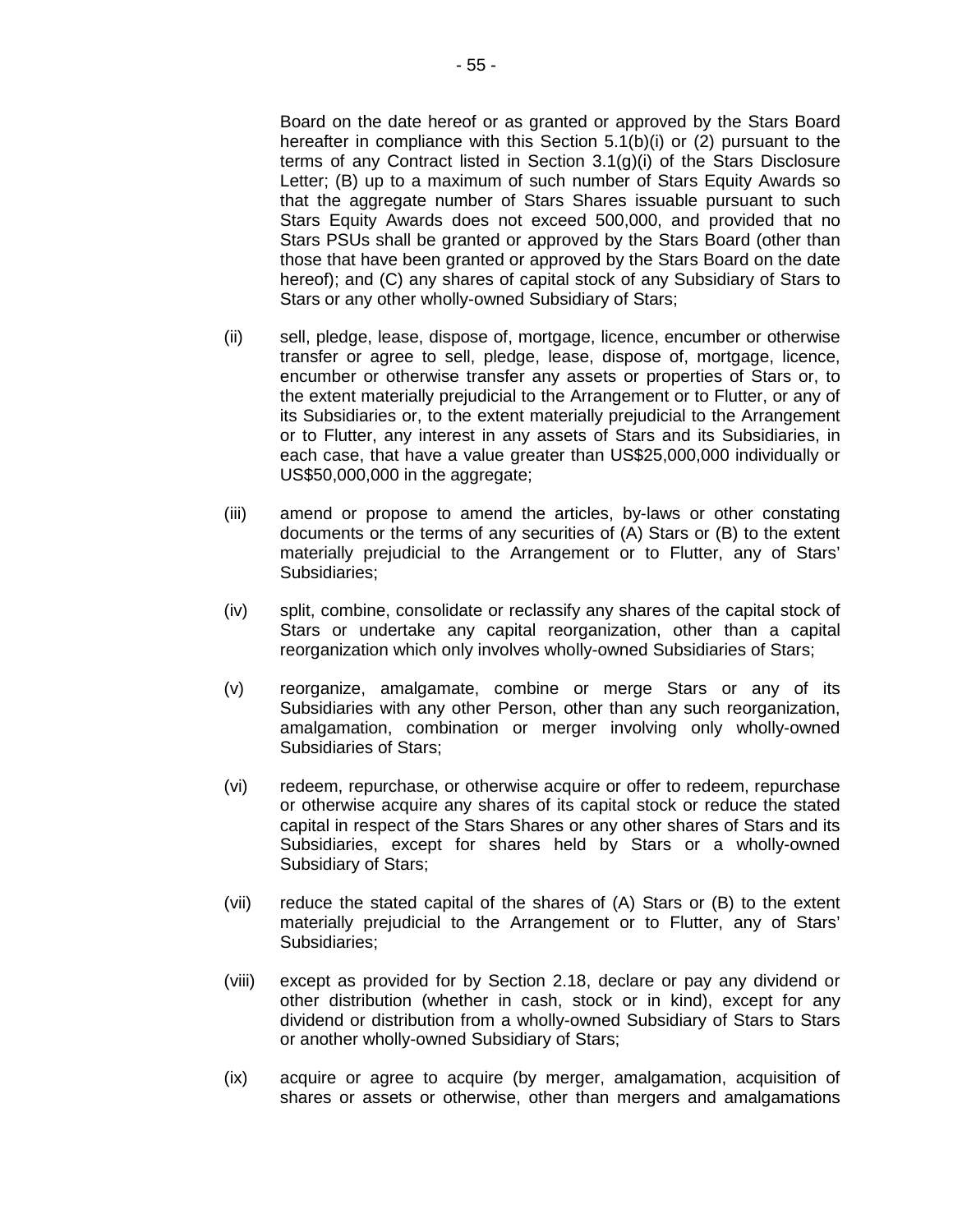permitted in (v) above) any Person, or make any investment either by purchase of shares or securities, contributions of capital, property transfer or purchase of any property or assets of any other Person, in each case that have a value greater than US\$25,000,000 individually or US\$50,000,000 in the aggregate;

- (x) materially amend or propose to materially amend the terms of any material joint venture to which Stars or any of its Subsidiaries are party to the extent such amendment would, or would be reasonably likely to, materially adversely impact the value or operations of the Stars business (nor initiate or enter into any substantive discussions or hold meetings with any counterparty to such a joint venture, except in the ordinary course), and shall promptly notify Flutter of any material communication (other than ordinary course communication) from such counterparty in respect of such a joint venture (and, subject to compliance with applicable Law, provide Flutter with a copy of any such written communication) to the extent this materially adversely impacts the value of the Stars business;
- (xi) incur, create, assume or otherwise become liable for any indebtedness for borrowed money or any other material liability or obligation or issue any debt securities, or guarantee, endorse or otherwise become responsible for, the obligations of any other Person or make any loans or advances to, or any capital contribution or investment in, or assume, guarantee or otherwise become liable with respect to the liabilities or obligations of, any Person, in excess of an amount of US\$50,000,000 individually or in the aggregate, other than any amounts incurred by Stars or any of its wholly-owned Subsidiaries to Stars or any of its whollyowned Subsidiaries;
- (xii) adopt a plan of liquidation or resolutions providing for the liquidation or dissolution of Stars or a Material Subsidiary of Stars or, to the extent materially prejudicial to the Arrangement or to Flutter, any of its Subsidiaries or commence any bankruptcy, liquidation, winding-up or other similar proceeding of Stars or a Material Subsidiary of Stars or, to the extent materially prejudicial to the Arrangement or to Flutter, any of its Subsidiaries, it being understood that a liquidation, winding-up or dissolution of a wholly-owned Subsidiary of Stars that is not a Material Subsidiary into Stars or another of its wholly-owned Subsidiaries shall be deemed not to be materially prejudicial to the Arrangement;
- (xiii) take any action or fail to take any action which action or failure to act would reasonably be expected to cause any Governmental Entities to institute proceedings for the suspension of, or the revocation or limitation of rights under, any material Authorizations necessary to conduct its material businesses as now conducted;
- (xiv) without prejudice to the obligations of the Parties under Section 5.5 in relation to actions required in connection with Regulatory Approvals and the Gaming Approvals, take any action or fail to take any action that is intended to, or would reasonably be expected to, individually or in the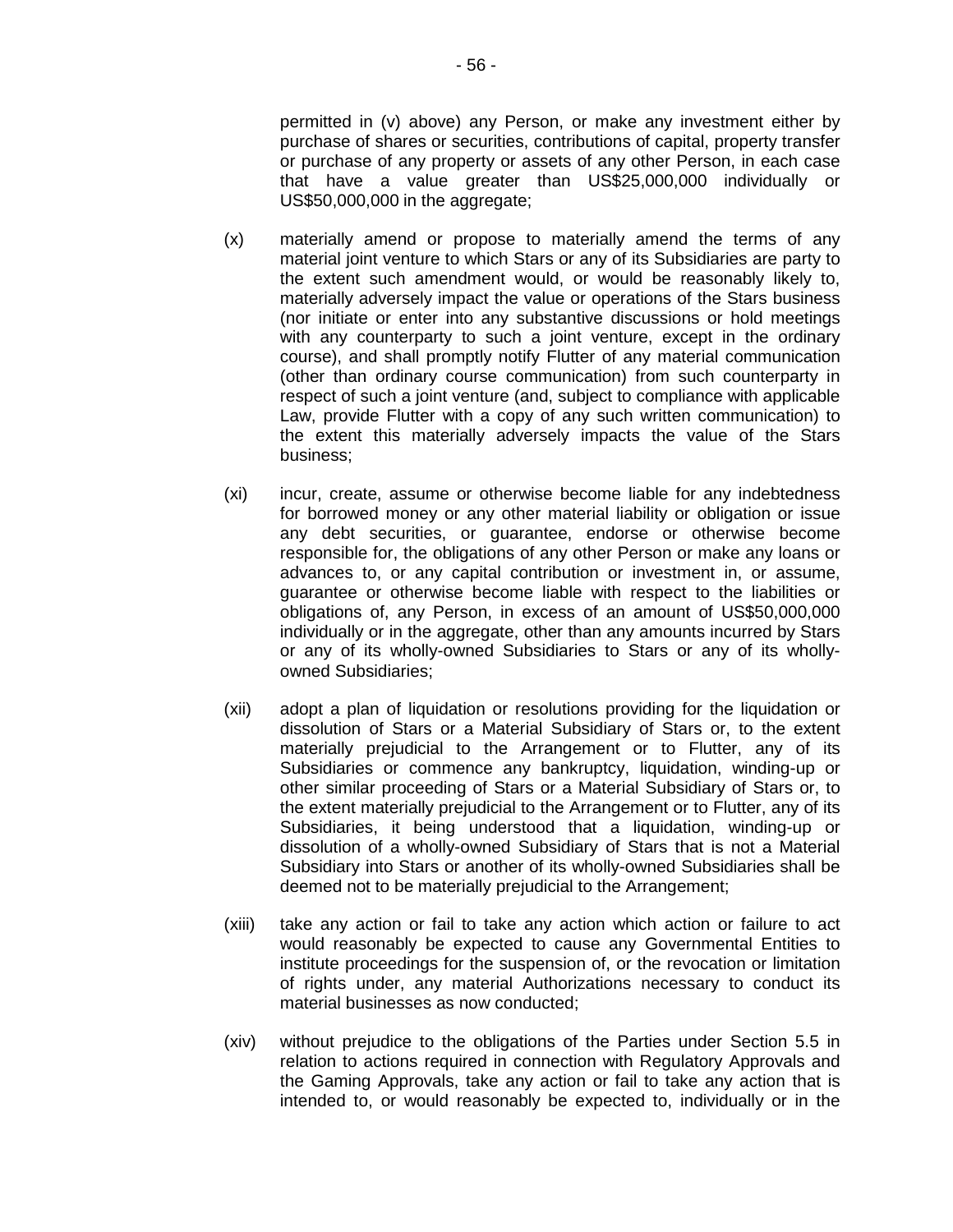aggregate, prevent, materially delay or materially impede the ability of Stars or Flutter to consummate the Arrangement or the transactions contemplated by this Agreement;

- (xv) other than in the ordinary course of business (including, for greater certainty, as part of Stars' annual review of its compensation practices and/or remuneration policy) and other actions taken by Stars, acting in good faith, as part of its retention program: (A) increase any severance, change of control, retention or termination pay to (or to enter into or amend any existing arrangement relating to the foregoing with) any director or named executive officer of Stars; (B) increase benefits payable under any existing severance or termination pay policies or employment agreements to any director or named executive officer of Stars; (C) accelerate vesting or amend or waive any performance or vesting criteria under the Stars Employee Share Plans or Stars Benefit Plans or any grants made thereunder to any director or named executive officer of Stars other than in accordance with the terms of the Stars Employee Share Plans or any applicable grant documentation in force as at the date of this Agreement; or (D) increase base salary, bonus levels or other benefits payable to any director or named executive officer of Stars or any of its Subsidiaries;
- (xvi) except for employment agreements entered into in the ordinary course of business, enter into any Contract, commitment, agreement, arrangement or other transaction (including relating to indebtedness by Stars or any of its Subsidiaries) with (A) any named executive officer or director of Stars, or (B) any affiliate or associate of any such named executive officer or director; and
- (xvii) waive, release, assign, settle or compromise any litigation, proceedings or governmental investigations except for any matters governed by Section 5.1(g)(i) in excess of an amount of US\$50,000,000 in the aggregate, except for settlements covered by insurance, or (ii) which would reasonably be expected to impede, prevent or delay the consummation of the transactions contemplated by this Agreement,
- (c) Nothing in Section 5.1(a) or Section 5.1(b) shall operate so as to restrict or prevent any of the following:
	- (i) any action required for Stars to make any changes to its Authorizations, or apply for any new Authorizations, as may be necessary for it to continue to operate its business in compliance with all applicable Laws;
	- (ii) any action required or expressly contemplated by this Agreement or the Arrangement as disclosed in Section 5.1(c) of the Stars Disclosure Letter;
	- (iii) any action reasonably undertaken by Stars or a Subsidiary in the case of an emergency or disaster or other serious incident or circumstance with the intention of minimising any adverse effect on the Stars business (and of which Flutter will be notified as soon as reasonably practicable);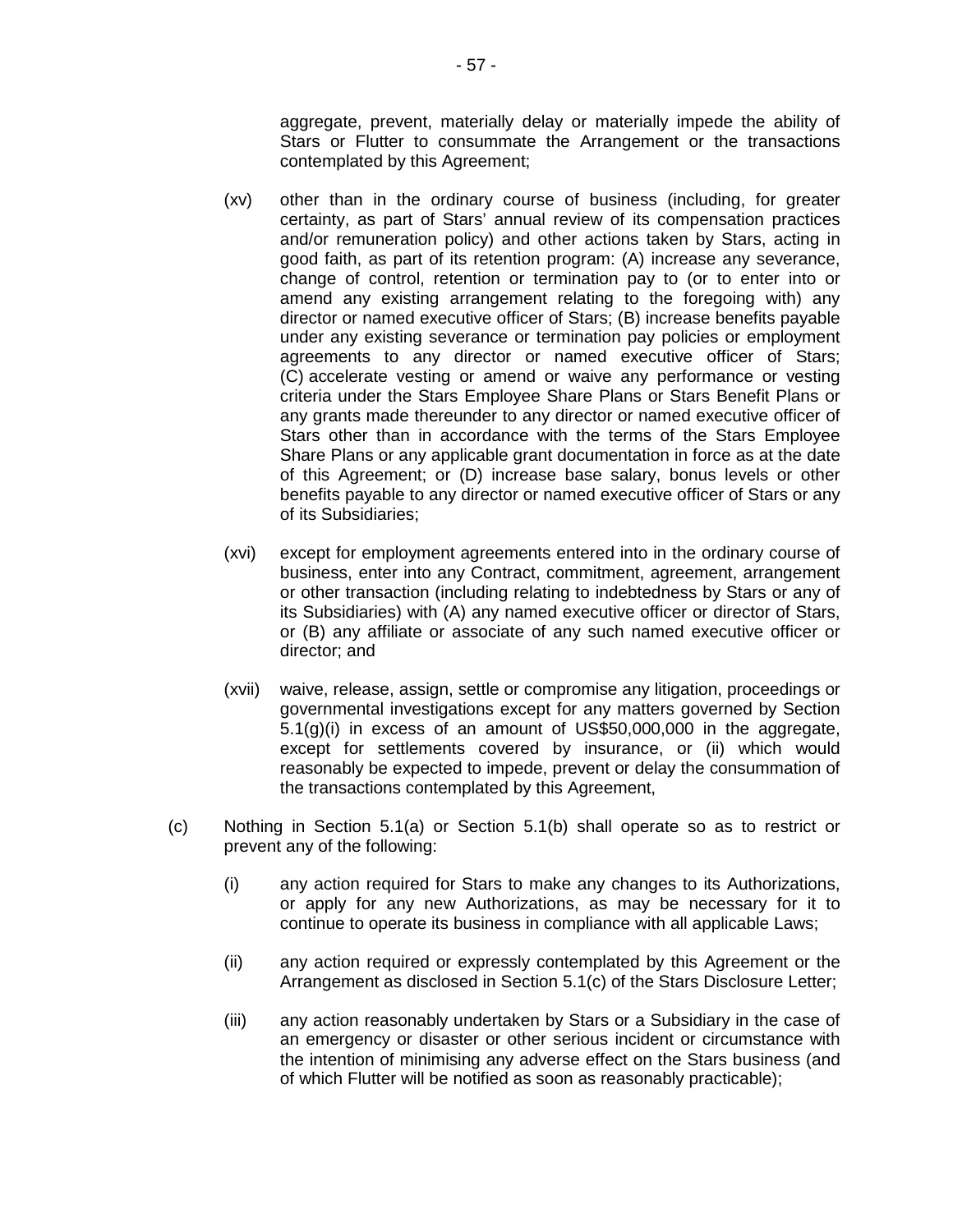- (iv) any other action that Stars reasonably considers is required to be undertaken in order to comply with all applicable Laws in the best interests of the Stars business provided that Stars:
	- (A) consults in good faith with Flutter prior to taking any such action to the extent reasonably practicable; and
	- (B) subject to compliance with applicable Law, gives due consideration to any reasonable requests of Flutter with respect to such action.
- (d) Should Stars identify an action (other than any action set out in Section 5.1(b)) which Stars or a Subsidiary proposes to take which is outside the ordinary course of business, but which Stars considers will not adversely impact the value of the Stars business, the matter shall be referred to Divyesh Gadhia and one of either Rafael Ashkenazi or Marlon Goldstein and, on behalf of Flutter, Jonathan Hill and Edward Traynor, who will jointly determine whether the matter would adversely impact the value of the Stars business. If, within five Business Days of such referral, Divyesh Gadhia and either Rafael Ashkenazi or Marlon Goldstein and on behalf of Flutter, Jonathan Hill and Edward Traynor:
	- (i) agree that the matter would not adversely impact the value of the Stars business, Stars shall not be required to seek consent for the relevant action in the same manner as required for the purposes of Section 5.1(b); or
	- (ii) either: (i) agree that the matter would adversely impact the value of the Stars business; or (ii) do not reach agreement as to whether or not the matter would impact the value of the Stars business, Stars shall be required to seek consent for the relevant action pursuant to Section 5.1(b).
- (e) To the extent permitted by applicable Law, Stars shall promptly after becoming aware of the relevant matter notify Flutter in writing of:
	- (i) any Material Adverse Effect on Stars or any change, effect, event, development, occurrence, circumstance or state of facts which would reasonably be expected to have a Material Adverse Effect on Stars or prevent the consummation of the Arrangement and the transactions contemplated by this Agreement;
	- (ii) any notice or other communication from any Person alleging that the consent (or waiver, permit, exemption, order, approval, agreement, amendment or confirmation) of such Person (or another Person) is or may be required in connection with this Agreement or the Arrangement;
	- (iii) subject to compliance with applicable Law, any notice or other communication from any counterparty to a Material Contract with Stars to the effect that such counterparty is terminating, may terminate or is otherwise materially adversely modifying or may materially adversely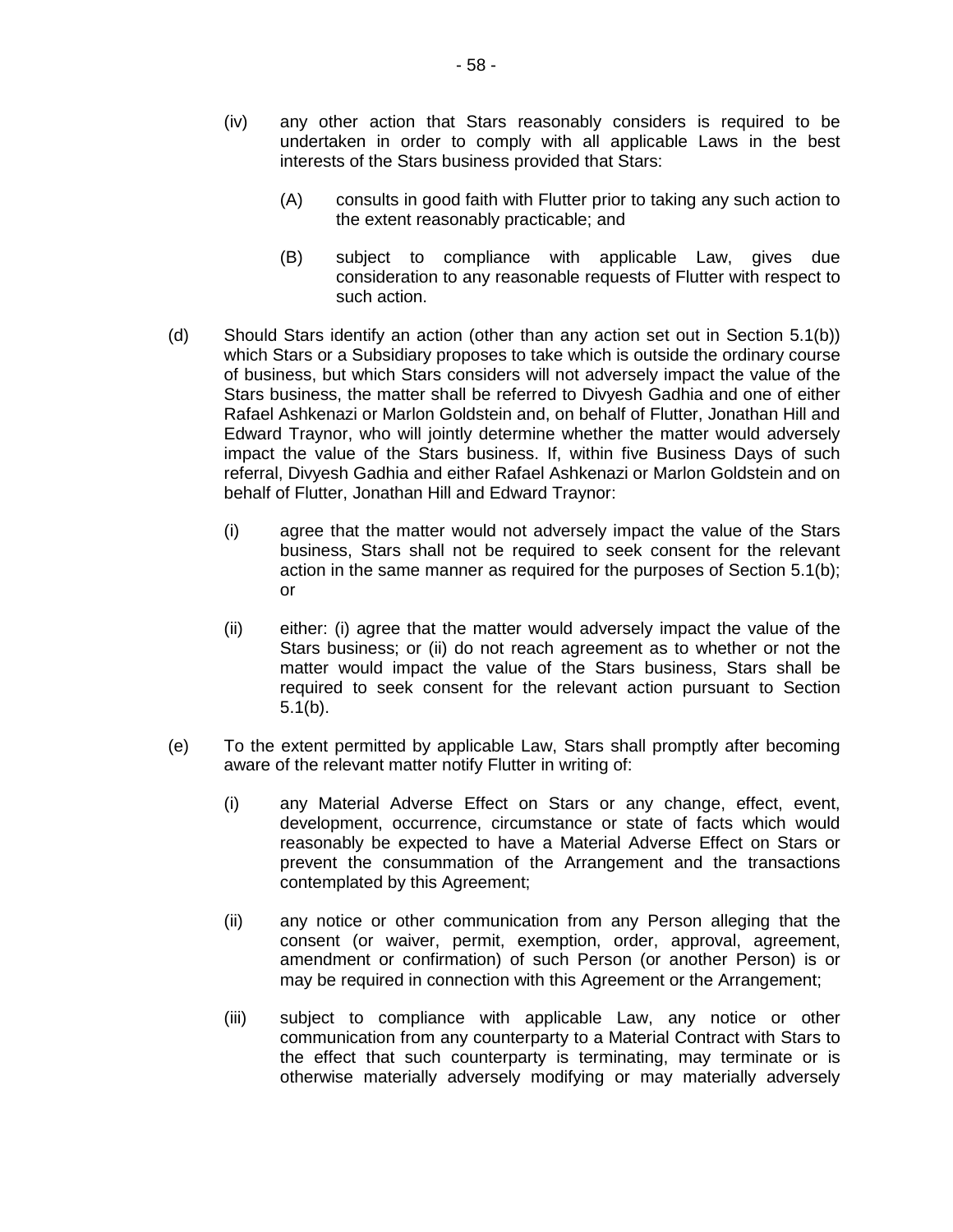modify such Material Contract as a result of this Agreement or the Arrangement;

- (iv) any notice or other communication from any Governmental Entity in connection with this Agreement (including in connection with the Stars Circular) (and Stars shall contemporaneously provide to Flutter a copy of any such written notice or communication or a detailed summary of any such oral communication); and
- (v) any filing, actions, suits, claims, investigations or proceedings commenced or, to its knowledge, threatened against, relating to or involving or otherwise affecting Stars, its Subsidiaries or their respective assets or properties;
- (f) Without prejudice to the obligations of the Parties under Section 5.5, Stars shall use commercially reasonable efforts to maintain and preserve all of its rights under each of its and its Subsidiaries' Authorizations and shall not solicit or encourage any Governmental Entity to make additions to the obligations under any existing or future Authorization (except to the extent necessary for Stars to continue operating its business in accordance with applicable Laws in which case Stars shall consult with Flutter prior to soliciting or encouraging such additions and shall, acting reasonably and having regard to the obligations of the Parties under Section 5.5, give reasonable consideration to Flutter's comments);
- (g) Stars and each of its Subsidiaries shall not (without the written consent of Flutter, such consent not to be unreasonably withheld or delayed) settle or compromise any claim, action, suit, litigation, proceeding, arbitration, investigation, audit or controversy relating to Taxes in excess of an amount of US\$50,000,000 in the aggregate;
- (h) Stars shall provide written notice to Flutter informing Flutter of any "investment" (as defined in subsection 212.3(10) of the Tax Act) made by Stars in a corporation which is not a resident of Canada for purposes of the Tax Act no later than the earlier of: (i) three (3) Business Days following the day of the investment, and (ii) the Effective Date; and
- (i) Stars shall not authorize, propose, enter into or modify any Contract, agreement, commitment or arrangement, to do any of the matters prohibited by the other subsections of this Section 5.1.

# **Section 5.2 Covenants of Stars Relating to the Arrangement**

Subject to Section 5.5, which shall govern in relation to Regulatory Approvals and Gaming Approvals, Stars shall, and shall cause its Subsidiaries to, perform all obligations required to be performed by Stars or any of its Subsidiaries under this Agreement, co-operate with Flutter in connection therewith, and use its commercially reasonable efforts to do all such other acts and things as may be necessary in order to consummate and make effective as soon as reasonably practicable the transactions contemplated by this Agreement. Without limiting the generality of the foregoing or the obligations in Section 5.5, Stars shall and, where appropriate, shall cause each of its Subsidiaries to: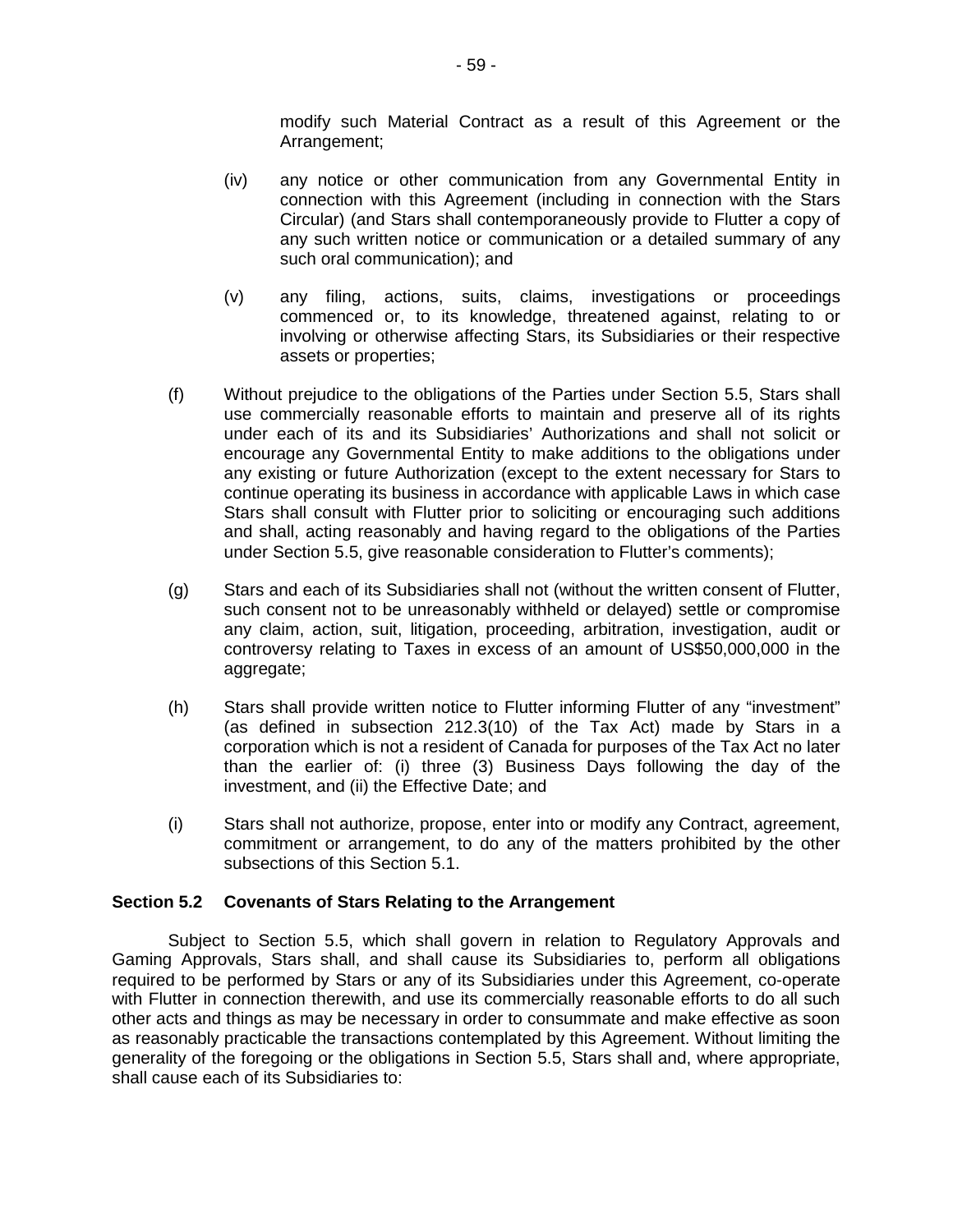- (a) (i) use commercially reasonable efforts to defend all lawsuits or other legal, regulatory or other proceedings against Stars or any of its Subsidiaries challenging or affecting this Agreement or the consummation of the transactions contemplated hereby and (ii) use commercially reasonable efforts to have lifted or rescinded any injunction or restraining order or other order relating to Stars or any of its Subsidiaries which may materially adversely affect the ability of the Parties to consummate the Arrangement;
- (b) except in relation to Regulatory Approvals and the Gaming Approvals (in respect of which the obligations of Section 5.5 shall apply instead), use commercially reasonable efforts to satisfy all conditions precedent in this Agreement and take all steps set forth in the Interim Order and Final Order applicable to it and comply promptly with all requirements which applicable Laws may impose on Stars or its Subsidiaries with respect to the transactions contemplated by this Agreement;
- (c) use commercially reasonable efforts to obtain as soon as practicable following execution of this Agreement all third party or other consents, waivers, permits, exemptions, orders, approvals, agreements, amendments or confirmations that are (A) necessary or advisable to be obtained under the Material Contracts to which Stars or any of its Subsidiaries are party in connection with the Arrangement or (B) required in order to maintain the Material Contracts to which Stars or any of its Subsidiaries are party in full force and effect following completion of the Arrangement, in each case, on terms that are reasonably satisfactory to Flutter, and without paying, and without committing itself or Flutter to pay, any consideration or incur any liability or obligation without the prior written consent of Flutter;
- (d) use commercially reasonable efforts to ensure that the exemption provided by Section 3(a)(10) of the U.S. Securities Act is available for the issuance of the Consideration to be issued pursuant to the Arrangement; and
- (e) use commercially reasonable efforts to take all necessary actions, and all actions requested by Flutter, acting reasonably, to cause the Stars Shares to be delisted from NASDAQ and to cause Stars to be deregistered from U.S. Securities and Exchange Commission reporting requirements at or following the Effective Time.

# **Section 5.3 Covenants of Flutter Regarding the Conduct of Business**

Subject to compliance with applicable Law and in order to preserve the value of the Flutter business, Flutter covenants and agrees that, prior to the Effective Date, unless otherwise expressly contemplated or expressly permitted by this Agreement:

(a) Flutter shall, and shall cause each of its Subsidiaries to, conduct its and their respective businesses only in, not take any action except in, and maintain their respective facilities in, the ordinary course of business and use commercially reasonable efforts to preserve intact its and their present business organization and goodwill, to preserve intact Flutter and its assets and properties, to keep available the services of its executive officers and employees as a group and to maintain relationships consistent with past practice with customers, employees, Governmental Entities and others having business relationships with them, as in the ordinary course of business;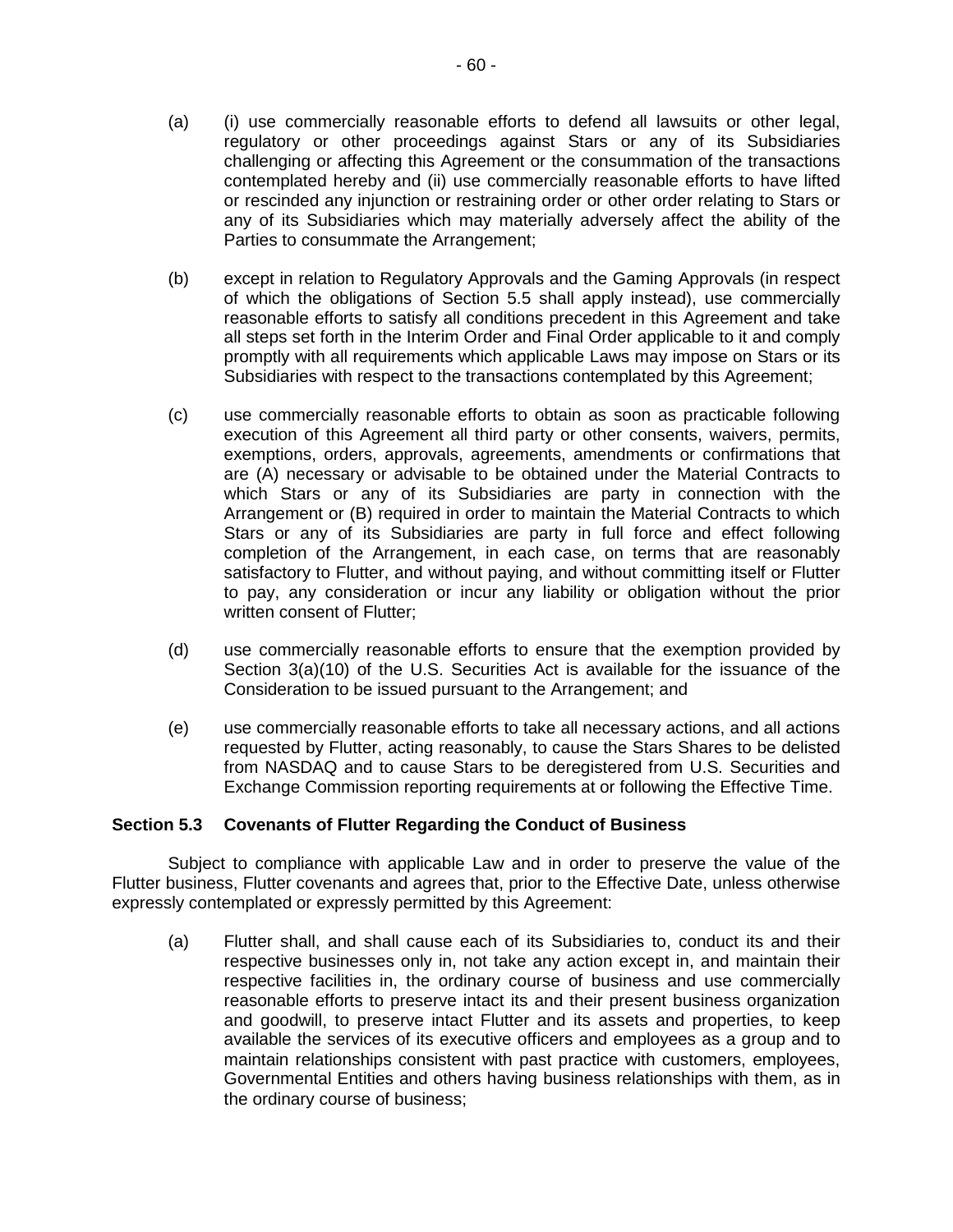- (b) without limiting the generality of Section 5.3(a), Flutter shall not, and shall cause each of its Subsidiaries not to, directly or indirectly, without the prior written consent of Stars, such consent not to be unreasonably withheld or delayed and which consent states that it is being given for the purposes of this Section 5.3(b), and (save in respect of paragraph (i)) except in the ordinary course of business or except as expressly specified in Section 5.3(b) of the Flutter Disclosure Letter:
	- (i) issue, deliver or sell, or authorize the issuance, delivery or sale of any shares, any options, warrants or similar rights exercisable or exchangeable for or convertible into equity securities (as defined in section 1023 of the Companies Act), of Flutter or any of its Subsidiaries, other than the issuance, delivery or sale of: (A) Flutter Shares on the exercise or settlement of Flutter Options or Flutter RSUs, as applicable, that have been granted or approved by the Flutter Board on the date hereof or as granted or approved by the Flutter Board hereafter in compliance with this Section 5.3(b)(i); or (B) up to a maximum of such number of Flutter Options or Flutter RSUs so that the aggregate number of Flutter Shares issuable pursuant to such Flutter Options or Flutter RSUs does not exceed 1% of the issued and outstanding Flutter Shares as of the date hereof; or (C) any shares of capital stock of any Subsidiary of Flutter to Flutter or any other wholly-owned Subsidiary of Flutter;
	- (ii) sell, pledge, lease, dispose of, mortgage, licence, encumber or otherwise transfer or agree to sell, pledge, lease, dispose of, mortgage, licence, encumber or otherwise transfer any assets of or properties of Flutter or, to the extent materially prejudicial to the Arrangement or to Stars, any of its Subsidiaries or, to the extent materially prejudicial to the Arrangement or to Stars, any interest in any assets of Flutter and its Subsidiaries, in each case that have a value greater than £20,000,000 individually or £40,000,000 in the aggregate;
	- (iii) amend or propose to amend the constitution, articles of association, bylaws or other constating documents or the terms of any securities of (A) Flutter or (B) to the extent materially prejudicial to the Arrangement or to Stars, any of Flutter's Subsidiaries;
	- (iv) split, combine, consolidate or reclassify any shares of the share capital of Flutter or undertake any capital reorganization, other than a capital reorganization which only involves wholly-owned Subsidiaries of Flutter;
	- (v) reorganize, amalgamate, combine or merge Flutter or any of its Subsidiaries with any other Person, other than any such reorganization, amalgamation, combination or merger involving only wholly-owned Subsidiaries of Flutter;
	- (vi) redeem, repurchase, or otherwise acquire or offer to redeem, repurchase or otherwise acquire any of its shares or reduce the stated capital in respect of the Flutter Shares or any other shares of Flutter and its Subsidiaries, except for shares held by Flutter or a wholly-owned Subsidiary of Flutter;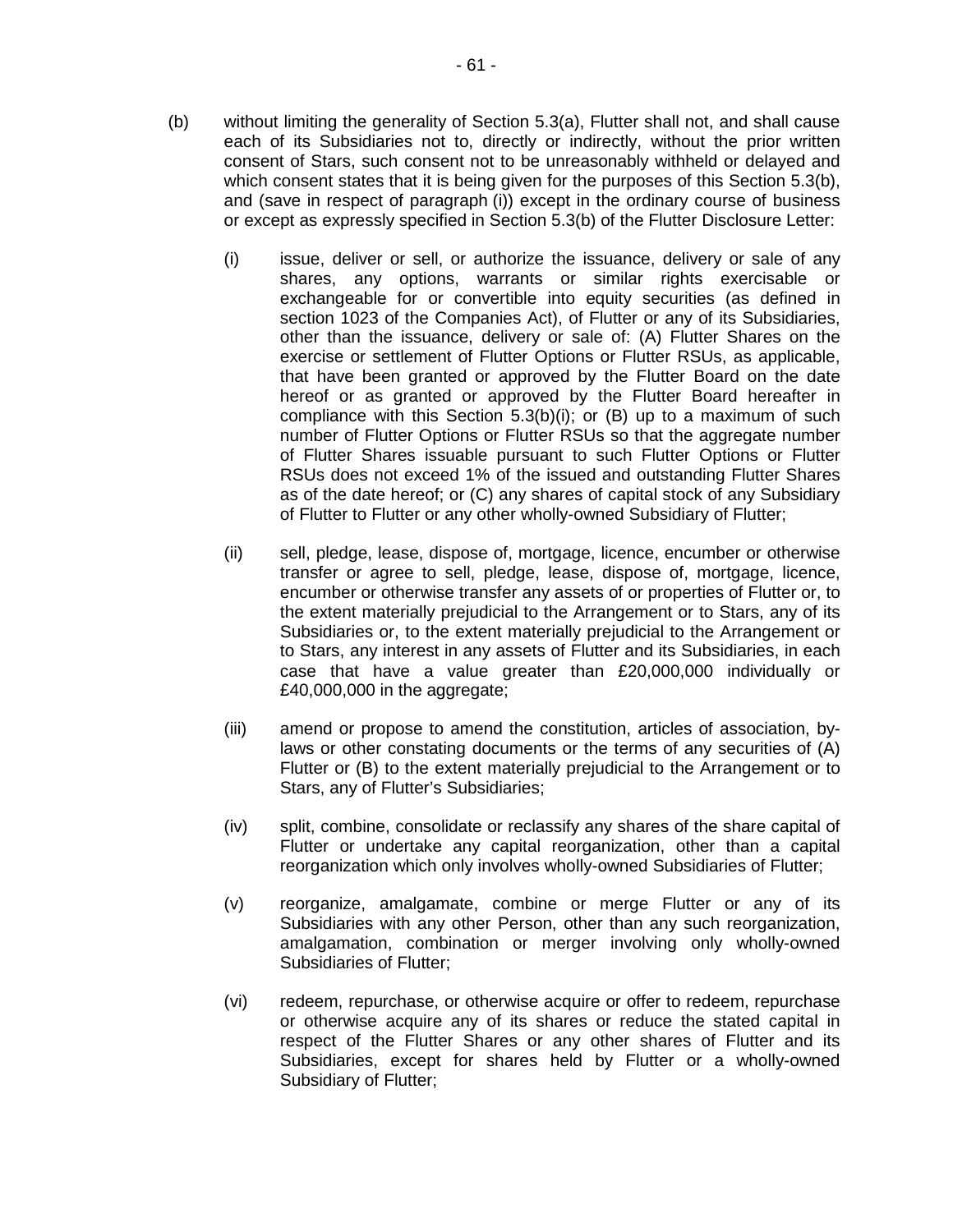- (vii) reduce the stated capital of the shares of (A) Flutter or (B) to the extent materially prejudicial to the Arrangement or to Stars, any of Flutter's Subsidiaries;
- (viii) except as provided for by Section 2.18 or in connection with the Flutter Permitted Interim Dividend, declare or pay any dividend or other distribution (whether in cash, stock or in kind), except for any dividend or distribution from a wholly-owned Subsidiary of Flutter to Flutter or another wholly-owned Subsidiary of Flutter;
- (ix) acquire or agree to acquire (by merger, amalgamation, acquisition of shares or assets or otherwise, other than mergers and amalgamations permitted in (v) above) any Person, or make any investment either by purchase of shares or securities, contributions of capital, property transfer or purchase of any property or assets of any other Person, in each case having a value greater than £20,000,000 individually or £40,000,000 in the aggregate;
- (x) materially amend or propose to materially amend the terms of any material joint venture to which Flutter or any of its Subsidiaries are party to the extent such amendment would, or would be reasonably likely to, materially adversely impact the value or operations of the Flutter business (nor initiate or enter into any substantive discussions or hold meetings with any counterparty to such a joint venture, except in the ordinary course), and shall promptly notify Stars of any material communication (other than ordinary course communication) from such counterparty in respect of such a joint venture (and, subject to compliance with applicable Law, provide Stars with a copy of any such written communication) to the extent this materially adversely impacts the value of the Flutter business;
- (xi) incur, create, assume or otherwise become liable for any indebtedness for borrowed money or issue any debt securities, or guarantee, endorse or otherwise become responsible for, the indebtedness of any other Person or make any loans or advances to, or any capital contribution or investment in, or assume, guarantee or otherwise become liable with respect to the indebtedness of, any Person, in excess of an amount of £40,000,000 individually or in the aggregate, other than:
	- (A) under the Flutter Existing Financing Agreements;
	- (B) any derivative transaction entered into in connection with protection against or benefit from fluctuation in any rate, price, index or credit rating which is either: (x) a spot or forward delivery foreign exchange contract entered into in the ordinary course of business and not for speculative purposes; or (y) entered into for the hedging of actual or projected real exposures arising in the ordinary course of trading of Flutter or any of its Subsidiaries (including, for the avoidance of doubt, interest rate exposures) not for speculative purposes;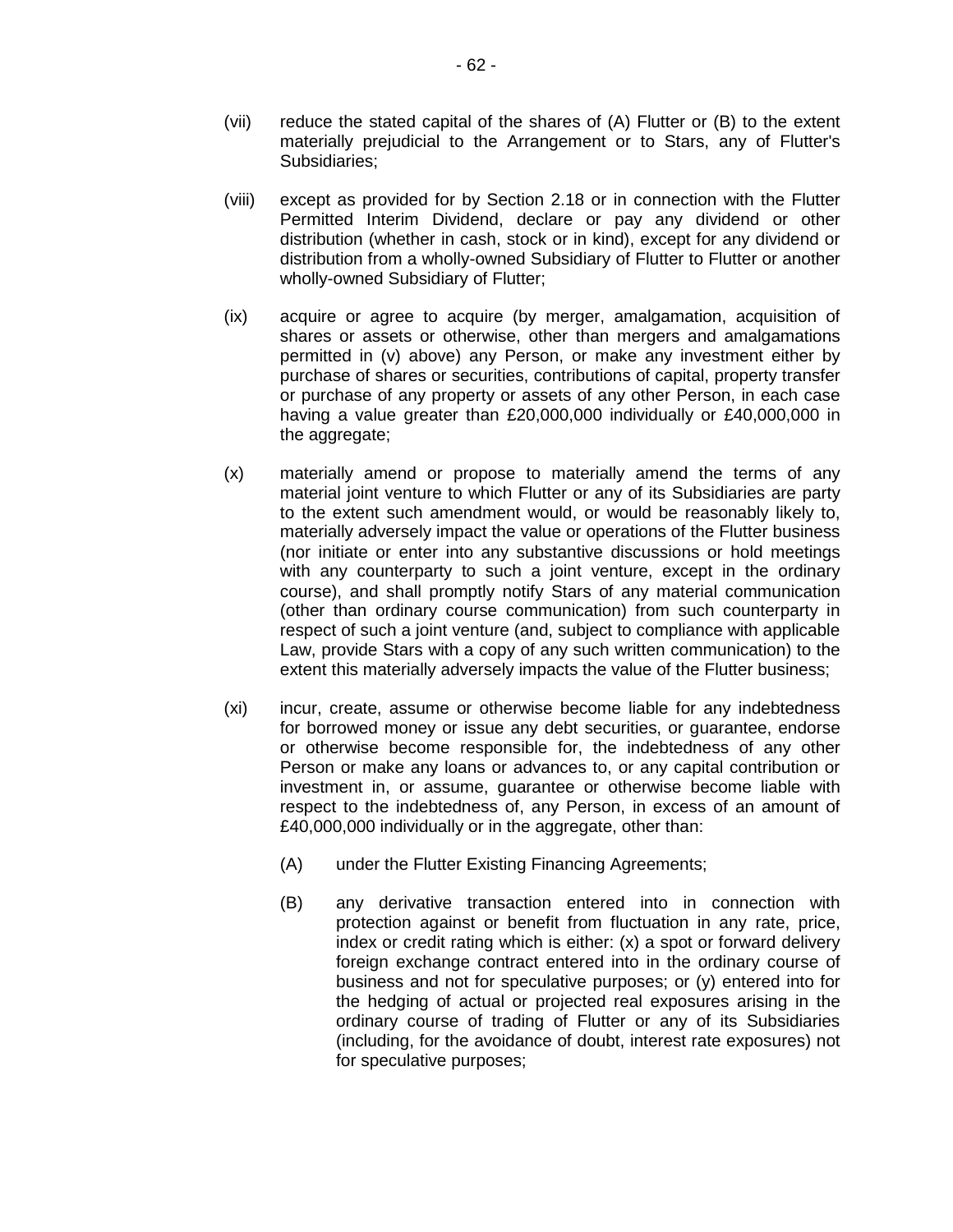- (D) any amount owed by Flutter or any of its Subsidiaries to Flutter or any of its Subsidiaries;
- (E) any indebtedness arising in the ordinary course for Flutter and its Subsidiaries;
- (F) any loans made to, or capital contribution or investment in, its Subsidiaries;
- (G) as may be reasonably required for prudent treasury management, including any increase in the liquidity facilities of Flutter to reflect the increase in the anticipated requirements of the combined group following the consummation of the Arrangement; and
- (H) as required to effect a refinancing of the Stars Senior Indenture or the Stars Credit Agreement or any other Indebtedness of Stars and its Subsidiaries subsisting at or prior to the Effective Time.
- (xii) adopt a plan of liquidation or resolutions providing for the liquidation or dissolution of Flutter or a Material Subsidiary of Flutter or, to the extent materially prejudicial to the Arrangement or to Stars, any of its Subsidiaries or commence any bankruptcy, liquidation, winding-up or other similar proceeding of Flutter or a Material Subsidiary of Flutter or, to the extent materially prejudicial to the Arrangement or to Stars, of any of its Subsidiaries, it being understood that a liquidation, winding-up or dissolution of a wholly-owned Subsidiary of Flutter that is not a Material Subsidiary into Flutter or another of its wholly-owned Subsidiaries shall be deemed not to be materially prejudicial to the Arrangement;
- (xiii) take any action or fail to take any action which action or failure to act would reasonably be expected to cause any Governmental Entities to institute proceedings for the suspension of, or the revocation or limitation of rights under, any material Authorizations necessary to conduct its material businesses as now conducted;
- (xiv) without prejudice to the obligations of the Parties under Section 5.5 in relation to actions required in connection with Regulatory Approvals and the Gaming Approvals, take any action or fail to take any action that is intended to, or would reasonably be expected to, individually or in the aggregate, prevent, materially delay or materially impede the ability of Stars or Flutter to consummate the Arrangement or the transactions contemplated by this Agreement;
- (xv) other than in the ordinary course of business (including, for greater certainty, as part of Flutter's annual review of its compensation practices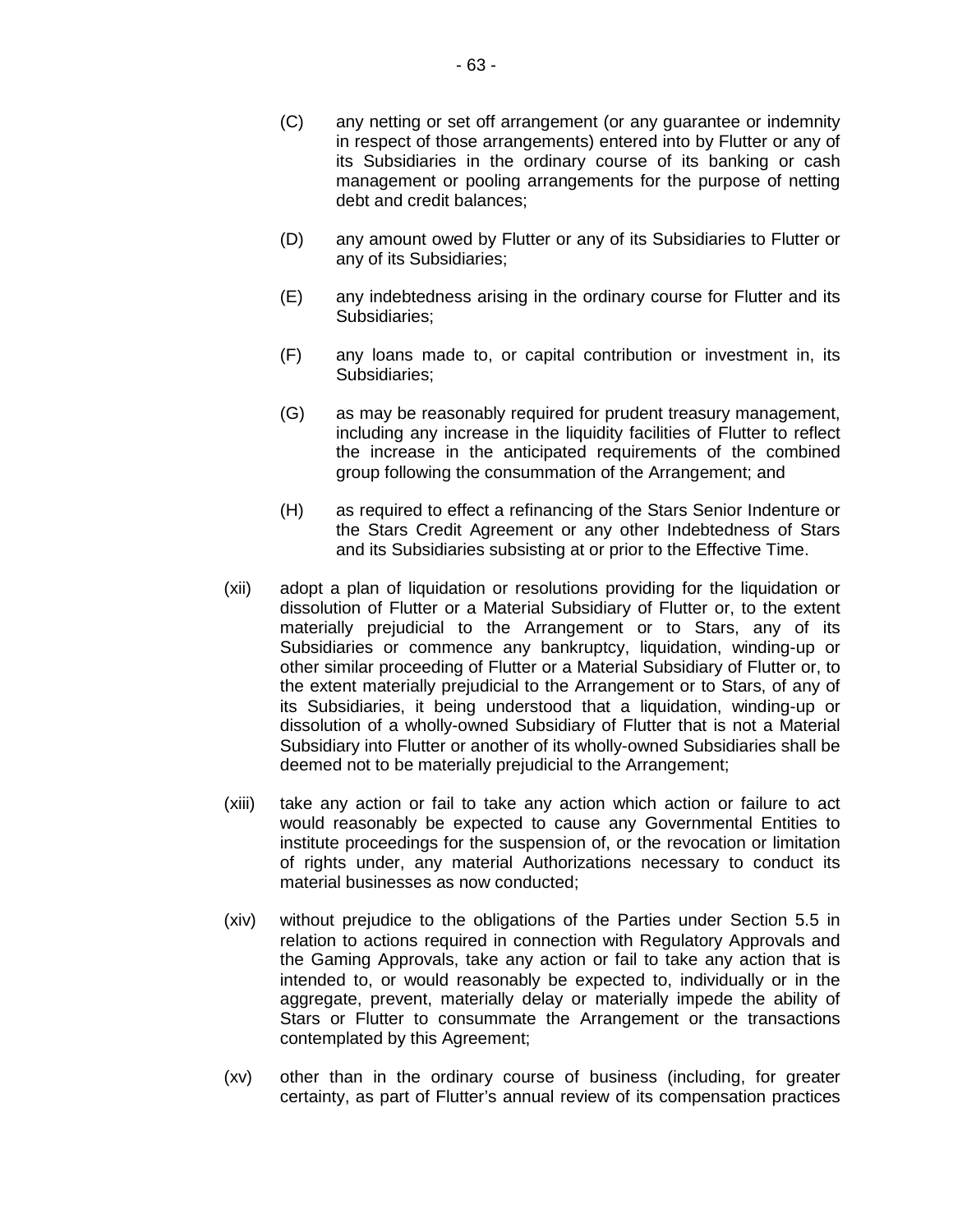and/or remuneration policy) and other actions taken by Flutter, acting in good faith, as part of its retention program: (A) increase any severance, change of control, retention or termination pay to (or to enter into or amend any existing arrangement relating to the foregoing with) any director or executive officer of Flutter; (B) increase benefits payable under any existing severance or termination pay policies or employment agreements to any director or executive officer of Flutter; (C) accelerate vesting or amend or waive any performance or vesting criteria under the Flutter Employee Share Plans or Flutter Benefit Plans or any grants made thereunder to any director or executive officer of Flutter other than in accordance with the terms of the Flutter Employee Share Plans or any applicable grant documentation in force as at the date of this Agreement; or (D) increase base salary, bonus levels or other benefits payable to any director or executive officer of Flutter;

- (xvi) except for employment agreements entered into in the ordinary course of business, enter into any Contract, commitment, agreement, arrangement or other transaction (including relating to indebtedness by Flutter or any of its Subsidiaries) with (A) any officer or director of Flutter, (B) any affiliate or associate of any such officer or director; and
- (xvii) waive, release, assign, settle or compromise any litigation, proceedings or governmental investigations except for any matters governed by Section 5.3(g) (i) in excess of an amount of £40,000,000 in the aggregate, except for settlements covered by insurance, or (ii) which would reasonably be expected to impede, prevent or delay the consummation of the transactions contemplated by this Agreement.
- (c) Nothing in Section 5.3(a) or Section 5.3(b) shall operate so as to restrict or prevent any of the following:
	- (i) any action required for Flutter to make any changes to its Authorizations, or apply for any new Authorizations, as may be necessary for it to continue to operate its business in compliance with all applicable Laws;
	- (ii) any action required or expressly contemplated by this Agreement or the Arrangement;
	- (iii) any action reasonably undertaken by Flutter or a Subsidiary in the case of an emergency or disaster or other serious incident or circumstance with the intention of minimising any adverse effect on the Flutter business (and of which Stars will be notified as soon as reasonably practicable);
	- (iv) any other action that Flutter reasonably considers is required to be undertaken in order to comply with all applicable Laws in the best interests of the Flutter business provided that Flutter:
		- (A) consults in good faith with Stars prior to taking any such action to the extent reasonably practicable; and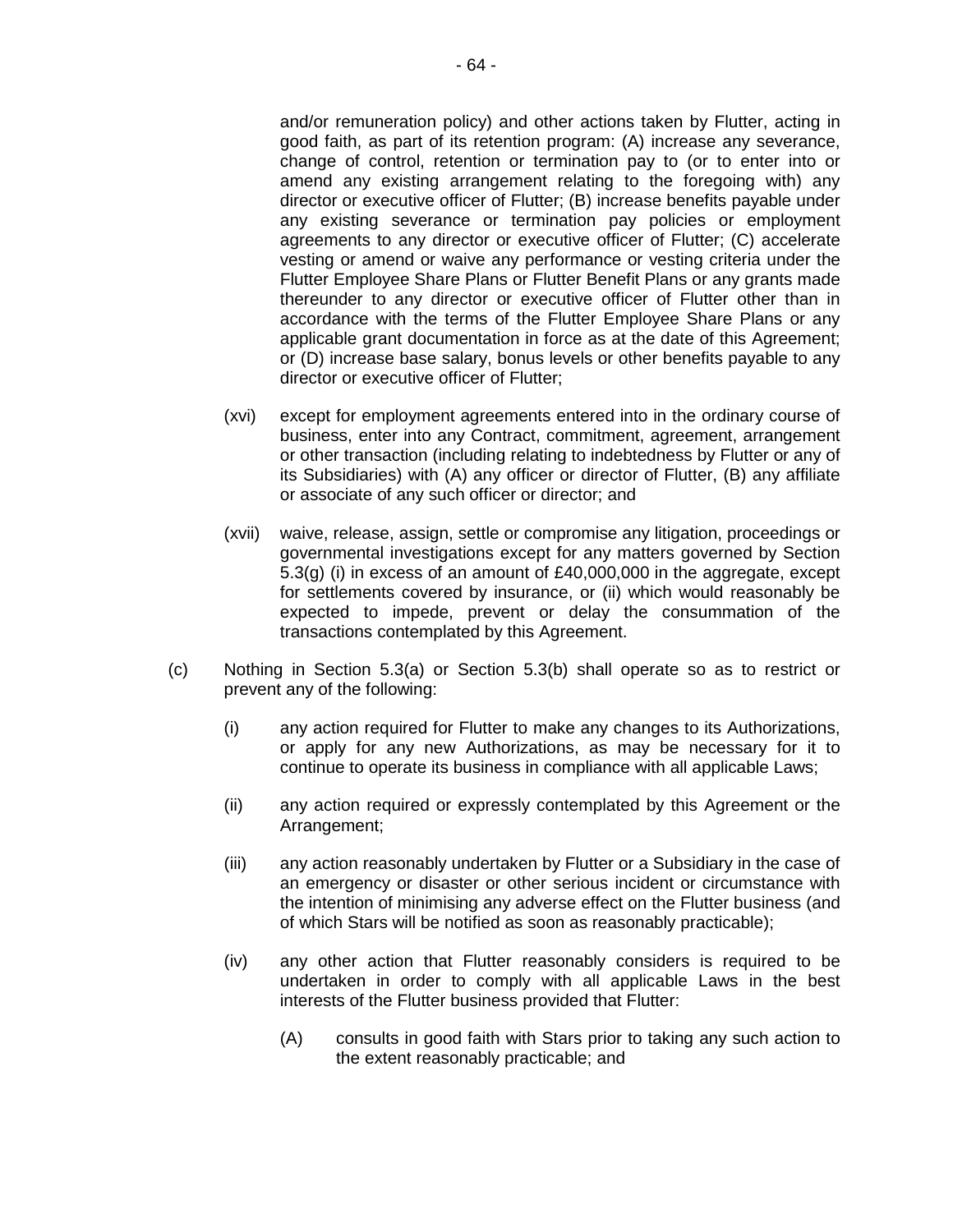- (B) subject to compliance with applicable Law, gives due consideration to any reasonable requests of Stars with respect to such action.
- (d) Should Flutter identify an action (other than any action set out Section 5.3(b)) which Flutter or a Subsidiary proposes to take which is outside the ordinary course of business, but which Flutter considers will not adversely impact the value of the Flutter business, the matter shall be referred to Jonathan Hill and Edward Traynor and, on behalf of Stars, Divyesh Gadhia and one of either Rafael Ashkenazi or Marlon Goldstein, who will jointly determine whether the matter would adversely impact the value of the Flutter business. If, within five Business Days of such referral Jonathan Hill and Edward Traynor and, on behalf of Stars, Divyesh Gadhia and either Rafael Ashkenazi or Marlon Goldstein:
	- (i) agree that the matter would not adversely impact the value of the Flutter business, Flutter shall not be required to seek consent for the relevant action in the same manner as required for the purposes of Section 5.3(b); or
	- (ii) either: (i) agree that the matter would adversely impact the value of the Flutter business; or (ii) do not reach agreement as to whether or not the matter would impact the value of the Flutter business, Flutter shall be required to seek consent for the relevant action pursuant to Section 5.3(b).
- (e) To the extent permitted by applicable Law, Flutter shall promptly after becoming aware of the relevant matter notify Stars in writing of:
	- (i) any Material Adverse Effect on Flutter or any change, effect, event, development, occurrence, circumstance or state of facts which would reasonably be expected to have a Material Adverse Effect on Flutter or prevent the consummation of the Arrangement and the transactions contemplated by this Agreement;
	- (ii) any notice or other communication from any Person alleging that the consent (or waiver, permit, exemption, order, approval, agreement, amendment or confirmation) of such Person (or another Person) is or may be required in connection with this Agreement or the Arrangement;
	- (iii) subject to compliance with applicable Law, any notice or other communication from any counterparty to a Material Contract with Flutter to the effect that such counterparty is terminating, may terminate or is otherwise materially adversely modifying or may materially adversely modify such Material Contract as a result of this Agreement or the Arrangement;
	- (iv) any notice or other communication from any Governmental Entity in connection with this Agreement (including in connection with the Flutter Circular and the Prospectus) (and Flutter shall contemporaneously provide to Stars a copy of any such written notice or communication or a detailed summary of any such oral communication); and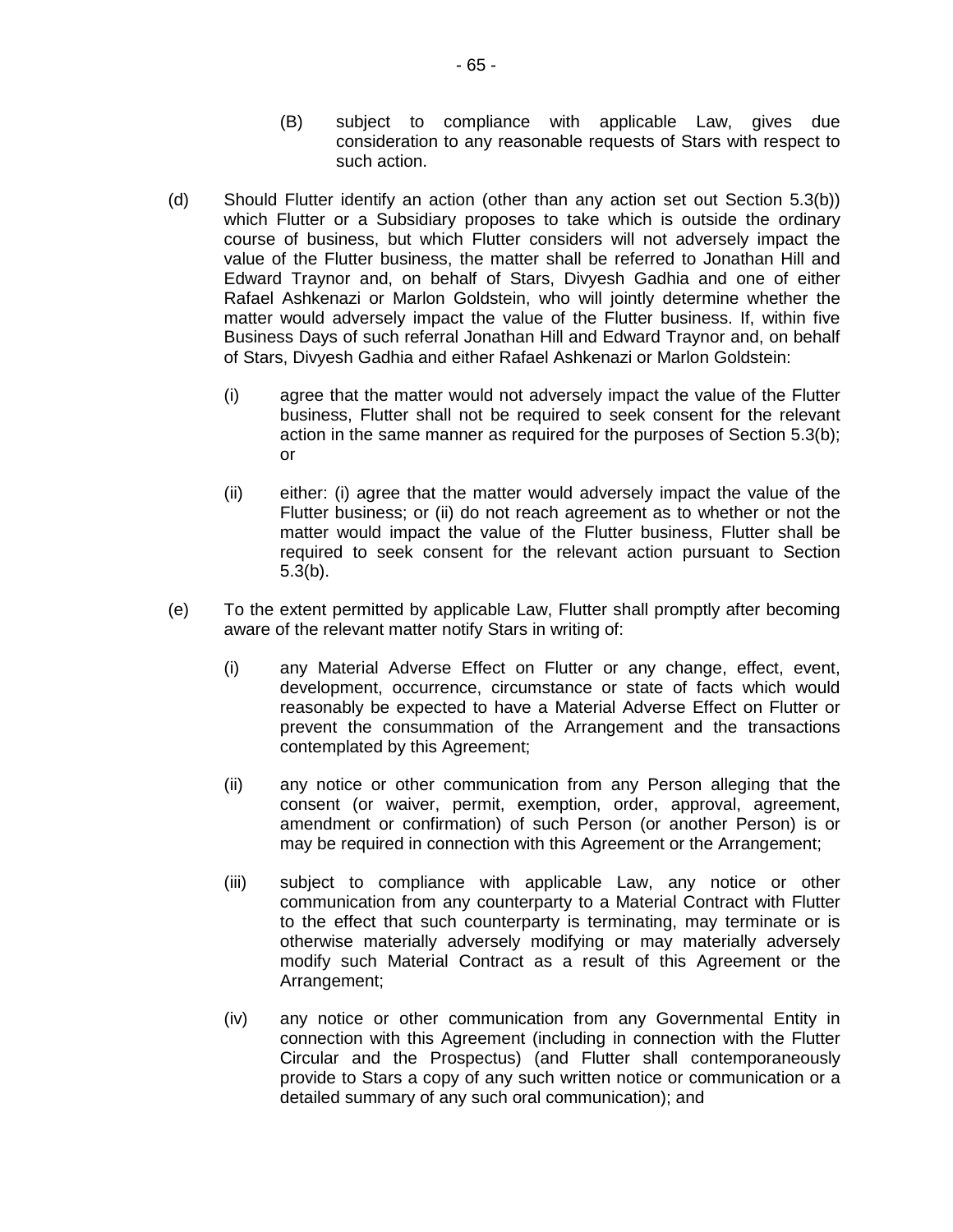- (v) any material filing, actions, suits, claims, investigations or proceedings commenced or, to its knowledge, threatened against, relating to or involving or otherwise affecting Flutter, its Subsidiaries or their respective assets or properties;
- (f) Without prejudice to the obligations of the Parties under Section 5.5, Flutter shall use commercially reasonable efforts to maintain and preserve all of its rights under each of its and its Subsidiaries' Authorizations and shall not solicit or encourage any Governmental Entity to make additions to the obligations under any existing or future Authorization (except to the extent necessary for Flutter to continue operating its business in accordance with applicable Laws in which case Flutter shall consult with Stars prior to soliciting or encouraging such additions and shall, acting reasonably and having regard to the obligations of the Parties under Section 5.5, give reasonable consideration to Stars' comments);
- (g) Flutter and each of its Subsidiaries shall not (without the written consent of Stars, such consent not to be unreasonably withheld or delayed) settle or compromise any claim, action, suit, litigation, proceeding, arbitration, investigation, audit or controversy relating to Taxes in excess of an amount of  $£40,000,000$  in the aggregate; and
- (h) Flutter shall not authorize, propose, enter into or modify any Contract, agreement, commitment or arrangement, to do any of the matters prohibited by the other subsections of this Section 5.3.

# **Section 5.4 Covenants of Flutter Relating to the Arrangement**

Subject to Section 5.5 which shall govern in relation to Regulatory Approvals and Gaming Approvals, Flutter shall, and shall cause its Subsidiaries to, perform all obligations required to be performed by Flutter or any of its Subsidiaries under this Agreement, co-operate with Stars in connection therewith, and use its commercially reasonable efforts to do all such other acts and things as may be necessary in order to consummate and make effective as soon as reasonably practicable, the transactions contemplated by this Agreement. Without limiting the generality of the foregoing or the obligations in Section 5.5, Flutter shall and, where appropriate, shall cause each of its Subsidiaries to:

- (a) (i) use commercially reasonable efforts to defend all lawsuits or other legal, regulatory or other proceedings against Flutter or any of its Subsidiaries challenging or affecting this Agreement or the consummation of the transactions contemplated hereby and (ii) use commercially reasonable efforts to have lifted or rescinded any injunction or restraining order or other order relating to Flutter or any of its Subsidiaries which may materially adversely affect the ability of the Parties to consummate the Arrangement;
- (b) except in relation to Regulatory Approvals and the Gaming Approvals (in respect of which the obligations of Section 5.5 shall apply instead), use commercially reasonable efforts to satisfy all conditions precedent in this Agreement and take all steps set forth in the Interim Order and Final Order applicable to it and comply promptly with all requirements which applicable Laws may impose on Flutter or its Subsidiaries with respect to the transactions contemplated by this Agreement;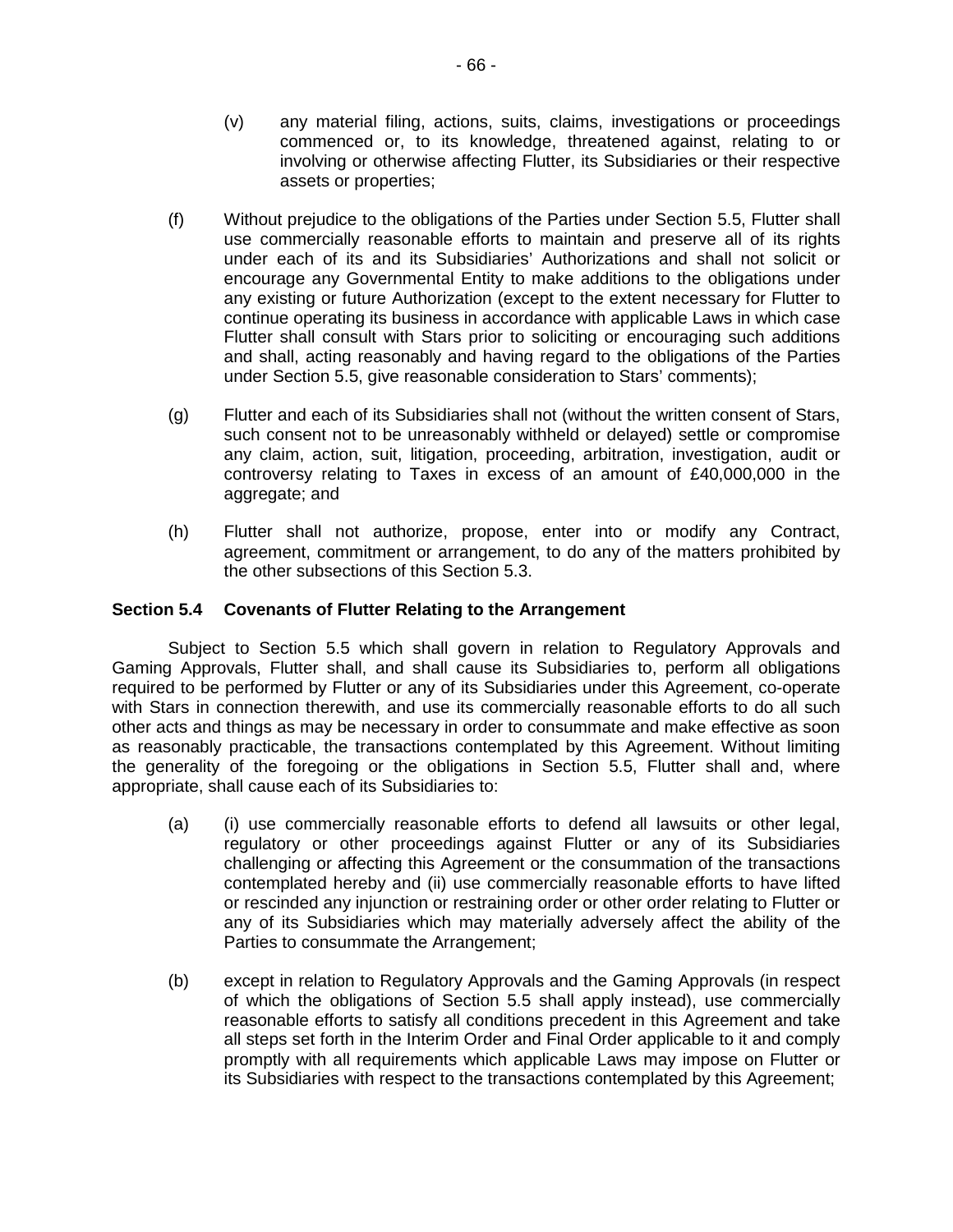- (c) use commercially reasonable efforts to obtain as soon as practicable following execution of this Agreement all third party or other consents, waivers, permits, exemptions, orders, approvals, agreements, amendments or confirmations that are (A) necessary or advisable to be obtained under the Material Contracts to which Flutter or any of its Subsidiaries are party in connection with the Arrangement or (B) required in order to maintain the Material Contracts to which Flutter or any of its Subsidiaries are party in full force and effect following completion of the Arrangement, in each case, on terms that are reasonably satisfactory to Stars, and without paying, and without committing itself or Stars to pay, any consideration or incur any liability or obligation without the prior written consent of Stars;
- (d) apply for and use commercially reasonable efforts to obtain admittance of the Flutter Shares issuable pursuant to the Arrangement to:
	- (i) the premium listing segment of the Official List of the FCA in accordance with the Listing Rules and to a secondary listing on the Official List of Euronext Dublin in accordance with the Euronext Dublin Listing Rules; and
	- (ii) trading on LSE's main market for listed securities in accordance with LSE's Admission and Disclosure Standards and the Euronext Dublin Market in accordance with the Euronext Dublin Listing Rules;
- (e) use commercially reasonable efforts to satisfy any customary listing conditions of the FCA, LSE and Euronext Dublin (as applicable) in respect of the Flutter Shares issuable pursuant to the Arrangement;
- (f) at the time at which Stars Options, Stars Equity Awards, Flutter Options or Flutter RSUs are exercised or settled, as applicable, apply for and use commercially reasonable efforts to obtain admittance of the Flutter Shares issuable pursuant to such exercise or settlement to:
	- (i) the premium listing segment of the Official List of the FCA in accordance with the Listing Rules and to a secondary listing on the Official List of Euronext Dublin in accordance with the Euronext Dublin Listing Rules; and
	- (ii) trading on LSE's main market for listed securities in accordance with LSE's Admission and Disclosure Standards and the Euronext Dublin Market in accordance with the Euronext Dublin Listing Rules; and
- (g) use commercially reasonable efforts to satisfy any customary listing conditions of the FCA, LSE and Euronext Dublin (as applicable) in respect of the Flutter Shares issuable pursuant to the exercise or settlement of the Stars Options, Stars Equity Awards or Flutter Options or Flutter RSUs.

### **Section 5.5 Regulatory Approvals and Gaming Approvals**

(a) Each Party hereby agrees to use its commercially reasonable efforts to and to cause its Subsidiaries to, obtain the Regulatory Approvals and the Gaming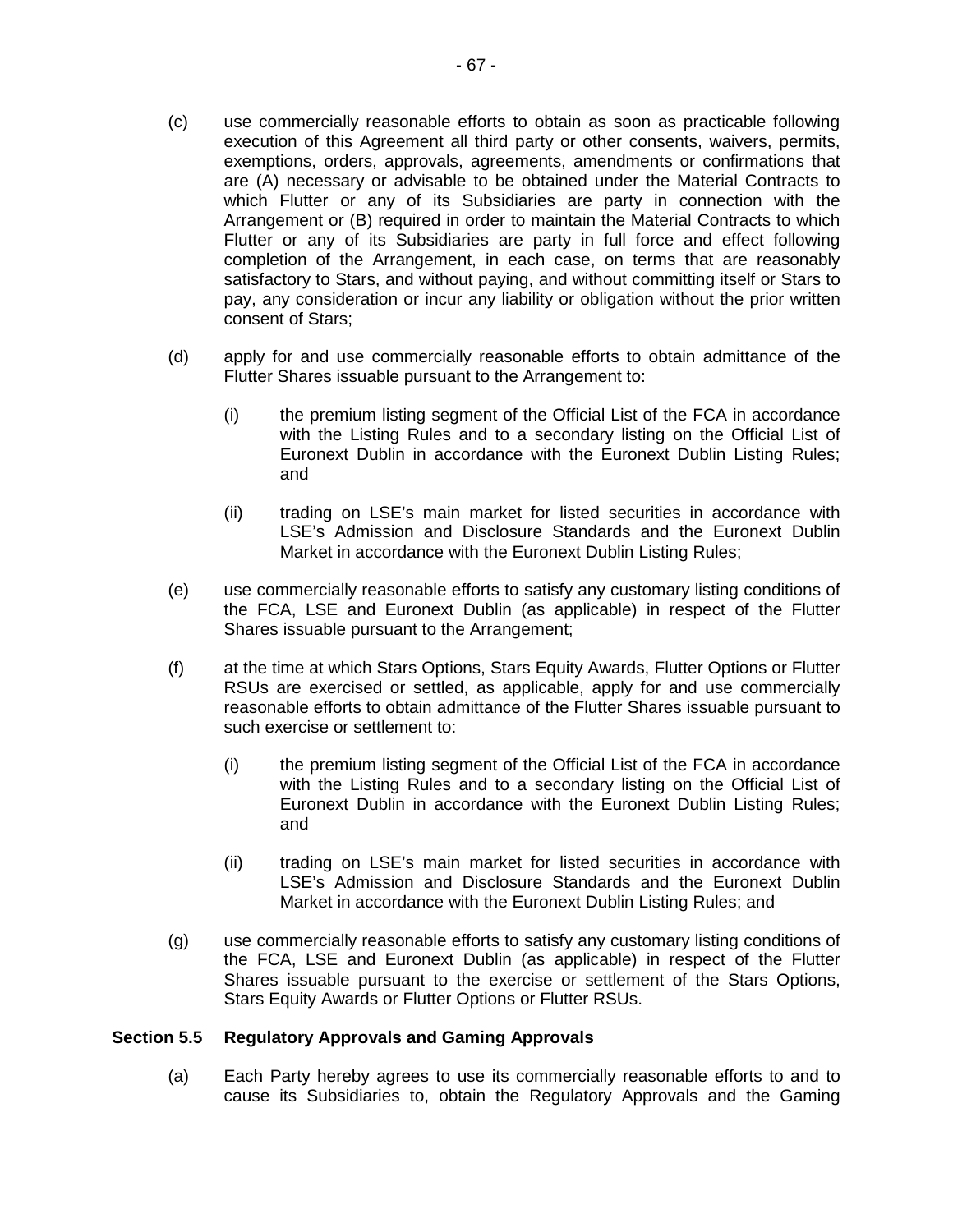Consents, and to make the Gaming Notices, as soon as reasonably practicable. The Parties further agree to: (i) make, as soon as reasonably practicable, the filings required by the Parties and their respective Subsidiaries to be made in connection with the Regulatory Approvals and the Gaming Approvals; (ii) comply at the earliest practicable date with any request for additional information received by any Party or its Subsidiaries, from any Governmental Entities, in connection with obtaining the Regulatory Approvals and/or the Gaming Approvals; and (iii) cooperate with each other in connection with their respective filings and submissions with respect to obtaining any Regulatory Approval or Gaming Consent or making any Gaming Notice and in connection with resolving any investigation or other inquiry concerning the transactions contemplated by this Agreement commenced by any Governmental Entity. In connection with, and without limiting the generality of, the foregoing, each Party shall, and, where appropriate, shall cause its Subsidiaries to:

- (i) provide the other Party with advance copies of any proposed submissions, filings or additional information, and a reasonable opportunity to comment on all notices, submissions, filings, responses and other information to be supplied to or filed with any Governmental Entity, in connection with obtaining any Regulatory Approval or Gaming Consent or making any Gaming Notice, give due consideration to any such comments in good faith and provide final copies thereof;
- (ii) respond as soon as reasonably practicable to and cooperate in the preparation of any response by another Party to any request for additional information received by such Party or its Subsidiaries, from any Governmental Entities, in connection with obtaining any Regulatory Approval or Gaming Consent, including by providing the other Party with advance copies of the response and a reasonable opportunity to comment, giving due consideration to such comments in good faith and providing final copies of the response;
- (iii) provide advance notice of any presentations or meetings and provide the other Party with a reasonable opportunity to comment, and give due consideration to such comments in good faith in connection with obtaining any Regulatory Approval or Gaming Consent;
- (iv) effect such presentations and assist at such meetings with or hearings of Governmental Entities as may be appropriate for the purpose of obtaining the Regulatory Approvals or Gaming Consents; and
- (v) promptly inform the other Party of any material communication from a Governmental Entity received in respect of obtaining or concluding the Regulatory Approvals or Gaming Approvals or making the Gaming Notices, and not initiate or enter into any substantive discussions or hold meetings with Governmental Entities in relation to the Arrangement and/or the Regulatory Approvals or Gaming Approvals, without the presence or prior approval (not to be unreasonably withheld) of the other Party or their external counsel, as appropriate;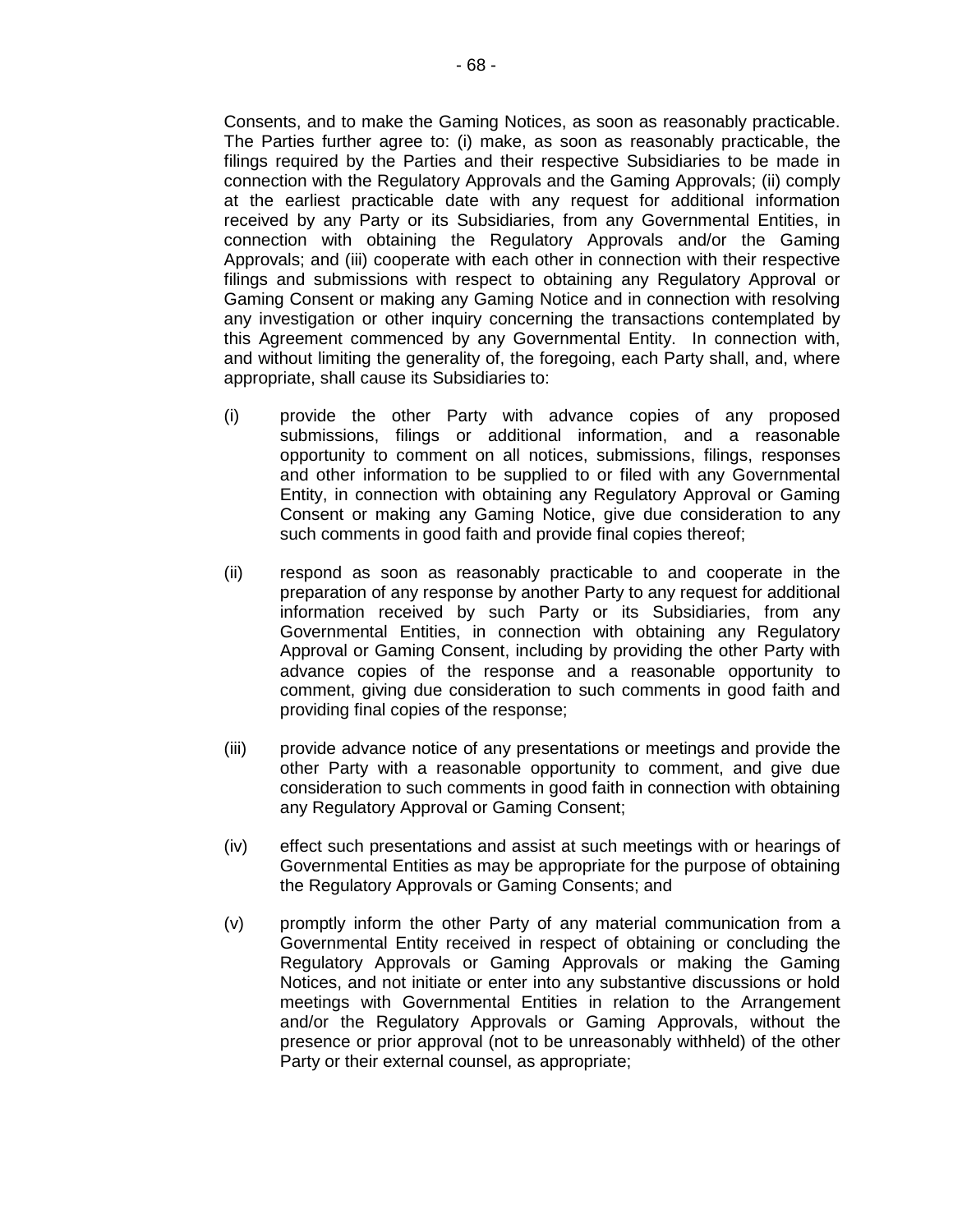Notwithstanding any other requirement in this Section 5.5(a), where a Party (a "**Disclosing Party**") is required under this Section 5.5(a) to provide information to another Party (a "**Receiving Party**") that the Disclosing Party deems to be competitively or commercially sensitive information or otherwise reasonably determines in respect thereof that disclosure should be restricted, the Disclosing Party may restrict the provision of such competitively or commercially sensitive and other information only to external legal counsel of the Receiving Party, provided that the Disclosing Party also provides the Receiving Party a redacted version of such information which does not contain any such competitively or commercially sensitive or other restricted information.

- (b) Notwithstanding anything to the contrary contained in Section 5.5(a), in relation to the Investment Canada Act and the Foreign Investment Review Board (Australia), Flutter shall lead and direct the efforts to obtain such Regulatory Approvals.
- (c) The Parties agree that, in relation to obtaining the Regulatory Consents, the use of "commercially reasonable efforts" in Section 5.5(a) shall include proposing, negotiating, committing to and effecting:
	- (i) the sale, divestiture, disposition or other commitment in respect of the ownership of any assets or businesses of either Party or their respective Subsidiaries; and
	- (ii) undertakings, obligations, restrictions, or any other actions that after the Effective Time would limit the freedom of action or operations of either Party or their respective Subsidiaries with respect to, or its ability to retain, one or more of its or its Subsidiaries' businesses, product lines or assets, including any undertaking required in connection with the Investment Canada Act, to secure the Regulatory Approvals,

unless such sale, divestiture, disposition, other commitment, undertaking, obligation, restriction or other action would reasonably be expected to:

- (A) have a material negative financial impact on the financial condition or results of operations of both Parties and their Subsidiaries, taken as a whole; or
- (B) have a material negative effect on the cost synergies reasonably expected to be derived by both Parties and their Subsidiaries taken as a whole as a result of the Arrangement.

### **Section 5.6 Pre-Acquisition Reorganization**

(a) Stars agrees that, subject to any required approvals of the applicable Governmental Entities and to the extent permitted by Law: Stars shall, and shall cause each of its Subsidiaries to (i) effect such reorganizations of Stars' or its Subsidiaries' business, operations and assets or such other transactions as Flutter, acting reasonably, may request prior to the Effective Date, (each a "**Pre-Acquisition Reorganization**") and the Plan of Arrangement, if required, shall be modified accordingly; and (ii) cooperate with Flutter and its advisors to determine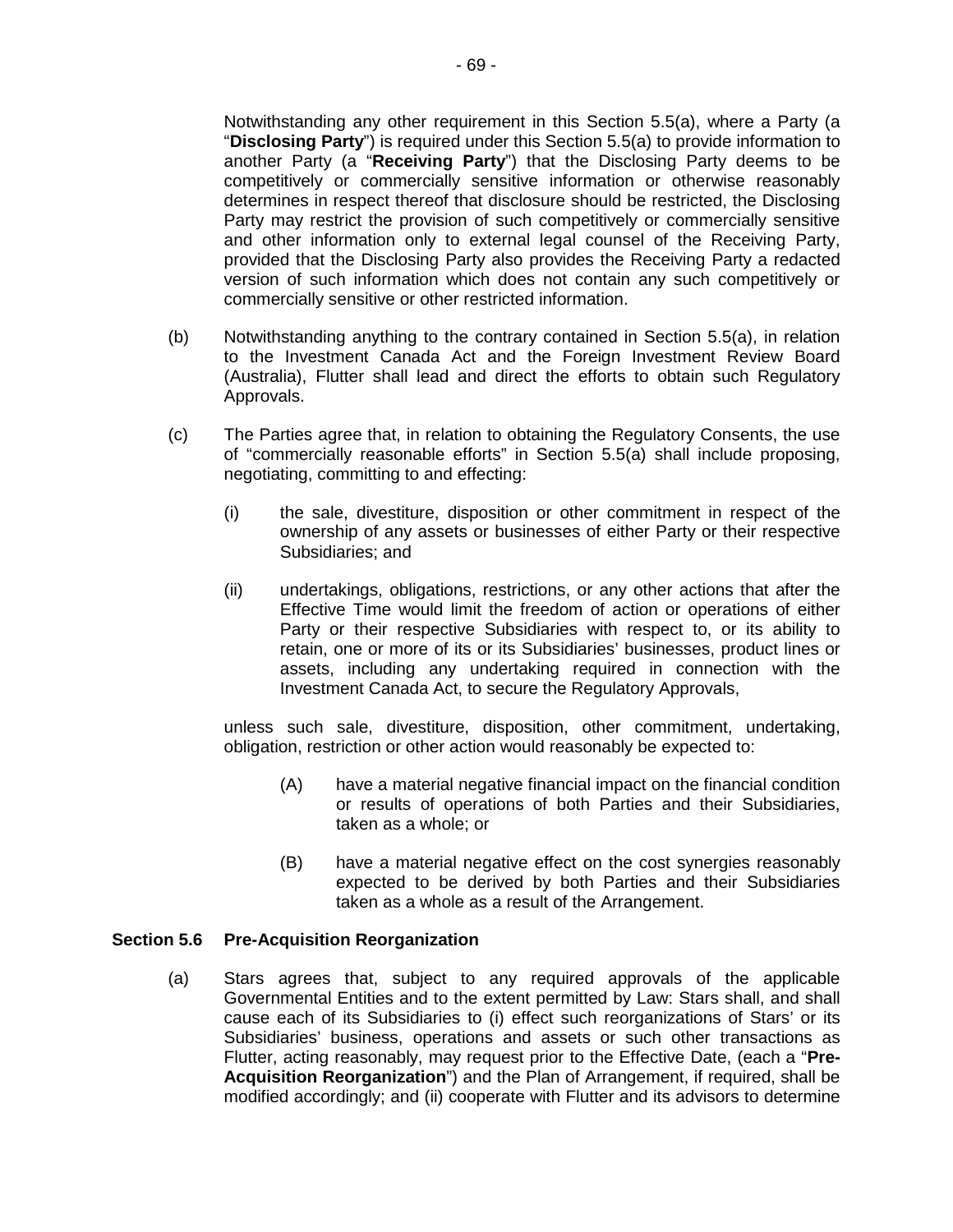the nature of the Pre-Acquisition Reorganizations that might be undertaken and the manner in which they would most effectively be undertaken.

- (b) Stars and its Subsidiaries will not be obligated to participate in any Pre-Acquisition Reorganization unless such Pre-Acquisition Reorganization, in the opinion of Stars, acting reasonably:
	- (i) does not materially impede, delay or prevent consummation of the Arrangement (including by giving rise to litigation by third parties);
	- (ii) can be unwound in the event the Arrangement is not consummated without adversely affecting Stars or any of its Subsidiaries in any material manner;
	- (iii) does not require Stars or any of its Subsidiaries to contravene any applicable Laws, their respective constating documents or any Contract;
	- (iv) does not require Stars to obtain any additional approval of the Stars Shareholders;
	- (v) is not considered in determining whether a representation, warranty or covenant of Stars hereunder has been breached;
	- (vi) does not result in Taxes being imposed on, or any adverse Tax or other consequences to, Stars Shareholders, holders of Stars Options or Stars Equity Awards, or, to the extent that such Taxes or adverse Tax or other consequences are material, Stars or any of its Subsidiaries;
	- (vii) does not require Stars to take any action with regards to any Gaming Approval that it is not already taking pursuant to the provisions hereof;
	- (viii) does not result in a change of control, default, or acceleration of any of Stars existing credit facilities or outstanding debt securities; and
	- (ix) does not unreasonably interfere in the operations of Stars or any of its Subsidiaries prior to the Effective Time.
- (c) If this Agreement is terminated in circumstances other than in which a Stars Termination Payment Event has occurred, Flutter shall forthwith reimburse Stars for all reasonable costs and expenses, including legal fees, disbursements and Taxes (net of any actual reduction of Taxes available to and obtained (or that will be obtained in the next following five taxation periods) by Stars or any of its Subsidiaries in respect of such costs and expenses and/or the Pre-Acquisition Reorganization, as determined by Stars acting reasonably and in good faith) incurred by Stars and its Subsidiaries in connection with any proposed Pre-Acquisition Reorganization. In such circumstances Flutter shall indemnify and hold harmless Stars, its Subsidiaries and their respective Representatives from and against any and all liabilities, losses, damages, claims, costs, expenses, interest awards, judgments and penalties suffered or incurred by any of them in connection with or as a result of any Pre-Acquisition Reorganization, or properly incurred in taking reasonable steps to reverse or unwind any Pre-Acquisition Reorganization or other steps taken pursuant to this Section 5.6.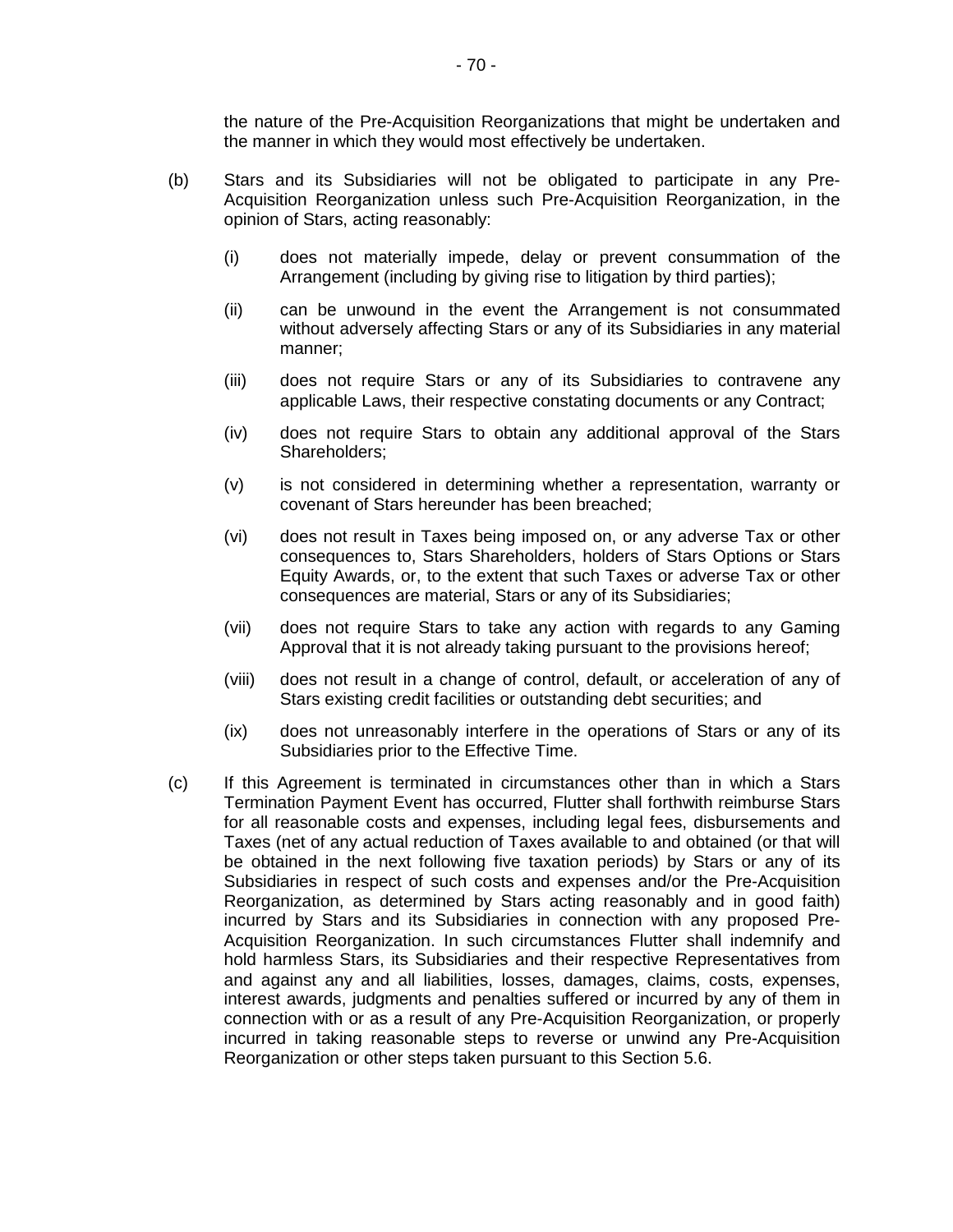(d) Flutter shall provide written notice to Stars of any proposed Pre-Acquisition Reorganization at least fifteen (15) Business Days prior to the Effective Time. Upon receipt of such notice, Flutter and Stars shall work co-operatively and use commercially reasonable efforts to prepare prior to the Effective Time all documentation necessary and do all such other acts and things as are necessary to give effect to such Pre-Acquisition Reorganization.

## **Section 5.7 Governance Arrangements**

- (a) The Parties hereby agree that (and without limiting their obligations in Section 5.5) Flutter shall ensure that as at the Effective Date:
	- (i) the Flutter Board shall have 14 directors, with 5 Stars Proposed Directors, 8 Flutter Proposed Directors and one other director to be jointly agreed between Flutter and Stars, each acting reasonably;
	- (ii) the position of Deputy Chair of Flutter will be filled by the Person who is, immediately before the Effective Date, the Executive Chairman of Stars;
	- (iii) the position of Chief Operating Officer of Flutter will be filled by the Person who is, immediately before the Effective Date, the Chief Executive Officer of Stars.

## **Section 5.8 Non-Solicitation**

- (a) Except as otherwise expressly provided in this Section 5.8 (including but not limited to Section 5.8(d)), neither Stars nor Flutter shall, directly or indirectly, through any officer, director, employee, representative (including any financial or other advisor) or agent of such Party or any of its Subsidiaries (collectively, the "**Representatives**"):
	- (i) solicit, initiate, or knowingly encourage, assist or otherwise facilitate (including by way of furnishing or providing copies of, access to, or disclosure of, any confidential information, properties, facilities, books or records of Stars or Flutter or any Subsidiary, as applicable, or entering into any form of agreement, arrangement or understanding (other than a confidentiality and standstill agreement permitted by and in accordance with Section 5.8(d))) any inquiry, proposal or offer that constitutes or may reasonably be expected to constitute or lead to, an Acquisition Proposal;
	- (ii) enter into, continue or otherwise engage or participate in any discussions or negotiations with any Person (other than the other Party) regarding any inquiry, proposal or offer that constitutes or may reasonably be expected to constitute or lead to, an Acquisition Proposal;
	- (iii) accept, approve, endorse or recommend, or publicly propose to accept, approve, endorse or recommend, or take no position or remain neutral with respect to, any Acquisition Proposal (it being understood that publicly taking no position or a neutral position with respect to an Acquisition Proposal for a period of no more than five (5) Business Days following the formal announcement of such Acquisition Proposal will not be considered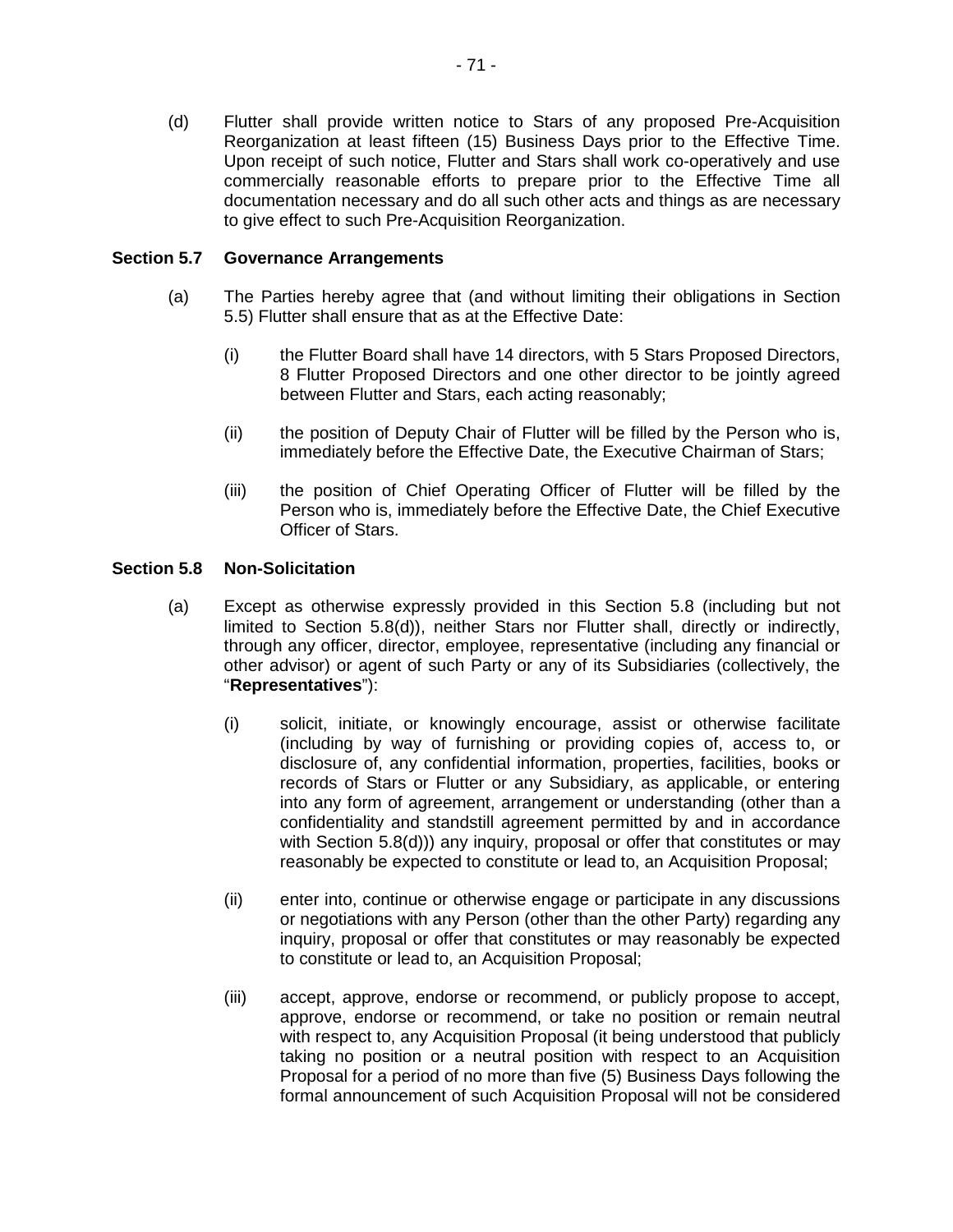to be in violation of this Section 5.8 (or in the event that the Stars Meeting or the Flutter Meeting is scheduled to occur within such five (5) Business Day period, prior to the third  $(3^{rd})$  Business Day before the date of the Stars Meeting or the Flutter Meeting, as applicable); provided the Stars Board or Flutter Board, as applicable, has rejected such Acquisition Proposal and affirmed their recommendation of the Arrangement before the end of such period);

- (iv) accept or enter into, or publicly propose to accept or enter into, any letter of intent, agreement in principle, agreement, arrangement or undertaking related to any Acquisition Proposal (other than a confidentiality and standstill agreement permitted by and in accordance with Section 5.8(d)) (a "**Proposed Agreement**"); or
- (v) make a Change in Recommendation.
- (b) Each of Stars and Flutter shall, and shall cause its Subsidiaries and Representatives to, immediately cease and cause to be terminated any solicitation, encouragement, discussion, negotiation or other activity with any Person (other than the other Party) conducted by such Party or any of its Subsidiaries or Representatives with respect to any inquiry, proposal or offer that constitutes, or may reasonably be expected to constitute or lead to, an Acquisition Proposal, and, in connection therewith, such Party will discontinue access to, and disclosure of, any of its information (and not establish or allow access to any of its or its Subsidiaries' information, any data room, virtual or otherwise, or any of its or its Subsidiaries' properties, facilities, books or records); and shall as soon as possible request, and exercise all rights it has to require, the return or destruction of all confidential information regarding such Party and its Subsidiaries previously provided to any such Person or any other Person (other than the other Party and its Representatives) to the extent such information has not already been returned or destroyed. Neither Stars nor Flutter shall release any third party from any confidentiality, non-solicitation or standstill agreement, or terminate, modify, amend or waive the terms thereof, and each of Stars and Flutter undertakes to enforce, and cause its Subsidiaries to enforce, all standstill, non-disclosure, non-disturbance, non-solicitation and similar covenants that such Party or any of its Subsidiaries has entered into prior to the date hereof except to allow a Person to propose an Acquisition Proposal to the Party (it being acknowledged that the automatic termination or release of any such agreement, restriction or covenant as a result of either Party entering into this Agreement shall not be a violation of this Section 5.8(b)). Each of Stars and Flutter covenants and agrees (i) that it shall take all necessary action to enforce each confidentiality, standstill or similar agreement or restriction to which it or any Subsidiary is a party, and (ii) that neither it, nor any Subsidiary or any of its Representatives have or will, without the prior written consent of the other Party, release any Person from, or waive, amend, suspend or otherwise modify such Person's obligations respecting it, or any of its Subsidiaries, under any confidentiality, standstill or similar agreement or restriction to which it or any Subsidiary is a party except to allow such Person to propose an Acquisition Proposal to such Party.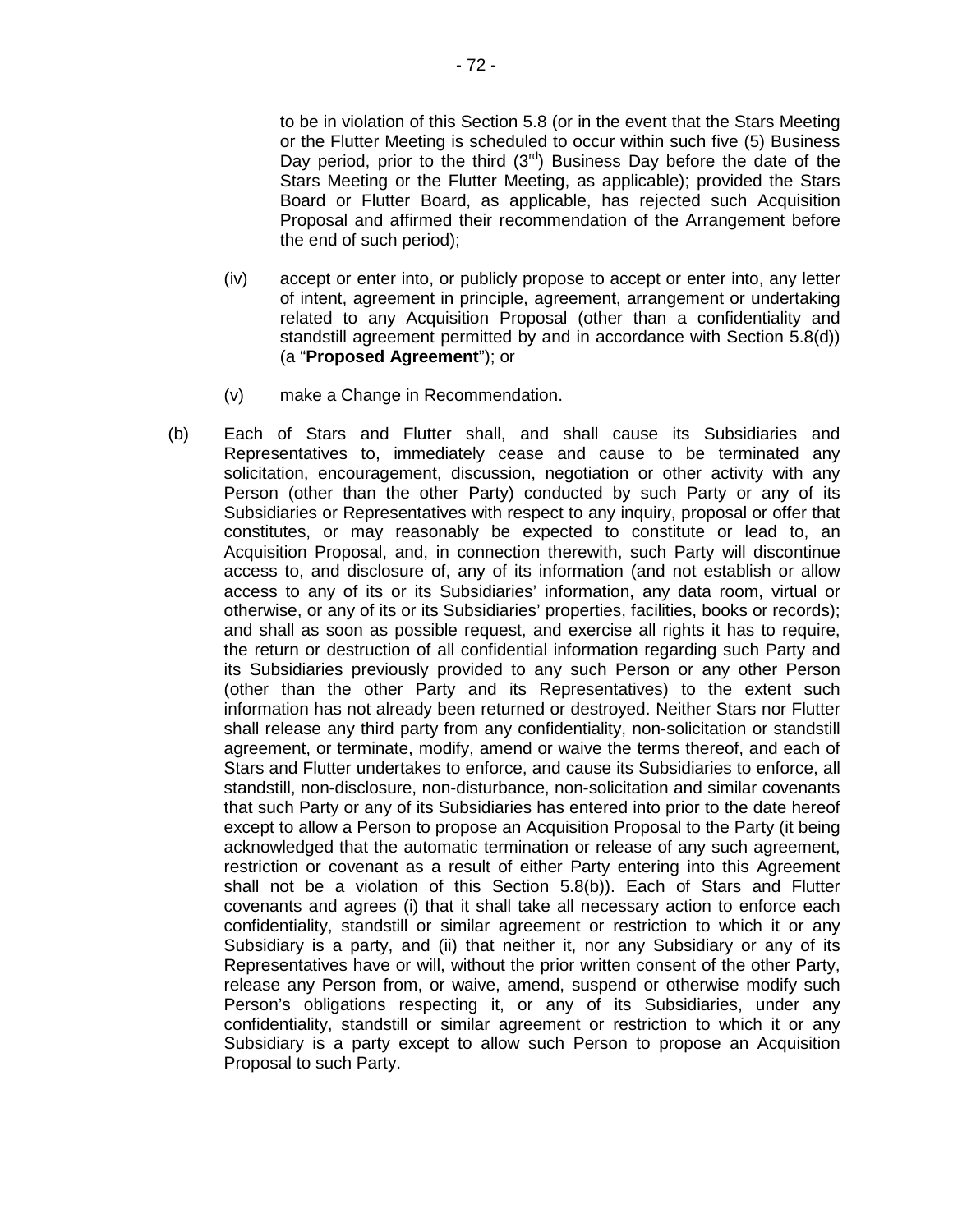- (c) If a Party or any of its Subsidiaries or any of their respective Representatives, receives or otherwise becomes aware of (i) any inquiry, proposal or offer that constitutes or may reasonably be expected to constitute or lead to an Acquisition Proposal, or (ii) any request (by any Person that such Party or any of its Subsidiaries or any of their respective Representatives is aware, or would reasonably be expected to be aware, is considering making, or has made, an Acquisition Proposal) for copies of, access to, or disclosure of, confidential information relating to such Party or any of its Subsidiaries, including information, access, or disclosure relating to the properties, facilities, books or records of such Party or any of its Subsidiaries, such Party shall promptly notify the other Party, at first orally, and then as soon as practicable and in any event within twenty four (24) hours in writing, of such Acquisition Proposal, inquiry, proposal, offer or request, including a description of its material terms and conditions (if applicable), the identity of all Persons making the Acquisition Proposal, inquiry, proposal, offer or request, and copies of all documents, correspondence or other material received in respect of, from or on behalf of any such Persons. The Parties shall keep one another promptly and fully informed of the status, including any change to the material terms, of any such proposal, inquiry, offer or request and will respond promptly to all inquiries by the other Party with respect thereto.
- (d) Notwithstanding any other provision of this Agreement, if at any time following the date of this Agreement and prior to obtaining the Stars Shareholder Approval or the Flutter Shareholder Approval, as applicable, a Party or its Representatives receives a *bona fide* unsolicited Acquisition Proposal and such Person was not restricted from making such Acquisition Proposal pursuant to an existing standstill or similar restriction, Stars or Flutter, as applicable, has been, and continues to be, in compliance with its obligations under Section 5.8, and the Stars Board or the Flutter Board, as applicable, determines, in good faith after consultation with its financial advisors and outside legal counsel, that such Acquisition Proposal constitutes or would reasonably be expected to constitute or lead to a Superior Proposal, then, and only in such case, such Party may:
	- (i) provide the Person making such an Acquisition Proposal with access to such information regarding such Party and its Subsidiaries as has been provided to the other Party or as is required to be provided by applicable Law; and/or
	- (ii) enter into, participate, facilitate and maintain discussions or negotiations with, and otherwise cooperate with or assist, the Person making such Acquisition Proposal,

provided that such Party shall not, and shall not allow any of its Subsidiaries or Representatives to, disclose any non-public information with respect to such Party or any of its Subsidiaries to such Person making such Acquisition Proposal without having (i) entered into a confidentiality and standstill agreement on customary terms, and provided a copy of such confidentiality and standstill agreement to the other Party and (ii) provided to the other Party a list of and access to the information made or to be made available to such Person. Any such confidentiality and standstill agreement may not include any provision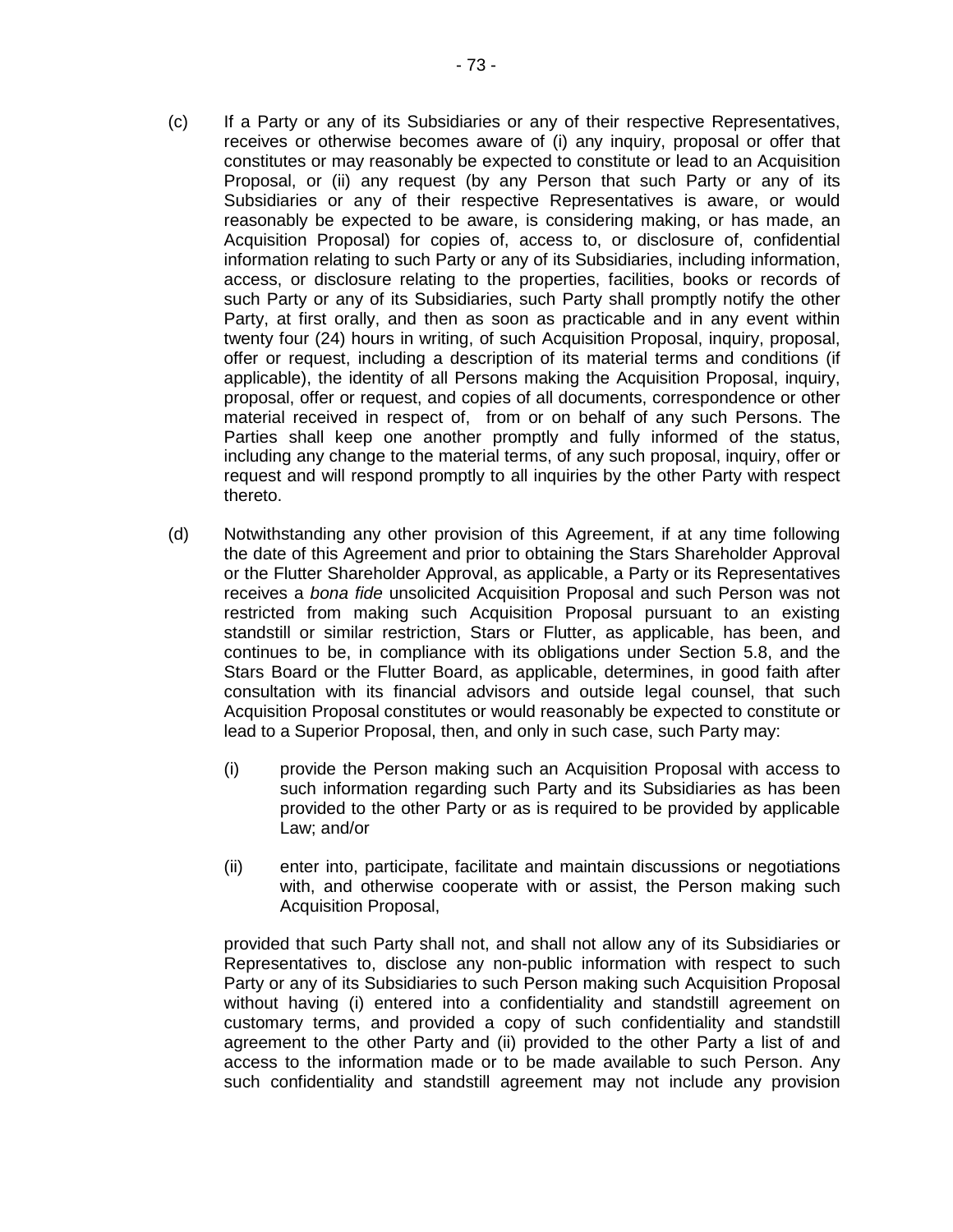calling for an exclusive right to negotiate with such Party and may not restrict such Party or any of its Subsidiaries from otherwise complying with Section 5.8.

- (e) Notwithstanding anything to the contrary contained in Section 5.8(a) or any other provision of this Agreement, if a Party receives an Acquisition Proposal that constitutes a Superior Proposal, such Party may (i) make a Change in Recommendation in respect of such Superior Proposal or (ii) enter into any Proposed Agreement with respect to such Superior Proposal if, and only if, prior to effecting such Change in Recommendation and/or entering into such Proposed Agreement:
	- (i) the Flutter Shareholder Approval or the Stars Shareholder Approval, as applicable, has not been obtained;
	- (ii) such Party has complied in all material respects with Section 5.8;
	- (iii) such Party has provided the other Party with a notice in writing that there is a Superior Proposal together with a copy of the proposed definitive agreement for the Superior Proposal and all supporting materials, including documentation supporting the valuation of any non-cash consideration and any financing documents supplied to such Party in connection therewith, subject to, in the case of financing documents, customary confidentiality provisions with respect to fee letters or similar information, such documents to be so provided to the other Party not less than five (5) Business Days prior to the proposed acceptance, approval or execution of the Proposed Agreement by such Party;
	- (iv) five (5) Business Days (the "**Matching Period**") shall have elapsed from the date the other Party received the notice and documentation referred to in Section 5.8(e)(iii)from such Party and, during any Matching Period, the other Party has had the opportunity (but not the obligation), in accordance with Section 5.8(f), to offer to amend this Agreement and the Arrangement in order for such Acquisition Proposal to cease to be a Superior Proposal, and, if the other Party has proposed to amend the terms of the Arrangement in accordance with Section 5.8(f), the Stars Board or the Flutter Board, as applicable, shall have determined, in good faith, after consultation with its financial advisors and outside legal counsel, that the Acquisition Proposal is a Superior Proposal compared to the proposed amendment to the terms of the Arrangement by the other Party; and
	- (v) after the Matching Period, the board of the Party in receipt of the Acquisition Proposal determines, after consultation with outside counsel and financial advisors, that the Acquisition Proposal constitutes a Superior Proposal.
- (f) Each of Stars and Flutter acknowledges and agrees that, during the Matching Period or such longer period as such Party may approve for such purpose, the other Party shall have the opportunity, but not the obligation, to propose to amend the terms of this Agreement, including an increase in, or modification of, the Consideration. The Stars Board or the Flutter Board, as applicable, will, in consultation with outside legal counsel and financial advisers, review any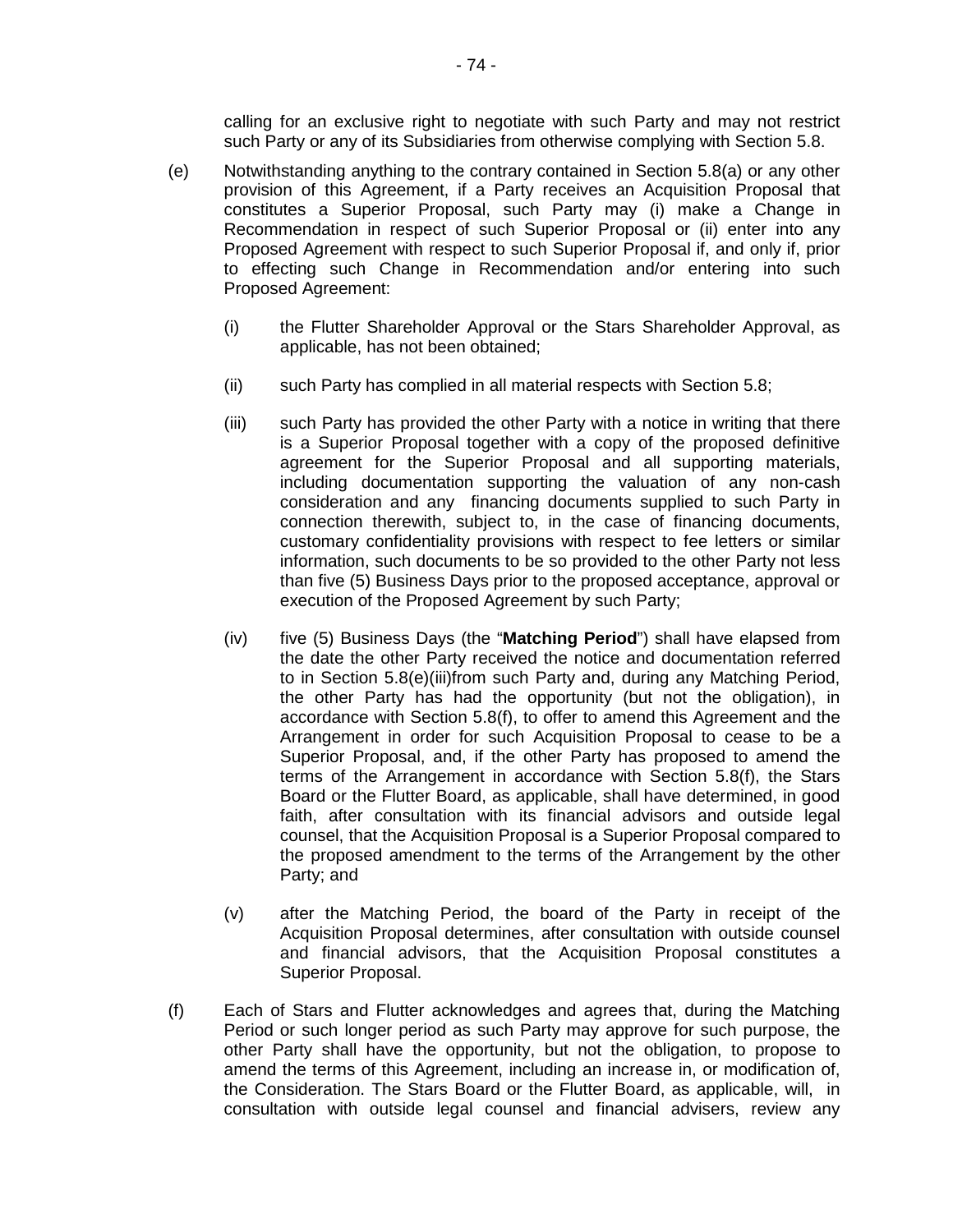proposal by the other Party to amend the terms of this Agreement in order to determine in good faith in the exercise of its fiduciary duties whether the other Party's proposal to amend this Agreement would result in the Acquisition Proposal ceasing to be a Superior Proposal, and will respond to the other Party with such determination within three (3) Business Days of receiving the other Party's proposal to amend this Agreement. If the Stars Board or the Flutter Board, as applicable, determines that the Acquisition Proposal is not a Superior Proposal as compared to the proposed amendments to the terms of this Agreement, it will promptly enter into an amended agreement with the other Party reflecting such proposed amendments. Each Party undertakes to the other to negotiate in good faith and in a timely manner with the other Party during the Matching Period.

- (g) Each successive amendment or modification to any Acquisition Proposal that results in an increase in, or modification of, the consideration (or value of such consideration) to be received by the Party receiving an Acquisition Proposal or other material terms or conditions thereof shall constitute a new Acquisition Proposal for the purposes of this Section 5.8, and the other Party shall be afforded a new full five (5) Business Day Matching Period from the date on which the other Party received the notice and documentation referred to in Section 5.8(e)(iii) with respect to each new Superior Proposal.
- (h) Each of Stars and Flutter shall ensure that its Representatives and its Subsidiaries are aware of the provisions of this Section 5.8, and each of Stars and Flutter shall be responsible for any breach of this Section 5.8 by its Representatives and its Subsidiaries.
- (i) In circumstances where:
	- (i) Stars or Flutter has notified the other that it intends to make a Change in Recommendation under Section 5.8(j); or
	- (ii) Stars or Flutter provides the other with notice of a Superior Proposal contemplated by Section 5.8(e),

on a date that is less than fifteen (15) Business Days prior to the Stars Meeting or the Flutter Meeting, as applicable, Stars or Flutter may, or if requested by the other, shall adjourn the Stars Meeting or the Flutter Meeting, as applicable, to a date that is fifteen  $(15<sup>th</sup>)$  Business Days after the date of such notice, provided, however, that neither the Stars Meeting nor the Flutter Meeting shall be adjourned or postponed to a date that is later than the fifteenth  $(15<sup>th</sup>)$  Business Day prior to the Outside Date.

(j) Nothing in this Section 5.8 shall prohibit the Stars Board or the Flutter Board from (i) making a Change in Recommendation or from making any disclosure to any securityholders of the applicable Party prior to the Effective Time, if, in the good faith judgment of the Stars Board or the Flutter Board, as applicable, after consultation with outside counsel and financial advisors, failure to take such action or make such disclosure would be inconsistent with the fiduciary duties of the Stars Board or the Flutter Board, as applicable, or such action or disclosure is otherwise required under applicable Law and (ii) responding through a directors'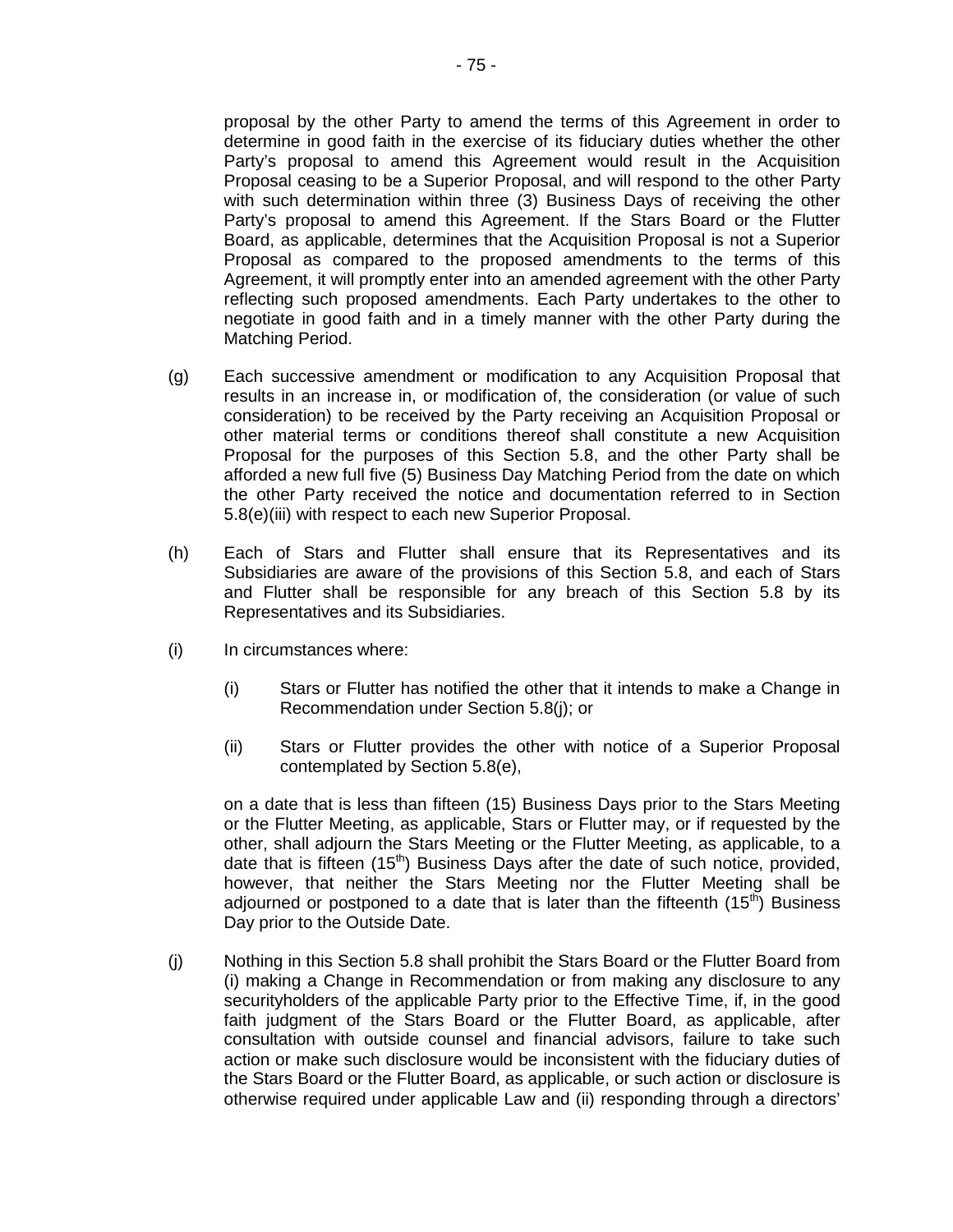circular or equivalent document to an Acquisition Proposal that it determines is not a Superior Proposal, provided that such Party shall provide the other Party and its outside legal counsel with a reasonable opportunity to review the form and content of such circular or other disclosure (if practicable) and shall make all reasonable amendments as requested by the other Party and its legal counsel.

(k) Nothing in this Section 5.8 shall prevent Flutter from complying with the requirements of the Irish Takeover Rules or the Irish Takeover Panel.

## **Section 5.9 Financing Assistance**

- (a) Subject to Section 5.9(b), each of the Parties shall use commercially reasonable efforts to provide and cause its Subsidiaries to provide, and shall use its commercially reasonable efforts to have its and their Representatives provide, such cooperation to the other Party as such Party may reasonably request in connection with the arrangements by such other Party to repay or refinance existing credit facilities, obtain new or amend any existing credit facilities, redeem, repay or repurchase existing debt securities (and/or defease or satisfy and discharge related indentures), issue securities publicly or privately, or waive or amend the terms of, exchange, or seek or solicit consents in respect of existing debt securities (each a "**Financing Matter**"), subject to the terms hereof, provided that: (A) to the extent reasonably practicable, such request is made on reasonable notice; (B) cooperation does not unreasonably interfere with the ongoing operations of the cooperating Party and its Subsidiaries or unreasonably interfere with or hinder or delay the performance by the cooperating Party or its Subsidiaries of their obligations hereunder; (C) other than in respect of indemnification as set out below, the cooperating Party shall not be required to provide, or cause any of its Subsidiaries to provide, cooperation that involves any binding commitment by the cooperating Party or its Subsidiaries, which commitment is not conditional on the completion of the Arrangement and does not terminate without liability to such cooperating Party or its Subsidiaries upon the termination of this Agreement; and (D) any actions taken hereunder are in compliance with Section 5.1 and Section 5.3, as applicable, including one or more of the following cooperative actions as so requested:
	- (i) participating in meetings (including meetings with rating agencies), drafting sessions and due diligence sessions, at mutually agreeable dates and times, including sessions with prospective banks, lenders, underwriters, initial purchasers and other financing sources;
	- (ii) furnishing the other Party and its proposed lenders or underwriters (upon delivering signed non-disclosure undertakings in customary form, where applicable), as soon as reasonably practicable, with such financial and other pertinent information regarding itself as may be reasonably requested by the other Party or its financing sources or otherwise customarily included in offering documents and materials in offerings of debt securities or syndications of bank financings;
	- (iii) cooperating with reasonable and customary due diligence by potential banks, lenders, underwriters, initial purchasers or other financing sources,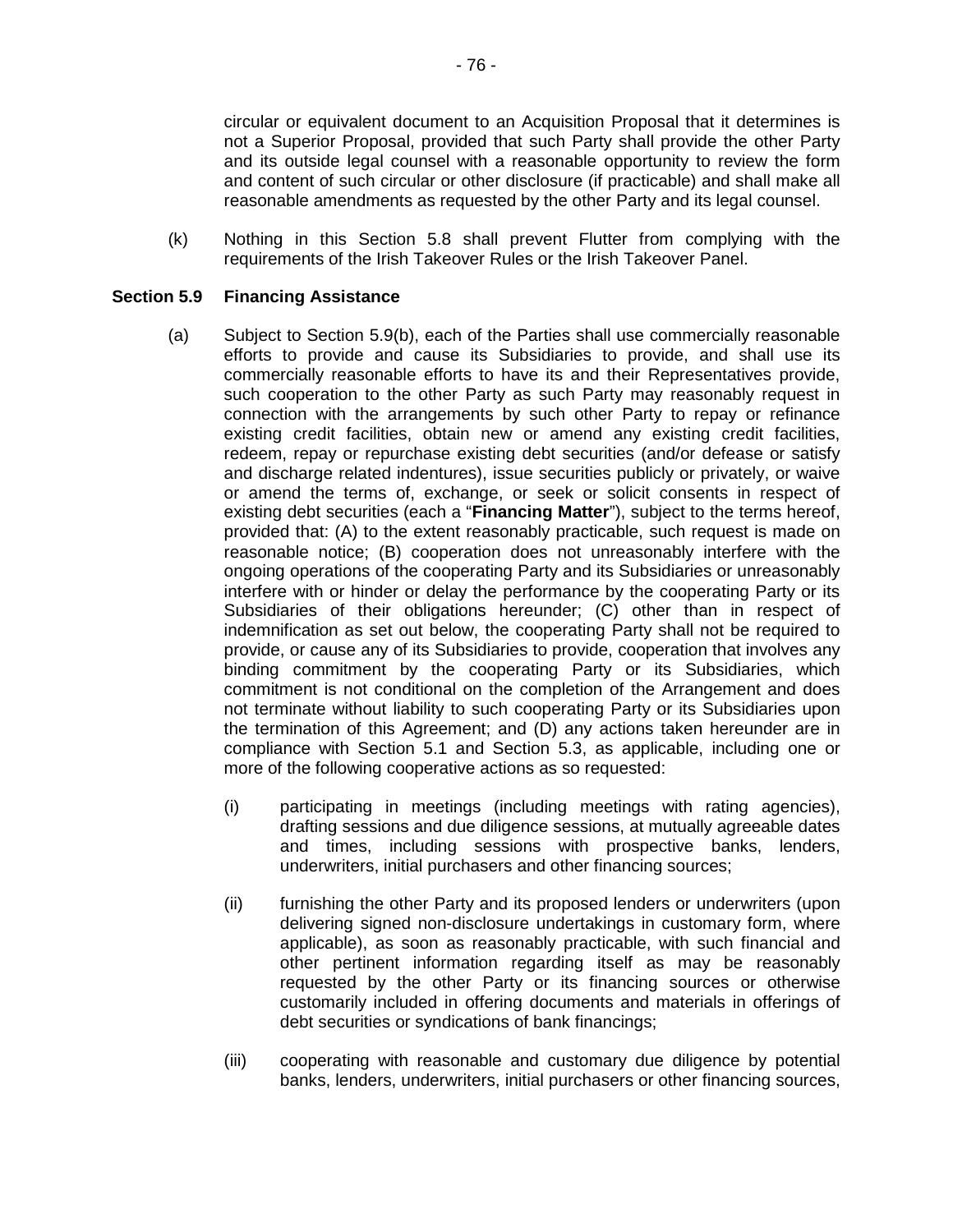and counsel for any of the foregoing, at mutually agreeable dates and times;

- (iv) assisting the other Party and its banks, lenders, underwriters, initial purchasers or other financing sources (upon delivering signed nondisclosure undertakings in customary form, where applicable) in the preparation of, and providing the other Party a written authorization for the release of information in, (i) necessary, customary or advisable offering materials (including prospectuses, offering memoranda, private placement memoranda, confidential information memoranda, investor presentations and road show materials) for any debt raised or securities issued prior to the Effective Date or the termination of this Agreement and (ii) necessary, customary or advisable materials for rating agency presentations;
- (v) cooperating with the other Party in connection with applications to obtain such consents, approvals or authorizations which may be reasonably necessary or desirable in connection with such Financing Matter;
- (vi) using its commercially reasonable efforts to obtain customary accountants comfort letters, legal opinions and other documentation and items relating to such Financing Matter as reasonably requested by the other Party and, if requested by the other Party, to cooperate with and assist it in obtaining such documentation and items;
- (vii) using its commercially reasonable efforts to provide (i) in the case of Stars, quarterly financial statements as soon as possible and in no event later than 45 days after the end of each fiscal quarter (other than the fourth quarter) and, in the case of Flutter, half-year financial statements as soon as possible and in no event 90 days after the end of the applicable half year period, and (ii) annual financial statements prepared in accordance with Canadian GAAP or IFRS, as applicable, including an auditors' report thereon, as soon as possible and in no event later than 90 days (in the case of Stars) or 180 days (in the case of Flutter), as applicable, after the end of the fiscal year, in each case prior to the Effective Date;
- (viii) assisting the other Party in the preparation of pro forma financial statements and other pro forma information customarily included in offering documents for similar debt securities or syndicated bank financing;
- (ix) causing their auditors to provide reasonable and customary assistance and cooperation, including (i) participating in drafting sessions and accounting due diligence sessions and (ii) provision of one or more comfort letters customarily provided in offerings of debt securities, and providing customary representation letters to such accountants;
- (x) using its commercially reasonable efforts to procure the execution and delivery of any legal opinions, and executing and delivering any documents or certificates, as may be reasonably requested by the other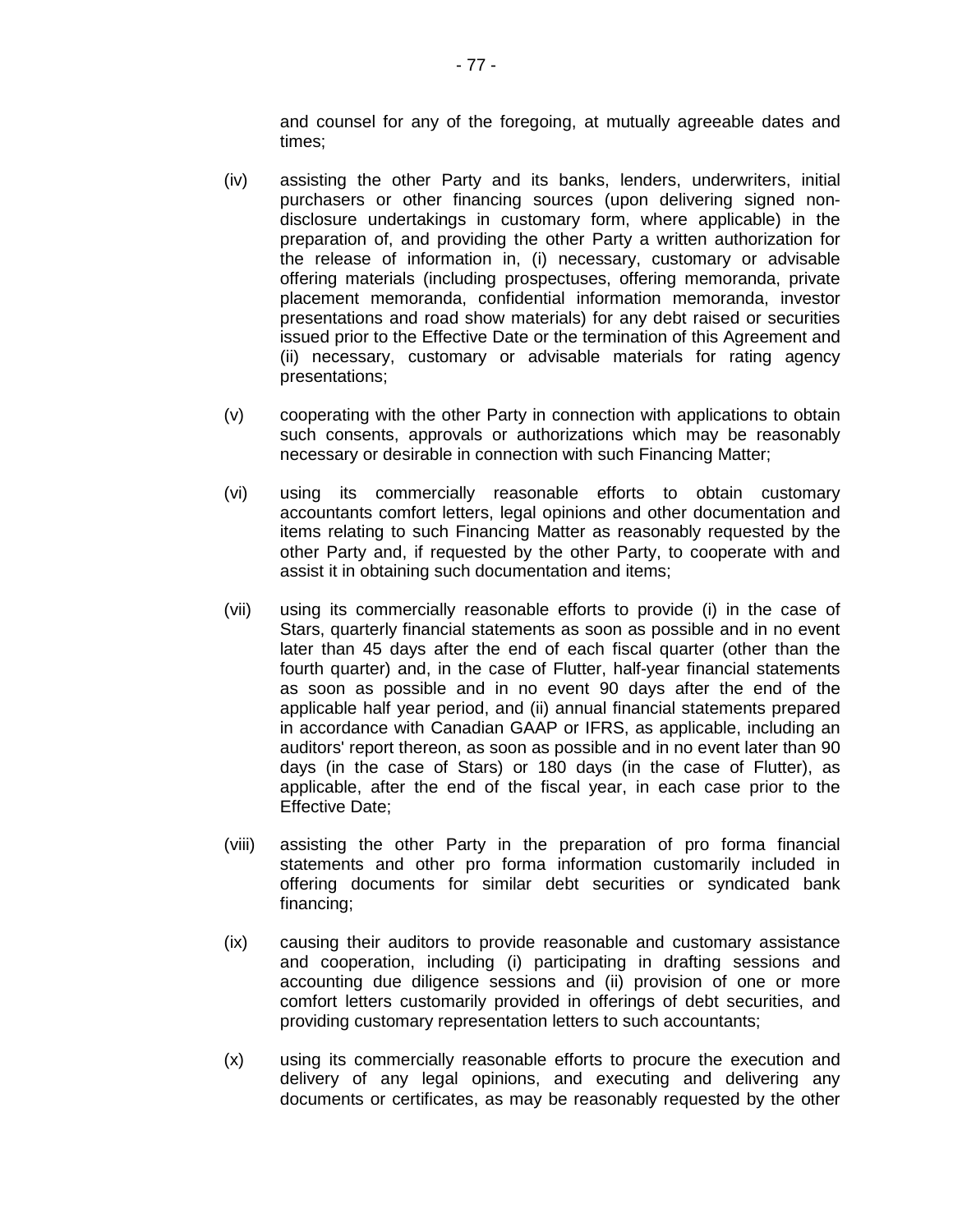Party (including a certificate of the Chief Financial Officer of the cooperating Party or any of its Subsidiaries with respect to solvency matters and consents of accountants for use of their reports in any materials relating to such Financing Matter, provided that any such certificate shall be given without personal liability);

- (xi) facilitating the execution and delivery of any definitive finance agreements, purchase agreements, indentures, notes, guarantees, resolutions and/or any other documents related to any proposed Financing Matter, that is effective as of the Effective Time (or which is in connection with a Financing Matter requested by Flutter in connection with a redemption, repayment, repurchase and/or satisfaction and discharge of the Stars Senior Notes Indenture or Stars Credit Agreement), as may be reasonably requested by the other Party;
- (xii) facilitating the pledging, preparation, execution and delivery of any customary security and pledge documents, or other customary certificates, instruments, guarantees or documents as may be reasonably requested by the other Party to facilitate any pledging of collateral, in connection with any Financing Matter that is effective as of the Effective Time (or which is in connection with a Financing Matter requested by Flutter in connection with a redemption, repayment, repurchase and/or satisfaction and discharge of the Stars Senior Notes Indenture or Stars Credit Agreement);
- (xiii) using its commercially reasonable efforts to take actions necessary to (i) permit the proposed lenders or underwriters to evaluate its and its Subsidiaries' current assets and (ii) establish, effective as of the Effective Time, bank and other accounts and blocked account agreements and lock box arrangements in connection with such debt financing, provided that, in connection with any financing by a Party, no right of any lender in respect of the other Party, nor obligations of such other Party or any of its Subsidiaries, thereunder shall be effective until the Effective Time;
- (xiv) providing the other Party's financing sources all documentation and other information reasonably requested in writing by the other Party or such financing sources as promptly as practicable prior to the Effective Time, to the extent required by regulatory authorities under applicable "know your customer" and anti-money laundering rules and regulations; and
- (xv) taking all corporate actions requested by the other Party that are commercially reasonable to be taken by the cooperating Party and are necessary or customary to permit the consummation of such Financing Matter.
- (b) Neither Party, nor any of its Subsidiaries shall be required by the other Party to (a) pay any commitment, consent or other similar fee or incur any other liability (other than indemnity as described below) in connection with any such financing prior to the Effective Time, (b) take any action or do anything that would (i) contravene any applicable Law, (ii) contravene any of its or any of its Subsidiaries' agreements with third parties that relates to borrowed money or (iii)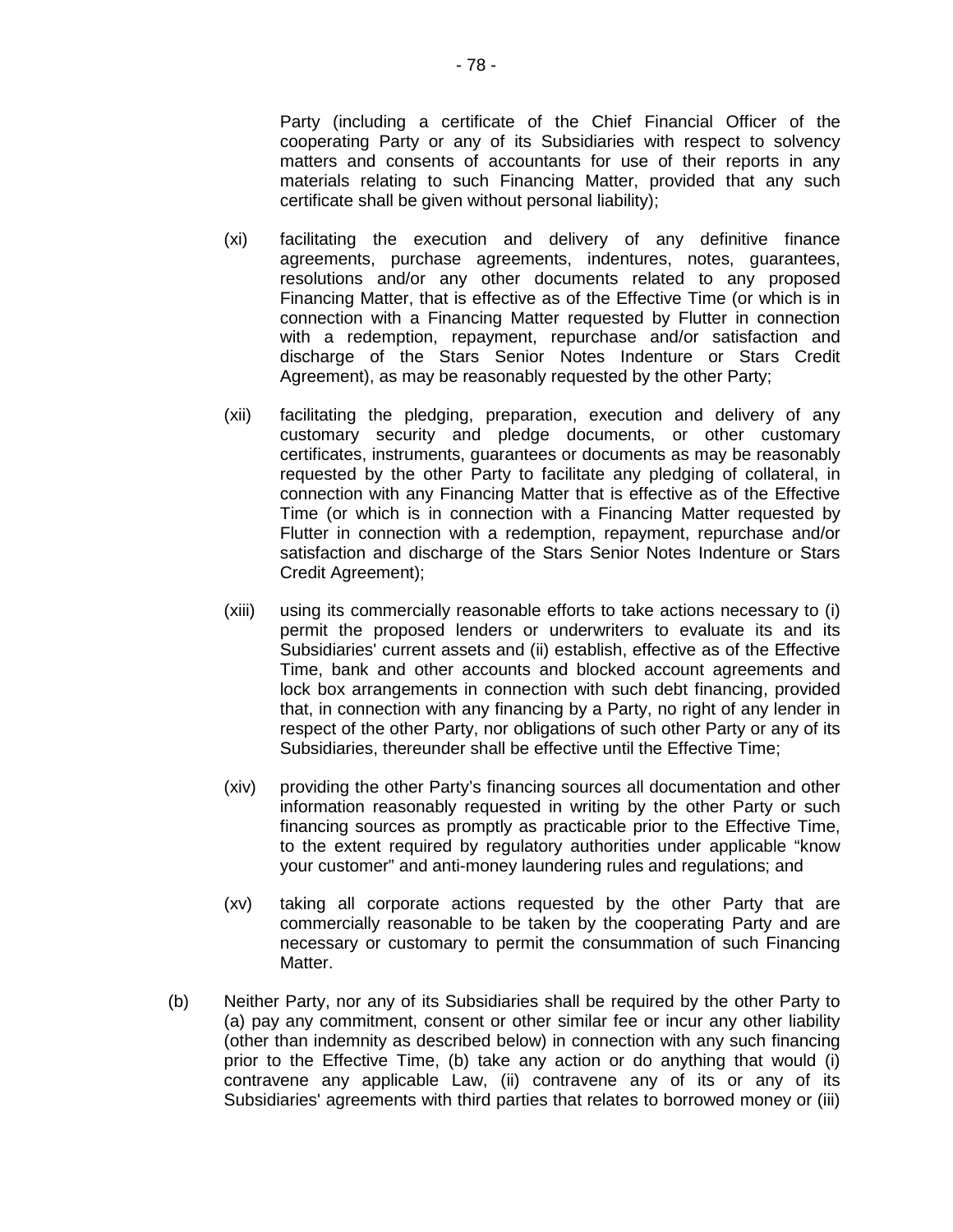be capable of impairing or preventing the satisfaction of any condition set forth in Article 6, (iv) commit to take any action (other than indemnity as described below) that is not contingent on the consummation of the transactions contemplated by this Agreement at the Effective Time, or (v) except as required to comply with applicable Laws, require it to disclose any information that in the reasonable judgment of such Party would result in the disclosure of any trade secrets or similar information or violate any obligations of such Party or any other Person with respect to confidentiality.

- (c) Without prejudice to the generality of Section 5.9(a), prior to the Effective Time, upon the request of Flutter, Stars shall, and shall cause its Subsidiaries to, reasonably cooperate with Flutter and take all actions necessary to effect the redemption, repayment, repurchase and/or satisfaction and discharge of the Stars Senior Notes Indenture and the Stars Credit Agreement at or substantially concurrently with the Effective Time, including, without limitation, (i) preparation and delivery of all notices of redemption or repayment, (ii) preparation, execution and delivery of all certificates and other documentation necessary under the Stars Senior Notes Indenture and Stars Credit Agreement, as applicable, (iii) preparation of all documents necessary to effect the release of all guarantees and Liens under such indebtedness, (iv) obtaining and delivering to Flutter in form and substance reasonably satisfactory to Flutter customary payoff letters, lien and guarantee releases and/or instruments of termination, evidencing that the Stars Senior Notes Indenture and the Stars Credit Agreement have been terminated or repaid and that all guarantees and Liens securing any such indebtedness shall have been released and authorizing Flutter or its designees to file UCC-3 termination statements or take such other action necessary or desirable to evidence the termination of such Liens, and (v) preparation of any and all documentation requested by the trustee and/or agent under the Stars Senior Notes Indenture or the Stars Credit Agreement in order to effect the redemption, repayment, repurchase and/or satisfaction and discharge of the Stars Senior Notes Indenture and the Stars Credit Agreement, as applicable. Stars shall prepare and give Flutter a reasonable amount of time to review all such documentation related to the repurchase, redemption, repayment, satisfaction and discharge of the Stars Senior Notes Indenture and the repayment in full and termination of the Stars Credit Agreement. Stars shall use reasonable best efforts to provide Flutter with: (i) an estimated amount (with calculations) necessary to redeem, repay, repurchase or retire the Stars Senior Notes Indenture at least 75 days prior to the anticipated Effective Date and the exact amount (with calculations) at least 60 days prior to the anticipated Effective Date (and each such other date as Flutter may reasonably request in writing); and (ii) an estimated amount (with calculations) necessary to redeem, repay, repurchase or retire the Stars Credit Agreement at least 7 Business Days prior to the anticipated Effective Date and the exact amount (with calculations) within 3 Business Days prior to the anticipated Effective Date (and each such other date as Flutter may reasonably request in writing).
- (d) Each Party agrees to indemnify and save harmless the other Party, its Subsidiaries and their respective agents and Representatives from and against any and all liabilities, losses, damages, claims, costs, expenses, interest awards, judgments and penalties suffered or incurred by any of them in connection with any actions or omissions by any of them in connection with any request by the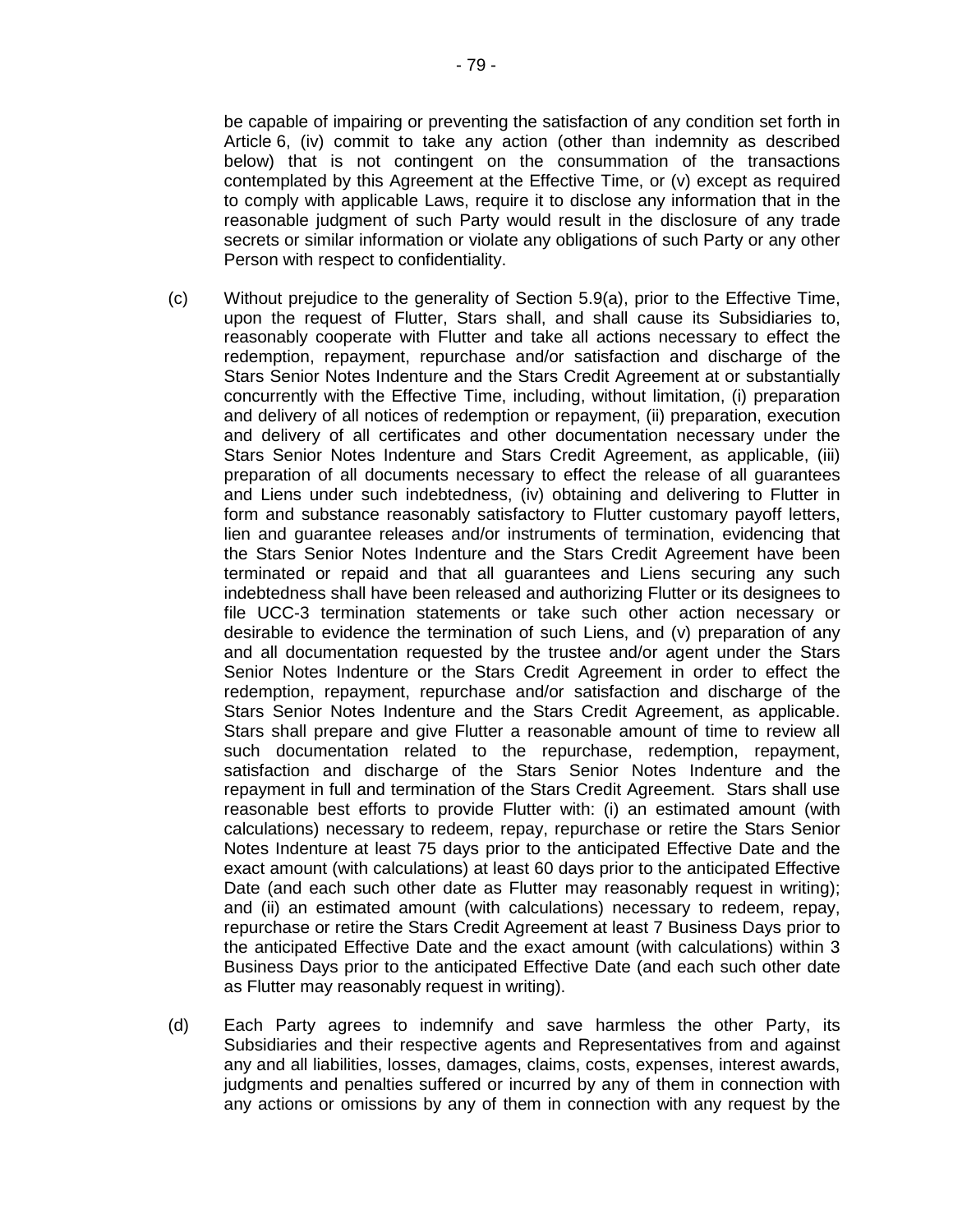requesting Party made pursuant to this Section 5.9 and for any alleged misstatement or omission in any information provided by the indemnifying Party hereunder at the request of the requesting Party (other than historical factual information to the extent prepared by the requesting Party and relating to the requesting Party and its Subsidiaries) except that such Party shall not be liable in any such case to the extent that any such liabilities, losses, damages, claims, costs, expenses, interest awards, judgments and penalties arise out of the negligence or wilful misconduct of the other Party. Each Party shall promptly upon request by the other Party and from time to time reimburse the cooperating Party and its Subsidiaries for all reasonable out-of-pocket costs (including legal fees) incurred by the cooperating Party or its Subsidiaries and their Representatives in connection with any of the actions contemplated by this Section 5.9, including, if this Agreement is terminated by the cooperating Party (other than in circumstances where the cooperating Party is required to pay a fee upon such termination) in accordance with its terms, in connection with any unwinding or similar transactions by the cooperating Party or its Subsidiaries required as a result of actions taken pursuant to this Section 5.9.

### **Section 5.10 Access to Information; Confidentiality**

From the date hereof until the earlier of the Effective Time and the termination of this Agreement pursuant to its terms, each of Stars and Flutter shall, and shall cause their respective Representatives to, afford to the other Party and to Representatives of the other Party such access as the other Party may reasonably require at all reasonable times, including, for the purpose of facilitating integration business planning, to their officers, employees, agents, properties, books, records (except for trade secrets) and Contracts, and shall furnish the other Party with all data and information as the other Party may reasonably request, provided that the access or provision of information pursuant to this Section 5.10 does not (a) unduly disrupt the conduct of the business of such Party or its Subsidiaries, (b) violate any Law, including any antitrust Law, Contract, fiduciary duty or Authorization applicable to such Party or its Subsidiaries (c) jeopardize any solicitor-client or other legal privilege. Stars and Flutter acknowledge and agree that information furnished pursuant to this Section 5.10 shall be subject to the terms and conditions of the Confidentiality Agreement and the final (unnumbered) subparagraph of Section 5.5(a) shall apply mutatis mutandis.

### **Section 5.11 Notice and Cure Provisions**

- (a) Each of Stars and Flutter will give prompt notice to the other of the occurrence, or failure to occur, at any time from the date hereof until the earlier to occur of (a) the termination of this Agreement pursuant to its terms and (b) the Effective Time of any event or state of facts which occurrence or failure would, or would be likely to:
	- (i) cause any of the representations or warranties of such Party contained herein to be untrue or inaccurate in any material respect on the date hereof or at the Effective Time (provided that this subsection (i) shall not apply in the case of any event or state of facts resulting from the actions or omissions of a Party which are required under this Agreement); or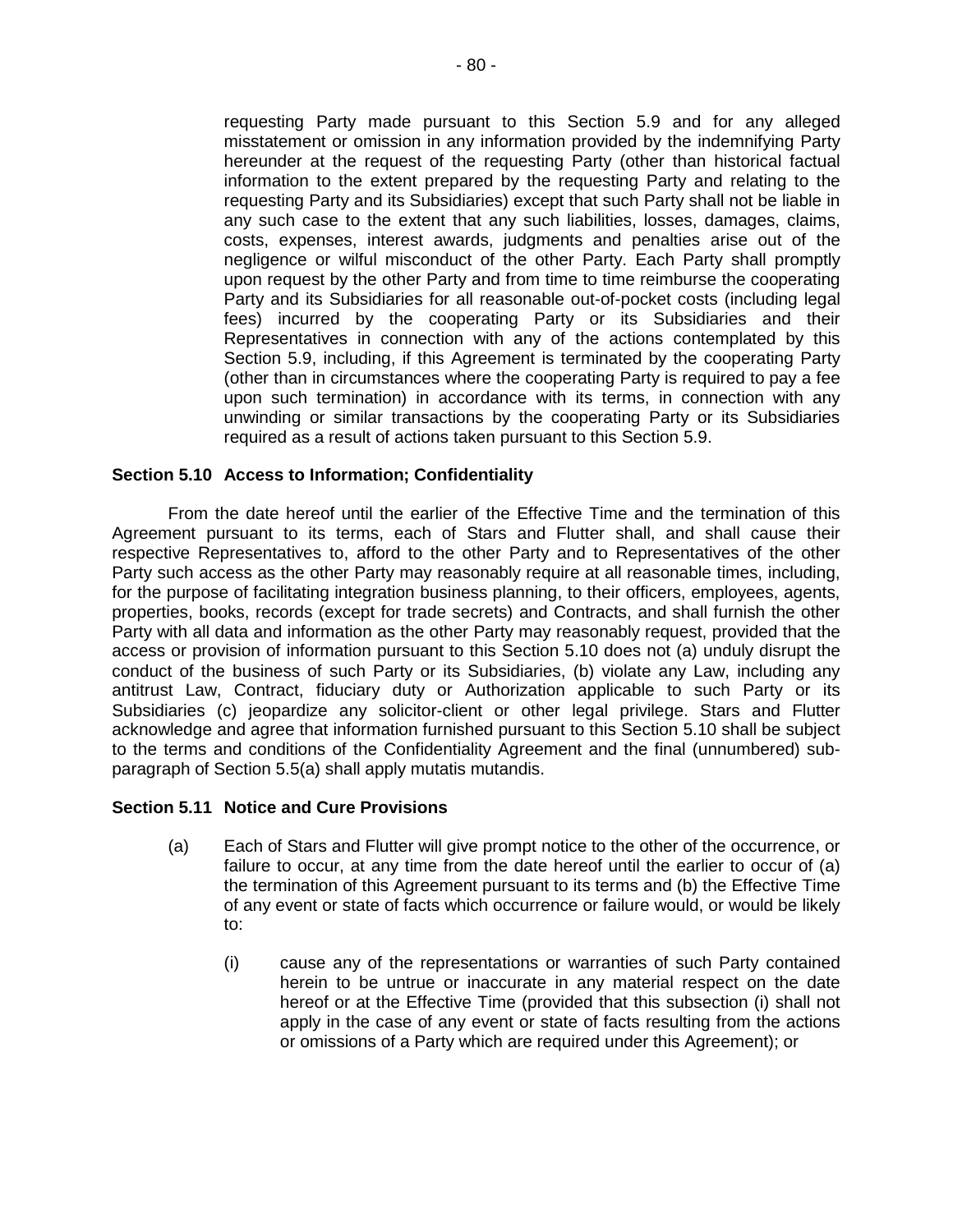(ii) result in the failure to comply with or satisfy any covenant, condition or agreement to be complied with or satisfied by such Party hereunder prior to the Effective Time

provided, however, that the delivery of any notice pursuant to this Section 5.11 will not affect the representations, warranties, covenants, agreements or obligations of the Parties (or remedies with respect thereto) or the conditions to the obligations of the Parties under this Agreement.

(b) Flutter may not elect to exercise its right to terminate this Agreement pursuant to Section 7.2(a)(iii)(B) and Stars may not elect to exercise its right to terminate this Agreement pursuant to Section 7.2(a)(iv)(B), unless the Party seeking to terminate this Agreement (the "**Terminating Party**") has delivered a written notice ("**Termination Notice**") to the other Party (the "**Breaching Party**") specifying in reasonable detail all breaches of covenants, representations and warranties or other matters which the Terminating Party asserts as the basis for termination. After delivering a Termination Notice, provided the Breaching Party is proceeding diligently to cure such matter and such matter is capable of being cured prior to the Outside Date (with any intentional breach being deemed to be incurable), the Terminating Party may not exercise such termination right until the earlier of (a) the Outside Date, and (b) if such matter has not been cured by the date that is fifteen (15) Business Days following receipt of such Termination Notice by the Breaching Party, such date. If the Terminating Party delivers a Termination Notice prior to the date of the Stars Meeting and Flutter Meeting, unless the Parties agree otherwise, Stars shall postpone or adjourn the Stars Meeting and Flutter shall use its commercially reasonable efforts to obtain the consent of the Flutter Shareholders to postpone or adjourn the Flutter Meeting to the earlier of (a) five (5) Business Days prior to the Outside Date and (b) the date that is fifteen (15) Business Days following receipt of such Termination Notice by the Breaching Party.

### **Section 5.12 Insurance and Indemnification**

- (a) Prior to the Effective Date, Stars shall purchase customary "tail" policies of directors' and officers' liability insurance for directors of Stars who will be resigning their positions on or shortly following the Effective Date providing protection no less favourable in the aggregate to the protection provided by the policies maintained by Stars and its Subsidiaries which are in effect immediately prior to the Effective Date and providing protection in respect of claims arising from facts or events which occurred on or prior to the Effective Date and Flutter will, or will cause Stars and its Subsidiaries to, maintain such tail policies in effect without any reduction in scope or coverage for six (6) years from the Effective Date; provided, that Flutter shall not be required to pay any amounts in respect of such coverage prior to the Effective Time and provided further that the cost of such policies shall not exceed 350% of Stars' current annual aggregate premium for policies currently maintained by Stars or its Subsidiaries.
- (b) Flutter agrees that it shall cause Stars and the Subsidiaries of Stars to honour all rights to indemnification or exculpation existing, both now and in the future, in favour of present and former employees, officers and directors of Stars and its Subsidiaries to the extent that they are disclosed or are otherwise on usual terms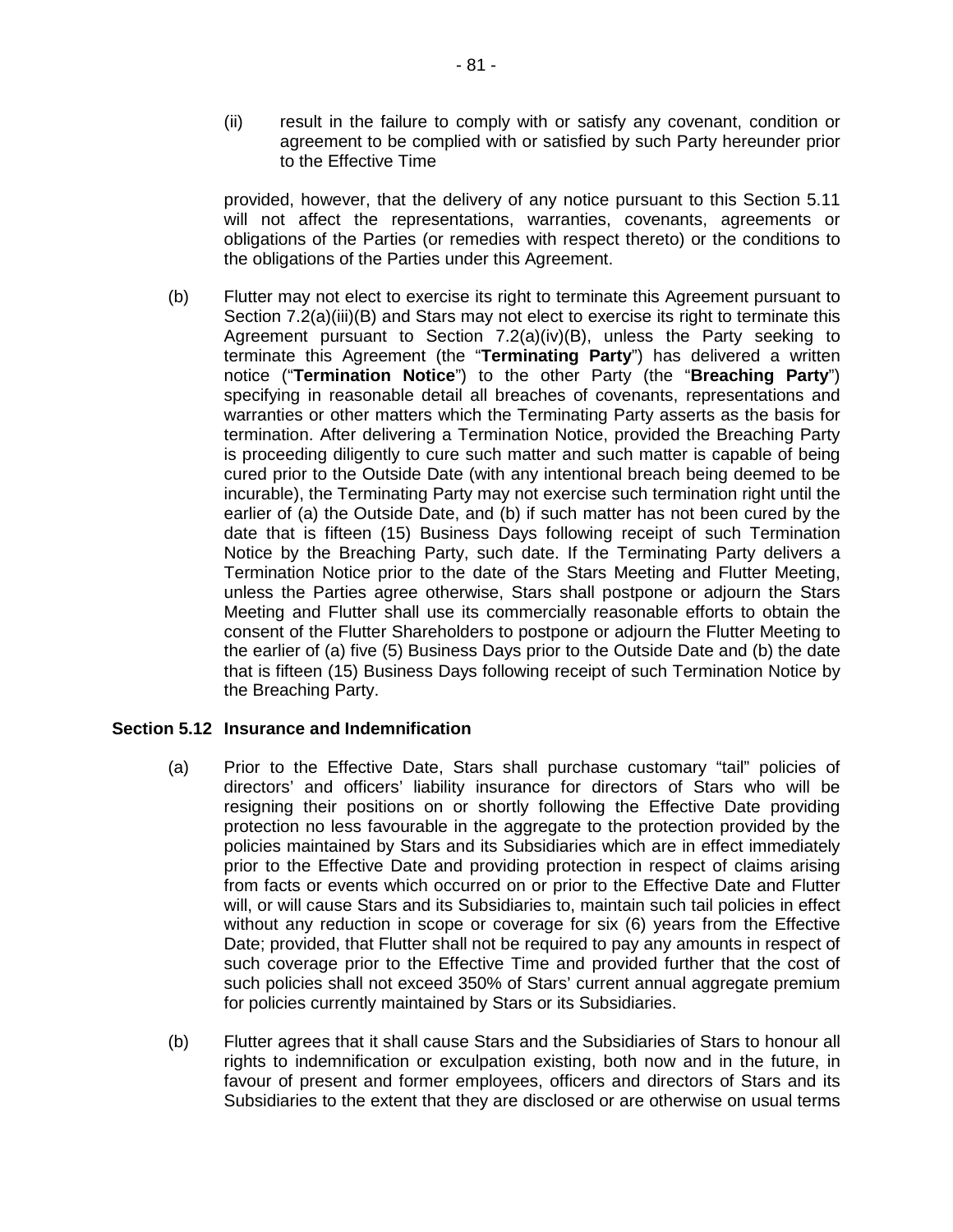for indemnity arrangements, and acknowledges that such rights, to the extent that they are disclosed or are otherwise on usual terms for indemnity arrangements, shall survive the completion of the Plan of Arrangement and shall continue in full force and effect in accordance with their terms for a period of not less than six (6) years from the Effective Date.

(c) This Section 5.12 shall survive the termination of this Agreement as a result of the occurrence of the Effective Date for a period of six (6) years.

## **Section 5.13 Employment Matters**

- (a) Unless otherwise agreed in writing between the Parties or by the relevant Stars Employee (as defined below), Flutter covenants and agrees, and after the Effective Time shall cause Stars and any successor to Stars to covenant and agree, to honour and comply in all material respects with the terms of all existing employment (including compensation and benefits) and severance obligations of Stars and its Subsidiaries and all obligations of Stars and its Subsidiaries under the Stars Employee Share Plans.
- (b) Notwithstanding anything in this Section 5.13 to the contrary, the terms of this Section 5.13 shall not apply to:
	- (i) any Stars employee as of the Effective Time (each a "**Stars Employee**") who is covered by a collective bargaining or related agreement and instead, the terms and conditions of employment of each such Stars Employee following the Effective Time shall be governed by the terms of the applicable agreement; nor
	- (ii) the Stars Proposed Directors and any Stars Employee or director or officer of Stars who joins the Flutter Board after the Effective Time, provided that the terms and conditions of employment of such individual following the Effective Time shall be in compliance with any applicable employment agreement and the Flutter Directors' Remuneration Policy from time to time.

#### **ARTICLE 6 CONDITIONS**

### **Section 6.1 Mutual Conditions Precedent**

The obligations of the Parties to complete the Arrangement are subject to the fulfilment of each of the following conditions precedent on or before the Effective Time, each of which may only be waived with the mutual consent of the Parties:

- (a) the Stars Resolution shall have been approved and adopted by the Stars Shareholders at the Stars Meeting in accordance with the Interim Order;
- (b) the Interim Order and the Final Order shall each have been obtained on terms consistent with this Agreement, and shall not have been set aside or modified in a manner unacceptable to the Parties, on appeal or otherwise;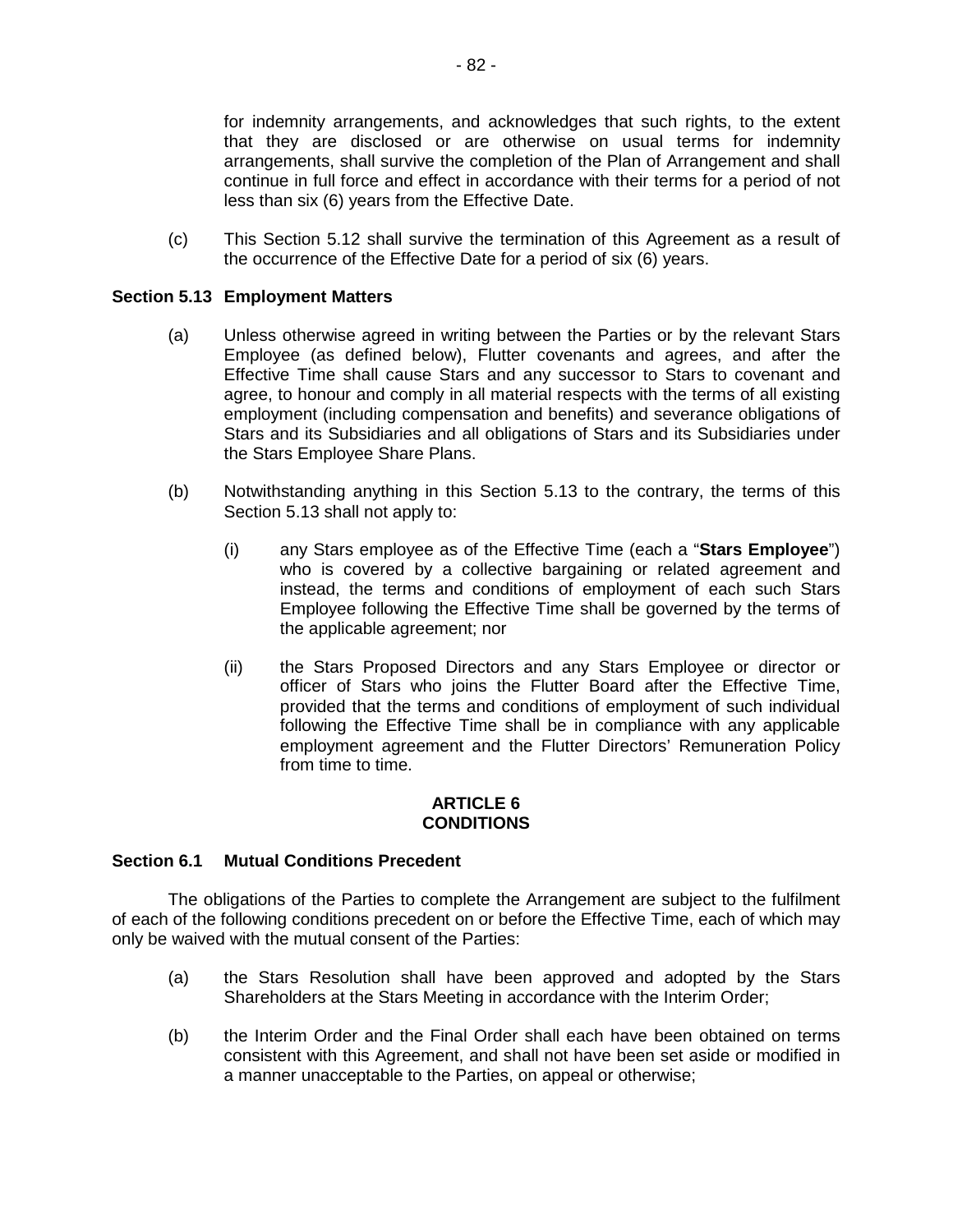- (c) the Flutter Shareholder Approval shall have been obtained;
- (d) the Regulatory Approvals and the Gaming Consents shall have been obtained;
- (e) the FCA and Euronext Dublin shall have acknowledged (and such acknowledgement shall not have been withdrawn) that the application for the admission of the Flutter Shares to be issued pursuant to the Arrangement to (i) the premium listing segment of the Official List of the FCA, and (ii) to a secondary listing on the Official List of Euronext Dublin (respectively) has been approved and will become effective, and the LSE and Euronext Dublin having acknowledged (and such acknowledgement shall not have been withdrawn) that the Flutter Shares to be issued pursuant to the Arrangement will be admitted to trading on (A) the LSE's main market for listed securities, and (B) the Euronext Dublin Market (respectively) with effect from the Effective Date, subject only to the issue of such Flutter Shares upon completion of the Arrangement; and
- (f) no Law is in effect that makes the consummation of the Arrangement illegal or otherwise prohibits or enjoins Flutter or Stars from consummating the Arrangement.

# **Section 6.2 Conditions Precedent to the Obligations of Flutter**

The obligations of Flutter to complete the Arrangement are subject to the fulfilment of each of the following conditions precedent on or before the Effective Time (each of which is for the exclusive benefit of Flutter and may be waived by Flutter in whole or in part at any time):

- (a) all material covenants of Stars under this Agreement to be performed or complied with on or before the Effective Time which have not been waived by Flutter shall have been duly performed or complied with by Stars in all material respects and Flutter shall have received a certificate of Stars addressed to Flutter and dated the Effective Date, signed on behalf of Stars by two senior executive officers of Stars (on Stars' behalf and without personal liability), confirming the same as of the Effective Time;
- (b) the representations and warranties of Stars set forth in:
	- (i) Section 3.1(a) *[Organization and Qualification]*, Section 3.1(b) *[Authority Relative to this Agreement]* and Section 3.1(t) *[Brokers]* shall be true and correct in all respects as of the Effective Time as if made as at and as of such time;
	- (ii) Section 3.1(g)(i) *[Capitalization and Listing]* shall be true and correct in all respects (except for *de minimis* inaccuracies) as of the Effective Time (except for representations and warranties made as of a specified date, the accuracy of which shall be determined as of that specified date) as if made as at and as of such time; and
	- (iii) all other provisions of this Agreement shall be true and correct in all respects, without regard to any materiality or Material Adverse Effect qualifications contained in them as of the Effective Time, as though made on and as of the Effective Time (except for representations and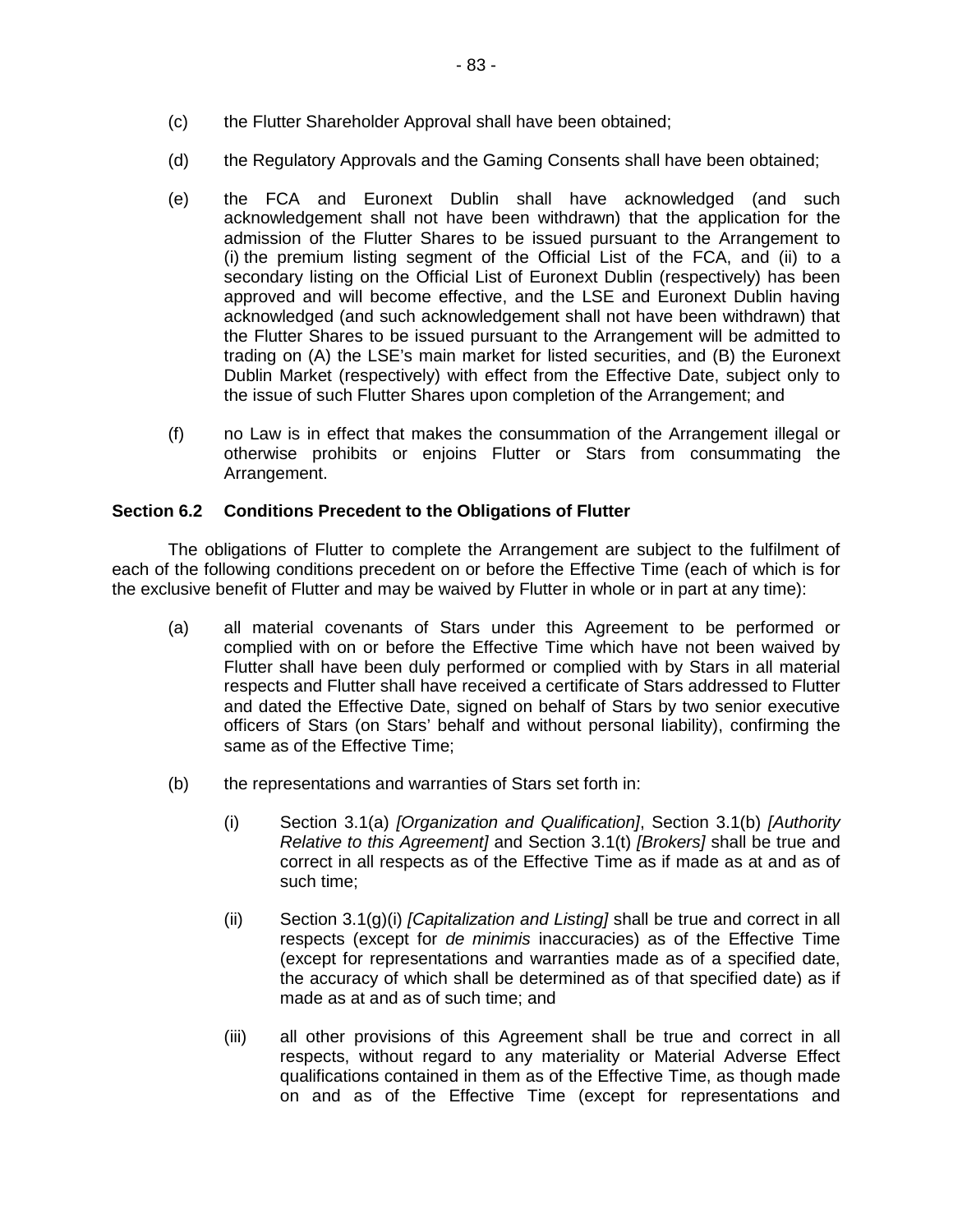warranties made as of a specified date, the accuracy of which shall be determined as of that specified date), except where the failure or failures of such representations and warranties to be so true and correct in all respects has or have not had and would not reasonably be expected to have, individually or in the aggregate, a Material Adverse Effect on Stars,

and Flutter shall have received a certificate of Stars addressed to Flutter and dated the Effective Date, signed on behalf of Stars by two senior executive officers of Stars (on Stars' behalf and without personal liability), confirming the same as at the Effective Time;

- (c) the total number of Stars Shares with respect to which Dissent Rights have been properly exercised and not validly withdrawn shall not exceed 5% of the outstanding Stars Shares as of the Effective Date; and
- (d) since the date of this Agreement, there shall not have occurred a Material Adverse Effect on Stars.

### **Section 6.3 Conditions Precedent to the Obligations of Stars**

The obligation of Stars to complete the Arrangement is subject to the fulfilment of each of the following conditions precedent on or before the Effective Time (each of which is for the exclusive benefit of Stars and may be waived by Stars in whole or in part at any time):

- (a) all material covenants of Flutter under this Agreement to be performed or complied with on or before the Effective Time which have not been waived by Stars shall have been duly performed or complied with by Flutter in all material respects and Stars shall have received a certificate of Flutter, addressed to Stars and dated the Effective Date, signed on behalf of Flutter by two of its senior executive officers (on Flutter's behalf and without personal liability), confirming the same as of the Effective Date;
- (b) the representations and warranties of Flutter set forth in:
	- (i) Section 4.1(a) *[Organization and Qualification]*, Section 4.1(b) *[Authority Relative to this Agreement]* and Section 4.1(s) *[Brokers]* shall be true and correct in all respects as of the Effective Time as if made as at and as of such time;
	- (ii) Section 4.1(g)(i) *[Capitalization and Listing]* shall be true and correct in all respects (except for *de minimis* inaccuracies) as of the Effective Time (except for representations and warranties made as of a specified date, the accuracy of which shall be determined as of that specified date) as if made as at and as of such time; and
	- (iii) all other provisions of this Agreement shall be true and correct in all respects, without regard to any materiality or Material Adverse Effect qualifications contained in them as of the Effective Time, as though made on and as of the Effective Time (except for representations and warranties made as of a specified date, the accuracy of which shall be determined as of that specified date), except where the failure or failures of such representations and warranties to be so true and correct in all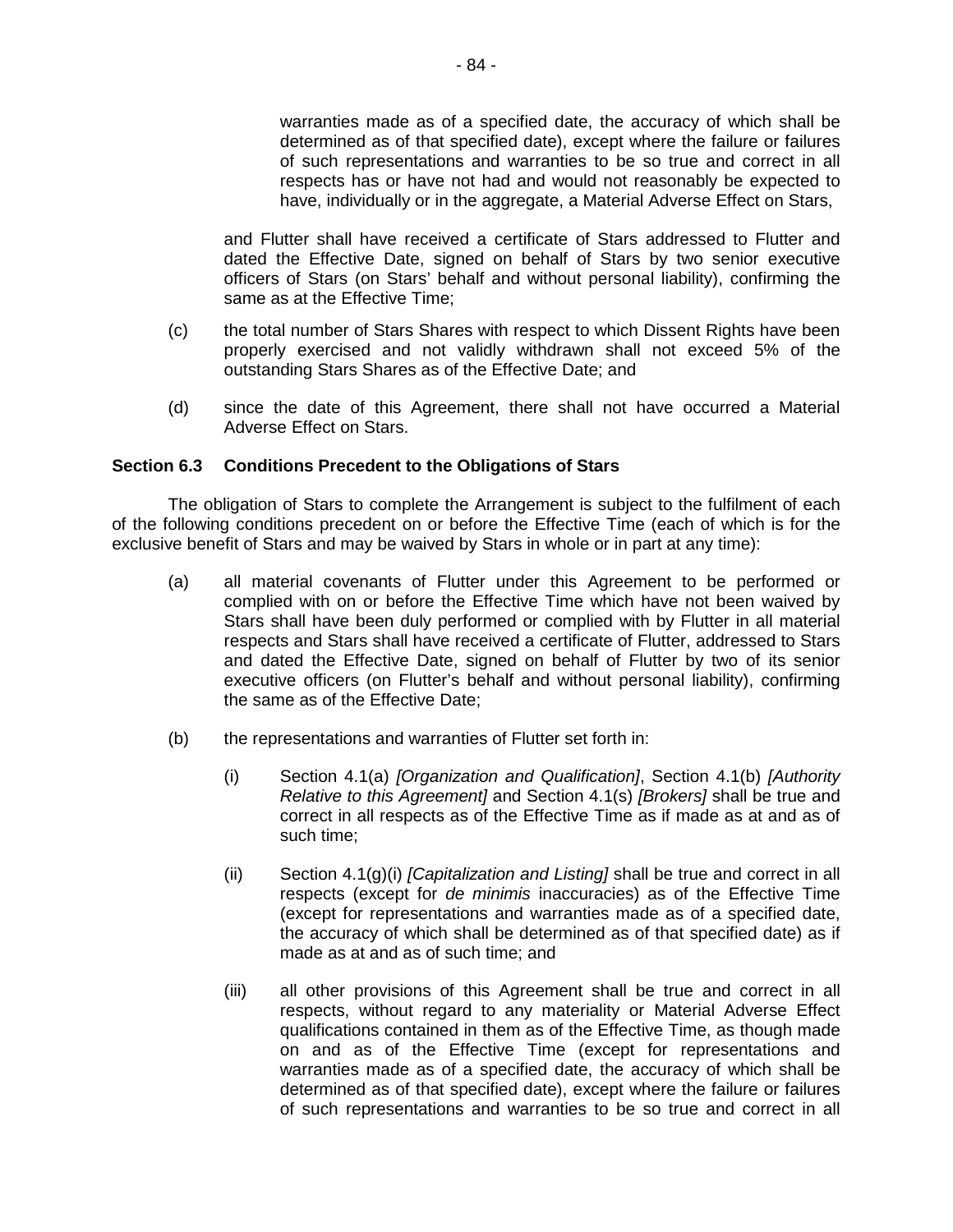respects has or have not had and would not reasonably be expected to have, individually or in the aggregate, a Material Adverse Effect on Flutter,

and Stars shall have received a certificate of Flutter addressed to Flutter and dated the Effective Date, signed on behalf of Flutter by two senior executive officers of Flutter (on Flutter's behalf and without personal liability), confirming the same as at the Effective Time; and

(c) since the date of this Agreement, there shall not have occurred a Material Adverse Effect on Flutter.

## **Section 6.4 Satisfaction of Conditions**

The conditions precedent set out in Section 6.1, Section 6.2 and Section 6.3 shall be conclusively deemed to have been satisfied, waived or released when the Certificate of Arrangement is issued by the Director following filing of the Articles of Arrangement with the consent of the Parties in accordance with the terms of this Agreement.

#### **ARTICLE 7 TERM, TERMINATION, AMENDMENT AND WAIVER**

## **Section 7.1 Term**

This Agreement shall be effective from the date hereof until the earlier of the Effective Time and the termination of this Agreement in accordance with its terms.

### **Section 7.2 Termination**

- (a) This Agreement may be terminated at any time prior to the Effective Time as provided below (notwithstanding Flutter Shareholder Approval or any approval of this Agreement or of the Stars Resolution by the Stars Shareholders and/or by the Court, as applicable):
	- (i) by mutual written agreement of the Parties;
	- (ii) by either Stars or Flutter, if:
		- (A) the Effective Time shall not have occurred on or before the Outside Date, except that the right to terminate this Agreement under this Section 7.2(a)(ii)(A) shall not be available to any Party whose failure to fulfil any of its obligations or breach of any of its representations and warranties under this Agreement has been the cause of, or resulted in, the failure of the Effective Time to occur by such Outside Date;
		- (B) Stars Shareholder Approval shall not have been obtained at the Stars Meeting in accordance with the Interim Order; or
		- (C) Flutter Shareholder Approval shall not have been obtained at the Flutter Meeting.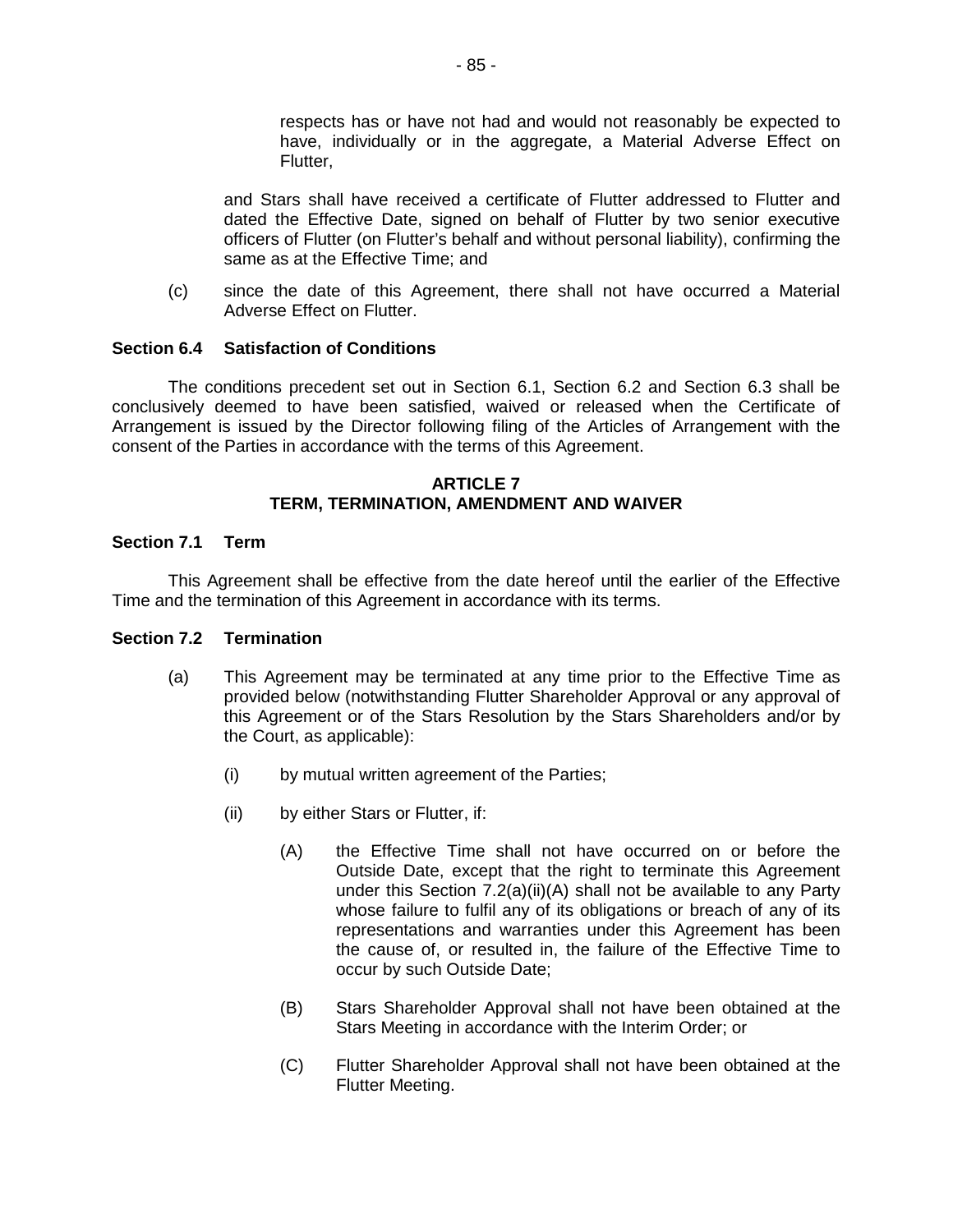- (iii) by Flutter, if:
	- (A) prior to the Effective Time: (1) the Stars Board fails to recommend, or withdraws, amends, modifies or qualifies, in a manner adverse to Flutter, its recommendation of the Arrangement (or fails to publicly reaffirm such recommendation within five (5) Business Days (and in any case prior to the Stars Meeting) after having been requested in writing by Flutter to do so); (2) the Stars Board or a committee thereof shall have approved or recommended any Acquisition Proposal ((1) and (2) each a "**Stars Change in Recommendation**"); or (3) Stars shall have wilfully or intentionally breached Section 5.8 in any material respect;
	- (B) subject to Section 5.11(b), a material breach of any representation or warranty or failure to perform any covenant or agreement on the part of Stars set forth in this Agreement shall have occurred that would cause the conditions set forth in Section 6.2(a) or Section 6.2(b) not to be satisfied, and such conditions are incapable of being satisfied by the Outside Date, as reasonably determined by Flutter and provided that Flutter is not then in breach of this Agreement so as to cause any condition in Section 6.3(a) or Section 6.3(b) not to be satisfied; or
	- (C) it wishes to enter into a binding written agreement with respect to a Superior Proposal (other than a confidentiality and standstill agreement permitted by Section 5.8(d)), subject to compliance with Section 5.8 in all material respects and provided that no termination under this Section 7.2(a)(iii)(C) shall be effective unless and until Flutter shall have paid to Stars the amount required to be paid pursuant to Section 7.3;
- (iv) by Stars, if
	- (A) prior to the Effective Time: (1) the Flutter Board fails to recommend, or withdraws, amends, modifies or qualifies, in a manner adverse to Stars, its recommendation of the Arrangement (or fails to publicly reaffirm such recommendation within five (5) Business Days (and in any case prior to the Flutter Meeting) after having been requested in writing by Stars to do so); (2) the Flutter Board or a committee thereof shall have approved or recommended any Acquisition Proposal ((1) and (2) each a "**Flutter Change in Recommendation**"); or (3) Flutter shall have wilfully or intentionally breached Section 5.8 in any material respect;
	- (B) subject to Section 5.11(b), a material breach of any representation or warranty or failure to perform any covenant or agreement on the part of Flutter set forth in this Agreement shall have occurred that would cause the conditions set forth in Section 6.3(a) or Section 6.3(b) not to be satisfied, and such conditions are incapable of being satisfied by the Outside Date as reasonably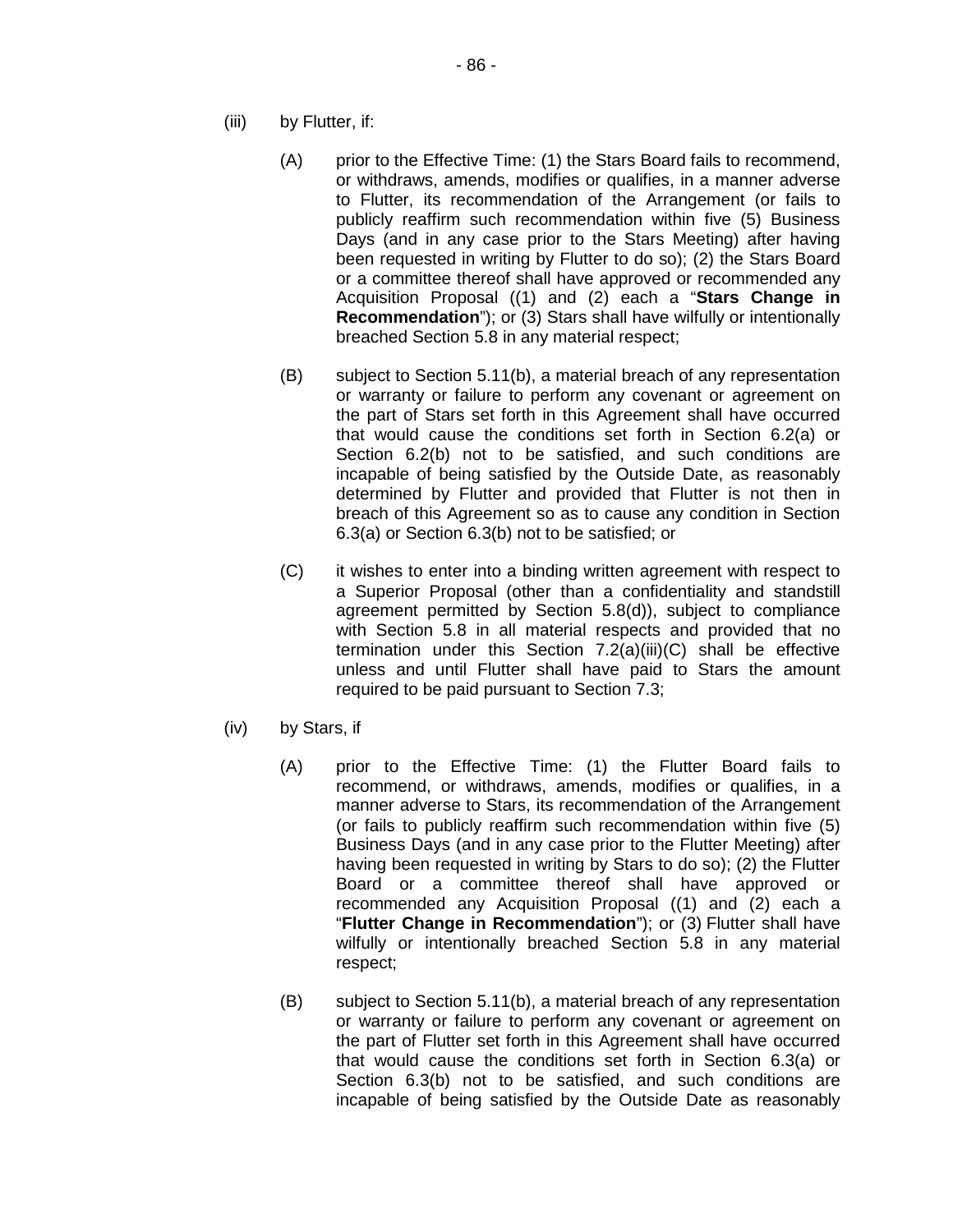determined by Stars and provided that Stars is not then in breach of this Agreement so as to cause any condition in Section 6.2(a) or Section 6.2(b) not to be satisfied; or

- (C) it wishes to enter into a binding written agreement with respect to a Superior Proposal (other than a confidentiality and standstill agreement permitted by Section 5.8(d)), subject to compliance with Section 5.8 in all material respects and provided that no termination under this Section 7.2(a)(iv)(C) shall be effective unless and until Stars shall have paid to Flutter the amount required to be paid pursuant to Section 7.3.
- (b) The Party desiring to terminate this Agreement pursuant to this Section 7.2 (other than pursuant to Section 7.2(a)(i)) shall give notice of such termination to the other Party, specifying in reasonable detail the basis for such Party's exercise of its termination right.
- (c) If this Agreement is terminated pursuant to this Section 7.2, this Agreement shall become void and be of no further force or effect without liability of any Party (or any shareholder, director, officer, employee, agent, consultant or representative of such Party) to any other Party hereto, except that the provisions of this Section 7.2(c) and Sections 5.6(c), 5.9(4), 5.12, 7.3, 8.2, 8.5, 8.6, 8.7 and 8.8 and all related definitions set forth in Section 1.1 (and, for the avoidance of doubt, the provisions of the Confidentiality Agreement) shall survive any termination hereof pursuant to Section 7.2(a).
- (d) The termination of this Agreement pursuant to this Section 7.2 shall be without prejudice to the rights, obligations or liabilities of any Party which shall have accrued or arisen prior to termination.

### **Section 7.3 Expenses and Termination Payments**

- (a) Subject to Section 5.6, all fees, costs and expenses incurred in connection with this Agreement and the Plan of Arrangement shall be paid by the Party incurring such fees, costs or expenses.
- (b) For the purposes of this Agreement, "**Termination Payment**" means £60,140,976 (inclusive of any amounts in respect of VAT, if applicable, save to the extent specifically provided for in Section 7.3(h));
- (c) For the purposes of this Agreement, "**Stars Termination Payment Event**" means the termination of this Agreement:
	- (i) by either Flutter or Stars if pursuant to Section 7.2(a)(ii)(B) *[No Stars Shareholder Approval]* provided that the Flutter Shareholder Approval shall have been obtained;
	- (ii) by Flutter if pursuant to Section 7.2(a)(iii)(A) *[Stars Change in Recommendation]*; or
	- (iii) by Stars if pursuant to Section 7.2(a)(iv)(C) *[Stars Superior Proposal]*.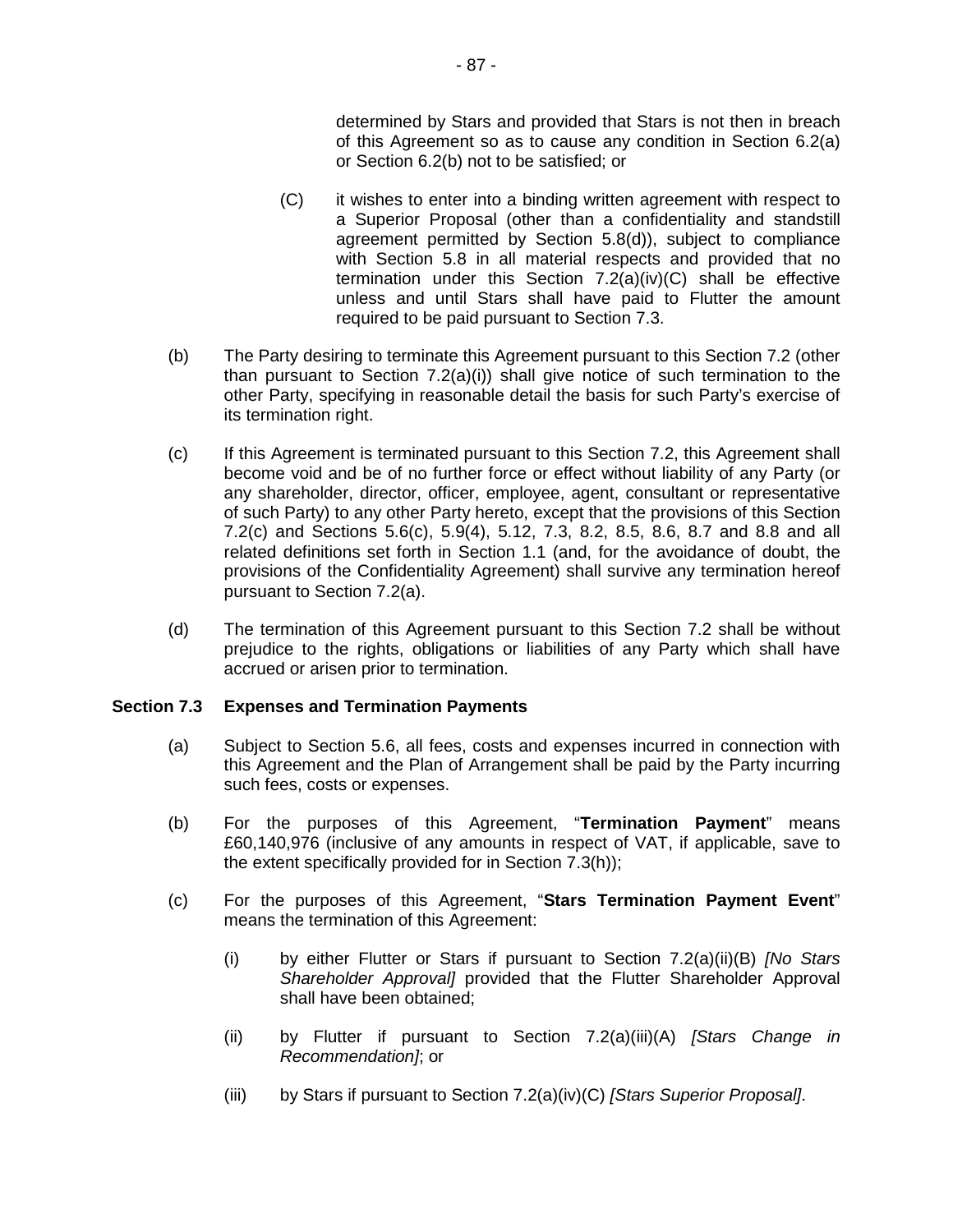If a Stars Termination Payment Event occurs, Stars shall pay the Termination Payment to Flutter, by wire transfer of immediately available funds, as follows:

- $(A)$  if the Termination Payment is payable pursuant to Section 7.3(c)(i) or Section 7.3(c)(ii), the Termination Payment shall be payable within two (2) Business Days following such termination; or
- (B) if the Termination Payment is payable pursuant to Section 7.3(c)(iii), the Termination Payment shall be payable prior to or simultaneously with such termination.
- (d) For the purposes of this Agreement, "**Flutter Termination Payment Event**" means the termination of this Agreement:
	- (i) by either Party if pursuant to Section 7.2(a)(ii)(A) *[Outside Date]* in circumstances where Section 6.1(d) has not been satisfied or because a Governmental Entity has taken any action with respect to a Regulatory Approval (other than Investment Canada and Foreign Investment Review Board Australia) such that Section 6.1(f) is not satisfied provided that Stars has not committed any material breach of Section 5.5 and the Stars Shareholder Approval shall have been obtained;
	- (ii) by either Flutter or Stars if pursuant to Section 7.2(a)(ii)(C) *[No Flutter Shareholder Approval]* provided that Stars Shareholder Approval shall have been obtained;
	- (iii) by Stars if pursuant to Section 7.2(a)(iv)(A) *[Flutter Change in Recommendation]*; or
	- (iv) by Flutter if pursuant to Section 7.2(a)(iii)(C) *[Flutter Superior Proposal]*.

If a Flutter Termination Payment Event occurs, Flutter shall pay, or procure the payment of, the Termination Payment to Stars, by wire transfer of immediately available funds, as follows:

- (A) if the Termination Payment is payable pursuant to Section 7.3(d)(i), Section 7.3(d)(ii) or Section 7.3(d)(iii), the Termination Payment shall be payable within two (2) Business Days following such termination; or
- (B) if the Termination Payment is payable pursuant to Section 7.3(d)(iv), the Termination Payment shall be payable prior to or simultaneously with such termination.
- (e) Any Termination Payment payable by Stars or Flutter pursuant to this Agreement shall be paid free and clear of and without deduction or withholding for, or on account of, any present or future Taxes, unless such deduction or withholding is required by Law. (i) Stars or Flutter (as the case may be) shall make such required deductions or withholdings and (ii) Stars or Flutter (as the case may be) shall remit the full amount deducted or withheld to the appropriate Governmental Entity in accordance with applicable Laws.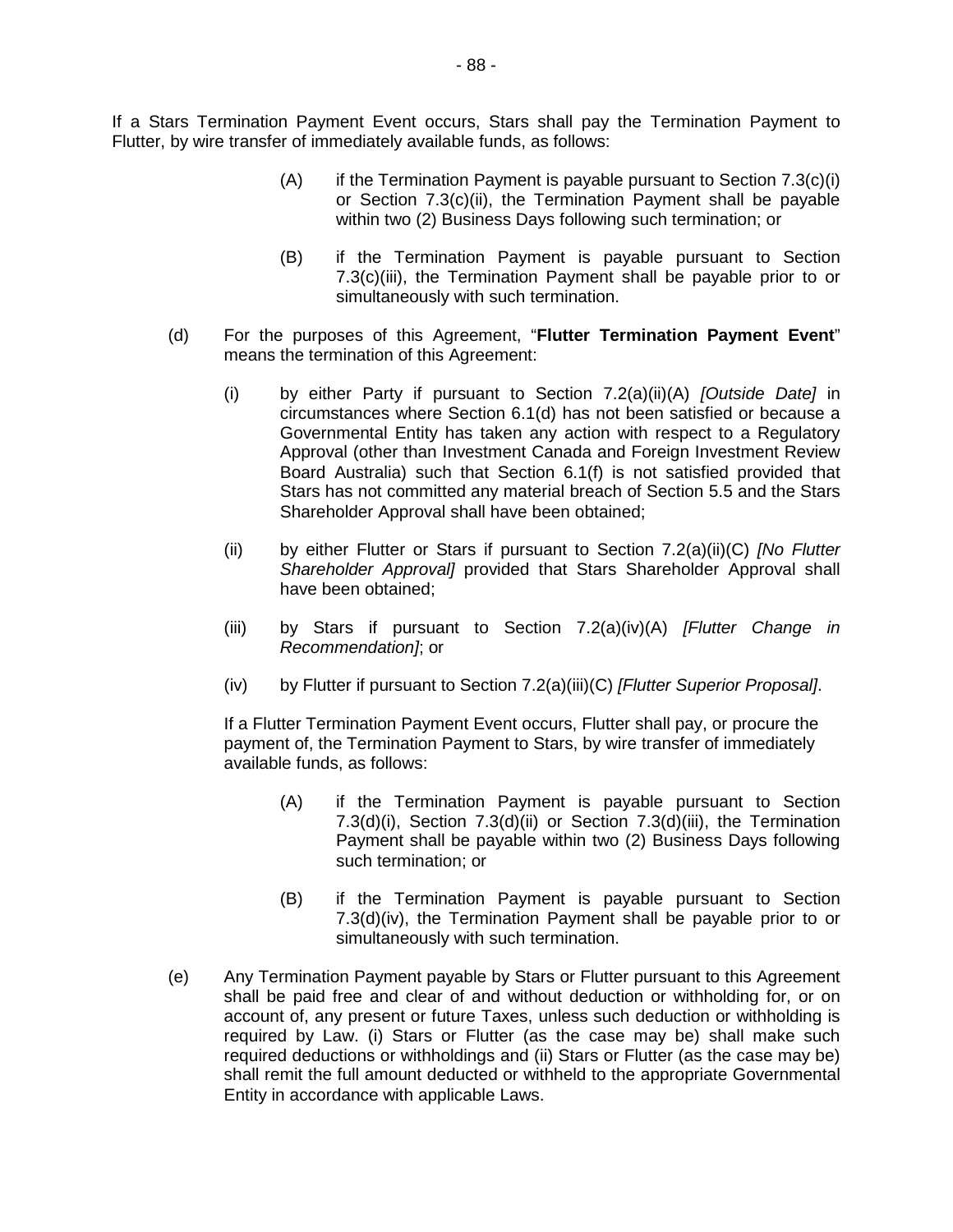- (f) Each Party acknowledges that all of the payment amounts set out in this Section 7.3: (i) are payments of liquidated damages which are a genuine pre-estimate of the damages, which the Party entitled to such damages will suffer or incur as a result of the event giving rise to such payment and the resultant termination of this Agreement; and (ii) are not penalties. Each of Stars and Flutter irrevocably waives any right it may have to raise as a defence that any such liquidated damages are excessive or punitive. For greater certainty, each Party agrees that, upon any termination of this Agreement under circumstances where Stars or Flutter is entitled to a Termination Payment and such Termination Payment is paid in full, Stars or Flutter, as the case may be, shall be precluded from any other remedy against the other Party at Law or in equity or otherwise (including, without limitation, an order for specific performance), and shall not seek to obtain any recovery, judgment, or damages of any kind, including consequential, indirect, or punitive damages, against the other Party or any of its Subsidiaries or any of their respective directors, officers, employees, partners, managers, members, shareholders or affiliates or their respective Representatives in connection with this Agreement or the transactions contemplated hereby.
- (g) Stars and Flutter anticipate, and shall use reasonable endeavours to secure that, such Termination Payments are not and shall not be treated as consideration for a taxable supply for the purposes of VAT.
- (h) If any such Termination Payment is determined by any relevant Tax authority, tribunal or court to be consideration for a taxable supply for VAT purposes:
	- $(i)$  in respect of which the payee is liable to account for VAT, then:
		- (A) if and to the extent that such VAT is not recoverable by the payer by deduction, input tax credit, refund or otherwise (under domestic Law or otherwise), no additional amount shall be paid in respect of VAT and the amount of the Termination Payment shall be VAT inclusive;
		- (B) if and to the extent that such VAT is recoverable by the payer by deduction, input tax credit, refund or otherwise (under domestic Law or otherwise), the amount of the Termination Payment shall be increased to take account of such recoverable VAT,

so that after making any such adjustment the aggregate of the total amount of the Termination Payment paid to the payee less any VAT recovered by the payer (as contemplated by sub-paragraph (B) above), shall be equal to the amount that the Termination Payment would have been in the absence of any such VAT; or

(ii) in respect of which the payer is liable to account for VAT under a reverse charge mechanism then, to the extent that any VAT chargeable on the supply is not recoverable by the payer by deduction, input tax credit, refund or otherwise (under domestic Law or otherwise), the amount of the Termination Payment shall be reduced to take account of any such irrecoverable VAT, so that after making any such adjustment the aggregate of the total amount of the Termination Payment paid to the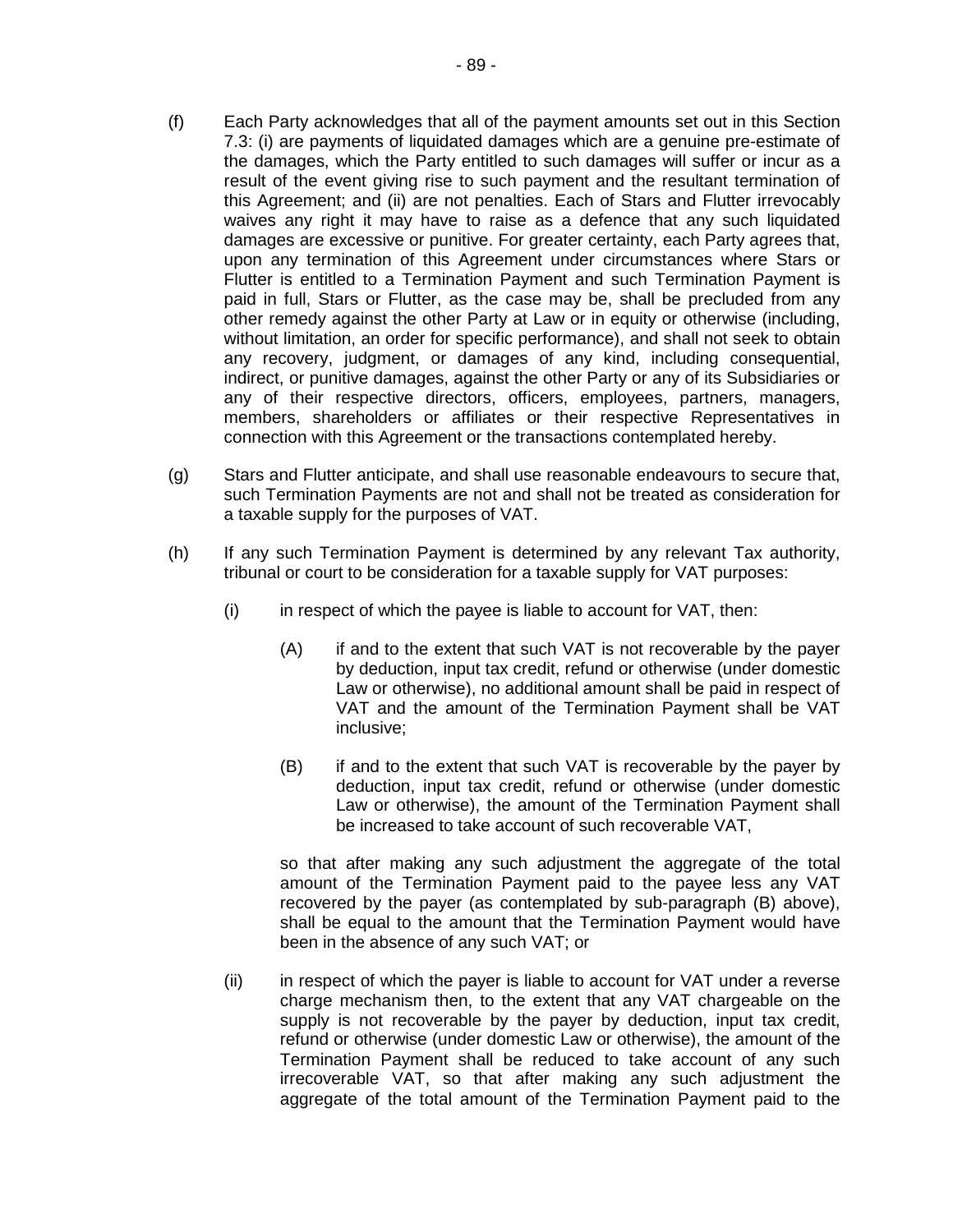payee plus any irrecoverable VAT incurred by the payer, shall be equal to the amount that the Termination Payment would have been in the absence of any such VAT.

If after the Termination Payment has been made a Tax authority, court or tribunal determines that VAT is chargeable or that VAT is recoverable to a different extent than was assumed in the calculation of that Termination Payment, the amount of the Termination Payment shall be recalculated to take account of such determination and any adjusting payment that is required as between the payer and the payee shall be made forthwith.

(i) Except as provided for in Section 7.3(h), in no event shall either Stars or Flutter be obligated to pay to the other Party an amount in respect of the termination of this Agreement pursuant to Section 7.2 that is, in aggregate, greater than its applicable Termination Payment.

## **Section 7.4 Amendment**

Subject to the provisions of the Interim Order, the Plan of Arrangement and applicable Laws, this Agreement and the Plan of Arrangement may, at any time and from time to time before or after the holding of the Stars Meeting but not later than the Effective Time, be amended by mutual written agreement of the Parties, without further notice to or authorization on the part of the Stars Shareholders, and any such amendment may without limitation:

- (a) change the time for performance of any of the obligations or acts of the Parties;
- (b) waive any inaccuracies or modify any representation or warranty contained herein or in any document delivered pursuant hereto;
- (c) waive compliance with or modify any of the covenants herein contained and waive or modify performance of any of the obligations of the Parties; and
- (d) waive compliance with or modify any mutual conditions precedent herein contained.

### **Section 7.5 Waiver**

Stars or Flutter may (a) extend the time for the performance of any of the obligations or acts of the other Party, (b) waive compliance, except as provided herein, with any of the other Party's agreements or the fulfilment of any conditions to its own obligations contained herein, or (c) waive inaccuracies in any of the other Party's representations or warranties contained herein or in any document delivered by the other Party; provided, however, that any such extension or waiver shall be valid only if set forth in an instrument in writing signed on behalf of such Party and, unless otherwise provided in the written waiver, will be limited to the specific breach or condition waived.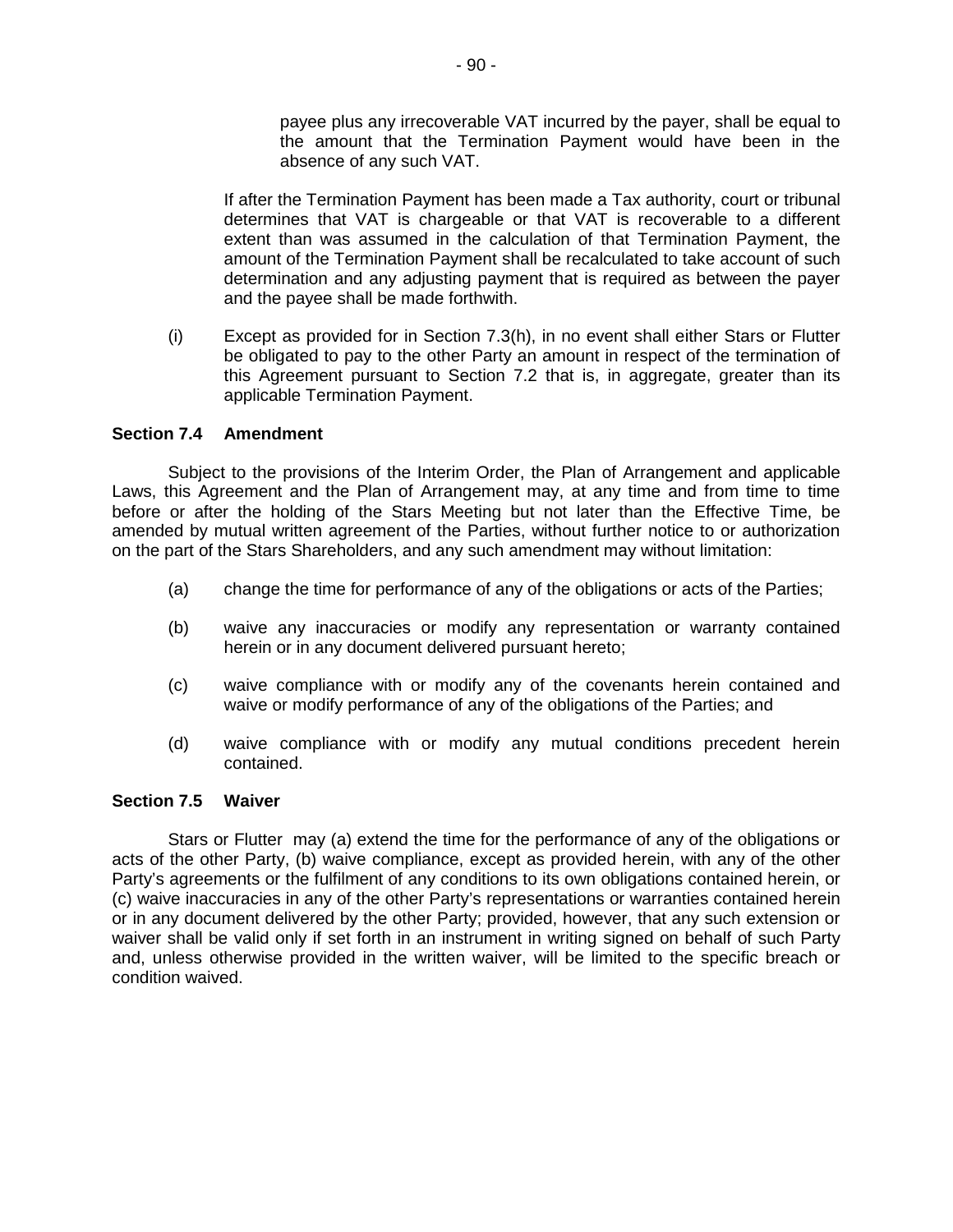### **ARTICLE 8 GENERAL PROVISIONS**

#### **Section 8.1 Notices**

All notices and other communications given or made pursuant to this Agreement shall be in writing and shall be deemed to have been duly given and received on the day it is delivered, provided that it is delivered on a Business Day prior to 5:00 p.m. local time in the place of delivery or receipt. However, if notice is delivered after 5:00 p.m. local time or if such day is not a Business Day then the notice shall be deemed to have been given and received on the next Business Day. Notice shall be sufficiently given if delivered (either in Person, by courier service or other personal method of delivery), or if transmitted by email to the Parties at the following addresses (or at such other addresses as shall be specified by any Party by notice to the other given in accordance with these provisions):

(a) if to Flutter:

Power Tower Belfield Office Park Beech Hill Road **Clonskeagh** Dublin 4 Ireland Attention: Edward Traynor Email: **[Redacted: email address]**

with a copy (which shall not constitute notice) to:

Freshfields Bruckhaus Deringer LLP 65 Fleet Street London EC4Y 1HT United Kingdom

Attention: Oliver Lazenby Email: **[Redacted: email address]**

with a copy (which shall not constitute notice) to:

Stikeman Elliott LLP 5300 Commerce Court West 199 Bay Street, Toronto ON M5L 1B9

| Attention: | Ron Ferguson / J.R. Laffin |
|------------|----------------------------|
| Email:     | [Redacted: email address]  |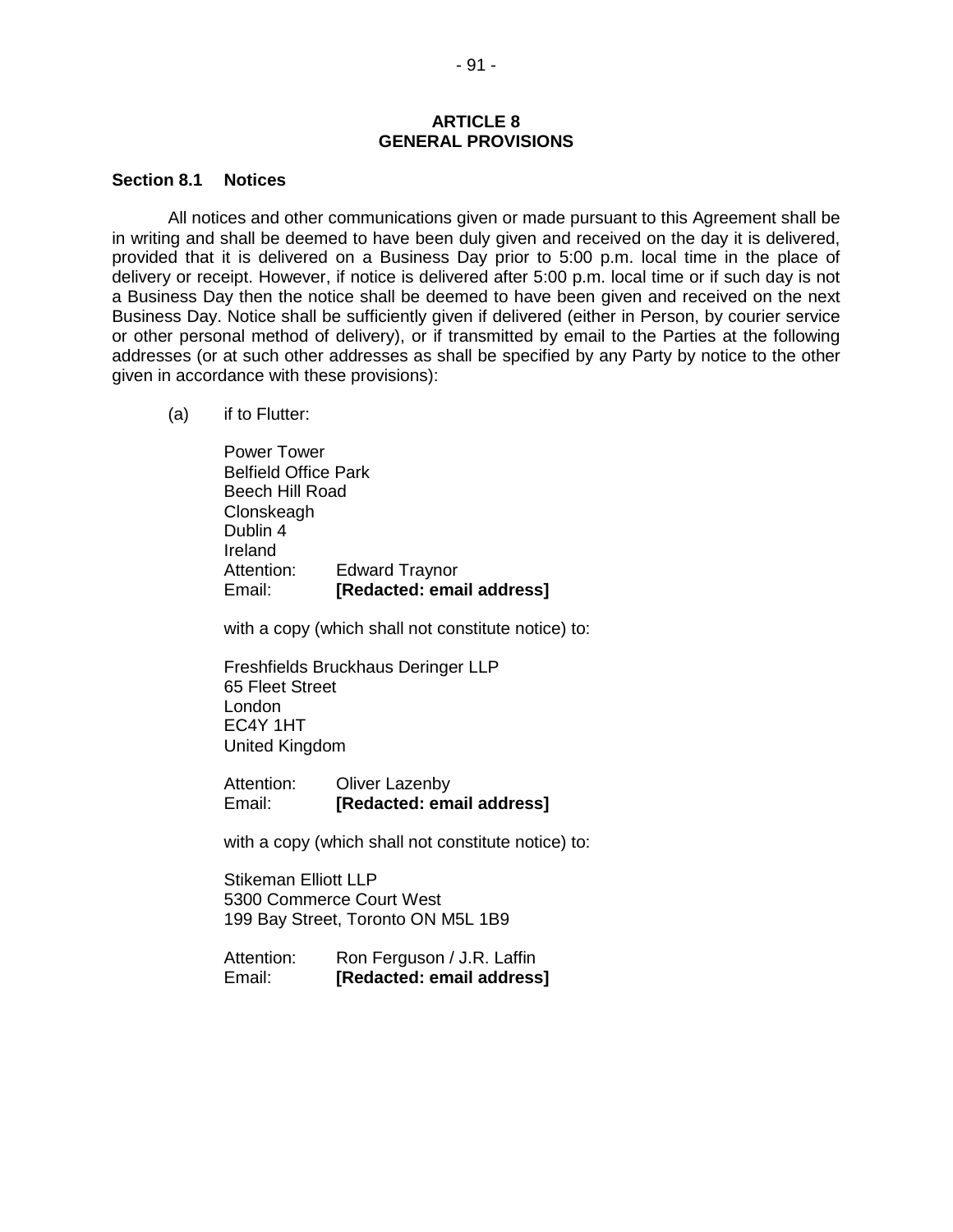(b) if to Stars:

The Stars Group Inc. 200 Bay Street, Royal Bank Plaza South Tower, Suite 3205 PO Box 116 Toronto ON M5J 2J3

Attention: Divyesh Gadhia, Executive Chairman Email: **[Redacted: email address]**

with a copy (which shall not constitute notice) to:

Blake, Cassels & Graydon LLP 199 Bay Street Suite 4000, Commerce Court West Toronto, Ontario, M5L 1A9

Attention: Michael Gans Email: **[Redacted: email address]**

### **Section 8.2 Governing Law**

- (a) Subject to Section 8.2(b), this Agreement shall be governed, including as to validity, interpretation and effect, by the Laws of the Province of Ontario and the Laws of Canada applicable therein. Each of the Parties hereby irrevocably attorns to the exclusive jurisdiction of the courts of the Province of Ontario in respect of all matters arising under and in relation to this Agreement and the Arrangement and waives any defences to the maintenance of an action in the Courts of the Province of Ontario.
- (b) Each of the Parties acknowledges and agrees that solely as between Flutter and the Flutter Shareholders in relation to all matters relevant to the Flutter Meeting, the Laws of Ireland shall govern, including as to validity, interpretation and effect.

### **Section 8.3 Injunctive Relief**

Subject to Section 7.3, the Parties agree that irreparable harm would occur for which money damages would not be an adequate remedy at Law in the event that any of the provisions of this Agreement were not performed in accordance with their specific terms or were otherwise breached. Accordingly, the Parties agree that, in the event of any breach or threatened breach of this Agreement by a Party, the non-breaching Party will be entitled, without the requirement of posting a bond or other security, to equitable relief, including injunctive relief and specific performance, and the Parties shall not object to the granting of injunctive or other equitable relief on the basis that there exists an adequate remedy at law. Subject to Section 7.3, such remedies will not be the exclusive remedies for any breach of this Agreement but will be in addition to all other remedies available at Law or equity to each of the Parties.

### **Section 8.4 Time of Essence**

Time shall be of the essence in this Agreement.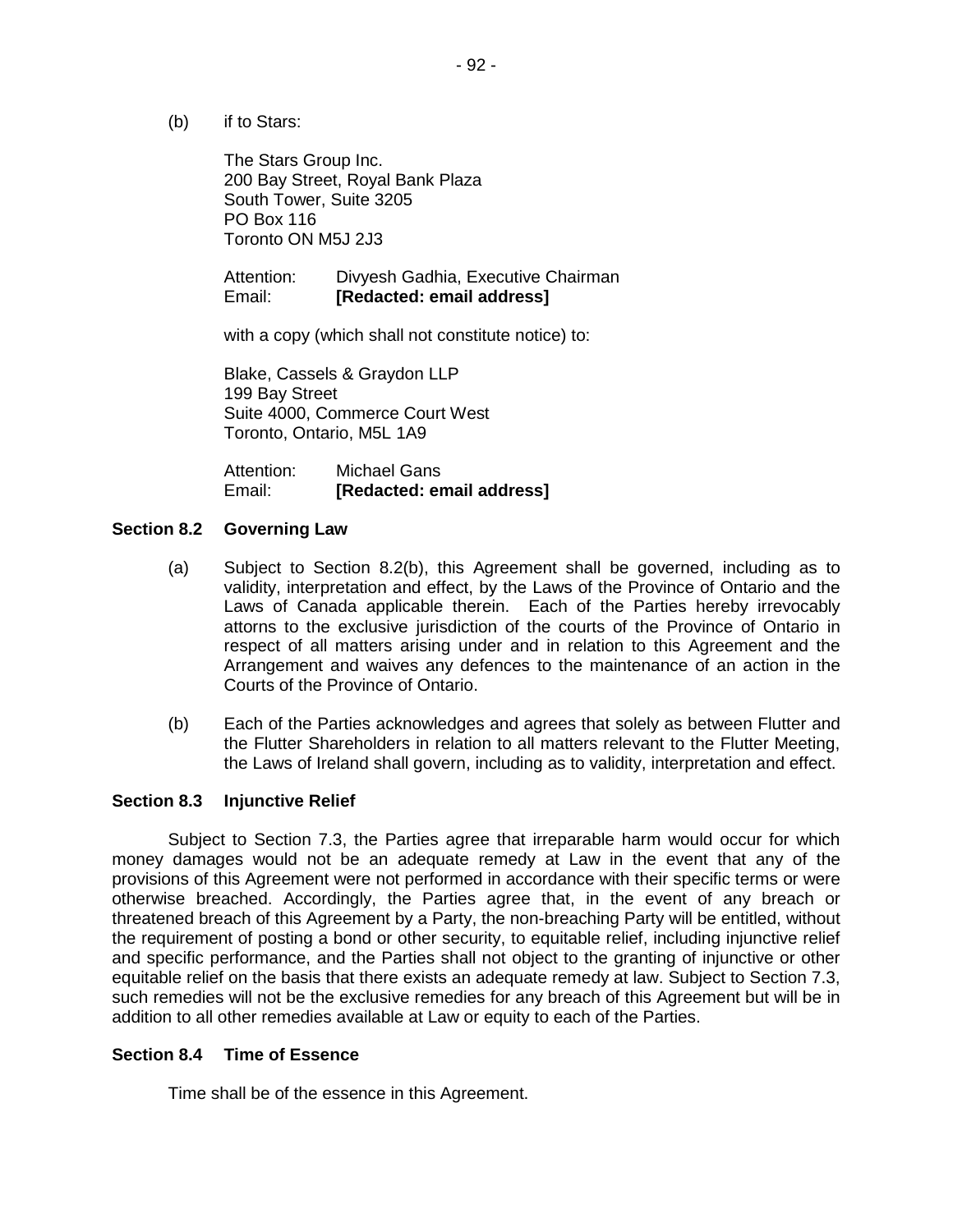This Agreement (including the exhibits and schedules hereto) and the Confidentiality Agreement constitute the entire agreement, and supersede all other prior agreements and understandings, both written and oral, between the Parties, or any of them, with respect to the subject matter hereof and thereof and, except as expressly provided herein, this Agreement is not intended to and shall not confer upon any Person other than the Parties any rights or remedies hereunder. This Agreement shall be binding upon and shall enure to the benefit of the Parties and their respective successors and permitted assigns. Neither this Agreement nor any of the rights, interests or obligations hereunder may be assigned by any of the Parties without the prior written consent of the other Party.

# **Section 8.6 Third Party Beneficiaries**

The provisions of Sections 2.6(d), 5.6, 5.9 and 5.12 are intended for the benefit of, and shall be enforceable by, each insured or indemnified Person, his or her heirs and his or her legal representatives and, for such purpose, Stars and Flutter each hereby confirm that they are acting as trustee on their behalf, and agrees to enforce the provisions of such sections on their behalf.

## **Section 8.7 No Liability**

No director, officer or employee of Flutter shall have any personal liability whatsoever to Stars under this Agreement, or any other document delivered in connection with the transactions contemplated hereby on behalf of Flutter. No director, officer or employee of Stars shall have any personal liability whatsoever to Flutter under this Agreement, or any other document delivered in connection with the transactions contemplated hereby on behalf of Stars.

### **Section 8.8 Severability**

If any term or other provision of this Agreement is invalid, illegal or incapable of being enforced by any rule or Law or public policy, all other conditions and provisions of this Agreement shall nevertheless remain in full force and effect so long as the economic or legal substance of the transactions contemplated hereby is not affected in any manner materially adverse to any Party. Upon such determination that any term or other provision is invalid, illegal or incapable of being enforced, the Parties shall negotiate in good faith to modify this Agreement so as to effect the original intent of the Parties as closely as possible in an acceptable manner to the end that the transactions contemplated hereby are fulfilled to the fullest extent possible.

### **Section 8.9 Counterparts, Execution**

This Agreement may be executed in one or more counterparts, each of which shall be deemed to be an original but all of which together shall constitute one and the same instrument. The Parties shall be entitled to rely upon delivery of an executed electronic copy of this Agreement, and such executed electronic copy shall be legally effective to create a valid and binding agreement between the Parties.

**[***Remainder of page intentionally left blank*]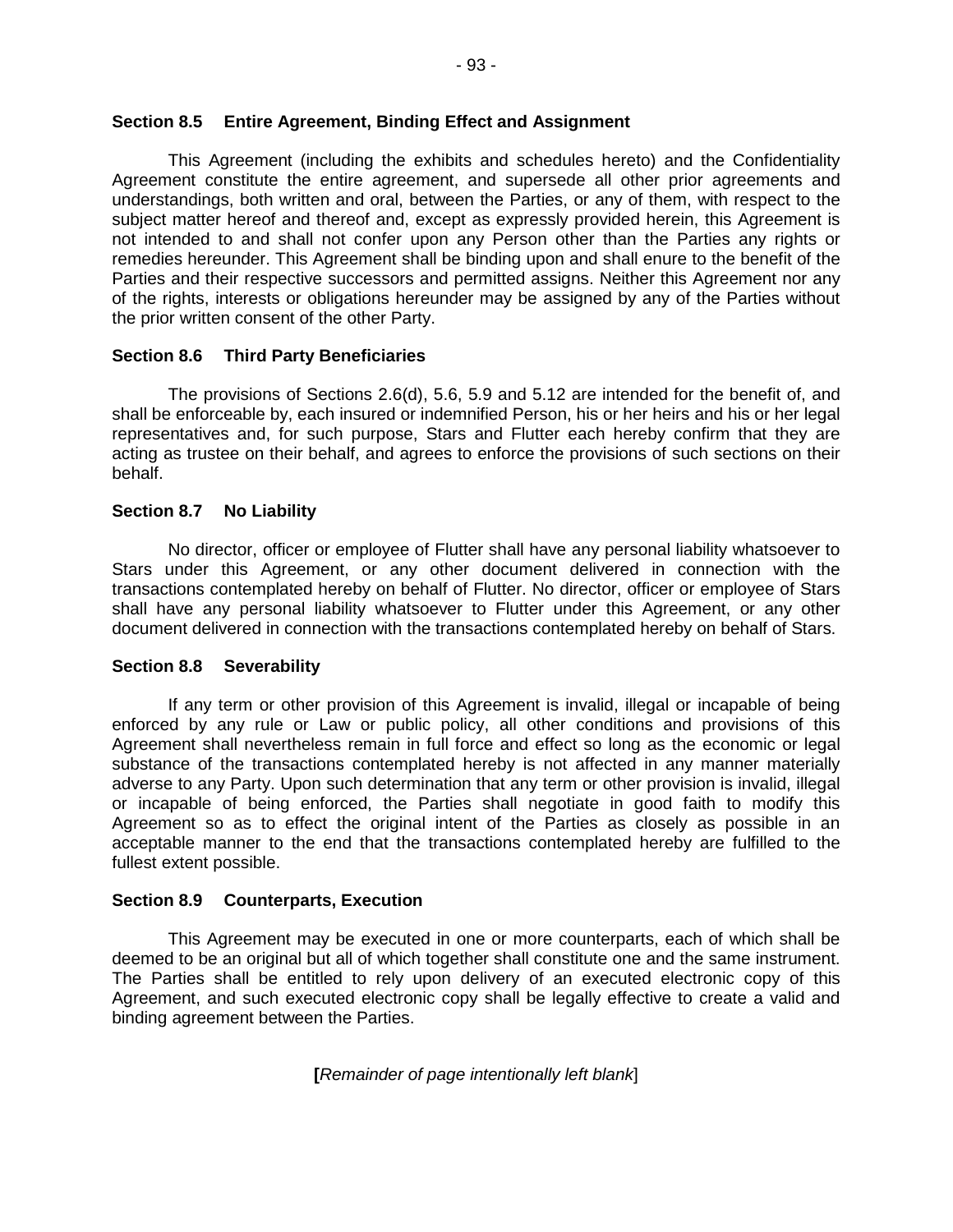**IN WITNESS WHEREOF**, the Parties have caused this Agreement to be executed as of the date first written above by their respective officers thereunto duly authorized.

# **THE STARS GROUP INC.**

By: *"Divyesh Gadhia"* 

Name: Divyesh Gadhia Title: Executive Chairman

# **FLUTTER ENTERTAINMENT PLC**

By: *"Gary McGann"* 

Name: Gary McGann Title: Chair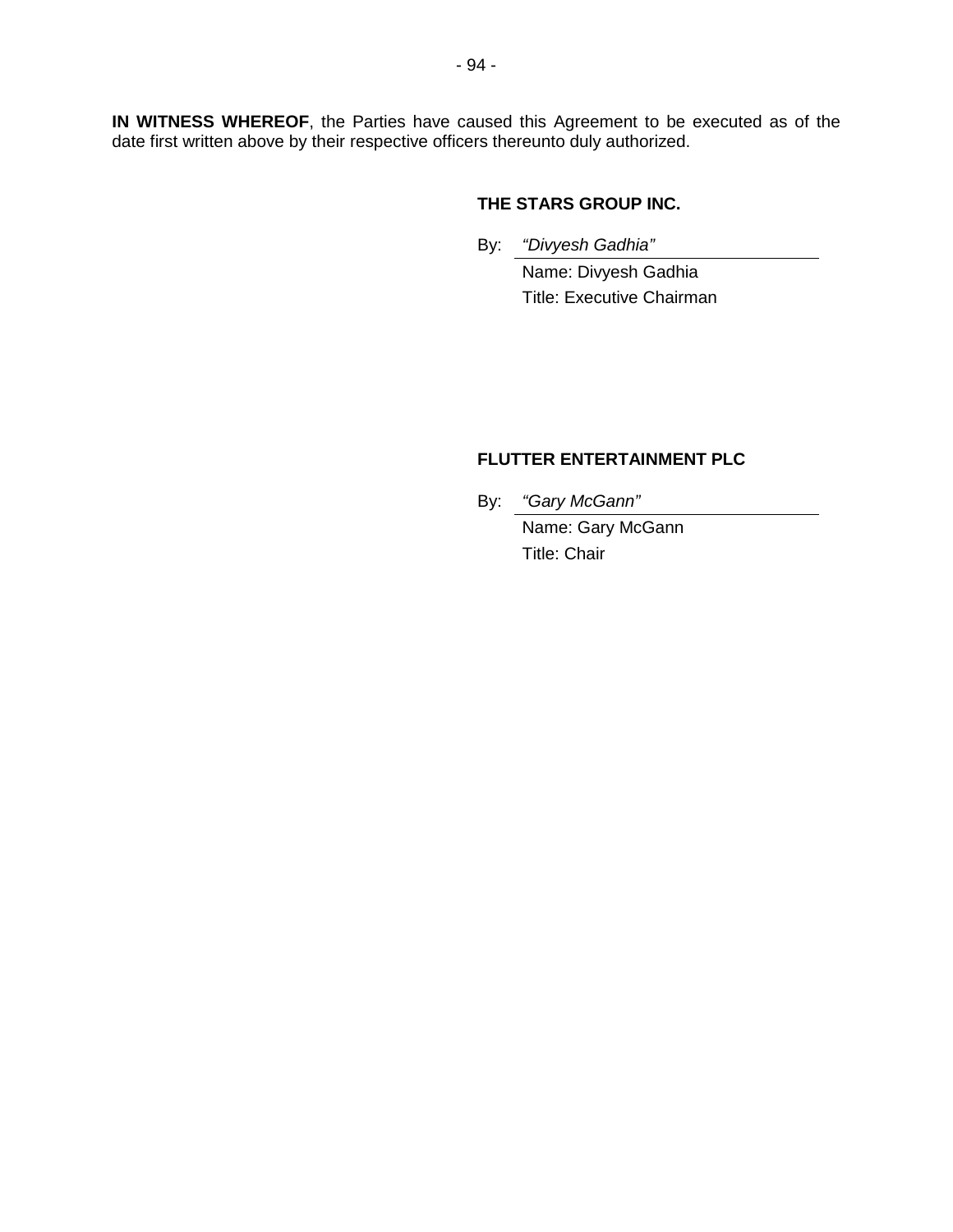## **Schedule A Form of Plan of Arrangement**

# **PLAN OF ARRANGEMENT UNDER SECTION 182 OF THE** *BUSINESS CORPORATIONS ACT* **(ONTARIO)**

## **ARTICLE 1 INTERPRETATION**

## **1.1 Definitions.**

In this Plan of Arrangement, unless there is something in the subject matter or context inconsistent therewith, the following words and terms have the following meanings:

"**Arrangement**" means the arrangement pursuant to section 182 of the OBCA on the terms and subject to the conditions set out in this Plan of Arrangement, pursuant to which Flutter shall acquire the entire issued and outstanding share capital of Stars, subject to any amendments or variations to the Plan of Arrangement made in accordance with the terms of this Plan of Arrangement or made at the direction of the Court in the Final Order (provided that any such amendment or variation is acceptable to the Parties, each acting reasonably);

"**Arrangement Agreement**" means the arrangement agreement made as of October 2, 2019 between Flutter and Stars providing for, among other things, the Arrangement, as the same may be amended, supplemented, restated or otherwise modified from time to time, including all schedules to it;

"**Articles of Arrangement**" means the articles of arrangement in respect of the Arrangement to be sent to the Director after the Final Order is made, which shall include this Plan of Arrangement and otherwise be in a form and content satisfactory to the Parties, each acting reasonably;

"**Business Day**" means any day, other than a Saturday, a Sunday or any day on which major banks are closed for business in Toronto, Ontario, Canada, Dublin, Ireland, or London, United Kingdom;

 "**Certificate of Arrangement**" means the certificate of arrangement giving effect to the Arrangement, issued pursuant to subsection 183(2) of the OBCA after the Articles of Arrangement have been filed;

"**Consideration**" means 0.2253 of a Flutter Share per Stars Share;

"**Court**" means the Ontario Superior Court of Justice (Commercial List) or other court, as applicable;

"**Depositary**" means Computershare Investor Services Inc., or such other Person as the Parties agree in writing;

"**Director**" means the Director appointed pursuant to section 278 of the OBCA;

"**Dissent Rights**" has the meaning given to it in Section 3.1;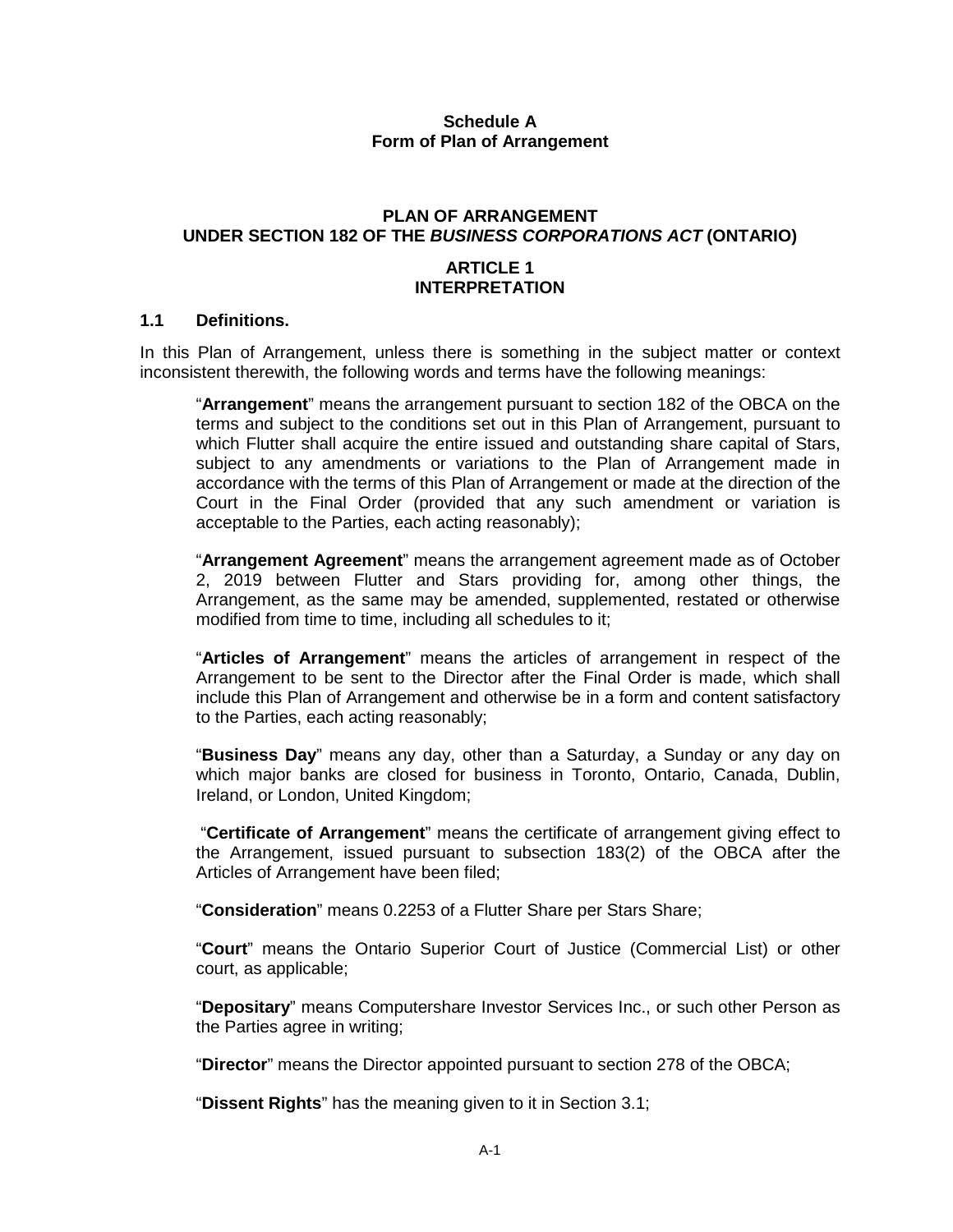"**Dissent Shares**" means the Stars Shares held by a Dissenting Shareholder and in respect of which the Dissenting Shareholder has validly exercised Dissent Rights;

"**Dissenting Shareholder**" means a registered Stars Shareholder who has duly and validly exercised its Dissent Rights pursuant to Article 3 and the Interim Order and has not withdrawn or been deemed to have withdrawn such exercise of Dissent Rights, but only in respect of the Stars Shares for which Dissent Rights have been validly exercised by such registered Stars Shareholder;

"**Effective Date**" means the date of the Certificate of Arrangement;

"**Effective Time**" means 12:01 a.m. on the Effective Date, or such other time as the Parties agree to in writing before the Effective Date;

"**Euronext Dublin**" means The Irish Stock Exchange plc, trading as Euronext Dublin;

"**Euronext Dublin Market**" means the Euronext Dublin market operated by Euronext Dublin;

"**Final Order**" means the final order of the Court pursuant to section 182(5) of the OBCA in a form acceptable to the Parties, each acting reasonably, approving the Arrangement, as such order may be amended, modified, supplemented or varied by the Court (with the consent of the Parties, each acting reasonably) at any time prior to the Effective Date or, if appealed, then, unless such appeal is withdrawn, abandoned or denied, as affirmed or as amended (provided that any such amendment is acceptable to the Parties, each acting reasonably) on appeal;

"**Flutter**" means Flutter Entertainment plc, a public limited company existing under the laws of the Republic of Ireland;

"**Flutter Shares**" means the ordinary shares of Flutter;

"**Former Stars Shareholders**" means, at and following the Effective Time, the holders of the Stars Shares immediately prior to the Effective Time;

"**Governmental Entity**" means: (a) any multinational, federal, provincial, territorial, state, regional, municipal, local or other government, governmental or public department, central bank, court, tribunal, arbitral body, commission, commissioner board, ministry, minister, bureau, division or agency, domestic or foreign; (b) any stock exchange, including TSX, NASDAQ, LSE and Euronext Dublin Market; (c) any subdivision, agent, commission, board or authority of any of the foregoing; or (d) any quasi-governmental or private body, including any tribunal, commission, regulatory agency or self-regulatory organization, exercising any regulatory, antitrust, foreign investment, expropriation or taxing authority under or for the account of any of the foregoing;

"**Interim Order**" means the interim order of the Court pursuant to section 182(5) of the OBCA in a form acceptable to Stars and Flutter, each acting reasonably, providing for, among other things, the calling and holding of the Stars Meeting, as the same may be amended by the Court with the consent of the Parties, each acting reasonably;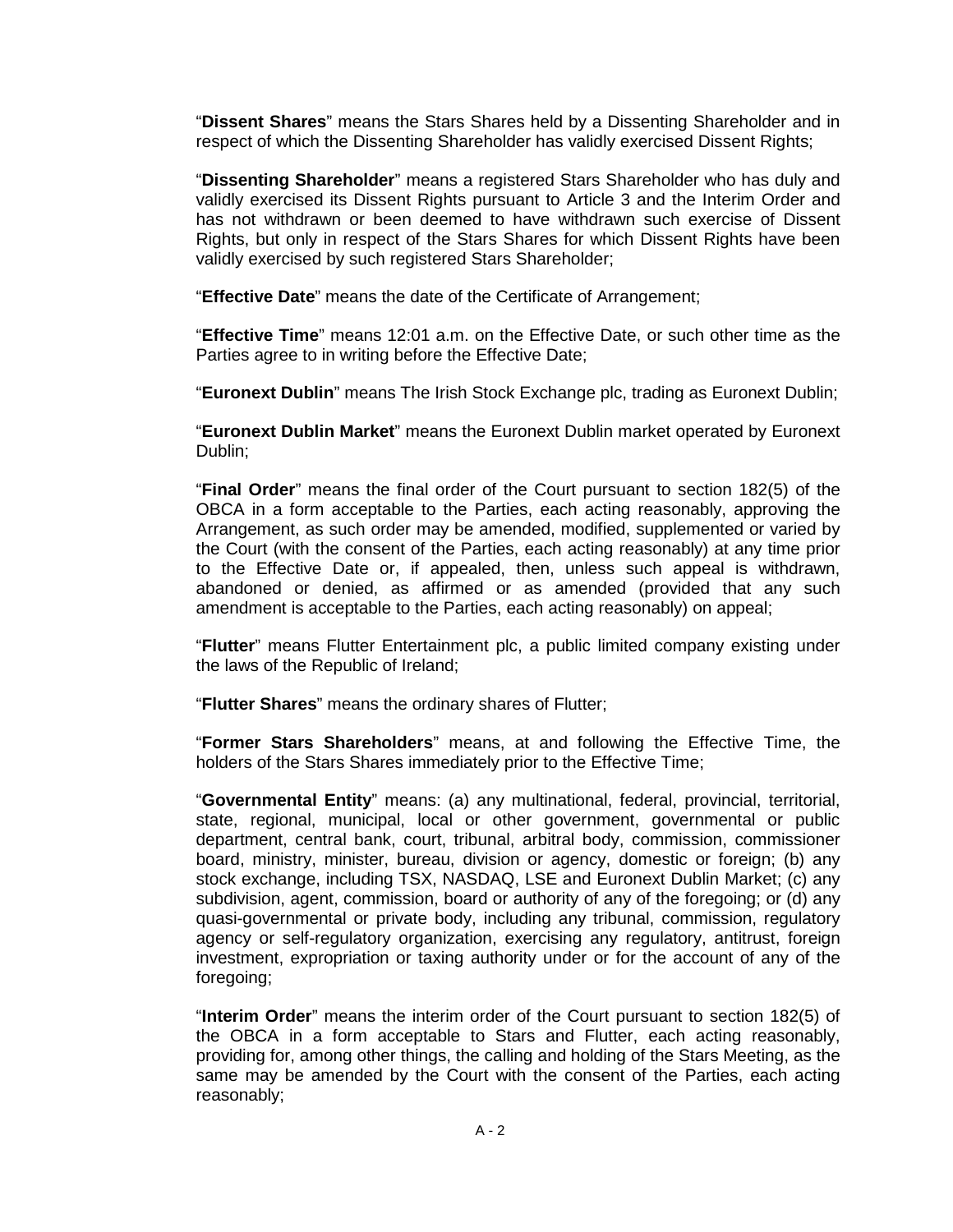"**Letter of Transmittal**" means the letter of transmittal for use by Stars Shareholders in the form accompanying the Stars Circular;

"**LSE**" means London Stock Exchange plc;

"**NASDAQ**" means the NASDAQ Global Select Market;

"**OBCA**" means the *Business Corporations Act* (Ontario);

"**Person**" includes an individual, partnership, association, body corporate, trustee, executor, administrator, legal representative, government (including any Governmental Entity) or any other entity, whether or not having legal status;

"**Plan of Arrangement**", "hereof", "herein", "hereto" and similar references mean and refer to this plan of arrangement, as the same may be amended, supplemented or otherwise modified from time to time in accordance with the terms hereof;

"**Stars**" means The Stars Group Inc., a corporation existing under the OBCA;

"**Stars Circular**" means the notice of the Stars Meeting and accompanying management information circular, including all schedules, appendices and exhibits thereto and enclosures therewith, including information incorporated therein, to be sent to the Stars Shareholders in connection with the Stars Meeting, in accordance with the Arrangement Agreement, as amended, supplemented or otherwise modified from time to time;

"**Stars DSUs**" means deferred share units issued under the Stars Equity Plan;

"**Stars Equity Awards**" means each Stars RSU, Stars DSU, Stars PSU, or similar interest covering Stars Shares granted pursuant to the Stars Equity Plan, but not including a Stars Option;

**"Stars Equity Plan**" means the equity incentive plan dated June 22, 2015, as amended, of Stars;

"**Stars Meeting**" means the special meeting of Stars Shareholders, including any adjournment or postponement thereof, in accordance with the Arrangement Agreement, to be called and held in accordance with the Interim Order to consider the Stars Resolution;

"**Stars Option Plan**" means the stock option plan dated July 21, 2010, as amended, of Stars;

"**Stars Options**" means the options to purchase Stars Shares granted under the Stars Equity Plan and the Stars Option Plan;

"**Stars PSUs**" means performance share units issued under the Stars Equity Plan;

"**Stars Resolution**" means the special resolution of the Stars Shareholders approving the Arrangement and this Plan of Arrangement which is to be considered at the Stars Meeting;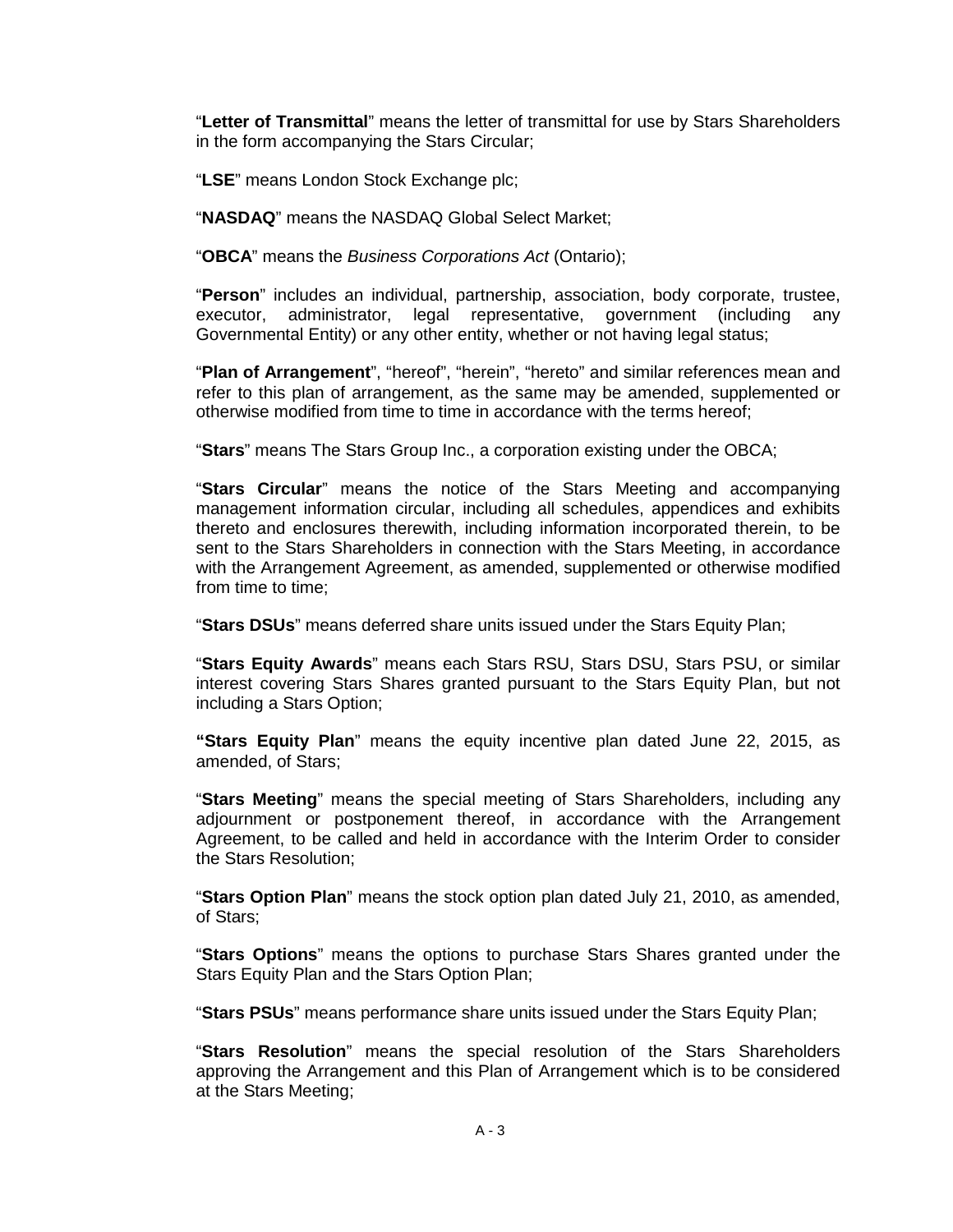"**Stars RSUs**" means restricted share units issued under the Stars Equity Plan;

"**Stars Shareholders**" means the holders of Stars Shares and, in the context of the mailing of the Stars Circular, to such other Persons with a legal and/or beneficial interest in Stars Shares as required under applicable Laws and by the Interim Order;

"**Stars Shares**" means the common shares in the capital of Stars;

"**Tax Act**" means the *Income Tax Act* (Canada); and

"**TSX**" means Toronto Stock Exchange.

## **1.2 Terms Defined in Arrangement Agreement or OBCA**

Words and phrases used herein that are defined in the Arrangement Agreement and not defined herein have the same meaning herein as in the Arrangement Agreement, unless the context otherwise requires. Words and phrases used herein that are defined in the OBCA and not defined herein or in the Arrangement Agreement have the same meaning herein as in the OBCA, unless the context otherwise requires.

## **1.3 Interpretation Not Affected by Headings**

The division of this Plan of Arrangement into Articles, Sections, subsections and paragraphs and the insertion of headings are for convenience of reference only and shall not affect in any way the meaning or interpretation of this Plan of Arrangement. Unless the contrary intention appears, references in this Plan of Arrangement to an Article, Section, subsection, paragraph or Schedule by number or letter or both refer to the Article, Section, subsection, paragraph or Schedule, respectively, bearing that designation in this Plan of Arrangement. "Including" means including without limitation, and "include" and "includes" have a corresponding meaning.

### **1.4 Number and Gender**

In this Plan of Arrangement, unless the contrary intention appears, words importing the singular include the plural and vice versa, and words importing gender include all genders.

### **1.5 Date for Any Action and Computation of Time**

If the date on which any action is required to be taken hereunder by a Party is not a Business Day, such action shall be required to be taken on the next succeeding day which is a Business Day. A period of time is to be computed as beginning on the day following the event that began the period and ending at 5:00 p.m. on the last day of the period, if the last day of the period is a Business Day, or at 5:00 p.m. on the next Business Day if the last day of the period is not a Business Day. References to time are to local time, Toronto, Ontario, Canada.

# **1.6 Currency**

Unless otherwise stated, all references in this Plan of Arrangement to sums of money are expressed in lawful money of Canada and "\$" refers to Canadian dollars. Any reference to "£" shall be GB pounds sterling.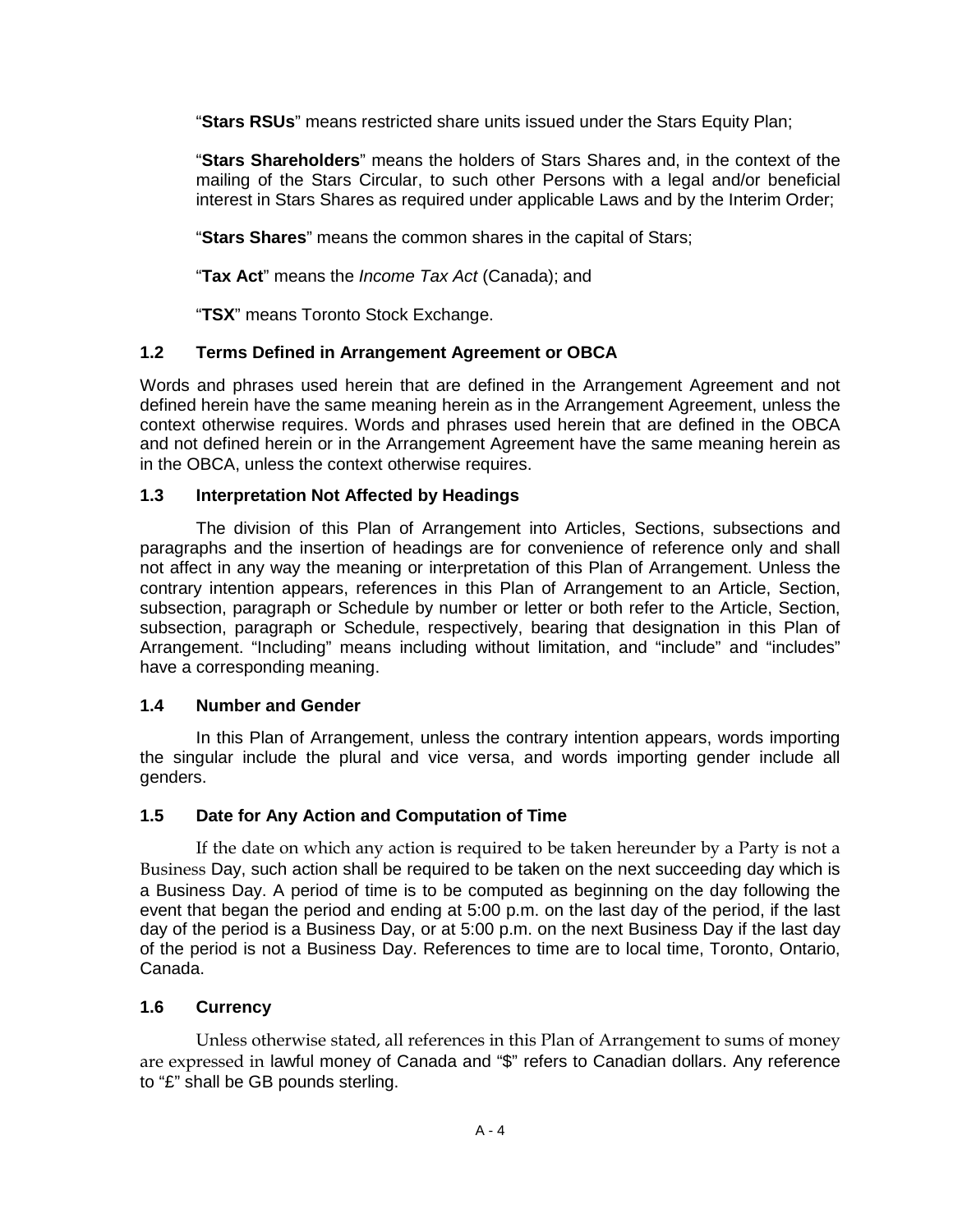# **1.7 Statutes**

Any reference to a statute refers to such statute and all rules and regulations made under it, as it or they may have been or may from time to time be amended or re-enacted, unless stated otherwise.

## **ARTICLE 2 ARRANGEMENT**

## **2.1 Arrangement Agreement**

This Plan of Arrangement is made pursuant to and subject to the provisions of the Arrangement Agreement.

# **2.2 Binding Effect**

This Plan of Arrangement and the Arrangement, upon the filing of the Articles of Arrangement and the issue of the Certificate of Arrangement, if any, shall become effective at the Effective Time, and shall be binding on Stars, Flutter, all registered holders and beneficial owners of the Stars Shares, including all Dissenting Shareholders, all holders of the Stars Options and the Stars Equity Awards, the registrar and transfer agent of Stars, the Depositary and all other Persons, at and after the Effective Time, without any further act or formality required on the part of any Person.

# **2.3 Filing of Articles of Arrangement**

The Articles of Arrangement and the Certificate of Arrangement shall be filed and issued, respectively, with respect to this Arrangement in its entirety. The Certificate of Arrangement shall be conclusive evidence that the Arrangement has become effective and that each of the provisions of Section 2.4 has become effective in the sequence and at the times set out therein. If no Certificate of Arrangement is required to be issued by the Director pursuant to subsection 183(2) of the OBCA, the Arrangement shall become effective on the date that the Articles of Arrangement are sent to the Director pursuant to subsection 183(1) of the OBCA and such date shall be the "Effective Date" for purposes of this Plan of Arrangement.

# **2.4 Arrangement**

Commencing at the Effective Time, except as otherwise indicated, the following events or transactions will occur and will be deemed to occur in the following sequence without any further authorization, act or formality:

- (a) each Stars Share held by a Dissenting Shareholder entitled to be paid fair value for its Dissent Shares will be deemed to be transferred by the holder thereof, without any further act or formality on its part, to Flutter in consideration for a claim against Flutter for an amount determined in accordance with Article 3 and thereupon:
	- (i) each Dissenting Shareholder will have only the rights set out in Article 3 and will cease to be the holder of such Dissent Shares;
	- (ii) such Dissenting Shareholder's name will be removed from Stars' register of Stars Shares; and
	- (iii) Flutter will be deemed to be the holder of such Stars Shares on the Effective Date and will be entered in Stars' register of holders of Stars Shares as the holder thereof;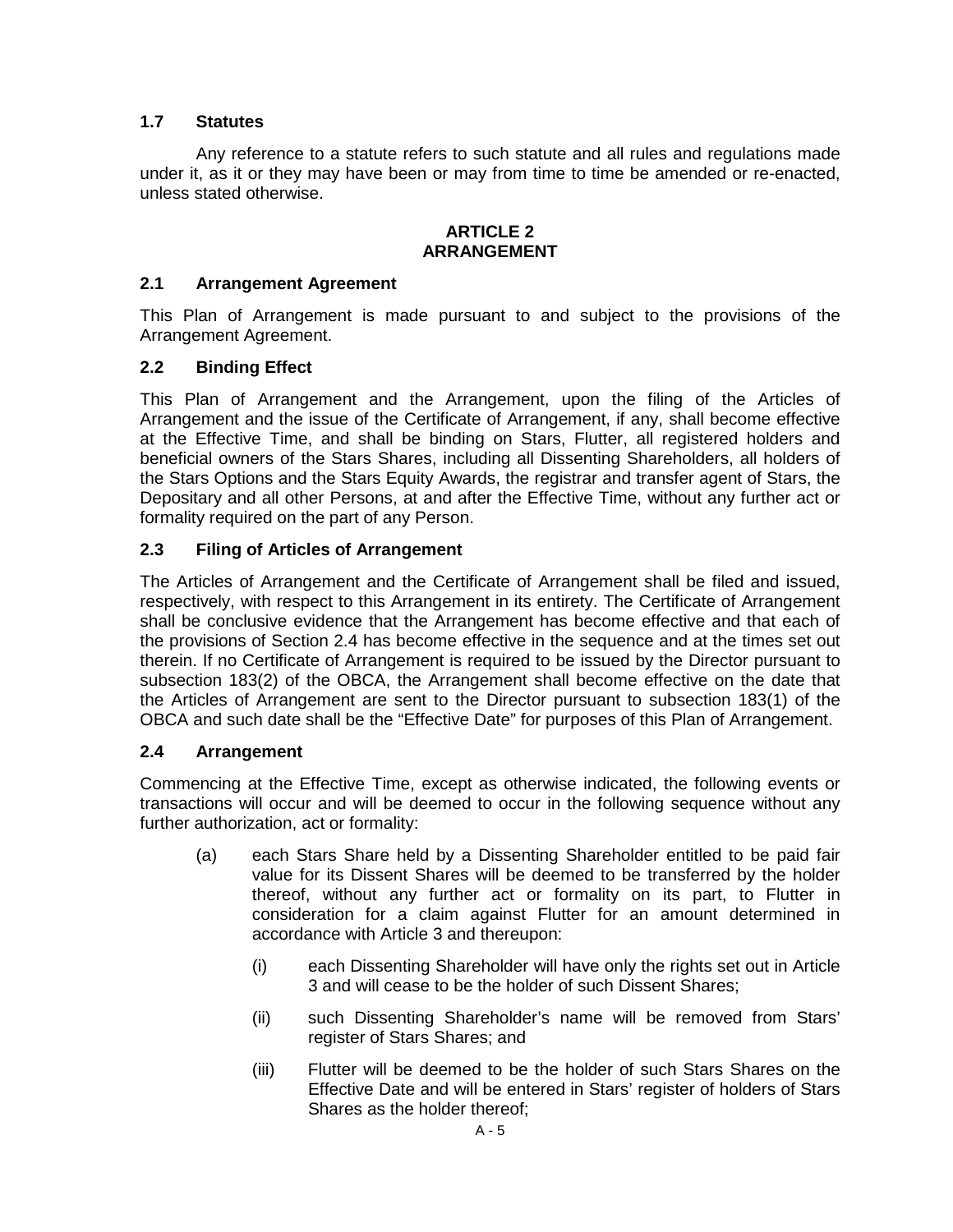- (b) each Stars Share outstanding at the Effective Time, other than those Stars Shares held by Flutter and Dissent Shares transferred to Flutter pursuant to Section 2.4(a), will be transferred and assigned by the holder thereof to, and acquired by, Flutter, in exchange for the Consideration, and
	- (i) in respect of each such Stars Share transferred and assigned pursuant to this Section 2.4(b), each Former Stars Shareholder will cease to be the holder of such Stars Shares so exchanged and such holder's name will be removed from Stars' register of holders of Stars Shares at such time; and
	- (ii) Flutter will be deemed to be the holder of such Stars Shares on the Effective Date and will be entered in Stars' register of holders of Stars Shares as the registered holder of the Stars Shares so transferred and shall be deemed the legal and beneficial owner thereof;
- (c) concurrently with the transactions in Section 2.4(d), each Stars Option that as of the Effective Time is outstanding will cease to represent an option or other right to acquire Stars Shares and shall be exchanged at the Effective Time for an option to purchase from Flutter the number of Flutter Shares (rounded down to the nearest whole number) equal to: (A) 0.2253, multiplied by (B) the number of Stars Shares subject to such Stars Option immediately prior to the Effective Time, at an exercise price per Flutter Share (rounded up to the nearest whole cent) equal to (Y) the exercise price per Stars Share otherwise purchasable pursuant to such Stars Option immediately prior to the Effective Time, divided by (Z) 0.2253;
- (d) concurrently with the exchanges in Section 2.4(c), each Stars Equity Award that as of the Effective Time is outstanding shall be continued on the same terms and conditions as were applicable immediately prior to the Effective Time except that the terms of such Stars Equity Awards shall be amended so as to substitute for the Stars Shares subject to such Stars Equity Awards, Flutter Shares (rounded down to the nearest whole number) equal to: (x) 0.2253, multiplied by (y) the number of Stars Shares subject to such Stars Equity Award immediately prior to the Effective Time but subject to any adjustment required to that award by the Stars Equity Plan or grant documentation as a result of the Arrangement; and
- (e) concurrently with the exchanges and other transactions in Section 2.4(c) and Section 2.4(d), the Stars Option Plan and the Stars Equity Plan will be assumed by Flutter.

#### **ARTICLE 3 DISSENT PROCEDURES**

# **3.1 Rights of Dissent**

Registered Stars Shareholders may exercise rights of dissent with respect to their Stars Shares in connection with the Arrangement pursuant to and in the manner set forth in section 185 of the OBCA as modified by the Interim Order and this Article 3 (the "**Dissent Rights**"), provided that, notwithstanding subsection 185(6) of the OBCA, written notice setting forth such registered Stars Shareholder's objection to the Stars Resolution and exercise of Dissent Rights must be received by Stars not later than 5:00 p.m. on the Business Day that is two Business Days preceding the date of the Stars Meeting. Stars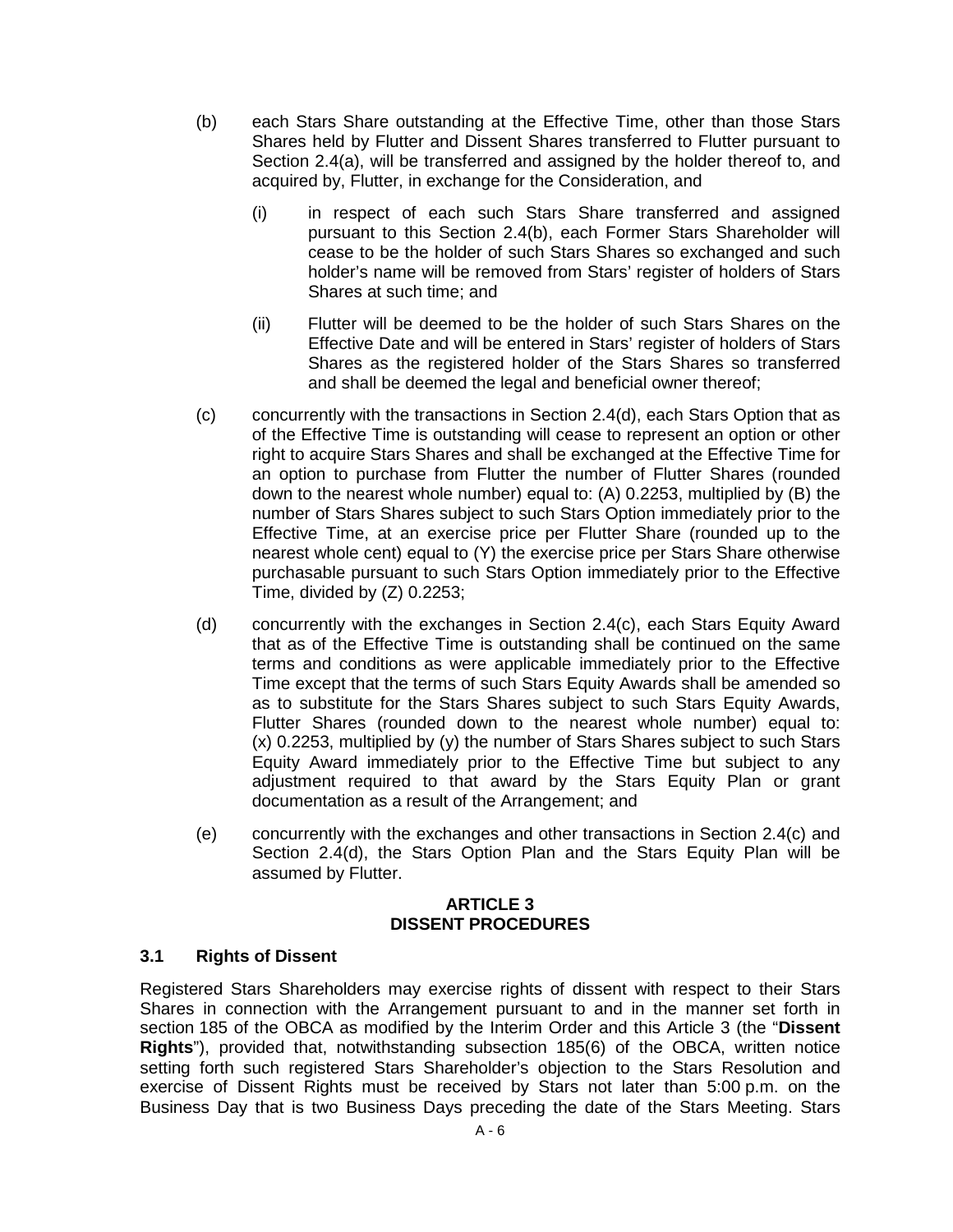Shareholders who duly exercise their Dissent Rights are deemed to have transferred the Stars Shares held by them and in respect of which Dissent Rights have been validly exercised to Flutter, as provided in Section 2.4(a) and if such Dissenting Shareholders:

- (a) ultimately are entitled to be paid the fair value for such Stars Shares by Flutter, will be paid the fair value of such Stars Shares by Flutter, and will not be entitled to any other payment or consideration, including any payment that would be payable under the Arrangement had such holders not exercised their Dissent Rights in respect of such Stars Shares; or
- (b) ultimately are not entitled, for any reason, to be paid the fair value for such Stars Shares by Flutter, will be deemed to have participated in the Arrangement on the same basis as any non-Dissenting Shareholder.

# **3.2 Recognition of Dissenting Shareholders**

From and after the Effective Time, in no case is Flutter, Stars or any other Person required to recognize a Dissenting Shareholder as a holder of Stars Shares in respect of which Dissent Rights have been validly exercised to Flutter, as provided in Section 2.4(a), and the names of the Dissenting Shareholders are to be deleted from Stars' register of holders of Stars Shares in respect of such Stars Shares. In addition to any other restrictions under Section 185 of the OBCA, for greater certainty, none of the following shall be entitled to exercise Dissent Rights: holders of Stars Options, holders of Stars Equity Awards and holders of Stars Shares who vote or have instructed a proxyholder to vote such Stars Shares in favour of the Stars Resolution (but only in respect of such Stars Shares).

### **ARTICLE 4 DELIVERY OF CONSIDERATION**

# **4.1 Delivery of Consideration**

- (a) At or prior to the filing of the Articles of Arrangement with the Director, Flutter will deposit, for the benefit of the Former Stars Shareholders (other than Dissenting Shareholders), with the Depositary a sufficient number of Flutter Shares to satisfy the Consideration payable to the Former Stars Shareholders pursuant to Section 2.4(b).
- (b) Following the deposit with the Depositary of the Flutter Shares in the amounts specified in Sections 4.1(a), Flutter will be fully and completely discharged from its obligation to pay the Consideration to the Former Stars Shareholders, and the rights of such holders will be limited to receiving, from the Depositary, the Consideration to which they are entitled in accordance with this Plan of Arrangement, any cash they are entitled to receive pursuant to Section 4.2 and any cash or other property they are entitled to receive pursuant to Section 4.5.
- (c) Until such time as a Former Stars Shareholder deposits with the Depositary a duly completed Letter of Transmittal, documents, certificates and instruments contemplated by the Letter of Transmittal and such other documents and instruments as the Depositary or Flutter reasonably requires, the Flutter Shares to which such Former Stars Shareholder is entitled will, in each case, be delivered to the Depositary to be held in trust for such Former Stars Shareholder for delivery to the Former Stars Shareholder upon delivery of the Letter of Transmittal, documents, certificates and instruments contemplated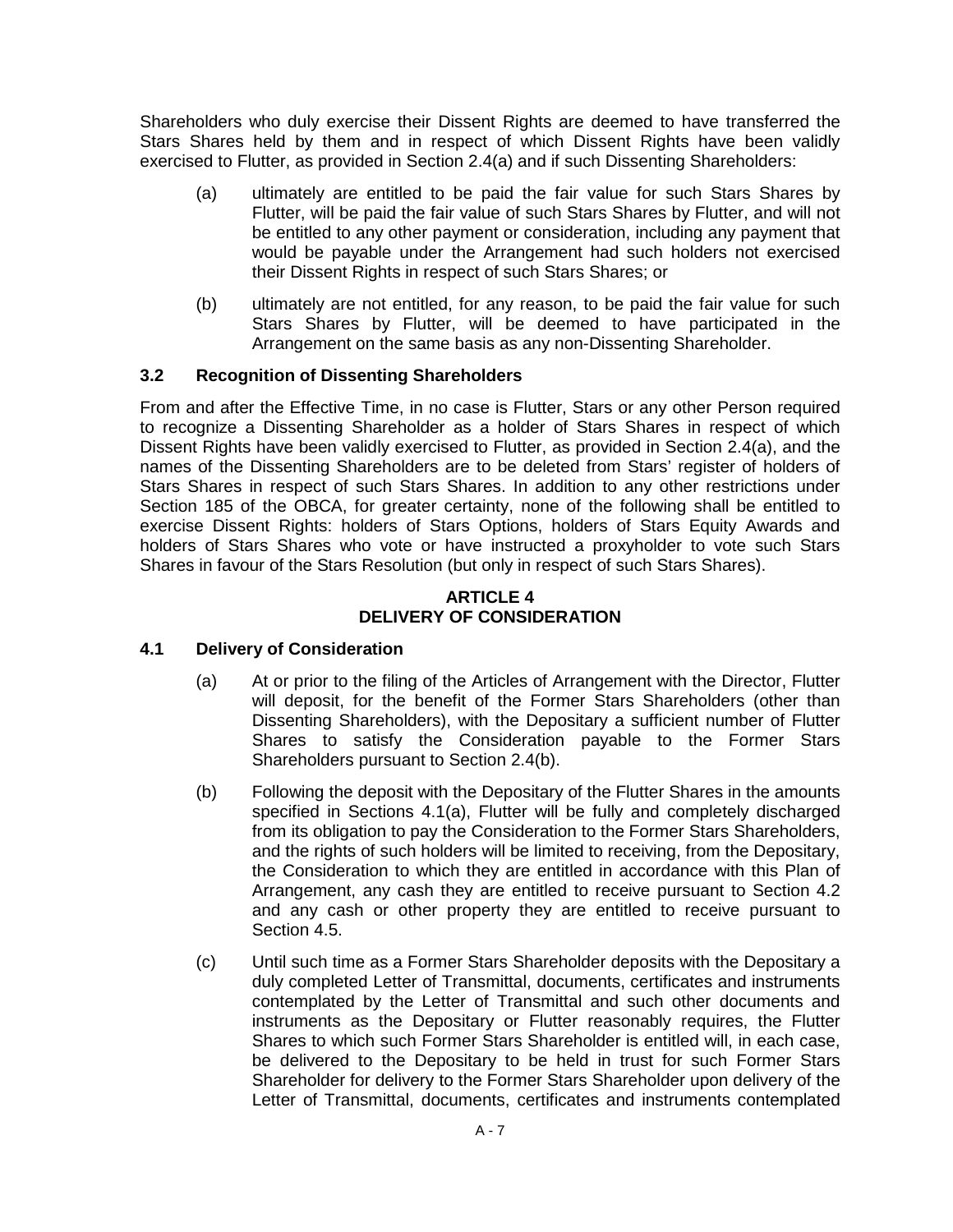by the Letter of Transmittal and such other documents, certificates and instruments as the Depositary or Flutter reasonably requires.

- (d) Upon surrender to the Depositary for cancellation of a certificate that immediately prior to the Effective Time represented one or more Stars Shares, other than Stars Shares held by a Dissenting Shareholder, if applicable, a duly completed and executed Letter of Transmittal and such additional documents, certificates and instruments as the Depositary or Flutter may reasonably require, the holder of such surrendered certificate or the deliverer of such Letter of Transmittal, as applicable, will be entitled to receive in exchange therefor, and the Depositary will deliver to such holder, the Flutter Shares to which such Former Stars Shareholder is entitled under Section 2.4(b) for such Stars Shares, any cash they are entitled to receive pursuant to Section 4.2 and any cash or other property they are entitled to receive pursuant to Section 4.5, in each case, less any amounts deducted or withheld pursuant to Section 4.4, and any certificate so surrendered shall forthwith be cancelled.
- (e) No holder of Stars Shares shall be entitled to receive any consideration with respect to such Stars Shares other than the Flutter Shares to which such holder is entitled under Section 2.4(b), any cash they are entitled to receive pursuant to Section 4.2 and any cash or other property they are entitled to receive pursuant to Section 4.5, in each case, less any amounts deducted or withheld pursuant to Section 4.4.
- (f) Upon surrender to the Depositary for cancellation of a certificate which immediately prior to the Effective Time represented one or more Stars Shares held by a Dissenting Shareholder, a completed Letter of Transmittal and such additional documents, certificates and instruments as the Depositary, Stars or Flutter may reasonably require, the holder of such surrendered certificate or the deliverer of such Letter of Transmittal, as applicable, will be entitled to receive from Flutter in exchange therefor, the amount such Dissenting Shareholder is entitled to receive as determined in accordance with Article 3, less any amounts deducted or withheld pursuant to Section 4.4.
- (g) After the Effective Time and until surrendered as contemplated by this Section 4.1, each certificate that immediately prior to the Effective Time represented one or more Stars Shares will be deemed at all times to represent only the right to receive (i) the Flutter Shares which the holder of such certificate is entitled to receive in accordance with Section 4.1(d), or (ii) in respect of Stars Shares formerly held by a Dissenting Shareholder, the amount such Dissenting Shareholder is entitled to receive as determined in accordance with Article 3, less, in each case, any amounts deducted or withheld pursuant to Section 4.4.

# **4.2 Fractional Shares**

In no event shall any holder of Stars Shares be entitled to a fractional Flutter Share. Where the aggregate number of Flutter Shares to be delivered to a Former Stars Shareholder as consideration under or as a result of this Plan of Arrangement would result in a fraction of a Flutter Share being deliverable, the number of Flutter Shares to be received by such Former Stars Shareholder shall be rounded down to the nearest whole Flutter Share. Any such entitlements to fractions of Flutter Shares will be aggregated and sold in the market by the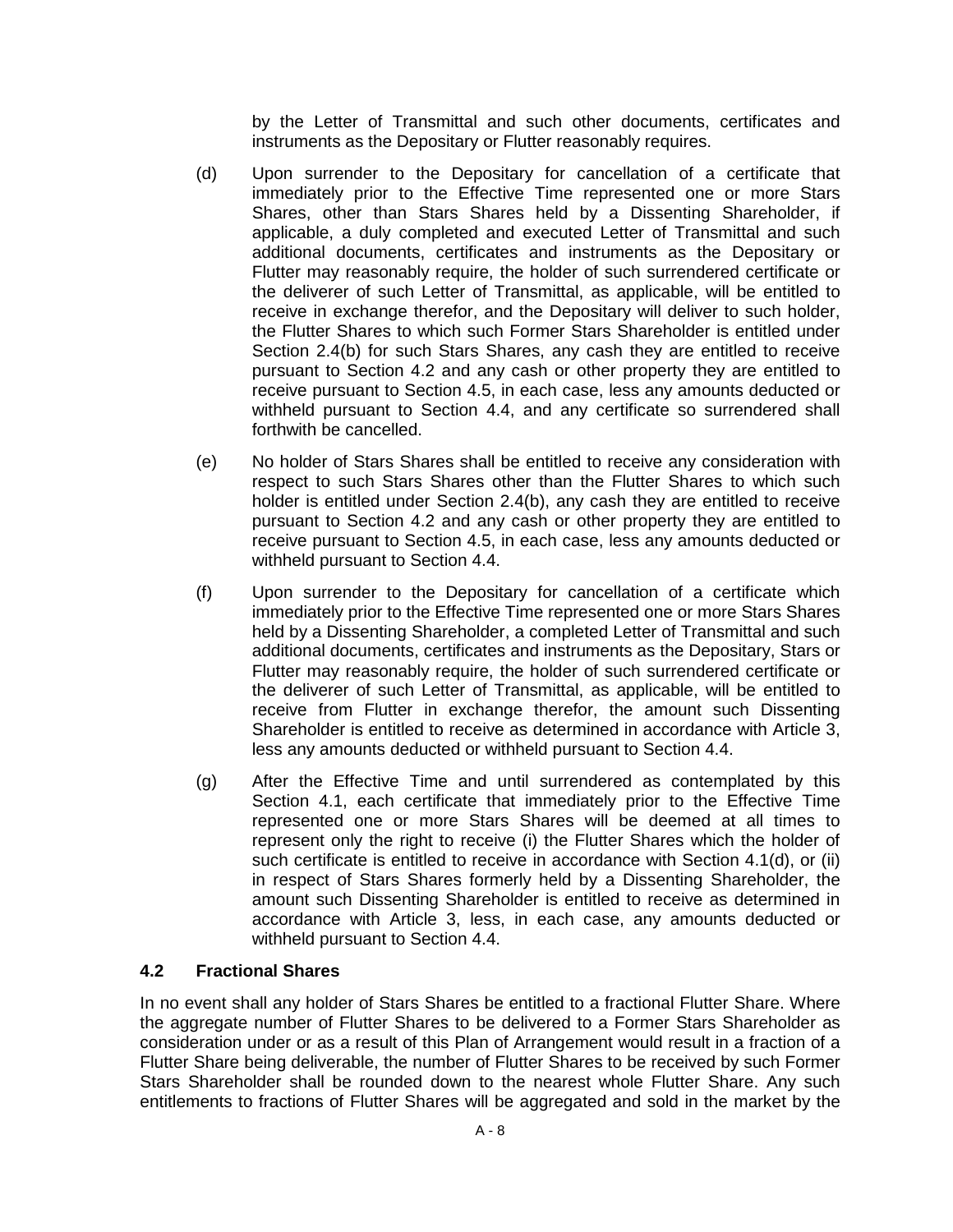Depositary (as agent for that purpose) as soon as practicable after the Effective Date. The net proceeds of such sale (after deduction of all expenses and commissions incurred in connection with the sale) will be paid by the Depositary in due proportions to Former Stars Shareholders who would otherwise have been entitled to such fractions, save that individual entitlements to amounts of less than £5.00 will be retained by the Depositary for the benefit of Flutter. The Depositary shall not be obligated to seek or obtain a minimum price for any of the Flutter Shares sold by it and none of Flutter, Stars or the Depositary will be liable for any loss arising out of any such sales.

# **4.3 Lost Certificates**

- (a) If any certificate that immediately prior to the Effective Time represented one or more outstanding Stars Shares that were exchanged pursuant to Article 3 has been lost, stolen or destroyed, upon the making of an affidavit of that fact by the Person claiming such certificate to be lost, stolen or destroyed, the Depositary will issue in exchange for such lost, stolen or destroyed certificate, the Flutter Shares that such Person is entitled to receive pursuant to Section 2.4(d), any cash they are entitled to receive pursuant to Section 4.2 and any cash or other property they are entitled to receive pursuant to Section 4.5 (in each case, less any amounts deducted or withheld pursuant to Section 4.4), deliverable in accordance with such holder's Letter of Transmittal.
- (b) When authorizing the delivery of such consideration in exchange for any lost, stolen or destroyed certificate, the Person to whom the consideration is being delivered must, as a condition precedent to the delivery of such consideration, give a bond satisfactory to Stars, Flutter and the Depositary in such sum as Stars, Flutter and the Depositary may direct or otherwise indemnify Flutter and the Depositary in a manner satisfactory to Stars, Flutter and the Depositary against any claim that may be made against Stars, Flutter or the Depositary with respect to the certificate alleged to have been lost, stolen or destroyed.

# **4.4 Withholding Rights**

Flutter, Stars and the Depositary shall be entitled to deduct and withhold from any amount or consideration payable or otherwise deliverable to any Person, including any Stars Shareholders exercising Dissent Rights, pursuant to the Arrangement, and from all consideration, dividends, interest or other amounts payable or distributed to any former Stars Shareholder such amounts as Flutter, Stars or the Depositary may be entitled or required to deduct and withhold therefrom under any provision of any applicable Laws in respect of Taxes. To the extent that such amounts are so deducted, withheld and remitted to the relevant Governmental Entity, such amounts shall be treated for all purposes under the Arrangement as having been paid to the Person to whom such amounts would otherwise have been paid. Flutter, Stars and the Depositary are hereby authorized on behalf of the relevant former Stars Shareholder to sell or otherwise dispose of such portion of the Consideration or other property payable or deliverable to such former Stars Shareholders as is necessary to provide sufficient funds to Flutter, Stars or the Depositary, as the case may be, to enable it to comply with such deduction or withholding requirement or entitlement and Flutter, Stars or the Depositary, as the case may be, shall notify the holder thereof, remit the appropriate portion of the net proceeds of such sale to the appropriate Governmental Entity and remit to such former Stars Shareholder any unapplied balance of the net proceeds of such sale.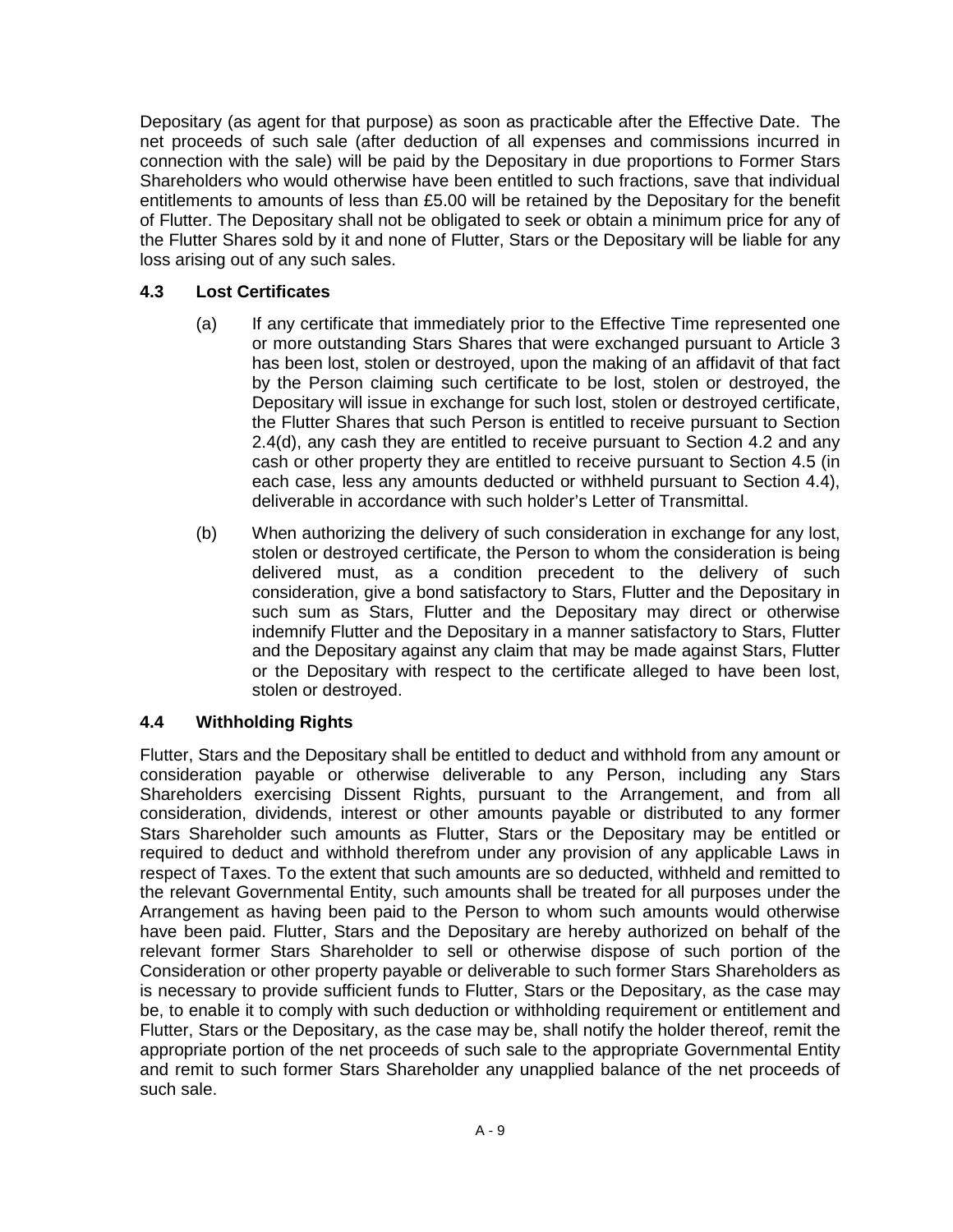# **4.5 Post-Effective Time Dividends and Distributions**

No dividends or other distributions payable in respect of Flutter Shares with a record date after the Effective Time shall be paid to the holder of any certificate or certificates which, immediately prior to the Effective Time, represented outstanding Stars Shares that were transferred pursuant to Section 2.4(b) in respect of which Flutter Shares were issued pursuant to the Arrangement, and all such dividends and other distributions shall be paid by Flutter to the Depositary and shall be held by the Depositary in trust for such holders, in each case until the surrender of such certificate or certificates (or affidavit in accordance with Section 4.3) in accordance with Section 4.1(d) or until forfeiture in accordance with Section 4.6. Subject to applicable Laws, following surrender of any such certificate or certificates (or affidavit in accordance with Section 4.3) in accordance with Section 4.1(d), there shall be paid to the holder thereof, without interest, the amount of dividends or other distributions with a record date after the Effective Time theretofore paid with respect to such Flutter Shares to which such former registered holder is entitled pursuant to the Arrangement.

# **4.6 Extinction of Rights**

Any certificate that immediately prior to the Effective Time represented outstanding Stars Shares that are exchanged pursuant to Article 2 and not deposited with all other instruments required by Section 4.1 on or prior to the day immediately before the day that is three years less one day from the Effective Date, ceases to represent a claim or interest of any kind or nature as a shareholder of Stars. On such date, the Flutter Shares to which the former registered holder of the certificate referred to in the preceding sentence was ultimately entitled is deemed to have been surrendered to Flutter, together with all entitlements to dividends, distributions and interest thereon held for such former registered holder pursuant to Section 4.5.

# **4.7 No Liens**

Any exchange or transfer of securities pursuant to this Plan of Arrangement shall be free and clear of any liens, charges, security interests, encumbrances, mortgages, hypothecs, restrictions, adverse claims or other claims of third parties of any kind.

# **4.8 Paramountcy**

From and after the Effective Time:

- (a) this Plan of Arrangement takes precedence and priority over any and all Stars Shares, Stars Options and Stars Equity Awards issued and outstanding prior to the Effective Time;
- (b) the rights and obligations of the registered holders of Stars Shares, Stars Options or Stars Equity Awards and Stars, Flutter, the Depositary and any transfer agent or other depositary therefor in relation thereto, are solely as provided for in this Plan of Arrangement; and
- (c) all actions, causes of action, claims or proceedings (actual or contingent and whether or not previously asserted) based on or in any way relating to any Stars Shares, Stars Options, or Stars Equity Awards are deemed to have been settled, compromised, released and determined without liability except as set forth herein.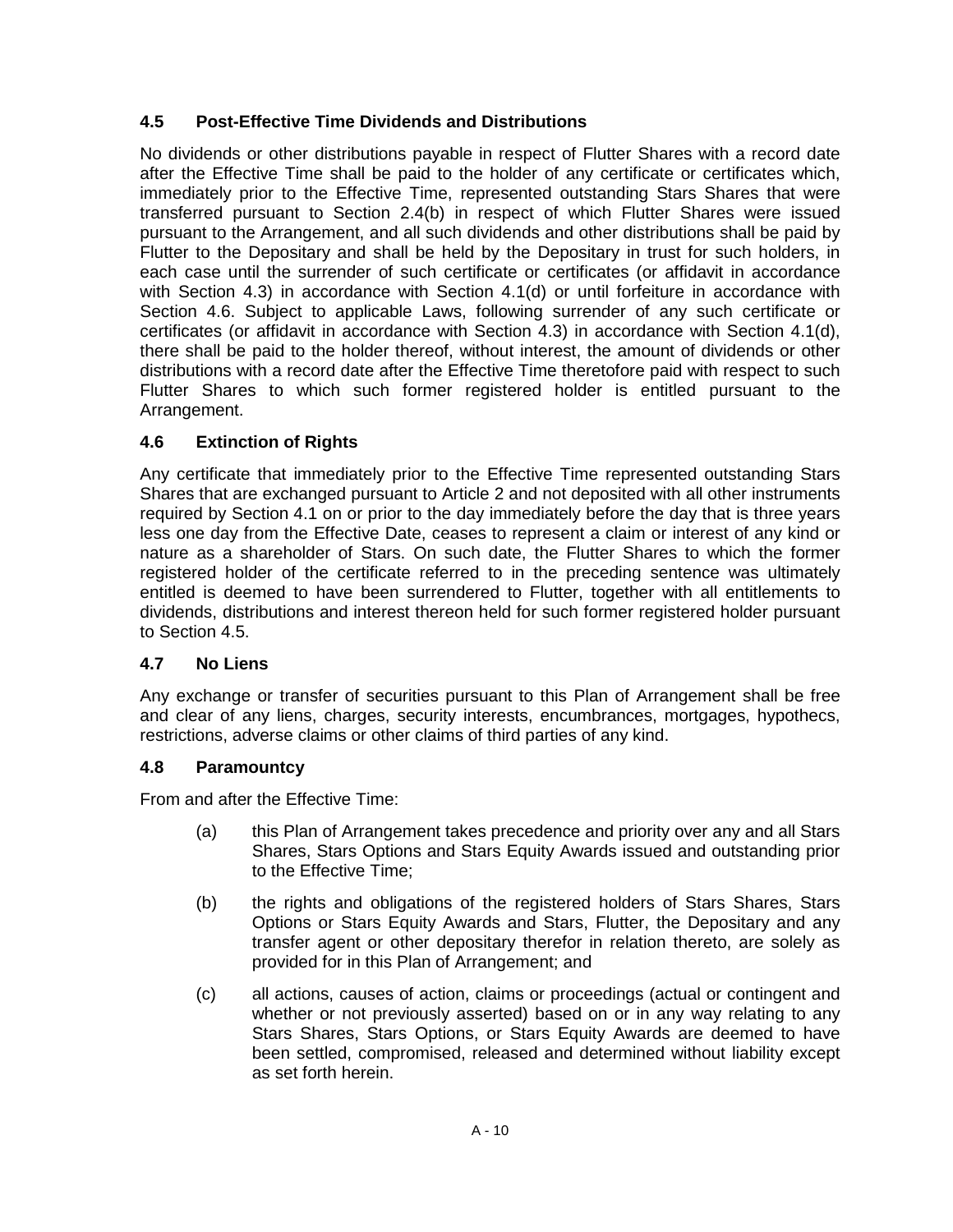## **ARTICLE 5 AMENDMENTS**

## **5.1 Amendments to Plan of Arrangement**

- (a) Flutter and Stars may amend, modify and/or supplement this Plan of Arrangement at any time and from time to time prior to the Effective Time, provided that each such amendment, modification and/or supplement must:
	- (i) be set out in writing;
	- (ii) be approved by each of Flutter and Stars (in each case, acting reasonably);
	- (iii) be filed with the Court and, if made following the Stars Meeting, approved by the Court; and
	- (iv) be communicated to the Stars Shareholders if and as required by the Court.
- (b) Any amendment, modification or supplement to this Plan of Arrangement may be proposed by Stars at any time prior to the Stars Meeting (provided that Flutter has consented thereto in writing) with or without any other prior notice or communication (except to the extent required by the Court), and if so proposed and accepted by the Persons voting at the Stars Meeting (other than as may be required under the Interim Order), becomes part of this Plan of Arrangement for all purposes.
- (c) Any amendment, modification or supplement to this Plan of Arrangement that is approved or directed by the Court following the Stars Meeting is effective only if:
	- $(i)$  it is consented to in writing by each of Flutter and Stars (in each case, acting reasonably); and
	- (ii) if required by the Court, it is consented to by holders of Stars Shares or holders of any other securities of Stars, as applicable, voting in the manner directed by the Court.
- (d) Any amendment, modification or supplement to this Plan of Arrangement may be made following the Effective Date unilaterally by Flutter, provided that it concerns a matter that, in the reasonable opinion of Flutter, is of an administrative nature required to better give effect to the implementation of this Plan of Arrangement and is not adverse to the economic interest of any former holder of Stars Shares, Stars Options or Stars Equity Awards, and such amendments, modifications or supplements to the Plan of Arrangement need not be filed with Court or communicated to the Stars Shareholders.

## **ARTICLE 6 FURTHER ASSURANCES**

Notwithstanding that the transactions and events set out herein occur and are deemed to occur in the order set out in this Plan of Arrangement without any further act or formality, each of Stars and Flutter will make, do and execute, or cause to be made, done and executed, all such further acts, deeds, agreements, transfers, assurances, instruments or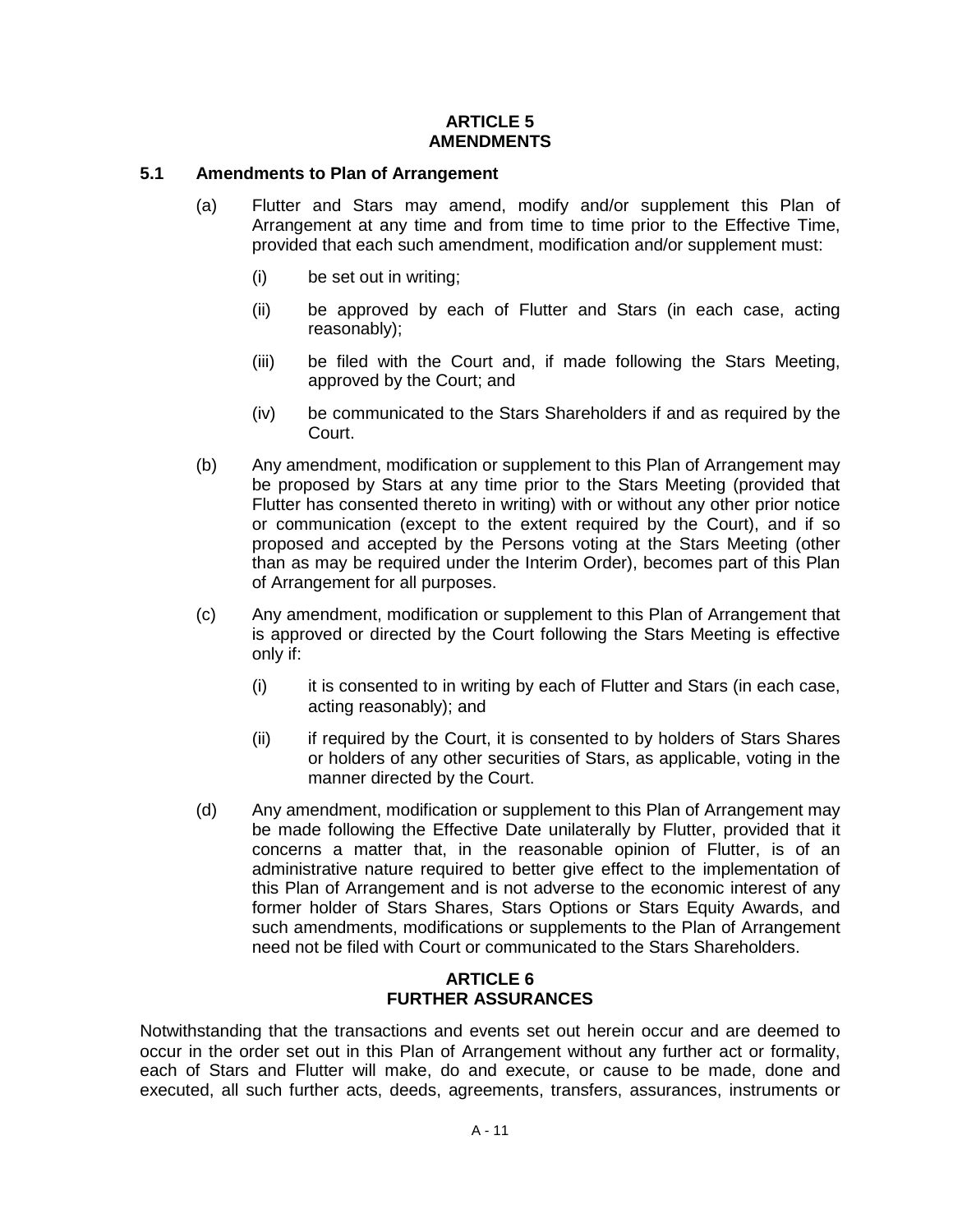documents as may reasonably be required by either of them in order to further document or evidence any of the transactions or events set out herein.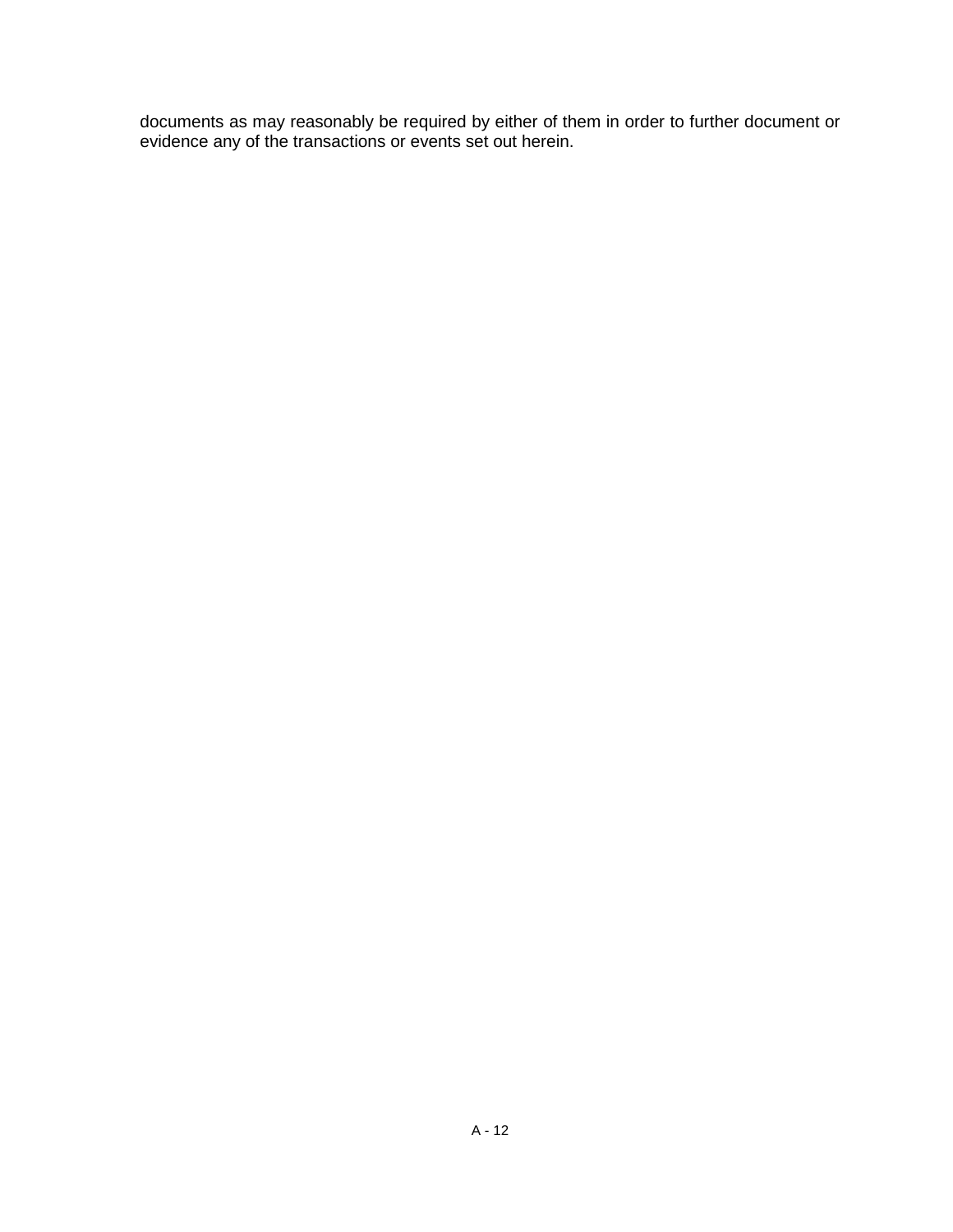# **Schedule B Form of Flutter Resolutions**

### **Part 1: Flutter Resolutions**

#### 1. **As an ordinary resolution**

"That, subject to and conditional on the passing of resolution 2 set out in this Notice, the proposed recommended all-share merger between the Company [*N.B. references in this Schedule to the Company to be read as references to Flutter*] and [Stars] on the terms, and subject to the conditions, of the Arrangement Agreement (as defined in the circular of the Company dated  $\lceil\bullet\rceil$ , a copy of which, initialled by the Chair of the meeting for the purposes of identification, has been produced to the meeting] (the "**Circular**")) including any ancillary or associated agreements contemplated by the Arrangement Agreement and/or described in the Circular (the "**Merger**"), which constitutes a reverse takeover for the purpose of the Listing Rules of the United Kingdom Financial Conduct Authority, be and is hereby approved and the board of directors of the Company (or any duly authorised committee thereof) be and is hereby authorised:

- (a) to do or procure to be done all such acts and things on behalf of the Company and any of its subsidiaries as the directors (or any duly authorised committee thereof) consider necessary, desirable or expedient to implement, or otherwise in connection with, the Merger; and
- (b) to agree such modifications, variations, revisions, waivers, extensions, additions or amendments to any of the terms and conditions of the Merger and/or to any documents relating to it, as the directors (or any duly authorised committee thereof) may in their absolute discretion think fit, provided such modifications, variations, revisions, waivers, extensions, additions or amendments are not of a material nature."

#### 2. **As an ordinary resolution**

"That, subject to and conditional on the passing of resolution 1 set out in this Notice, and in addition, and without prejudice, to all existing authorities given to the directors of the Company for the purposes of section 1021 of the Companies Act 2014, the directors of the Company be and are hereby generally and unconditionally authorised to exercise all powers of the Company to allot relevant securities (within the meaning of section 1021 of the Companies Act 2014) up to an aggregate nominal amount of  $\epsilon[\bullet]$  ( $[\bullet]$  ordinary shares of €0.09 each ("**Ordinary Shares**"), being the Ordinary Shares to be allotted pursuant to the Merger; and the authority hereby conferred shall expire on the earlier of: [(i) the Outside Date (as defined in the [Circular]) and (ii) the date that is [5 years] after the date of the passing of this resolution], unless previously renewed, varied or revoked by the Company in general meeting, save that the Company may before such expiry make an offer or agreement which would or might require relevant securities to be allotted after such expiry, and the directors may allot any such securities in pursuance of any such offer or agreement as if the authority hereby conferred had not expired."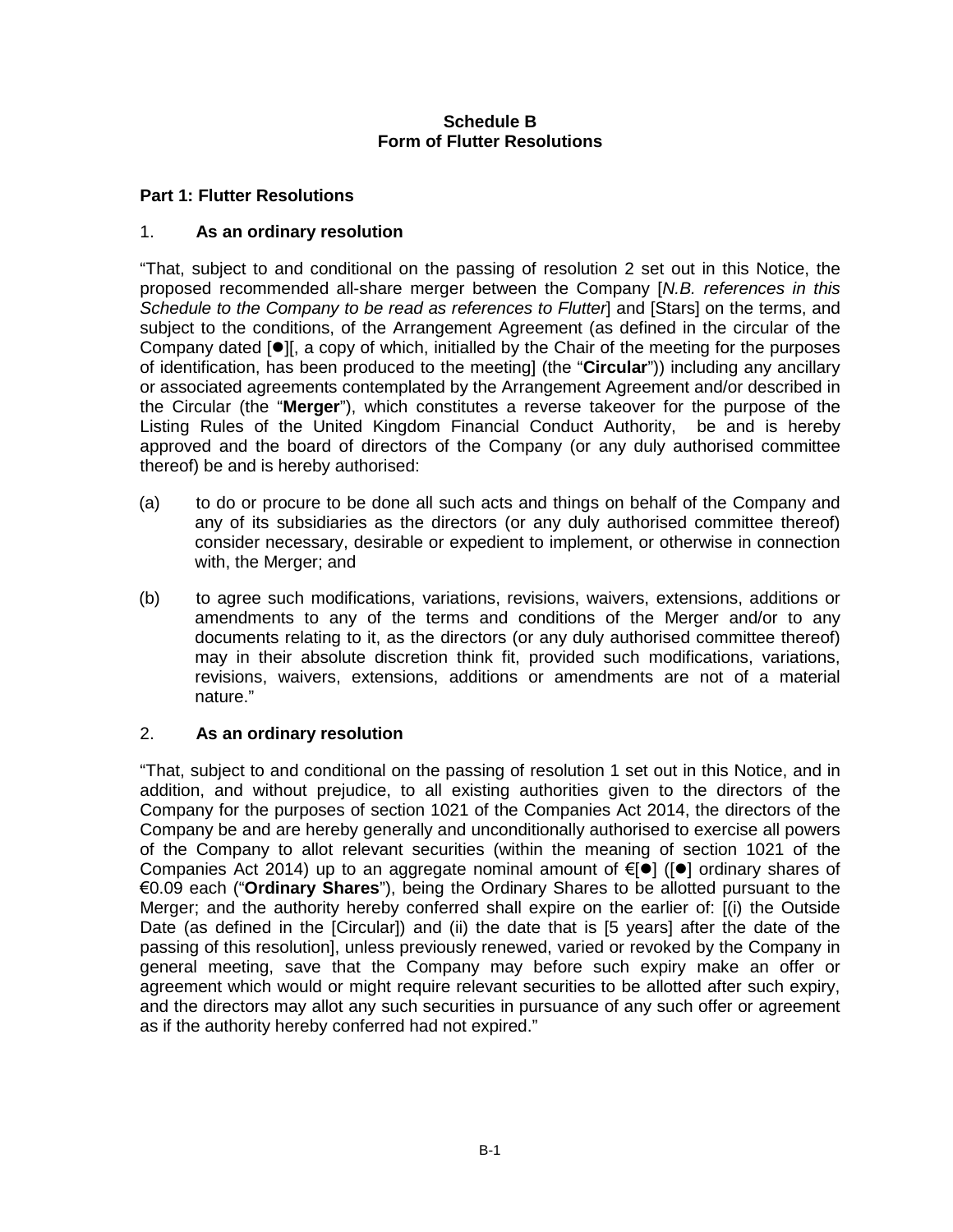# **Part 2: Flutter Optional Resolutions**

# 3. **As an ordinary resolution**

"That, subject to and conditional on the passing of resolutions 1 and 2 set out in this Notice, the authorised share capital of the Company be increased from  $\epsilon$ 13,500,000 divided into 150,000,000 Ordinary Shares to €[ $\bullet$ ] divided into [ $\bullet$ ] Ordinary Shares by the creation of [ $\bullet$ ] Ordinary Shares, such Ordinary Shares having the rights and being subject to the restrictions set out in the Articles of Association of the Company."

# 4. **As an ordinary resolution**

"That, subject to and conditional on the passing of resolutions 1 and 2 set out in this Notice and on, and with effect from, completion of the Merger, for the purpose of Article 79 of the Articles of Association of the Company, the number of directors of the Company shall be not more than fourteen nor less than four, unless otherwise determined by the Company in general meeting."

# 5. **As an ordinary resolution**

"That, subject to the passing of resolutions 1 and 2 set out in this Notice and on, and with effect from, completion of the Merger:

- (a) the directors of the Company be and are hereby unconditionally authorised to exercise all powers of the Company to allot relevant securities (within the meaning of section 1021 of the Companies Act 2014) up to an aggregate nominal amount of  $\epsilon[\bullet]$  $(|\bullet|)$  Ordinary Shares), representing approximately [33.3]% of the aggregate nominal value of the expected issued share capital of the Company (excluding treasury shares) immediately following completion of the Merger;
- (b) the authority hereby conferred shall expire at the earlier of the close of the Annual General Meeting of the Company held in 2020 or [14 August] 2020 unless previously renewed, varied or revoked by the Company in general meeting, save that the Company may before such expiry make an offer or agreement which would or might require relevant securities to be allotted after such expiry, and the directors may allot any such securities in pursuance of any such offer or agreement as if the authority hereby conferred had not expired;
- (c) subject to sub-paragraph (d) and subject to this resolution becoming effective, all existing authorities given to the directors of the Company pursuant to section 1021 of the Companies Act 2014, other than the authority granted under resolution [2] set out in this Notice, be revoked by this resolution; and
- (d) sub-paragraph (c) shall be without prejudice to the continuing authority of the directors of the Company to allot securities or grant rights to subscribe for or convert any security into, shares in the Company, pursuant to an offer or agreement made by the Company before the expiry of the authority pursuant to which such offer or agreement was made."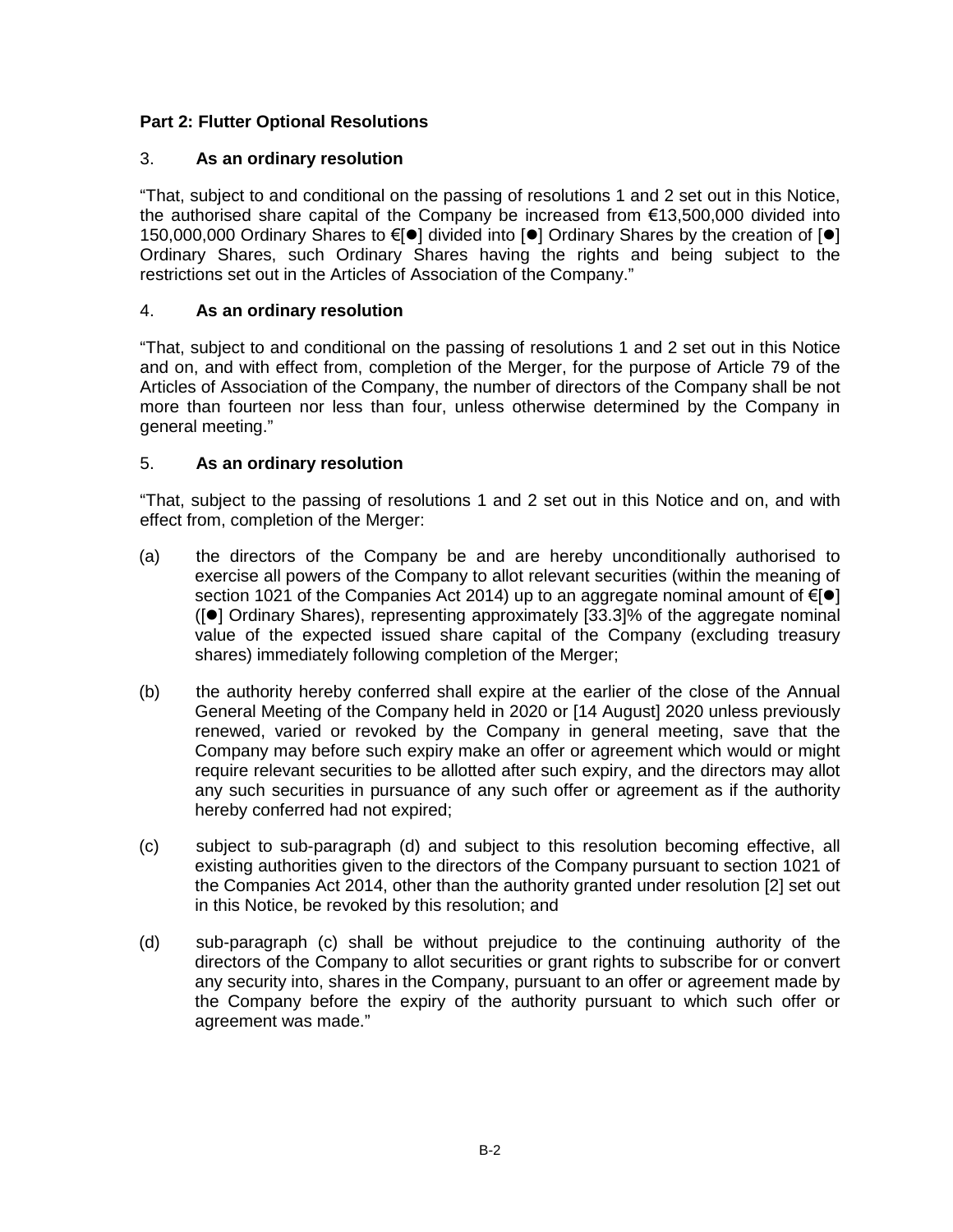# 6. **As a special resolution**

"That, subject to and conditional on completion of the Merger, for the purposes of Article 8(d) of the Articles of Association of the Company, the directors be and are hereby empowered pursuant to section 1023 of the Companies Act 2014 to allot equity securities (as defined in section 1023 of that Act) for cash, pursuant to the authority conferred on the directors by resolution [5] set out in this Notice as if sub-section (1) of section 1022 of the Companies Act 2014 did not apply to any such allotment, provided that:

- (a) such authority is to be limited to allotments for rights issues, open offers and other pre-emptive issues pursuant to the terms of Article 8(d)(i) of the Articles of Association of the Company; and
- (b) the nominal value of all equity securities allotted in accordance with Article 8(d)(ii) of the Articles (otherwise than under paragraph (a) above)[, together with the nominal value of any treasury shares (as defined in section 1078 of the Companies Act 2014) which may be re-issued pursuant to resolution [10] set out in this Notice] during the period of this authority, may not exceed  $\epsilon$ [ $\bullet$ ] ( $\bullet$ ] Ordinary Shares), which is equivalent to approximately 5% of the Company's expected issued share capital (excluding treasury shares) immediately following completion of the Merger.

The authority conferred by this resolution shall expire at the earlier of the date of the close of the Annual General Meeting of the Company held in 2020 or [14 August] 2020, unless previously renewed, varied or revoked; provided that the Company may make an offer or agreement before the expiry of this authority, which would or might require any such securities to be allotted after this authority has expired, and in that case, the directors may allot equity securities in pursuance of any such offer or agreement as if the authority conferred hereby had not expired."

# 7. **As an ordinary resolution**

"That, subject to and conditional on completion of the Merger, for the purposes of Article 125 of the Articles of Association of the Company, the capitalisation of any amount standing to the credit of the merger reserve account of the Company resulting from the issuance of New Flutter Shares (as defined in the Circular) pursuant to the Merger for the purpose of applying such sum in paying up in full unissued shares to be allotted as fully paid bonus shares in accordance with Article 125 (the "**Capitalisation**") be and is hereby approved and the board of directors of the Company, acting through one or more of the Company's directors, be and is hereby authorised to determine, on behalf of the Company, the amount of the Capitalisation, to determine whether or not to proceed with the Capitalisation and to implement any such Capitalisation in accordance with the provisions of Article 126.

# 8. **As a special resolution**

"That, subject to and conditional on completion of the Merger, the Capitalisation occurring and the confirmation of the High Court pursuant to sections 84 and 85 of the Companies Act 2014:

(a) in accordance with section 84 of the Companies Act 2014, the company capital of the Company be reduced by the cancellation of up to the entire amount of the undenominated capital standing to the credit of the Company's share premium account arising from the Capitalisation and for the reserve resulting from the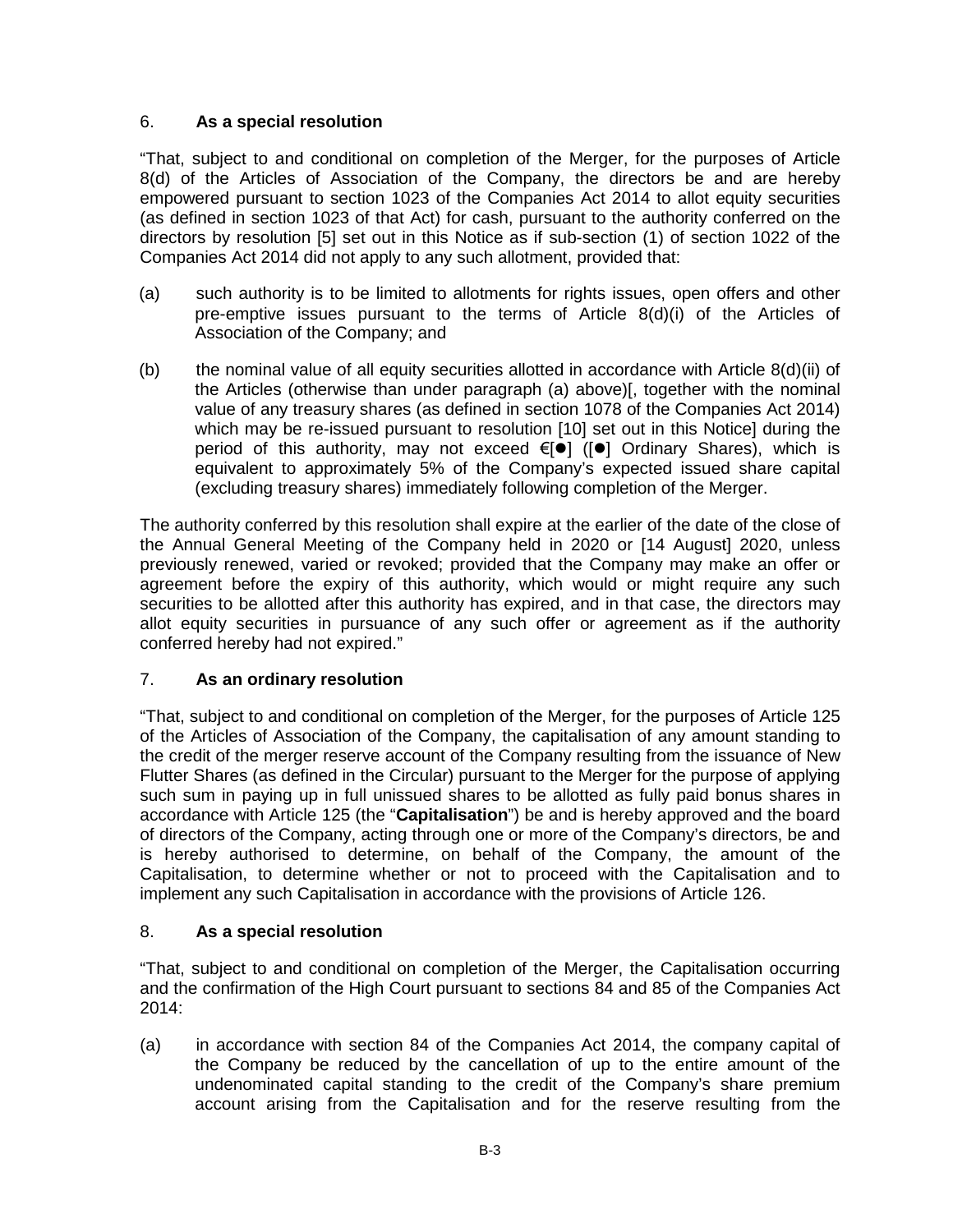cancellation of the undenominated capital shall be treated as profits available for distribution as defined by section 117 of the Companies Act 2014; and

(b) the board of directors of the Company, acting through one or more of the Company's directors, be and is hereby authorised to determine, on behalf of the Company, the amount of undenominated capital to be reduced pursuant to paragraph (a) of this resolution, provided such amount shall not exceed the amount of undenominated capital created by the Capitalisation, and to proceed to seek the confirmation of the High Court to such reduction of company capital pursuant to sections 84 and 85 of the Companies Act 2014 or to determine not to proceed to seek the confirmation of the High Court at all."

# 9. **As a special resolution**

"That, subject to and conditional on completion of the Merger, the Company and/or any subsidiary (as defined by section 7 of the Companies Act 2014) be generally and unconditionally authorised to purchase its Ordinary Shares on any securities market (within the meaning of section 1072 of the Companies Act 2014), subject to the following conditions:

- (a) the maximum number of Ordinary Shares authorised to be purchased is  $[•]$ (representing 10% of the expected issued share capital of the Company (excluding treasury shares) immediately following completion of the Merger);
- (b) the minimum price (excluding expenses) which may be paid for any Ordinary Share shall be an amount equal to the nominal value thereof; and
- (c) the maximum price (excluding expenses) which may be paid for any Ordinary Share is the higher of:
	- (i) an amount equal to 105% of the average of the middle market quotations of an Ordinary Share of the Company as derived from the Euronext Dublin Daily Official List in the case of a purchase on Euronext Dublin, or the London Stock Exchange Daily Official List in the case of a purchase on the London Stock Exchange, for the five business days immediately preceding the day on which the Ordinary Share is contracted to be purchased; and
	- (ii) an amount equal to the higher of the price of the last independent trade of an Ordinary Share and the highest current independent bid for an Ordinary Share as derived from Euronext Dublin in the case of a purchase on Euronext Dublin, or the London Stock Exchange in the case of a purchase on the London Stock Exchange.

The authority hereby conferred by this resolution shall expire at the earlier of the close of the Annual General Meeting of the Company held in 2020 or [14 August] 2020, unless previously renewed, varied or revoked, provided that the Company may make an offer or agreement to purchase shares under this authority before the expiry of this authority, and concluded in whole or in part after the expiry of this authority."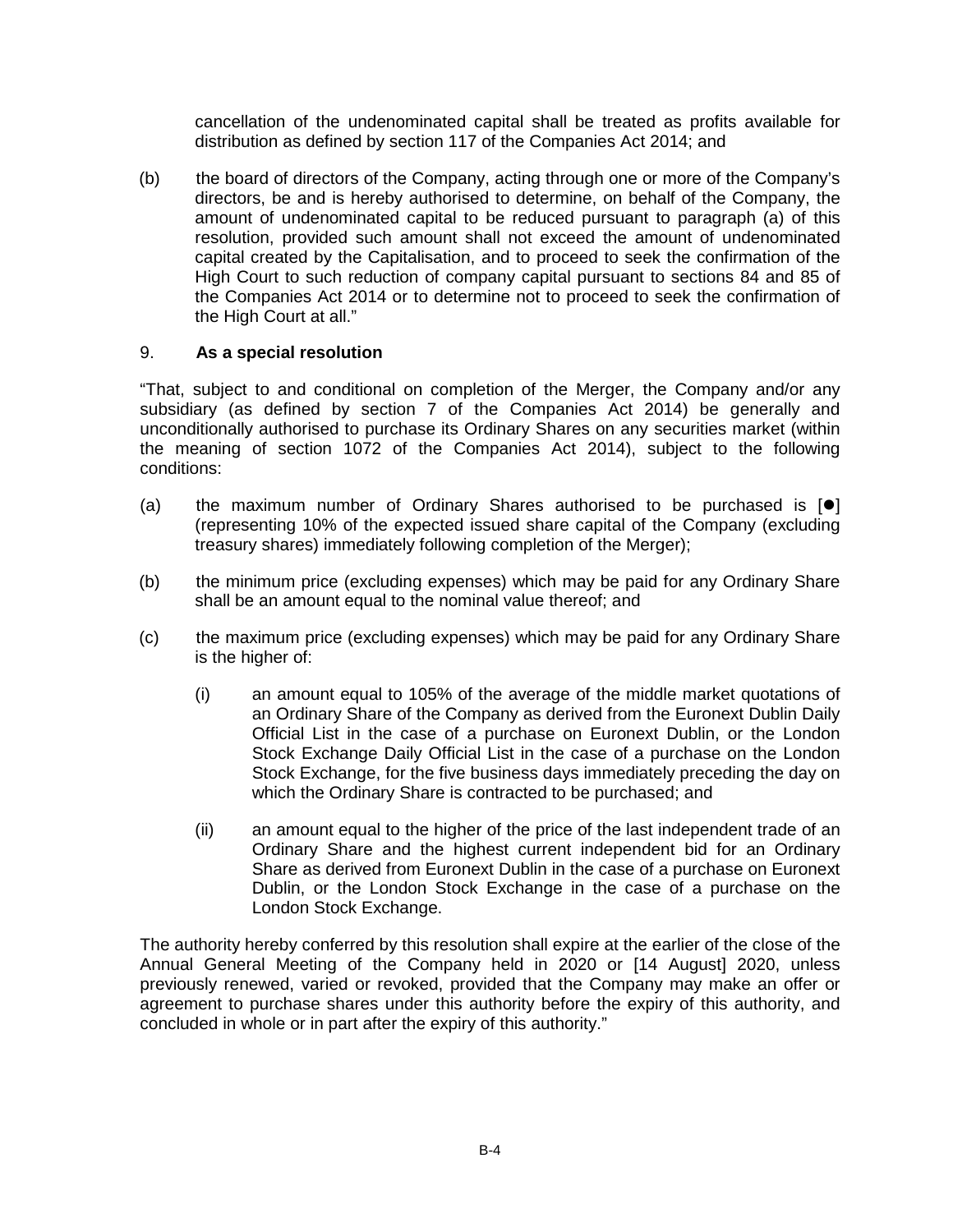# 10. **As a special resolution**

"That, subject to and conditional on completion of the Merger, for the purposes of section 1078 of the Companies Act 2014, the re-issue price range at which any treasury shares (as defined by the said section 1078) for the time being held by the Company may be re-issued off-market shall be as follows:

- (a) the maximum price at which a treasury share may be re-issued off-market shall be an amount equal to 120% of the "appropriate price"; and
- (b) the minimum price at which a treasury share may be re-issued off-market shall be the nominal value of the share where such share is required to satisfy an obligation under an employees' share scheme (as defined in the Companies Act 2014) operated by the Company or, in all other cases, an amount equal to 95% of the appropriate price.

For the purposes of this resolution the expression "appropriate price" shall mean the average of the five amounts resulting from determining whichever of the following (1), (2) or (3) specified below in relation to shares of the class of which such treasury share is to be reissued shall be appropriate in respect of each of the five business days immediately preceding the day on which the treasury share is re-issued, as determined from information published in the Euronext Dublin Daily Official List or the London Stock Exchange Daily Official List, as may be determined by the Directors of the Company, reporting the business done in each of those five business days:

- (i) if there shall be more than one dealing reported for the day, the average of the prices at which such dealings took place; or
- (ii) if there shall be only one dealing reported for the day, the price at which such dealing took place; or
- (iii) if there shall not be any dealing reported for the day, the average of the high or low market guide prices for the day; and if there shall be only a high (but not a low) or a low (but not a high) market guide price reported, or if there shall not be any market guide price reported, for any particular day then that day shall not count as one of the said five business days for the purposes of determining the appropriate price. If the means of providing the foregoing information as to dealings and prices by reference to which the appropriate price is to be determined is altered or is replaced by some other means, then the appropriate price shall be determined on the basis of the equivalent information published by the relevant authority in relation to dealings on Euronext Dublin or the London Stock Exchange or its equivalent.

The authority hereby conferred by this resolution shall expire at the earlier of the close of the Annual General Meeting of the Company held in 2020 or [14 August] 2020, unless previously renewed or varied, in accordance with the provisions of section 1078 of the Companies Act 2014."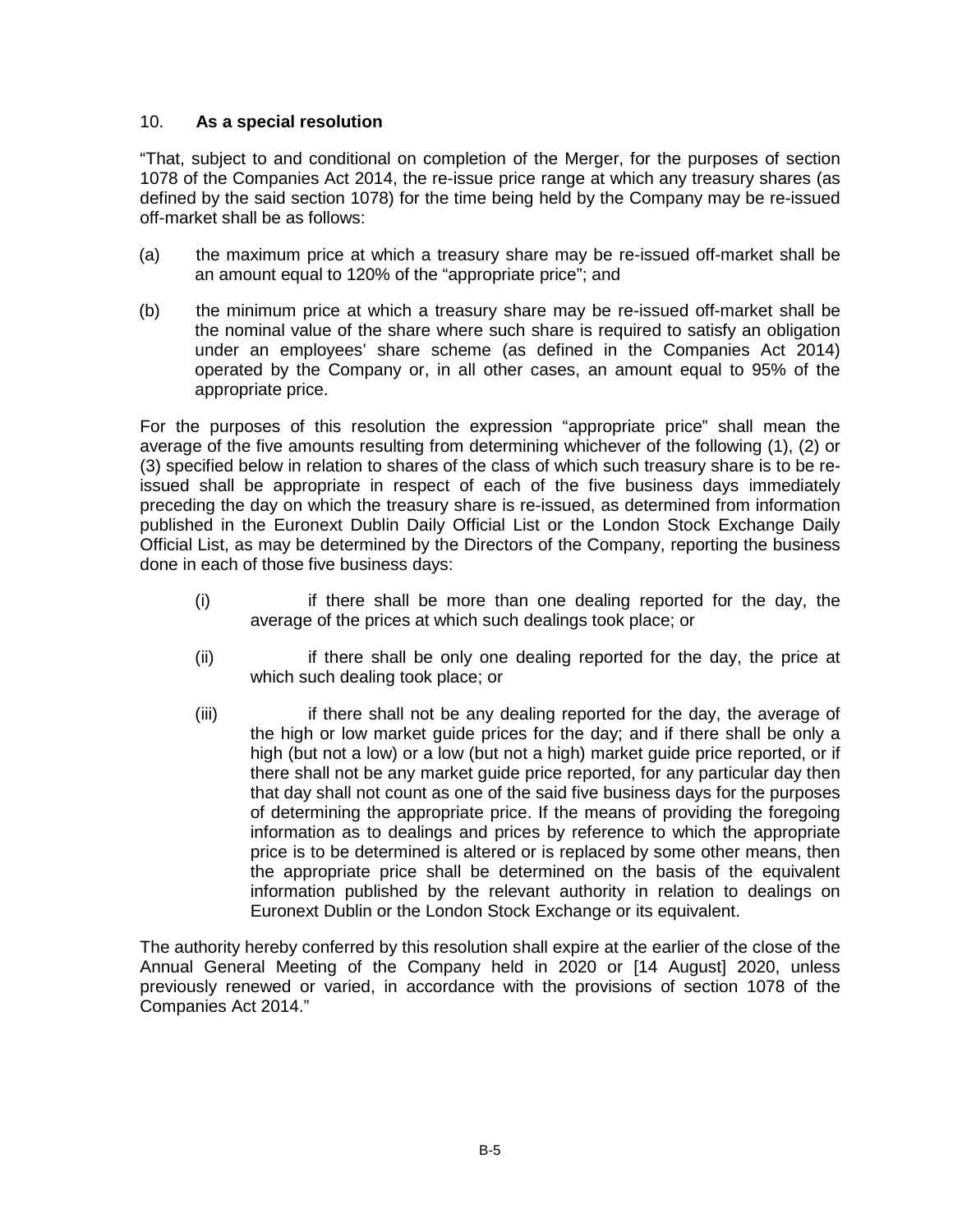# 11. **As an ordinary resolution**

"That, subject to and conditional on completion of the Merger, for the purpose of Article 81 of the Articles of Association of the Company, the limit on the ordinary remuneration of the directors be and is hereby increased from  $\epsilon$ 2,000,000.00 to  $\epsilon$ [ $\bullet$ ]."

# 12. **As an ordinary resolution (advisory non-binding resolution)**

"Subject to and conditional on completion of the Merger, to receive and consider the Directors' Remuneration Policy report which is set out on pages [ $\bullet$ ] of the Circular."

# 13. **As an ordinary resolution**

"That, subject to and conditional on completion of the Merger, approval be and is hereby given for the amendment of [*insert details of employees' share schemes or long term incentive schemes to be adopted or amended as part of the Merger*]"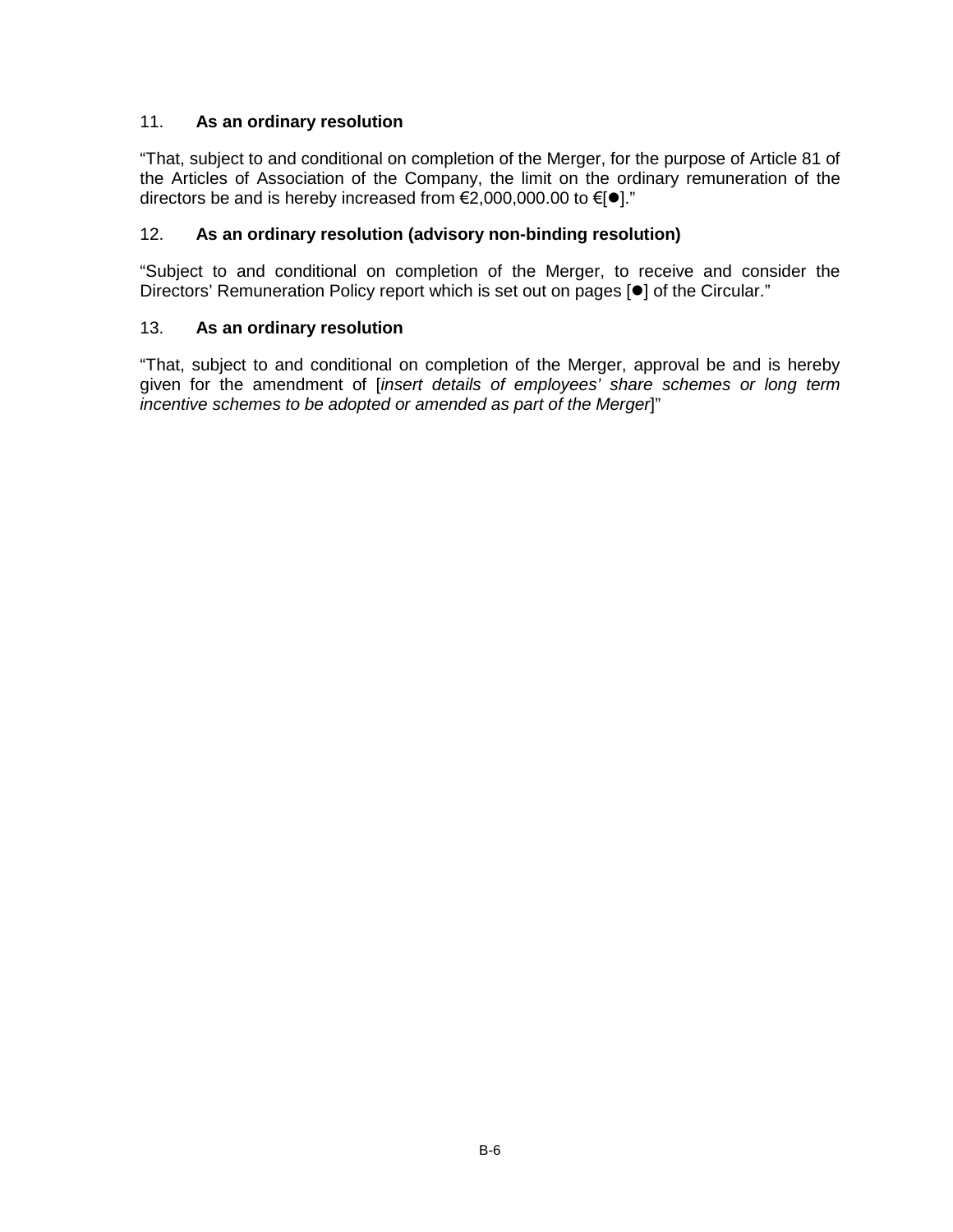#### **Schedule C Form of Stars Resolution**

#### **BE IT RESOLVED THAT**:

- 1) The arrangement (the "**Arrangement**") under Section 182 of the *Business Corporations Act* (Ontario) (the "**OBCA**") involving The Stars Group Inc. (the "**Company"**), as more particularly described and as set forth in the management information circular (the "**Circular**") dated  $\bullet$ , 2019 of the Company accompanying the notice of this meeting (as the Arrangement may be amended, modified or supplemented in accordance with the terms of arrangement agreement dated October 2, 2019 between the Company and Flutter Entertainment plc), and all transactions contemplated thereby, is hereby authorized, approved and adopted.
- 2) The plan of arrangement of the Company (the "**Plan of Arrangement**"), the full text of which is set out in Appendix  $\bullet$  to the Circular (as it has been or may be amended, modified or supplemented in accordance with the Arrangement Agreement, its terms or at the direction of the Ontario Superior Court of Justice (Commercial List) (the "**Court**")), is hereby authorized, approved and adopted.
- 3) The (i) Arrangement Agreement and all transactions contemplated thereby, (ii) actions of the directors of the Company in approving the Arrangement Agreement, (iii) actions of the directors and officers of the Company in executing and delivering the Arrangement Agreement, and any amendments, modifications or supplements thereto, and causing the performance by the Company of its obligations thereunder, are hereby ratified and approved.
- 4) The Company be and is hereby authorized to apply for a final order from the Court to approve the Arrangement on the terms set forth in the Arrangement Agreement and the Plan of Arrangement (as they may be amended, modified or supplemented and as described in the Circular).
- 5) Notwithstanding that this resolution has been passed (and the Arrangement adopted) by the shareholders of the Company or that the Arrangement has been approved by the Court, the directors of the Company are hereby authorized and empowered to, at their discretion, without further notice to or approval of the shareholders of the Company, (i) amend, modify or supplement the Arrangement Agreement or the Plan of Arrangement to the extent permitted by their terms and (ii) subject to the terms of the Arrangement Agreement, not to proceed with the Arrangement and any related transactions.
- 6) Any officer or director of the Company is hereby authorized and directed for and on behalf of the Company to execute and deliver for filing with the Director under the OBCA articles of arrangement and such other documents as may be necessary or desirable to give effect to the Arrangement in accordance with the Arrangement Agreement, such determination to be conclusively evidenced by the execution and delivery of such articles of arrangement and any such other documents.
- 7) Any officer or director of the Company is hereby authorized and directed for and on behalf of the Company to execute or cause to be executed and to deliver or cause to be delivered all such other documents and instruments and to perform or cause to be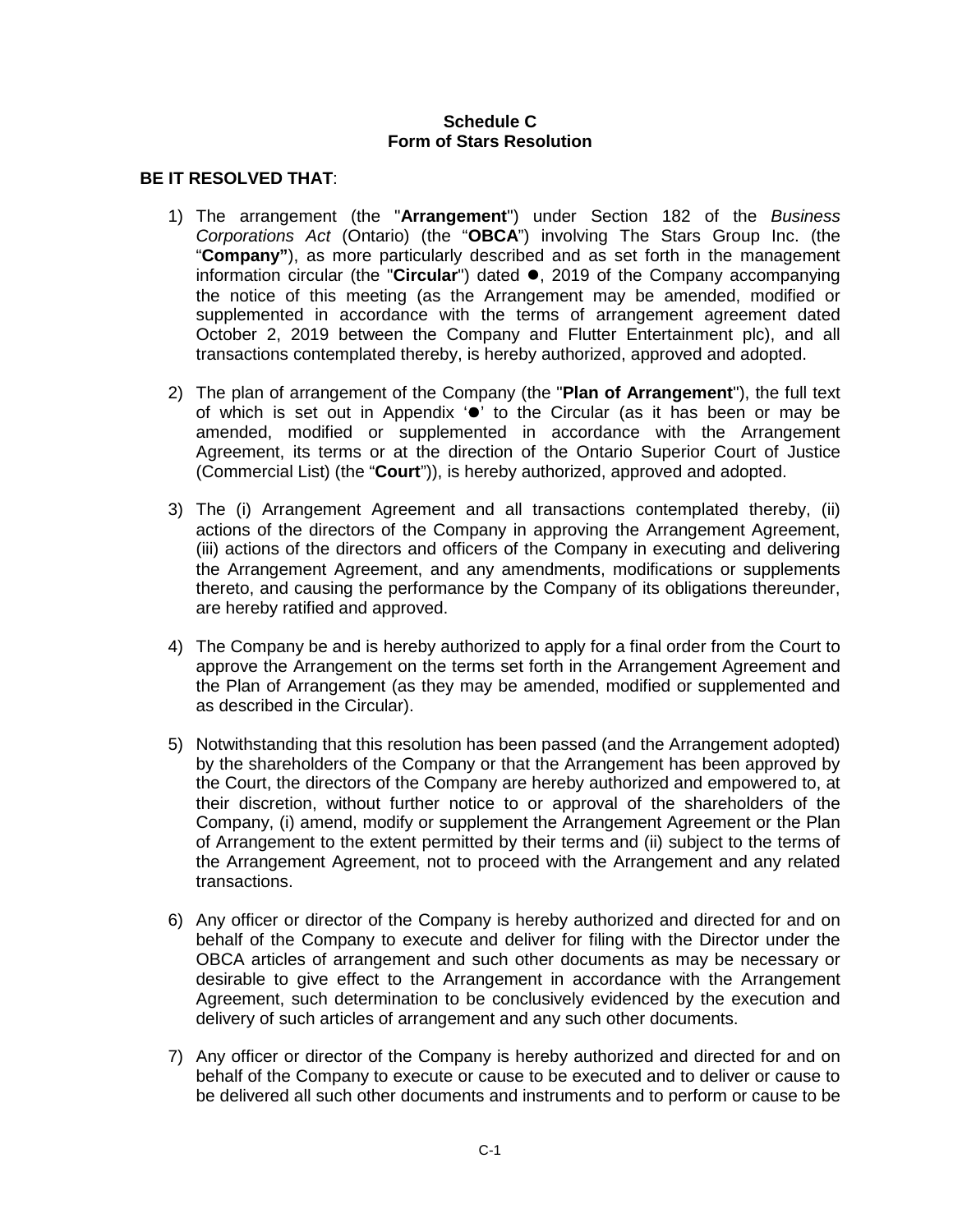performed all such other acts and things as such person determines may be necessary or desirable to give full force and effect to the foregoing resolutions and the matters authorized thereby, such determination to be conclusively evidenced by the execution and delivery of such other document or instrument or the doing of any other such act or thing.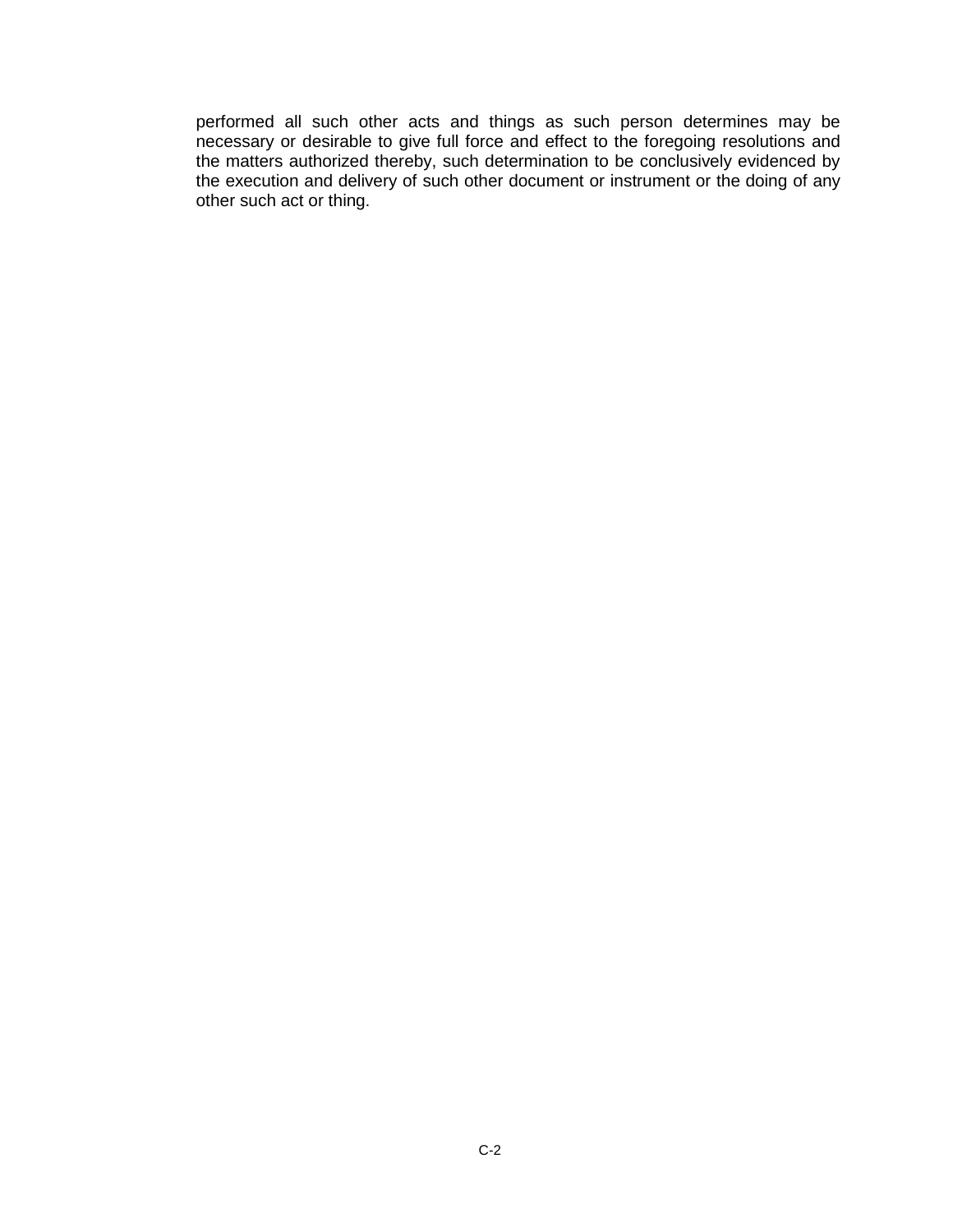# **Schedule D Regulatory Approvals**

# **Merger Control**

# **Australia**

One of the following is satisfied:

- i. Flutter having received notice in writing from the Australian Competition and Consumer Commission ("ACCC") to the effect that the ACCC does not propose to intervene in or seek to prevent the Arrangement pursuant to section 50 of the Australian Competition and Consumer Act 2010 (and irrespective of whether or not the ACCC states to the effect that it reserves its position whether to oppose the proposed acquisition if it becomes aware of other material information), such notice being on terms reasonably satisfactory to the Parties; or
- ii. Flutter having been granted clearance or authorisation for the Arrangement by the ACCC under Part VII, Division 1 of the Australian Competition and Consumer Act 2010 (such clearance or authorisation being on terms reasonably satisfactory to the Parties), and no application for review of such clearance or authorisation having been made within the period prescribed by such Act.; or
- iii. the Federal Court of Australia declares or makes orders to the effect that the Arrangement will not contravene section 50 of the CCA.

# **European jurisdictions**

Subject to paragraph 4 below, the Arrangement shall be deemed approved if, in connection with each of the European jurisdictions in 1, 2 and 3 below, the following have been satisfied.

# **1. United Kingdom**

Subject to paragraph 4 below, after notification of the Arrangement to the Competition and Markets Authority in the United Kingdom (the "**CMA**"):

- i. the CMA confirming on terms reasonably satisfactory to the Parties that there will not be a reference under sections 22 or 33 of the UK Enterprise Act 2002 (the "**EA 2002**") of the Arrangement or any matters arising therefrom to the chair of the CMA for the constitution of a group under Schedule 4 to the Enterprise and Regulatory Reform Act 2013 (a "**CMA Phase 2 Reference**"); or
- ii. following a CMA Phase 2 Reference, the CMA finding that the Arrangement is not expected to result in a substantial lessening of competition ("**SLC**") within any market or markets in the United Kingdom for goods or services; or
- iii. following a CMA Phase 2 Reference, the CMA finding that the Arrangement has or may be expected to result in an SLC but that no action should be taken by itself or others to remedy, mitigate or prevent such outcome, or that it will seek undertakings and the Parties agreeing to give such undertakings on terms reasonably satisfactory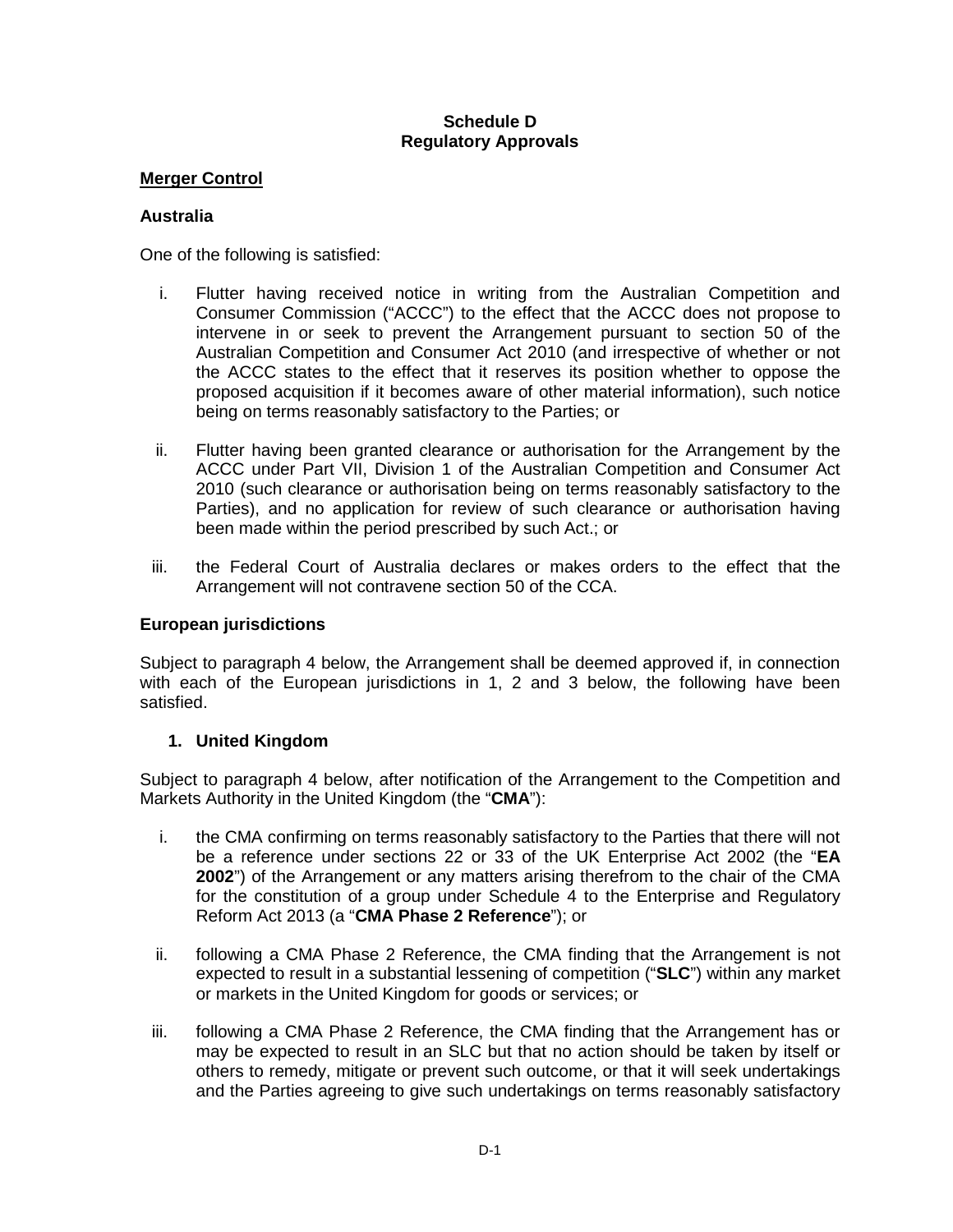to the Parties or that it will make such an order under section 84 on terms reasonably satisfactory to the Parties and, in each case, all conditions contained in such decision, undertakings or order necessary to allow closing of the Arrangement having been satisfied or complied with; or

iv. the period within which the CMA is required by sections 38 and 39 of the EA 2002 to publish a report having expired without such a report being published, such that the reference is finally determined, within the meaning of section 79 of the EA 2002.

# **2. Ireland**

Subject to paragraph 4 below, either:

- i. the Irish Competition and Consumer Protection Commission shall have determined, pursuant to Section 21 or Section 22 of the Irish Competition Act 2002, as amended (the "Irish Competition Act") that the Arrangement may be put into effect on terms reasonably satisfactory to the Parties; or
- ii. any applicable waiting period under Section 19 or Section 21 of the Irish Competition Act shall have expired such that the Arrangement may be put into effect without breaching Section 19 of the Irish Competition Act.

# **3. Other European jurisdictions**

Subject to paragraph 4 below, the relevant national competition authority in each of the following jurisdictions:

- 1. Austria;
- 2. Bulgaria;
- 3. Cyprus;
- 4. Germany;
- 5. Malta;
- 6. Portugal;
- 7. Romania; and
- 8. Spain,
- i. notifies the Parties that it lacks jurisdiction over the Arrangement; or
- ii. issues a clearance decision, whether following an initial first phase review or following an in-depth second phase review, or is deemed, under applicable Laws, to the satisfaction of the Parties (acting reasonably), to have granted such clearance.

# **4. European Commission**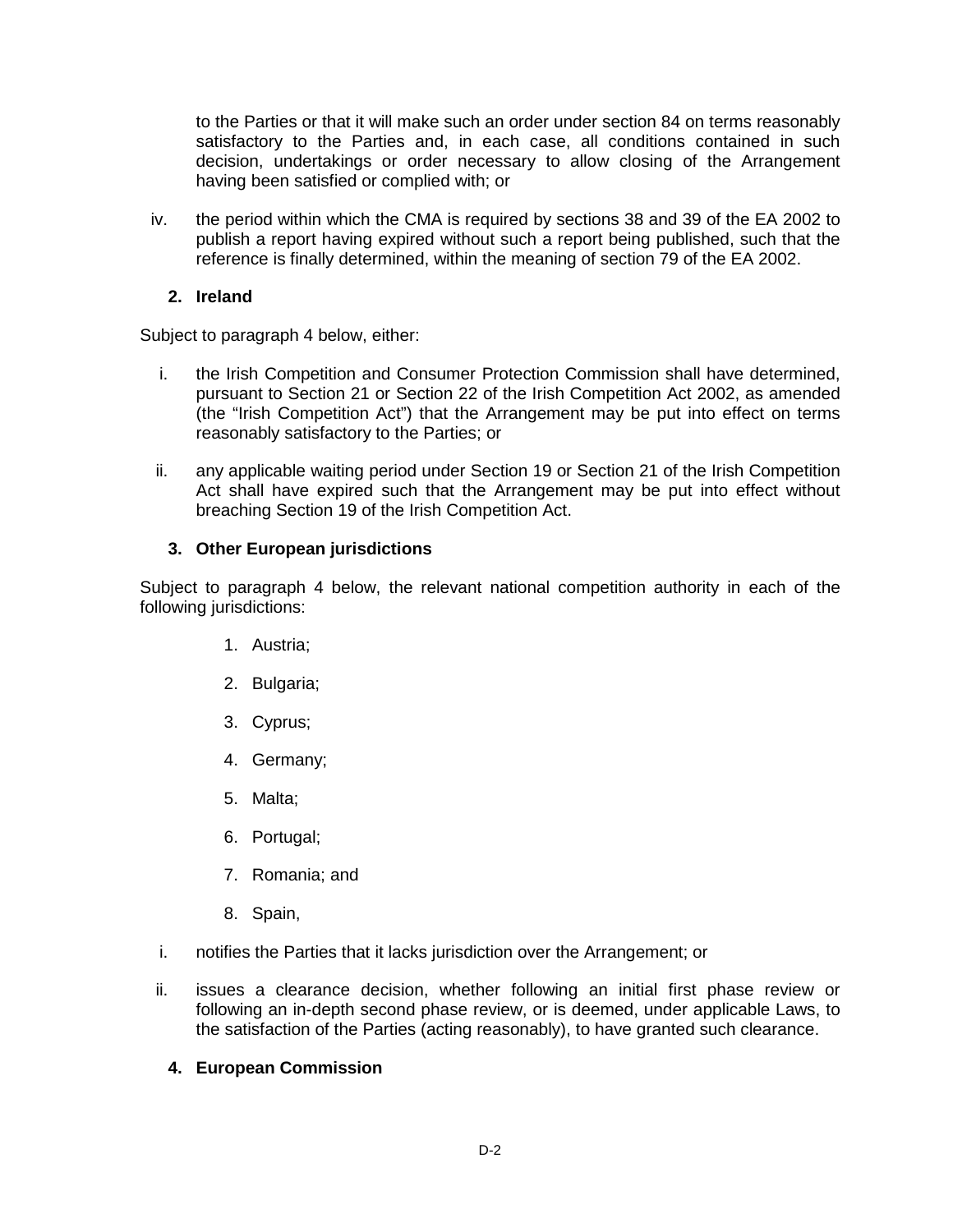To the extent that the European Commission has jurisdiction, the European Commission issues a decision under Article  $6(1)(b)$ ,  $6(2)$ ,  $8(1)$  or  $8(2)$  of the Merger Regulation (or is deemed to have done so under Article 10(6)) applicable to that European jurisdiction.

For the avoidance of doubt, this approval shall not apply to the United Kingdom in the event that the United Kingdom's withdrawal from the European Union results in the European Commission not having exclusive competence to review the Arrangement in the United Kingdom (in this case, approval of the transaction by the CMA in the manner described above will be required).

#### **United States**

All of the following are satisfied:

- i. the applicable waiting period (and any extension thereof) applicable to the consummation of the Arrangement under the HSR Act and any agreement with a relevant Governmental Entity not to consummate the Arrangement shall have expired or been terminated;
- ii. there shall not be instituted, threatened, or pending any suit, action or proceeding by the United States Federal Trade Commission or the Antitrust Division of the United States Department of Justice under any U.S. antitrust law or instituted, threatened, or pending any suit, action or proceeding by the attorney general of any state of the United States under the antitrust or consumer protection laws of any state in the United States challenging or seeking to make illegal, to delay materially or otherwise directly or indirectly to prohibit, or impair the consummation of the Arrangement or any of the other transactions contemplated hereby; and
- iii. no decision, judgment or order shall have been entered by a court or administrative body of competent jurisdiction prohibiting the Arrangement.

# **Foreign Investment**

# **Foreign Investment Review Board (FIRB) Australia**

The Treasurer of the Commonwealth of Australia has either:

- i. Provided written notice that there is no objection under the Foreign Acquisitions and Takeovers Act 1975 (Cth) to the Arrangement, with the notice of no objection being either unconditional or subject only to conditions which are reasonably acceptable to the Parties; or
- ii. become precluded from exercising any power to make an order under the Foreign Acquisitions and Takeovers Act 1975 (Cth) in relation to the Arrangement.

The Parties acknowledge and agree that the Standard Tax Conditions and FIRB Data Conditions are reasonable and acceptable to it if they are included in any "no objections" notification under the Foreign Acquisitions and Takeovers Act 1975 (Cth) contemplated by this Schedule D.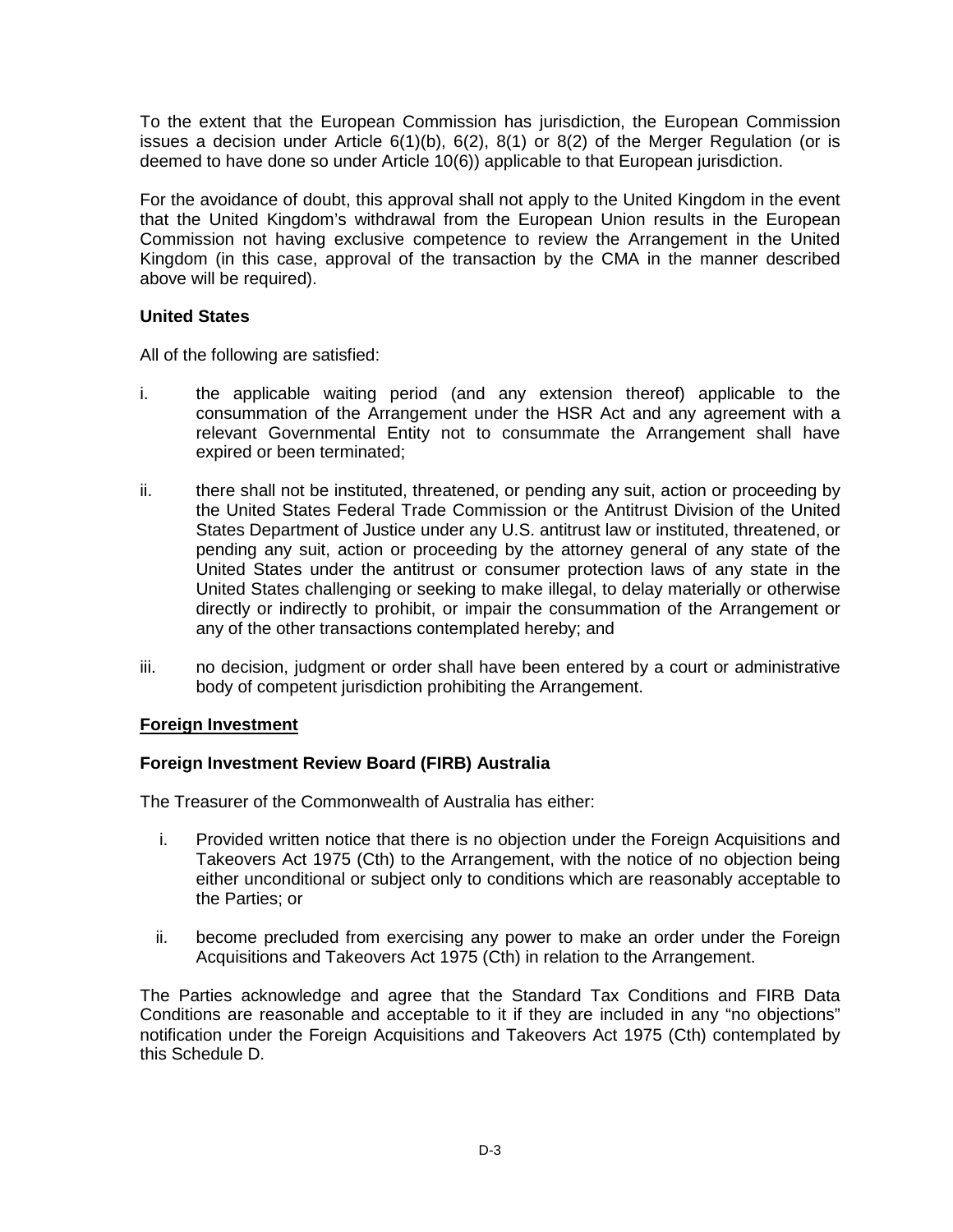# **Investment Canada Act**

The Minister of Innovation, Science and Economic Development shall have advised Flutter in writing that he is satisfied or is deemed to be satisfied that the transactions contemplated by this Agreement are likely to be of "net benefit to Canada" and such approval has not been modified or withdrawn.